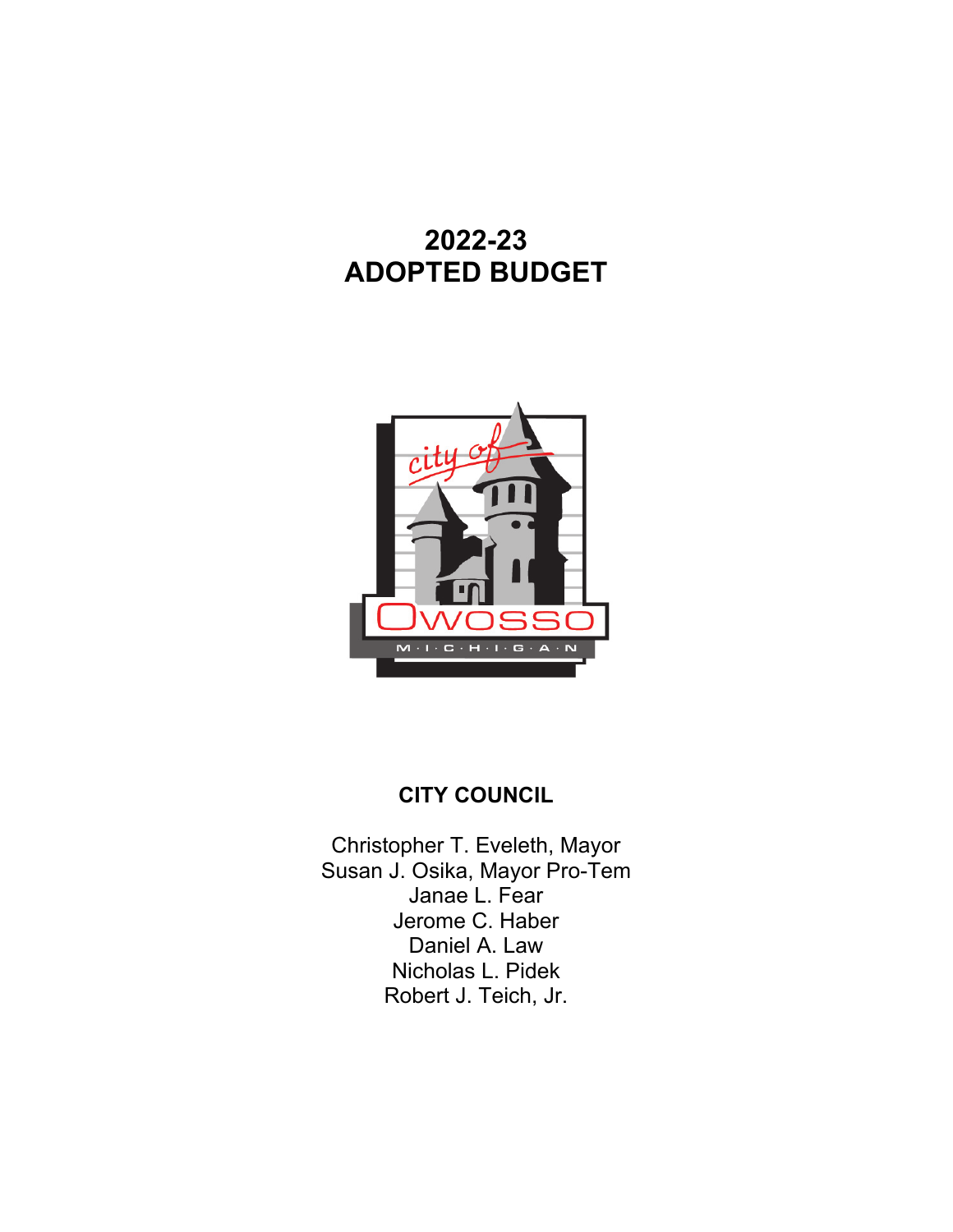User: BABarrett DB: Owosso

## BUDGET REPORT FOR CITY OF OWOSSO Page: 1/56

|  | Fund: 101 GENERAL FUND |  |
|--|------------------------|--|
|  |                        |  |

| ESTIMATED REVENUES<br>Dept 000 - REVENUE<br>$101 - 000 - 402.000$<br>3,570,009<br>3,575,000<br>3,791,355<br>3,791,355<br>3,453,684<br>3,791,355<br>GENERAL PROPERTY TAX<br>$101 - 000 - 402.500$<br>667<br>670<br>2,122<br>2,122<br>2,122<br>OBSOLETE PROPERTY REHAB TAXES (OPRA<br>$101 - 000 - 402.600$<br>209<br>NEIGHBORHOOD ENTERPRISE ZONE REHAH<br>771<br>975<br>975<br>975<br>$101 - 000 - 434.000$<br>1,000<br>975<br>TRAILER PARK TAXES<br>26,967<br>23,951<br>18,236<br>$101 - 000 - 437.000$<br>INDUSTRIAL/COMMERCIAL FACILITIES 1<br>24,000<br>18,236<br>18,236<br>56,003<br>84,000<br>56,000<br>169,000<br>169,000<br>101-000-439.000<br>MARIJUANA TAX DISTR.<br>24,234<br>20,348<br>20,348<br>$101 - 000 - 445.000$<br>20,000<br>20,348<br>INTEREST & PENALTIES ON TAXES<br>16,461<br>98,575<br>101-000-447.000<br>90,820<br>93,608<br>91,000<br>98,575<br>98,575<br>ADMINISTRATION FEES<br>10,584<br>10,000<br>101-000-476.000<br>10,419<br>10,000<br>10,000<br>10,000<br>LIQUOR LICENSES<br>101-000-476.100<br>30,000<br>45,000<br>50,000<br>45,000<br>45,000<br>45,000<br>MARIJUANA LICENSE FEE<br>103,545<br>103,000<br>$101 - 000 - 477.000$<br>106,729<br>105,000<br>103,000<br>103,000<br>CABLE TELEVISION FRANCHISE FEES<br>667<br>1,295<br>1,000<br>1,000<br>1,000<br>101-000-478.000<br>MISCELLANEOUS LICENSES<br>1,000<br>166,585<br>375,662<br>87,500<br>87,500<br>87,500<br>101-000-490.000<br>PERMITS-BUILDING<br>150,000<br>101-000-490.100<br>PERMITS-ELECTRICAL<br>36,712<br>35,000<br>20,000<br>20,000<br>20,000<br>34,484<br>63,925<br>101-000-490.200<br>PERMITS-PLUMBING & MECHANICAL<br>60,540<br>55,000<br>55,000<br>55,000<br>55,000<br>320<br>290<br>475<br>475<br>475<br>101-000-491.000<br>PERMITS-HANDGUNS<br>500<br>25<br>101-000-492.000<br>45<br>21<br>25<br>25<br>DOG LICENSES<br>80<br>101-000-502.000<br>GRANT-FEDERAL<br>23,571<br>56,178<br>127,886<br>127,886<br>101-000-502.100<br>1,950<br>1,625<br>FEDERAL GRANT - DEPT OF JUSTICE<br>101-000-528.000<br>OTHER FEDERAL GRANTS<br>465,546<br>13,020<br>101-000-540.000<br>STATE SOURCES<br>4,640<br>101-000-540.531<br>LOCAL GRANT<br>2,000<br>101-000-573.000<br>94,161<br>121,122<br>75,000<br>75,000<br>75,000<br>75,000<br>LOCAL COMMUNITY STABILIZATION SHAF<br>1,406,485<br>1, 412, 405<br>1,412,405<br>101-000-574.000<br>REVENUE SHARING-CONSTITUTIONAL<br>1,662,749<br>1,487,118<br>1,368,085<br>101-000-574.050<br>REVENUE SHARING - STATUTORY<br>421,481<br>429,911<br>429,911<br>472,902<br>472,902<br>1,500<br>1,500<br>1,000<br>1,000<br>$101 - 000 - 605.150$<br>VACANT PROPERTY REGISTRATION/INSPH<br>1,600<br>1,000<br>101-000-605.200<br>CHARGE FOR SERVICES RENDERED<br>58,453<br>79,346<br>60,000<br>65,000<br>229,782<br>229,782<br>1,020<br>1,000<br>1,000<br>1,000<br>1,000<br>$101 - 000 - 605.250$<br>DUPLICATING SERVICES<br>1,483<br>1,000<br>$101 - 000 - 605.300$<br>FIRE SERVICES<br>3,500<br>4,000<br>3,000<br>3,000<br>3,000<br>2,250<br>1,500<br>$101 - 000 - 628.000$<br>1,700<br>1,500<br>1,500<br>1,500<br>RENTAL REGISTRATION<br>284,420<br>320,077<br>263,750<br>295,961<br>295,961<br>101-000-638.000<br>AMBULANCE CHARGES<br>295,961<br>101-000-638.100<br>236,961<br>198,374<br>217,668<br>AMBULANCE MILEAGE CHARGES<br>230,100<br>217,668<br>217,668<br>369,739<br>101-000-638.200<br>416,945<br>410,000<br>393,342<br>393,342<br>393,342<br>AMBULANCE/ ADVANCED LIFE SUPPORT (<br>$101 - 000 - 642.000$<br>2,140<br>5,333<br>4,000<br>4,000<br>4,000<br>4,000<br>CHARGE FOR SERVICES - SALES<br>101-000-652.200<br>PARKING LEASE INCOME<br>2,715<br>1,680<br>1,600<br>1,680<br>1,680<br>1,680<br>$101 - 000 - 657.000$<br>8,678<br>12,000<br>10,000<br>10,000<br>10,000<br>ORDINANCE FINES & COSTS<br>11,137<br>101-000-657.100<br>12,757<br>6,755<br>4,200<br>3,500<br>3,500<br>3,500<br>PARKING VIOLATIONS<br>$101 - 000 - 658.100$<br>DRUG FORFEITURES-ADJUDICATED<br>16<br>100<br>$101 - 000 - 665.000$<br>INTEREST INCOME<br>135,917<br>42,878<br>5,000<br>10,000<br>65,129<br>65,129<br>50<br>50<br>50<br>$101 - 000 - 665.100$<br>INTEREST INCOME-RESTRICTED ASSETS<br>50<br>50<br>50<br>50<br>50<br>$101 - 000 - 665.200$<br>ICMA INTEREST INCOME<br>500<br>101-000-667.100<br>RENTAL INCOME<br>1,500<br>1,500<br>500<br>500<br>500<br>779<br>76,370<br>$101 - 000 - 673.000$<br>SALE OF FIXED ASSETS<br>9,263<br>9,286<br>101-000-674.100<br>DONATIONS-PRIVATE<br>11,500<br>$101 - 000 - 675.000$<br>37,069<br>44,377<br>20,000<br>20,000<br>20,000<br>20,000<br>MISCELLANEOUS<br>$101 - 000 - 675.100$<br>1,500<br>RECOVERY OF BAD DEBTS<br>203,175<br>101-000-676.200<br>WASTEWATER UTIL. ADMIN REIMB<br>222,048<br>218,875<br>200,000<br>203,175<br>203,175<br>101-000-676.300<br>320,000<br>320,000<br>372,100<br>366,250<br>764,820<br>764,820<br>CITY UTILITIES ADMIN REIMB<br>$101 - 000 - 676.400$<br>5,314<br>5,314<br>5,300<br>14,594<br>14,594<br>14,594<br>DDA/OBRA REIMBURSEMENT<br>183,283<br>101-000-676.500<br>ACT 51 ADMIN REIMBURSEMENT<br>166,603<br>192,463<br>192,013<br>192,013<br>192,013<br>19,807<br>$101 - 000 - 678.000$<br>SPECIAL ASSESSMENT<br>34,445<br>25,000<br>101-000-687.000<br>INSURANCE REFUNDS<br>146,726<br>116,123<br>110,000<br>125,756<br>110,000<br>110,000<br>101-000-692.100<br>APPROPRIATION OF FUND BALANCE<br>772,984<br>8,898,407<br>7,867,229<br>8,981,362<br>8,096,890<br>9,043,568<br>9,043,568<br>Totals for dept 000 - REVENUE | GL NUMBER | DESCRIPTION | $2019 - 20$<br>ACTIVITY | $2020 - 21$<br>ACTIVITY | $2021 - 22$<br>AMENDED<br><b>BUDGET</b> | $2022 - 23$<br>REQUESTED<br><b>BUDGET</b> | $2022 - 23$<br>RECOMMENDED<br><b>BUDGET</b> | $2022 - 23$<br>APPROVED<br><b>BUDGET</b> |
|-------------------------------------------------------------------------------------------------------------------------------------------------------------------------------------------------------------------------------------------------------------------------------------------------------------------------------------------------------------------------------------------------------------------------------------------------------------------------------------------------------------------------------------------------------------------------------------------------------------------------------------------------------------------------------------------------------------------------------------------------------------------------------------------------------------------------------------------------------------------------------------------------------------------------------------------------------------------------------------------------------------------------------------------------------------------------------------------------------------------------------------------------------------------------------------------------------------------------------------------------------------------------------------------------------------------------------------------------------------------------------------------------------------------------------------------------------------------------------------------------------------------------------------------------------------------------------------------------------------------------------------------------------------------------------------------------------------------------------------------------------------------------------------------------------------------------------------------------------------------------------------------------------------------------------------------------------------------------------------------------------------------------------------------------------------------------------------------------------------------------------------------------------------------------------------------------------------------------------------------------------------------------------------------------------------------------------------------------------------------------------------------------------------------------------------------------------------------------------------------------------------------------------------------------------------------------------------------------------------------------------------------------------------------------------------------------------------------------------------------------------------------------------------------------------------------------------------------------------------------------------------------------------------------------------------------------------------------------------------------------------------------------------------------------------------------------------------------------------------------------------------------------------------------------------------------------------------------------------------------------------------------------------------------------------------------------------------------------------------------------------------------------------------------------------------------------------------------------------------------------------------------------------------------------------------------------------------------------------------------------------------------------------------------------------------------------------------------------------------------------------------------------------------------------------------------------------------------------------------------------------------------------------------------------------------------------------------------------------------------------------------------------------------------------------------------------------------------------------------------------------------------------------------------------------------------------------------------------------------------------------------------------------------------------------------------------------------------------------------------------------------------------------------------------------------------------------------------------------------------------------------------------------------------------------------------------------------------------------------------------------------------------------------------------------------------------------------------------------------------------------------------------------------------------------------------------------------------------------------------------------------------------------------------------------------------------------------------------------------------------------------------------------------------------------------------------------------------------------------------------------------------------------------------------------------------------------------------------------------------------------------------------------------------------------------------------------------------------------------------------------------------------------------------------------------------------|-----------|-------------|-------------------------|-------------------------|-----------------------------------------|-------------------------------------------|---------------------------------------------|------------------------------------------|
|                                                                                                                                                                                                                                                                                                                                                                                                                                                                                                                                                                                                                                                                                                                                                                                                                                                                                                                                                                                                                                                                                                                                                                                                                                                                                                                                                                                                                                                                                                                                                                                                                                                                                                                                                                                                                                                                                                                                                                                                                                                                                                                                                                                                                                                                                                                                                                                                                                                                                                                                                                                                                                                                                                                                                                                                                                                                                                                                                                                                                                                                                                                                                                                                                                                                                                                                                                                                                                                                                                                                                                                                                                                                                                                                                                                                                                                                                                                                                                                                                                                                                                                                                                                                                                                                                                                                                                                                                                                                                                                                                                                                                                                                                                                                                                                                                                                                                                                                                                                                                                                                                                                                                                                                                                                                                                                                                                                                                                                 |           |             |                         |                         |                                         |                                           |                                             |                                          |
|                                                                                                                                                                                                                                                                                                                                                                                                                                                                                                                                                                                                                                                                                                                                                                                                                                                                                                                                                                                                                                                                                                                                                                                                                                                                                                                                                                                                                                                                                                                                                                                                                                                                                                                                                                                                                                                                                                                                                                                                                                                                                                                                                                                                                                                                                                                                                                                                                                                                                                                                                                                                                                                                                                                                                                                                                                                                                                                                                                                                                                                                                                                                                                                                                                                                                                                                                                                                                                                                                                                                                                                                                                                                                                                                                                                                                                                                                                                                                                                                                                                                                                                                                                                                                                                                                                                                                                                                                                                                                                                                                                                                                                                                                                                                                                                                                                                                                                                                                                                                                                                                                                                                                                                                                                                                                                                                                                                                                                                 |           |             |                         |                         |                                         |                                           |                                             |                                          |
|                                                                                                                                                                                                                                                                                                                                                                                                                                                                                                                                                                                                                                                                                                                                                                                                                                                                                                                                                                                                                                                                                                                                                                                                                                                                                                                                                                                                                                                                                                                                                                                                                                                                                                                                                                                                                                                                                                                                                                                                                                                                                                                                                                                                                                                                                                                                                                                                                                                                                                                                                                                                                                                                                                                                                                                                                                                                                                                                                                                                                                                                                                                                                                                                                                                                                                                                                                                                                                                                                                                                                                                                                                                                                                                                                                                                                                                                                                                                                                                                                                                                                                                                                                                                                                                                                                                                                                                                                                                                                                                                                                                                                                                                                                                                                                                                                                                                                                                                                                                                                                                                                                                                                                                                                                                                                                                                                                                                                                                 |           |             |                         |                         |                                         |                                           |                                             |                                          |
|                                                                                                                                                                                                                                                                                                                                                                                                                                                                                                                                                                                                                                                                                                                                                                                                                                                                                                                                                                                                                                                                                                                                                                                                                                                                                                                                                                                                                                                                                                                                                                                                                                                                                                                                                                                                                                                                                                                                                                                                                                                                                                                                                                                                                                                                                                                                                                                                                                                                                                                                                                                                                                                                                                                                                                                                                                                                                                                                                                                                                                                                                                                                                                                                                                                                                                                                                                                                                                                                                                                                                                                                                                                                                                                                                                                                                                                                                                                                                                                                                                                                                                                                                                                                                                                                                                                                                                                                                                                                                                                                                                                                                                                                                                                                                                                                                                                                                                                                                                                                                                                                                                                                                                                                                                                                                                                                                                                                                                                 |           |             |                         |                         |                                         |                                           |                                             |                                          |
|                                                                                                                                                                                                                                                                                                                                                                                                                                                                                                                                                                                                                                                                                                                                                                                                                                                                                                                                                                                                                                                                                                                                                                                                                                                                                                                                                                                                                                                                                                                                                                                                                                                                                                                                                                                                                                                                                                                                                                                                                                                                                                                                                                                                                                                                                                                                                                                                                                                                                                                                                                                                                                                                                                                                                                                                                                                                                                                                                                                                                                                                                                                                                                                                                                                                                                                                                                                                                                                                                                                                                                                                                                                                                                                                                                                                                                                                                                                                                                                                                                                                                                                                                                                                                                                                                                                                                                                                                                                                                                                                                                                                                                                                                                                                                                                                                                                                                                                                                                                                                                                                                                                                                                                                                                                                                                                                                                                                                                                 |           |             |                         |                         |                                         |                                           |                                             |                                          |
|                                                                                                                                                                                                                                                                                                                                                                                                                                                                                                                                                                                                                                                                                                                                                                                                                                                                                                                                                                                                                                                                                                                                                                                                                                                                                                                                                                                                                                                                                                                                                                                                                                                                                                                                                                                                                                                                                                                                                                                                                                                                                                                                                                                                                                                                                                                                                                                                                                                                                                                                                                                                                                                                                                                                                                                                                                                                                                                                                                                                                                                                                                                                                                                                                                                                                                                                                                                                                                                                                                                                                                                                                                                                                                                                                                                                                                                                                                                                                                                                                                                                                                                                                                                                                                                                                                                                                                                                                                                                                                                                                                                                                                                                                                                                                                                                                                                                                                                                                                                                                                                                                                                                                                                                                                                                                                                                                                                                                                                 |           |             |                         |                         |                                         |                                           |                                             |                                          |
|                                                                                                                                                                                                                                                                                                                                                                                                                                                                                                                                                                                                                                                                                                                                                                                                                                                                                                                                                                                                                                                                                                                                                                                                                                                                                                                                                                                                                                                                                                                                                                                                                                                                                                                                                                                                                                                                                                                                                                                                                                                                                                                                                                                                                                                                                                                                                                                                                                                                                                                                                                                                                                                                                                                                                                                                                                                                                                                                                                                                                                                                                                                                                                                                                                                                                                                                                                                                                                                                                                                                                                                                                                                                                                                                                                                                                                                                                                                                                                                                                                                                                                                                                                                                                                                                                                                                                                                                                                                                                                                                                                                                                                                                                                                                                                                                                                                                                                                                                                                                                                                                                                                                                                                                                                                                                                                                                                                                                                                 |           |             |                         |                         |                                         |                                           |                                             |                                          |
|                                                                                                                                                                                                                                                                                                                                                                                                                                                                                                                                                                                                                                                                                                                                                                                                                                                                                                                                                                                                                                                                                                                                                                                                                                                                                                                                                                                                                                                                                                                                                                                                                                                                                                                                                                                                                                                                                                                                                                                                                                                                                                                                                                                                                                                                                                                                                                                                                                                                                                                                                                                                                                                                                                                                                                                                                                                                                                                                                                                                                                                                                                                                                                                                                                                                                                                                                                                                                                                                                                                                                                                                                                                                                                                                                                                                                                                                                                                                                                                                                                                                                                                                                                                                                                                                                                                                                                                                                                                                                                                                                                                                                                                                                                                                                                                                                                                                                                                                                                                                                                                                                                                                                                                                                                                                                                                                                                                                                                                 |           |             |                         |                         |                                         |                                           |                                             |                                          |
|                                                                                                                                                                                                                                                                                                                                                                                                                                                                                                                                                                                                                                                                                                                                                                                                                                                                                                                                                                                                                                                                                                                                                                                                                                                                                                                                                                                                                                                                                                                                                                                                                                                                                                                                                                                                                                                                                                                                                                                                                                                                                                                                                                                                                                                                                                                                                                                                                                                                                                                                                                                                                                                                                                                                                                                                                                                                                                                                                                                                                                                                                                                                                                                                                                                                                                                                                                                                                                                                                                                                                                                                                                                                                                                                                                                                                                                                                                                                                                                                                                                                                                                                                                                                                                                                                                                                                                                                                                                                                                                                                                                                                                                                                                                                                                                                                                                                                                                                                                                                                                                                                                                                                                                                                                                                                                                                                                                                                                                 |           |             |                         |                         |                                         |                                           |                                             |                                          |
|                                                                                                                                                                                                                                                                                                                                                                                                                                                                                                                                                                                                                                                                                                                                                                                                                                                                                                                                                                                                                                                                                                                                                                                                                                                                                                                                                                                                                                                                                                                                                                                                                                                                                                                                                                                                                                                                                                                                                                                                                                                                                                                                                                                                                                                                                                                                                                                                                                                                                                                                                                                                                                                                                                                                                                                                                                                                                                                                                                                                                                                                                                                                                                                                                                                                                                                                                                                                                                                                                                                                                                                                                                                                                                                                                                                                                                                                                                                                                                                                                                                                                                                                                                                                                                                                                                                                                                                                                                                                                                                                                                                                                                                                                                                                                                                                                                                                                                                                                                                                                                                                                                                                                                                                                                                                                                                                                                                                                                                 |           |             |                         |                         |                                         |                                           |                                             |                                          |
|                                                                                                                                                                                                                                                                                                                                                                                                                                                                                                                                                                                                                                                                                                                                                                                                                                                                                                                                                                                                                                                                                                                                                                                                                                                                                                                                                                                                                                                                                                                                                                                                                                                                                                                                                                                                                                                                                                                                                                                                                                                                                                                                                                                                                                                                                                                                                                                                                                                                                                                                                                                                                                                                                                                                                                                                                                                                                                                                                                                                                                                                                                                                                                                                                                                                                                                                                                                                                                                                                                                                                                                                                                                                                                                                                                                                                                                                                                                                                                                                                                                                                                                                                                                                                                                                                                                                                                                                                                                                                                                                                                                                                                                                                                                                                                                                                                                                                                                                                                                                                                                                                                                                                                                                                                                                                                                                                                                                                                                 |           |             |                         |                         |                                         |                                           |                                             |                                          |
|                                                                                                                                                                                                                                                                                                                                                                                                                                                                                                                                                                                                                                                                                                                                                                                                                                                                                                                                                                                                                                                                                                                                                                                                                                                                                                                                                                                                                                                                                                                                                                                                                                                                                                                                                                                                                                                                                                                                                                                                                                                                                                                                                                                                                                                                                                                                                                                                                                                                                                                                                                                                                                                                                                                                                                                                                                                                                                                                                                                                                                                                                                                                                                                                                                                                                                                                                                                                                                                                                                                                                                                                                                                                                                                                                                                                                                                                                                                                                                                                                                                                                                                                                                                                                                                                                                                                                                                                                                                                                                                                                                                                                                                                                                                                                                                                                                                                                                                                                                                                                                                                                                                                                                                                                                                                                                                                                                                                                                                 |           |             |                         |                         |                                         |                                           |                                             |                                          |
|                                                                                                                                                                                                                                                                                                                                                                                                                                                                                                                                                                                                                                                                                                                                                                                                                                                                                                                                                                                                                                                                                                                                                                                                                                                                                                                                                                                                                                                                                                                                                                                                                                                                                                                                                                                                                                                                                                                                                                                                                                                                                                                                                                                                                                                                                                                                                                                                                                                                                                                                                                                                                                                                                                                                                                                                                                                                                                                                                                                                                                                                                                                                                                                                                                                                                                                                                                                                                                                                                                                                                                                                                                                                                                                                                                                                                                                                                                                                                                                                                                                                                                                                                                                                                                                                                                                                                                                                                                                                                                                                                                                                                                                                                                                                                                                                                                                                                                                                                                                                                                                                                                                                                                                                                                                                                                                                                                                                                                                 |           |             |                         |                         |                                         |                                           |                                             |                                          |
|                                                                                                                                                                                                                                                                                                                                                                                                                                                                                                                                                                                                                                                                                                                                                                                                                                                                                                                                                                                                                                                                                                                                                                                                                                                                                                                                                                                                                                                                                                                                                                                                                                                                                                                                                                                                                                                                                                                                                                                                                                                                                                                                                                                                                                                                                                                                                                                                                                                                                                                                                                                                                                                                                                                                                                                                                                                                                                                                                                                                                                                                                                                                                                                                                                                                                                                                                                                                                                                                                                                                                                                                                                                                                                                                                                                                                                                                                                                                                                                                                                                                                                                                                                                                                                                                                                                                                                                                                                                                                                                                                                                                                                                                                                                                                                                                                                                                                                                                                                                                                                                                                                                                                                                                                                                                                                                                                                                                                                                 |           |             |                         |                         |                                         |                                           |                                             |                                          |
|                                                                                                                                                                                                                                                                                                                                                                                                                                                                                                                                                                                                                                                                                                                                                                                                                                                                                                                                                                                                                                                                                                                                                                                                                                                                                                                                                                                                                                                                                                                                                                                                                                                                                                                                                                                                                                                                                                                                                                                                                                                                                                                                                                                                                                                                                                                                                                                                                                                                                                                                                                                                                                                                                                                                                                                                                                                                                                                                                                                                                                                                                                                                                                                                                                                                                                                                                                                                                                                                                                                                                                                                                                                                                                                                                                                                                                                                                                                                                                                                                                                                                                                                                                                                                                                                                                                                                                                                                                                                                                                                                                                                                                                                                                                                                                                                                                                                                                                                                                                                                                                                                                                                                                                                                                                                                                                                                                                                                                                 |           |             |                         |                         |                                         |                                           |                                             |                                          |
|                                                                                                                                                                                                                                                                                                                                                                                                                                                                                                                                                                                                                                                                                                                                                                                                                                                                                                                                                                                                                                                                                                                                                                                                                                                                                                                                                                                                                                                                                                                                                                                                                                                                                                                                                                                                                                                                                                                                                                                                                                                                                                                                                                                                                                                                                                                                                                                                                                                                                                                                                                                                                                                                                                                                                                                                                                                                                                                                                                                                                                                                                                                                                                                                                                                                                                                                                                                                                                                                                                                                                                                                                                                                                                                                                                                                                                                                                                                                                                                                                                                                                                                                                                                                                                                                                                                                                                                                                                                                                                                                                                                                                                                                                                                                                                                                                                                                                                                                                                                                                                                                                                                                                                                                                                                                                                                                                                                                                                                 |           |             |                         |                         |                                         |                                           |                                             |                                          |
|                                                                                                                                                                                                                                                                                                                                                                                                                                                                                                                                                                                                                                                                                                                                                                                                                                                                                                                                                                                                                                                                                                                                                                                                                                                                                                                                                                                                                                                                                                                                                                                                                                                                                                                                                                                                                                                                                                                                                                                                                                                                                                                                                                                                                                                                                                                                                                                                                                                                                                                                                                                                                                                                                                                                                                                                                                                                                                                                                                                                                                                                                                                                                                                                                                                                                                                                                                                                                                                                                                                                                                                                                                                                                                                                                                                                                                                                                                                                                                                                                                                                                                                                                                                                                                                                                                                                                                                                                                                                                                                                                                                                                                                                                                                                                                                                                                                                                                                                                                                                                                                                                                                                                                                                                                                                                                                                                                                                                                                 |           |             |                         |                         |                                         |                                           |                                             |                                          |
|                                                                                                                                                                                                                                                                                                                                                                                                                                                                                                                                                                                                                                                                                                                                                                                                                                                                                                                                                                                                                                                                                                                                                                                                                                                                                                                                                                                                                                                                                                                                                                                                                                                                                                                                                                                                                                                                                                                                                                                                                                                                                                                                                                                                                                                                                                                                                                                                                                                                                                                                                                                                                                                                                                                                                                                                                                                                                                                                                                                                                                                                                                                                                                                                                                                                                                                                                                                                                                                                                                                                                                                                                                                                                                                                                                                                                                                                                                                                                                                                                                                                                                                                                                                                                                                                                                                                                                                                                                                                                                                                                                                                                                                                                                                                                                                                                                                                                                                                                                                                                                                                                                                                                                                                                                                                                                                                                                                                                                                 |           |             |                         |                         |                                         |                                           |                                             |                                          |
|                                                                                                                                                                                                                                                                                                                                                                                                                                                                                                                                                                                                                                                                                                                                                                                                                                                                                                                                                                                                                                                                                                                                                                                                                                                                                                                                                                                                                                                                                                                                                                                                                                                                                                                                                                                                                                                                                                                                                                                                                                                                                                                                                                                                                                                                                                                                                                                                                                                                                                                                                                                                                                                                                                                                                                                                                                                                                                                                                                                                                                                                                                                                                                                                                                                                                                                                                                                                                                                                                                                                                                                                                                                                                                                                                                                                                                                                                                                                                                                                                                                                                                                                                                                                                                                                                                                                                                                                                                                                                                                                                                                                                                                                                                                                                                                                                                                                                                                                                                                                                                                                                                                                                                                                                                                                                                                                                                                                                                                 |           |             |                         |                         |                                         |                                           |                                             |                                          |
|                                                                                                                                                                                                                                                                                                                                                                                                                                                                                                                                                                                                                                                                                                                                                                                                                                                                                                                                                                                                                                                                                                                                                                                                                                                                                                                                                                                                                                                                                                                                                                                                                                                                                                                                                                                                                                                                                                                                                                                                                                                                                                                                                                                                                                                                                                                                                                                                                                                                                                                                                                                                                                                                                                                                                                                                                                                                                                                                                                                                                                                                                                                                                                                                                                                                                                                                                                                                                                                                                                                                                                                                                                                                                                                                                                                                                                                                                                                                                                                                                                                                                                                                                                                                                                                                                                                                                                                                                                                                                                                                                                                                                                                                                                                                                                                                                                                                                                                                                                                                                                                                                                                                                                                                                                                                                                                                                                                                                                                 |           |             |                         |                         |                                         |                                           |                                             |                                          |
|                                                                                                                                                                                                                                                                                                                                                                                                                                                                                                                                                                                                                                                                                                                                                                                                                                                                                                                                                                                                                                                                                                                                                                                                                                                                                                                                                                                                                                                                                                                                                                                                                                                                                                                                                                                                                                                                                                                                                                                                                                                                                                                                                                                                                                                                                                                                                                                                                                                                                                                                                                                                                                                                                                                                                                                                                                                                                                                                                                                                                                                                                                                                                                                                                                                                                                                                                                                                                                                                                                                                                                                                                                                                                                                                                                                                                                                                                                                                                                                                                                                                                                                                                                                                                                                                                                                                                                                                                                                                                                                                                                                                                                                                                                                                                                                                                                                                                                                                                                                                                                                                                                                                                                                                                                                                                                                                                                                                                                                 |           |             |                         |                         |                                         |                                           |                                             |                                          |
|                                                                                                                                                                                                                                                                                                                                                                                                                                                                                                                                                                                                                                                                                                                                                                                                                                                                                                                                                                                                                                                                                                                                                                                                                                                                                                                                                                                                                                                                                                                                                                                                                                                                                                                                                                                                                                                                                                                                                                                                                                                                                                                                                                                                                                                                                                                                                                                                                                                                                                                                                                                                                                                                                                                                                                                                                                                                                                                                                                                                                                                                                                                                                                                                                                                                                                                                                                                                                                                                                                                                                                                                                                                                                                                                                                                                                                                                                                                                                                                                                                                                                                                                                                                                                                                                                                                                                                                                                                                                                                                                                                                                                                                                                                                                                                                                                                                                                                                                                                                                                                                                                                                                                                                                                                                                                                                                                                                                                                                 |           |             |                         |                         |                                         |                                           |                                             |                                          |
|                                                                                                                                                                                                                                                                                                                                                                                                                                                                                                                                                                                                                                                                                                                                                                                                                                                                                                                                                                                                                                                                                                                                                                                                                                                                                                                                                                                                                                                                                                                                                                                                                                                                                                                                                                                                                                                                                                                                                                                                                                                                                                                                                                                                                                                                                                                                                                                                                                                                                                                                                                                                                                                                                                                                                                                                                                                                                                                                                                                                                                                                                                                                                                                                                                                                                                                                                                                                                                                                                                                                                                                                                                                                                                                                                                                                                                                                                                                                                                                                                                                                                                                                                                                                                                                                                                                                                                                                                                                                                                                                                                                                                                                                                                                                                                                                                                                                                                                                                                                                                                                                                                                                                                                                                                                                                                                                                                                                                                                 |           |             |                         |                         |                                         |                                           |                                             |                                          |
|                                                                                                                                                                                                                                                                                                                                                                                                                                                                                                                                                                                                                                                                                                                                                                                                                                                                                                                                                                                                                                                                                                                                                                                                                                                                                                                                                                                                                                                                                                                                                                                                                                                                                                                                                                                                                                                                                                                                                                                                                                                                                                                                                                                                                                                                                                                                                                                                                                                                                                                                                                                                                                                                                                                                                                                                                                                                                                                                                                                                                                                                                                                                                                                                                                                                                                                                                                                                                                                                                                                                                                                                                                                                                                                                                                                                                                                                                                                                                                                                                                                                                                                                                                                                                                                                                                                                                                                                                                                                                                                                                                                                                                                                                                                                                                                                                                                                                                                                                                                                                                                                                                                                                                                                                                                                                                                                                                                                                                                 |           |             |                         |                         |                                         |                                           |                                             |                                          |
|                                                                                                                                                                                                                                                                                                                                                                                                                                                                                                                                                                                                                                                                                                                                                                                                                                                                                                                                                                                                                                                                                                                                                                                                                                                                                                                                                                                                                                                                                                                                                                                                                                                                                                                                                                                                                                                                                                                                                                                                                                                                                                                                                                                                                                                                                                                                                                                                                                                                                                                                                                                                                                                                                                                                                                                                                                                                                                                                                                                                                                                                                                                                                                                                                                                                                                                                                                                                                                                                                                                                                                                                                                                                                                                                                                                                                                                                                                                                                                                                                                                                                                                                                                                                                                                                                                                                                                                                                                                                                                                                                                                                                                                                                                                                                                                                                                                                                                                                                                                                                                                                                                                                                                                                                                                                                                                                                                                                                                                 |           |             |                         |                         |                                         |                                           |                                             |                                          |
|                                                                                                                                                                                                                                                                                                                                                                                                                                                                                                                                                                                                                                                                                                                                                                                                                                                                                                                                                                                                                                                                                                                                                                                                                                                                                                                                                                                                                                                                                                                                                                                                                                                                                                                                                                                                                                                                                                                                                                                                                                                                                                                                                                                                                                                                                                                                                                                                                                                                                                                                                                                                                                                                                                                                                                                                                                                                                                                                                                                                                                                                                                                                                                                                                                                                                                                                                                                                                                                                                                                                                                                                                                                                                                                                                                                                                                                                                                                                                                                                                                                                                                                                                                                                                                                                                                                                                                                                                                                                                                                                                                                                                                                                                                                                                                                                                                                                                                                                                                                                                                                                                                                                                                                                                                                                                                                                                                                                                                                 |           |             |                         |                         |                                         |                                           |                                             |                                          |
|                                                                                                                                                                                                                                                                                                                                                                                                                                                                                                                                                                                                                                                                                                                                                                                                                                                                                                                                                                                                                                                                                                                                                                                                                                                                                                                                                                                                                                                                                                                                                                                                                                                                                                                                                                                                                                                                                                                                                                                                                                                                                                                                                                                                                                                                                                                                                                                                                                                                                                                                                                                                                                                                                                                                                                                                                                                                                                                                                                                                                                                                                                                                                                                                                                                                                                                                                                                                                                                                                                                                                                                                                                                                                                                                                                                                                                                                                                                                                                                                                                                                                                                                                                                                                                                                                                                                                                                                                                                                                                                                                                                                                                                                                                                                                                                                                                                                                                                                                                                                                                                                                                                                                                                                                                                                                                                                                                                                                                                 |           |             |                         |                         |                                         |                                           |                                             |                                          |
|                                                                                                                                                                                                                                                                                                                                                                                                                                                                                                                                                                                                                                                                                                                                                                                                                                                                                                                                                                                                                                                                                                                                                                                                                                                                                                                                                                                                                                                                                                                                                                                                                                                                                                                                                                                                                                                                                                                                                                                                                                                                                                                                                                                                                                                                                                                                                                                                                                                                                                                                                                                                                                                                                                                                                                                                                                                                                                                                                                                                                                                                                                                                                                                                                                                                                                                                                                                                                                                                                                                                                                                                                                                                                                                                                                                                                                                                                                                                                                                                                                                                                                                                                                                                                                                                                                                                                                                                                                                                                                                                                                                                                                                                                                                                                                                                                                                                                                                                                                                                                                                                                                                                                                                                                                                                                                                                                                                                                                                 |           |             |                         |                         |                                         |                                           |                                             |                                          |
|                                                                                                                                                                                                                                                                                                                                                                                                                                                                                                                                                                                                                                                                                                                                                                                                                                                                                                                                                                                                                                                                                                                                                                                                                                                                                                                                                                                                                                                                                                                                                                                                                                                                                                                                                                                                                                                                                                                                                                                                                                                                                                                                                                                                                                                                                                                                                                                                                                                                                                                                                                                                                                                                                                                                                                                                                                                                                                                                                                                                                                                                                                                                                                                                                                                                                                                                                                                                                                                                                                                                                                                                                                                                                                                                                                                                                                                                                                                                                                                                                                                                                                                                                                                                                                                                                                                                                                                                                                                                                                                                                                                                                                                                                                                                                                                                                                                                                                                                                                                                                                                                                                                                                                                                                                                                                                                                                                                                                                                 |           |             |                         |                         |                                         |                                           |                                             |                                          |
|                                                                                                                                                                                                                                                                                                                                                                                                                                                                                                                                                                                                                                                                                                                                                                                                                                                                                                                                                                                                                                                                                                                                                                                                                                                                                                                                                                                                                                                                                                                                                                                                                                                                                                                                                                                                                                                                                                                                                                                                                                                                                                                                                                                                                                                                                                                                                                                                                                                                                                                                                                                                                                                                                                                                                                                                                                                                                                                                                                                                                                                                                                                                                                                                                                                                                                                                                                                                                                                                                                                                                                                                                                                                                                                                                                                                                                                                                                                                                                                                                                                                                                                                                                                                                                                                                                                                                                                                                                                                                                                                                                                                                                                                                                                                                                                                                                                                                                                                                                                                                                                                                                                                                                                                                                                                                                                                                                                                                                                 |           |             |                         |                         |                                         |                                           |                                             |                                          |
|                                                                                                                                                                                                                                                                                                                                                                                                                                                                                                                                                                                                                                                                                                                                                                                                                                                                                                                                                                                                                                                                                                                                                                                                                                                                                                                                                                                                                                                                                                                                                                                                                                                                                                                                                                                                                                                                                                                                                                                                                                                                                                                                                                                                                                                                                                                                                                                                                                                                                                                                                                                                                                                                                                                                                                                                                                                                                                                                                                                                                                                                                                                                                                                                                                                                                                                                                                                                                                                                                                                                                                                                                                                                                                                                                                                                                                                                                                                                                                                                                                                                                                                                                                                                                                                                                                                                                                                                                                                                                                                                                                                                                                                                                                                                                                                                                                                                                                                                                                                                                                                                                                                                                                                                                                                                                                                                                                                                                                                 |           |             |                         |                         |                                         |                                           |                                             |                                          |
|                                                                                                                                                                                                                                                                                                                                                                                                                                                                                                                                                                                                                                                                                                                                                                                                                                                                                                                                                                                                                                                                                                                                                                                                                                                                                                                                                                                                                                                                                                                                                                                                                                                                                                                                                                                                                                                                                                                                                                                                                                                                                                                                                                                                                                                                                                                                                                                                                                                                                                                                                                                                                                                                                                                                                                                                                                                                                                                                                                                                                                                                                                                                                                                                                                                                                                                                                                                                                                                                                                                                                                                                                                                                                                                                                                                                                                                                                                                                                                                                                                                                                                                                                                                                                                                                                                                                                                                                                                                                                                                                                                                                                                                                                                                                                                                                                                                                                                                                                                                                                                                                                                                                                                                                                                                                                                                                                                                                                                                 |           |             |                         |                         |                                         |                                           |                                             |                                          |
|                                                                                                                                                                                                                                                                                                                                                                                                                                                                                                                                                                                                                                                                                                                                                                                                                                                                                                                                                                                                                                                                                                                                                                                                                                                                                                                                                                                                                                                                                                                                                                                                                                                                                                                                                                                                                                                                                                                                                                                                                                                                                                                                                                                                                                                                                                                                                                                                                                                                                                                                                                                                                                                                                                                                                                                                                                                                                                                                                                                                                                                                                                                                                                                                                                                                                                                                                                                                                                                                                                                                                                                                                                                                                                                                                                                                                                                                                                                                                                                                                                                                                                                                                                                                                                                                                                                                                                                                                                                                                                                                                                                                                                                                                                                                                                                                                                                                                                                                                                                                                                                                                                                                                                                                                                                                                                                                                                                                                                                 |           |             |                         |                         |                                         |                                           |                                             |                                          |
|                                                                                                                                                                                                                                                                                                                                                                                                                                                                                                                                                                                                                                                                                                                                                                                                                                                                                                                                                                                                                                                                                                                                                                                                                                                                                                                                                                                                                                                                                                                                                                                                                                                                                                                                                                                                                                                                                                                                                                                                                                                                                                                                                                                                                                                                                                                                                                                                                                                                                                                                                                                                                                                                                                                                                                                                                                                                                                                                                                                                                                                                                                                                                                                                                                                                                                                                                                                                                                                                                                                                                                                                                                                                                                                                                                                                                                                                                                                                                                                                                                                                                                                                                                                                                                                                                                                                                                                                                                                                                                                                                                                                                                                                                                                                                                                                                                                                                                                                                                                                                                                                                                                                                                                                                                                                                                                                                                                                                                                 |           |             |                         |                         |                                         |                                           |                                             |                                          |
|                                                                                                                                                                                                                                                                                                                                                                                                                                                                                                                                                                                                                                                                                                                                                                                                                                                                                                                                                                                                                                                                                                                                                                                                                                                                                                                                                                                                                                                                                                                                                                                                                                                                                                                                                                                                                                                                                                                                                                                                                                                                                                                                                                                                                                                                                                                                                                                                                                                                                                                                                                                                                                                                                                                                                                                                                                                                                                                                                                                                                                                                                                                                                                                                                                                                                                                                                                                                                                                                                                                                                                                                                                                                                                                                                                                                                                                                                                                                                                                                                                                                                                                                                                                                                                                                                                                                                                                                                                                                                                                                                                                                                                                                                                                                                                                                                                                                                                                                                                                                                                                                                                                                                                                                                                                                                                                                                                                                                                                 |           |             |                         |                         |                                         |                                           |                                             |                                          |
|                                                                                                                                                                                                                                                                                                                                                                                                                                                                                                                                                                                                                                                                                                                                                                                                                                                                                                                                                                                                                                                                                                                                                                                                                                                                                                                                                                                                                                                                                                                                                                                                                                                                                                                                                                                                                                                                                                                                                                                                                                                                                                                                                                                                                                                                                                                                                                                                                                                                                                                                                                                                                                                                                                                                                                                                                                                                                                                                                                                                                                                                                                                                                                                                                                                                                                                                                                                                                                                                                                                                                                                                                                                                                                                                                                                                                                                                                                                                                                                                                                                                                                                                                                                                                                                                                                                                                                                                                                                                                                                                                                                                                                                                                                                                                                                                                                                                                                                                                                                                                                                                                                                                                                                                                                                                                                                                                                                                                                                 |           |             |                         |                         |                                         |                                           |                                             |                                          |
|                                                                                                                                                                                                                                                                                                                                                                                                                                                                                                                                                                                                                                                                                                                                                                                                                                                                                                                                                                                                                                                                                                                                                                                                                                                                                                                                                                                                                                                                                                                                                                                                                                                                                                                                                                                                                                                                                                                                                                                                                                                                                                                                                                                                                                                                                                                                                                                                                                                                                                                                                                                                                                                                                                                                                                                                                                                                                                                                                                                                                                                                                                                                                                                                                                                                                                                                                                                                                                                                                                                                                                                                                                                                                                                                                                                                                                                                                                                                                                                                                                                                                                                                                                                                                                                                                                                                                                                                                                                                                                                                                                                                                                                                                                                                                                                                                                                                                                                                                                                                                                                                                                                                                                                                                                                                                                                                                                                                                                                 |           |             |                         |                         |                                         |                                           |                                             |                                          |
|                                                                                                                                                                                                                                                                                                                                                                                                                                                                                                                                                                                                                                                                                                                                                                                                                                                                                                                                                                                                                                                                                                                                                                                                                                                                                                                                                                                                                                                                                                                                                                                                                                                                                                                                                                                                                                                                                                                                                                                                                                                                                                                                                                                                                                                                                                                                                                                                                                                                                                                                                                                                                                                                                                                                                                                                                                                                                                                                                                                                                                                                                                                                                                                                                                                                                                                                                                                                                                                                                                                                                                                                                                                                                                                                                                                                                                                                                                                                                                                                                                                                                                                                                                                                                                                                                                                                                                                                                                                                                                                                                                                                                                                                                                                                                                                                                                                                                                                                                                                                                                                                                                                                                                                                                                                                                                                                                                                                                                                 |           |             |                         |                         |                                         |                                           |                                             |                                          |
|                                                                                                                                                                                                                                                                                                                                                                                                                                                                                                                                                                                                                                                                                                                                                                                                                                                                                                                                                                                                                                                                                                                                                                                                                                                                                                                                                                                                                                                                                                                                                                                                                                                                                                                                                                                                                                                                                                                                                                                                                                                                                                                                                                                                                                                                                                                                                                                                                                                                                                                                                                                                                                                                                                                                                                                                                                                                                                                                                                                                                                                                                                                                                                                                                                                                                                                                                                                                                                                                                                                                                                                                                                                                                                                                                                                                                                                                                                                                                                                                                                                                                                                                                                                                                                                                                                                                                                                                                                                                                                                                                                                                                                                                                                                                                                                                                                                                                                                                                                                                                                                                                                                                                                                                                                                                                                                                                                                                                                                 |           |             |                         |                         |                                         |                                           |                                             |                                          |
|                                                                                                                                                                                                                                                                                                                                                                                                                                                                                                                                                                                                                                                                                                                                                                                                                                                                                                                                                                                                                                                                                                                                                                                                                                                                                                                                                                                                                                                                                                                                                                                                                                                                                                                                                                                                                                                                                                                                                                                                                                                                                                                                                                                                                                                                                                                                                                                                                                                                                                                                                                                                                                                                                                                                                                                                                                                                                                                                                                                                                                                                                                                                                                                                                                                                                                                                                                                                                                                                                                                                                                                                                                                                                                                                                                                                                                                                                                                                                                                                                                                                                                                                                                                                                                                                                                                                                                                                                                                                                                                                                                                                                                                                                                                                                                                                                                                                                                                                                                                                                                                                                                                                                                                                                                                                                                                                                                                                                                                 |           |             |                         |                         |                                         |                                           |                                             |                                          |
|                                                                                                                                                                                                                                                                                                                                                                                                                                                                                                                                                                                                                                                                                                                                                                                                                                                                                                                                                                                                                                                                                                                                                                                                                                                                                                                                                                                                                                                                                                                                                                                                                                                                                                                                                                                                                                                                                                                                                                                                                                                                                                                                                                                                                                                                                                                                                                                                                                                                                                                                                                                                                                                                                                                                                                                                                                                                                                                                                                                                                                                                                                                                                                                                                                                                                                                                                                                                                                                                                                                                                                                                                                                                                                                                                                                                                                                                                                                                                                                                                                                                                                                                                                                                                                                                                                                                                                                                                                                                                                                                                                                                                                                                                                                                                                                                                                                                                                                                                                                                                                                                                                                                                                                                                                                                                                                                                                                                                                                 |           |             |                         |                         |                                         |                                           |                                             |                                          |
|                                                                                                                                                                                                                                                                                                                                                                                                                                                                                                                                                                                                                                                                                                                                                                                                                                                                                                                                                                                                                                                                                                                                                                                                                                                                                                                                                                                                                                                                                                                                                                                                                                                                                                                                                                                                                                                                                                                                                                                                                                                                                                                                                                                                                                                                                                                                                                                                                                                                                                                                                                                                                                                                                                                                                                                                                                                                                                                                                                                                                                                                                                                                                                                                                                                                                                                                                                                                                                                                                                                                                                                                                                                                                                                                                                                                                                                                                                                                                                                                                                                                                                                                                                                                                                                                                                                                                                                                                                                                                                                                                                                                                                                                                                                                                                                                                                                                                                                                                                                                                                                                                                                                                                                                                                                                                                                                                                                                                                                 |           |             |                         |                         |                                         |                                           |                                             |                                          |
|                                                                                                                                                                                                                                                                                                                                                                                                                                                                                                                                                                                                                                                                                                                                                                                                                                                                                                                                                                                                                                                                                                                                                                                                                                                                                                                                                                                                                                                                                                                                                                                                                                                                                                                                                                                                                                                                                                                                                                                                                                                                                                                                                                                                                                                                                                                                                                                                                                                                                                                                                                                                                                                                                                                                                                                                                                                                                                                                                                                                                                                                                                                                                                                                                                                                                                                                                                                                                                                                                                                                                                                                                                                                                                                                                                                                                                                                                                                                                                                                                                                                                                                                                                                                                                                                                                                                                                                                                                                                                                                                                                                                                                                                                                                                                                                                                                                                                                                                                                                                                                                                                                                                                                                                                                                                                                                                                                                                                                                 |           |             |                         |                         |                                         |                                           |                                             |                                          |
|                                                                                                                                                                                                                                                                                                                                                                                                                                                                                                                                                                                                                                                                                                                                                                                                                                                                                                                                                                                                                                                                                                                                                                                                                                                                                                                                                                                                                                                                                                                                                                                                                                                                                                                                                                                                                                                                                                                                                                                                                                                                                                                                                                                                                                                                                                                                                                                                                                                                                                                                                                                                                                                                                                                                                                                                                                                                                                                                                                                                                                                                                                                                                                                                                                                                                                                                                                                                                                                                                                                                                                                                                                                                                                                                                                                                                                                                                                                                                                                                                                                                                                                                                                                                                                                                                                                                                                                                                                                                                                                                                                                                                                                                                                                                                                                                                                                                                                                                                                                                                                                                                                                                                                                                                                                                                                                                                                                                                                                 |           |             |                         |                         |                                         |                                           |                                             |                                          |
|                                                                                                                                                                                                                                                                                                                                                                                                                                                                                                                                                                                                                                                                                                                                                                                                                                                                                                                                                                                                                                                                                                                                                                                                                                                                                                                                                                                                                                                                                                                                                                                                                                                                                                                                                                                                                                                                                                                                                                                                                                                                                                                                                                                                                                                                                                                                                                                                                                                                                                                                                                                                                                                                                                                                                                                                                                                                                                                                                                                                                                                                                                                                                                                                                                                                                                                                                                                                                                                                                                                                                                                                                                                                                                                                                                                                                                                                                                                                                                                                                                                                                                                                                                                                                                                                                                                                                                                                                                                                                                                                                                                                                                                                                                                                                                                                                                                                                                                                                                                                                                                                                                                                                                                                                                                                                                                                                                                                                                                 |           |             |                         |                         |                                         |                                           |                                             |                                          |
|                                                                                                                                                                                                                                                                                                                                                                                                                                                                                                                                                                                                                                                                                                                                                                                                                                                                                                                                                                                                                                                                                                                                                                                                                                                                                                                                                                                                                                                                                                                                                                                                                                                                                                                                                                                                                                                                                                                                                                                                                                                                                                                                                                                                                                                                                                                                                                                                                                                                                                                                                                                                                                                                                                                                                                                                                                                                                                                                                                                                                                                                                                                                                                                                                                                                                                                                                                                                                                                                                                                                                                                                                                                                                                                                                                                                                                                                                                                                                                                                                                                                                                                                                                                                                                                                                                                                                                                                                                                                                                                                                                                                                                                                                                                                                                                                                                                                                                                                                                                                                                                                                                                                                                                                                                                                                                                                                                                                                                                 |           |             |                         |                         |                                         |                                           |                                             |                                          |
|                                                                                                                                                                                                                                                                                                                                                                                                                                                                                                                                                                                                                                                                                                                                                                                                                                                                                                                                                                                                                                                                                                                                                                                                                                                                                                                                                                                                                                                                                                                                                                                                                                                                                                                                                                                                                                                                                                                                                                                                                                                                                                                                                                                                                                                                                                                                                                                                                                                                                                                                                                                                                                                                                                                                                                                                                                                                                                                                                                                                                                                                                                                                                                                                                                                                                                                                                                                                                                                                                                                                                                                                                                                                                                                                                                                                                                                                                                                                                                                                                                                                                                                                                                                                                                                                                                                                                                                                                                                                                                                                                                                                                                                                                                                                                                                                                                                                                                                                                                                                                                                                                                                                                                                                                                                                                                                                                                                                                                                 |           |             |                         |                         |                                         |                                           |                                             |                                          |
|                                                                                                                                                                                                                                                                                                                                                                                                                                                                                                                                                                                                                                                                                                                                                                                                                                                                                                                                                                                                                                                                                                                                                                                                                                                                                                                                                                                                                                                                                                                                                                                                                                                                                                                                                                                                                                                                                                                                                                                                                                                                                                                                                                                                                                                                                                                                                                                                                                                                                                                                                                                                                                                                                                                                                                                                                                                                                                                                                                                                                                                                                                                                                                                                                                                                                                                                                                                                                                                                                                                                                                                                                                                                                                                                                                                                                                                                                                                                                                                                                                                                                                                                                                                                                                                                                                                                                                                                                                                                                                                                                                                                                                                                                                                                                                                                                                                                                                                                                                                                                                                                                                                                                                                                                                                                                                                                                                                                                                                 |           |             |                         |                         |                                         |                                           |                                             |                                          |
|                                                                                                                                                                                                                                                                                                                                                                                                                                                                                                                                                                                                                                                                                                                                                                                                                                                                                                                                                                                                                                                                                                                                                                                                                                                                                                                                                                                                                                                                                                                                                                                                                                                                                                                                                                                                                                                                                                                                                                                                                                                                                                                                                                                                                                                                                                                                                                                                                                                                                                                                                                                                                                                                                                                                                                                                                                                                                                                                                                                                                                                                                                                                                                                                                                                                                                                                                                                                                                                                                                                                                                                                                                                                                                                                                                                                                                                                                                                                                                                                                                                                                                                                                                                                                                                                                                                                                                                                                                                                                                                                                                                                                                                                                                                                                                                                                                                                                                                                                                                                                                                                                                                                                                                                                                                                                                                                                                                                                                                 |           |             |                         |                         |                                         |                                           |                                             |                                          |
|                                                                                                                                                                                                                                                                                                                                                                                                                                                                                                                                                                                                                                                                                                                                                                                                                                                                                                                                                                                                                                                                                                                                                                                                                                                                                                                                                                                                                                                                                                                                                                                                                                                                                                                                                                                                                                                                                                                                                                                                                                                                                                                                                                                                                                                                                                                                                                                                                                                                                                                                                                                                                                                                                                                                                                                                                                                                                                                                                                                                                                                                                                                                                                                                                                                                                                                                                                                                                                                                                                                                                                                                                                                                                                                                                                                                                                                                                                                                                                                                                                                                                                                                                                                                                                                                                                                                                                                                                                                                                                                                                                                                                                                                                                                                                                                                                                                                                                                                                                                                                                                                                                                                                                                                                                                                                                                                                                                                                                                 |           |             |                         |                         |                                         |                                           |                                             |                                          |
|                                                                                                                                                                                                                                                                                                                                                                                                                                                                                                                                                                                                                                                                                                                                                                                                                                                                                                                                                                                                                                                                                                                                                                                                                                                                                                                                                                                                                                                                                                                                                                                                                                                                                                                                                                                                                                                                                                                                                                                                                                                                                                                                                                                                                                                                                                                                                                                                                                                                                                                                                                                                                                                                                                                                                                                                                                                                                                                                                                                                                                                                                                                                                                                                                                                                                                                                                                                                                                                                                                                                                                                                                                                                                                                                                                                                                                                                                                                                                                                                                                                                                                                                                                                                                                                                                                                                                                                                                                                                                                                                                                                                                                                                                                                                                                                                                                                                                                                                                                                                                                                                                                                                                                                                                                                                                                                                                                                                                                                 |           |             |                         |                         |                                         |                                           |                                             |                                          |
|                                                                                                                                                                                                                                                                                                                                                                                                                                                                                                                                                                                                                                                                                                                                                                                                                                                                                                                                                                                                                                                                                                                                                                                                                                                                                                                                                                                                                                                                                                                                                                                                                                                                                                                                                                                                                                                                                                                                                                                                                                                                                                                                                                                                                                                                                                                                                                                                                                                                                                                                                                                                                                                                                                                                                                                                                                                                                                                                                                                                                                                                                                                                                                                                                                                                                                                                                                                                                                                                                                                                                                                                                                                                                                                                                                                                                                                                                                                                                                                                                                                                                                                                                                                                                                                                                                                                                                                                                                                                                                                                                                                                                                                                                                                                                                                                                                                                                                                                                                                                                                                                                                                                                                                                                                                                                                                                                                                                                                                 |           |             |                         |                         |                                         |                                           |                                             |                                          |
|                                                                                                                                                                                                                                                                                                                                                                                                                                                                                                                                                                                                                                                                                                                                                                                                                                                                                                                                                                                                                                                                                                                                                                                                                                                                                                                                                                                                                                                                                                                                                                                                                                                                                                                                                                                                                                                                                                                                                                                                                                                                                                                                                                                                                                                                                                                                                                                                                                                                                                                                                                                                                                                                                                                                                                                                                                                                                                                                                                                                                                                                                                                                                                                                                                                                                                                                                                                                                                                                                                                                                                                                                                                                                                                                                                                                                                                                                                                                                                                                                                                                                                                                                                                                                                                                                                                                                                                                                                                                                                                                                                                                                                                                                                                                                                                                                                                                                                                                                                                                                                                                                                                                                                                                                                                                                                                                                                                                                                                 |           |             |                         |                         |                                         |                                           |                                             |                                          |
|                                                                                                                                                                                                                                                                                                                                                                                                                                                                                                                                                                                                                                                                                                                                                                                                                                                                                                                                                                                                                                                                                                                                                                                                                                                                                                                                                                                                                                                                                                                                                                                                                                                                                                                                                                                                                                                                                                                                                                                                                                                                                                                                                                                                                                                                                                                                                                                                                                                                                                                                                                                                                                                                                                                                                                                                                                                                                                                                                                                                                                                                                                                                                                                                                                                                                                                                                                                                                                                                                                                                                                                                                                                                                                                                                                                                                                                                                                                                                                                                                                                                                                                                                                                                                                                                                                                                                                                                                                                                                                                                                                                                                                                                                                                                                                                                                                                                                                                                                                                                                                                                                                                                                                                                                                                                                                                                                                                                                                                 |           |             |                         |                         |                                         |                                           |                                             |                                          |
|                                                                                                                                                                                                                                                                                                                                                                                                                                                                                                                                                                                                                                                                                                                                                                                                                                                                                                                                                                                                                                                                                                                                                                                                                                                                                                                                                                                                                                                                                                                                                                                                                                                                                                                                                                                                                                                                                                                                                                                                                                                                                                                                                                                                                                                                                                                                                                                                                                                                                                                                                                                                                                                                                                                                                                                                                                                                                                                                                                                                                                                                                                                                                                                                                                                                                                                                                                                                                                                                                                                                                                                                                                                                                                                                                                                                                                                                                                                                                                                                                                                                                                                                                                                                                                                                                                                                                                                                                                                                                                                                                                                                                                                                                                                                                                                                                                                                                                                                                                                                                                                                                                                                                                                                                                                                                                                                                                                                                                                 |           |             |                         |                         |                                         |                                           |                                             |                                          |
|                                                                                                                                                                                                                                                                                                                                                                                                                                                                                                                                                                                                                                                                                                                                                                                                                                                                                                                                                                                                                                                                                                                                                                                                                                                                                                                                                                                                                                                                                                                                                                                                                                                                                                                                                                                                                                                                                                                                                                                                                                                                                                                                                                                                                                                                                                                                                                                                                                                                                                                                                                                                                                                                                                                                                                                                                                                                                                                                                                                                                                                                                                                                                                                                                                                                                                                                                                                                                                                                                                                                                                                                                                                                                                                                                                                                                                                                                                                                                                                                                                                                                                                                                                                                                                                                                                                                                                                                                                                                                                                                                                                                                                                                                                                                                                                                                                                                                                                                                                                                                                                                                                                                                                                                                                                                                                                                                                                                                                                 |           |             |                         |                         |                                         |                                           |                                             |                                          |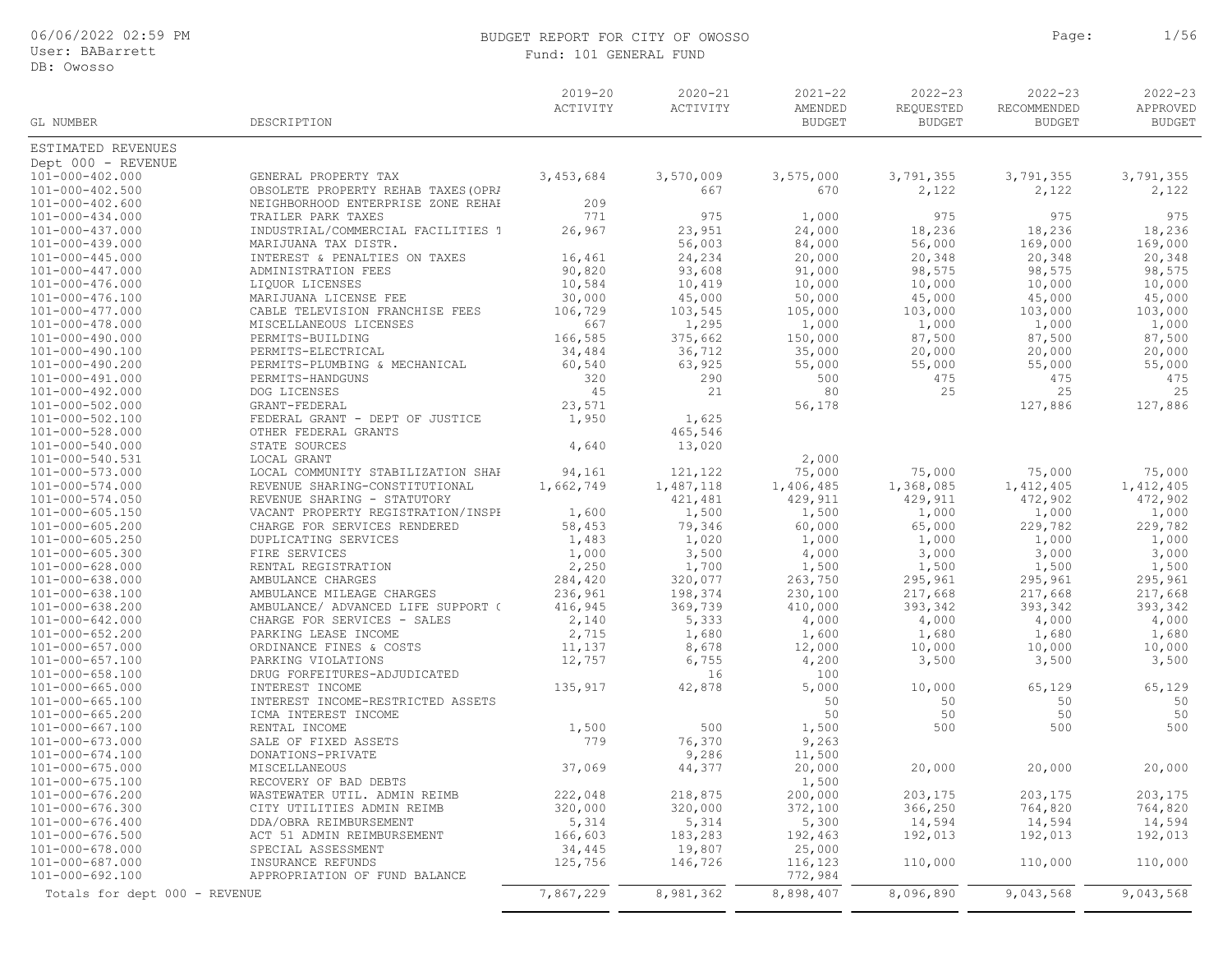DB: Owosso

#### BUDGET REPORT FOR CITY OF OWOSSO **Page:** 2/56 Fund: 101 GENERAL FUND

|                                                |                                            | $2019 - 20$<br>ACTIVITY | $2020 - 21$<br>ACTIVITY | $2021 - 22$<br>AMENDED | 2022-23<br>REQUESTED | $2022 - 23$<br>RECOMMENDED | $2022 - 23$<br>APPROVED |
|------------------------------------------------|--------------------------------------------|-------------------------|-------------------------|------------------------|----------------------|----------------------------|-------------------------|
| GL NUMBER                                      | DESCRIPTION                                |                         |                         | <b>BUDGET</b>          | <b>BUDGET</b>        | <b>BUDGET</b>              | <b>BUDGET</b>           |
| ESTIMATED REVENUES                             |                                            |                         |                         |                        |                      |                            |                         |
| TOTAL ESTIMATED REVENUES                       |                                            | 7,867,229               | 8,981,362               | 8,898,407              | 8,096,890            | 9,043,568                  | 9,043,568               |
| APPROPRIATIONS                                 |                                            |                         |                         |                        |                      |                            |                         |
| Dept 101 - CITY COUNCIL                        |                                            |                         |                         |                        |                      |                            |                         |
| 101-101-704.000                                | BOARDS & COMMISSIONS                       | 2,110                   | 2,110                   | 2,300                  | 2,300                | 2,300                      | 2,300                   |
| 101-101-728.000<br>$101 - 101 - 956.000$       | OPERATING SUPPLIES<br>EDUCATION & TRAINING | 280<br>1,707            | 735                     | 1,000<br>2,000         | 1,000<br>3,500       | 1,000<br>3,500             | 1,000<br>3,500          |
| Totals for dept 101 - CITY COUNCIL             |                                            | 4,097                   | 2,845                   | 5,300                  | 6,800                | 6,800                      | 6,800                   |
|                                                |                                            |                         |                         |                        |                      |                            |                         |
| Dept 171 - CITY MANAGER                        | SALARIES                                   | 128,672                 |                         |                        |                      |                            |                         |
| 101-171-702.100<br>101-171-702.200             | WAGES                                      |                         | 158,281                 | 167,126<br>9,286       | 171,298              | 188,514                    | 188,514                 |
| 101-171-715.000                                | SOCIAL SECURITY (FICA)                     | 9,851                   | 12,089                  | 13,457                 | 13,104               | 14,421                     | 14,421                  |
| 101-171-716.100                                | HEALTH INSURANCE                           | 12,779                  | 30,209                  | 38,744                 | 37,041               | 35,160                     | 35,160                  |
| 101-171-716.200                                | DENTAL INSURANCE                           | 415                     | 1,023                   | 1,397                  | 1,113                | 1,046                      | 1,046                   |
| 101-171-716.300                                | OPTICAL INSURANCE                          | 30                      | 63                      | 88                     | 156                  | 148                        | 148                     |
| 101-171-716.400                                | LIFE INSURANCE                             | 746                     | 952                     | 999                    | 1,008                | 971                        | 971                     |
| 101-171-716.500                                | DISABILITY INSURANCE                       | 1,230                   | 1,627                   | 1,767                  | 1,792                | 1,674                      | 1,674                   |
| 101-171-717.000                                | UNEMPLOYMENT INSURANCE                     | 11                      | 67                      | 40                     | 105                  | 93                         | 93                      |
| 101-171-718.200                                | DEFINED CONTRIBUTION                       | 17,245                  | 18,802                  | 23,009                 | 22,317               | 24,143                     | 24,143                  |
| 101-171-719.000                                | WORKERS' COMPENSATION                      | 304                     | 493                     | 670                    | 994                  | 716                        | 716                     |
| $101 - 171 - 728.000$                          | OPERATING SUPPLIES                         | 2,086                   | 491                     | 500                    | 500                  | 500                        | 500                     |
| $101 - 171 - 955.000$                          | MEMBERSHIPS & DUES                         | 1,152                   | 1,227                   | 2,500                  | 2,500                | 2,500                      | 2,500                   |
| $101 - 171 - 956.000$                          | EDUCATION & TRAINING                       | 1,528                   | 390                     | 3,000                  | 3,000                | 3,000                      | 3,000                   |
| 101-171-961.000                                | MISCELLANEOUS                              |                         |                         |                        | 500                  | 500                        | 500                     |
| Totals for dept 171 - CITY MANAGER             |                                            | 176,049                 | 225,714                 | 262,583                | 255,428              | 273,386                    | 273,386                 |
| Dept 201 - FINANCE                             |                                            |                         |                         |                        |                      |                            |                         |
| 101-201-702.100                                | SALARIES                                   | 170,296                 | 166,469                 | 145,806                | 187,278              | 192,572                    | 192,572                 |
| $101 - 201 - 702.800$                          | ACCRUED SICK LEAVE                         |                         |                         |                        | 200                  |                            |                         |
| 101-201-715.000                                | SOCIAL SECURITY (FICA)                     | 13,151                  | 13,144                  | 11,155                 | 14,327               | 14,732                     | 14,732                  |
| 101-201-716.100                                | HEALTH INSURANCE                           | 31,011                  | 33,247                  | 34,265                 | 32,783               | 32,783                     | 32,783                  |
| 101-201-716.200                                | DENTAL INSURANCE                           | 1,477                   | 1,571                   | 1,535                  | 1,245                | 1,245                      | 1,245                   |
| 101-201-716.300                                | OPTICAL INSURANCE                          | 228                     | 231                     | 231                    | 171                  | 171                        | 171                     |
| 101-201-716.400                                | LIFE INSURANCE                             | 1,127                   | 1,138                   | 1,129                  | 1,149                | 1,149                      | 1,149                   |
| 101-201-716.500                                | DISABILITY INSURANCE                       | 2,009                   | 2,143                   | 2,141                  | 2,217                | 2,217                      | 2,217                   |
| 101-201-717.000                                | UNEMPLOYMENT INSURANCE                     | 54                      | 100                     | 175                    | 140                  | 140                        | 140                     |
| 101-201-718.000                                | RETIREMENT                                 | 30,465                  |                         |                        |                      |                            |                         |
| 101-201-718.100                                | MUNICIPAL EMPLOYEES RETIREMENT PRO         |                         | 34,464                  | 49,336                 | 39,025               | 39,025                     | 39,025                  |
| 101-201-718.200                                | DEFINED CONTRIBUTION                       | 5,240                   | 5,059                   | 12,187                 | 12,870               | 13,187                     | 13,187                  |
| 101-201-719.000                                | WORKERS' COMPENSATION                      | 512                     | 612                     | 575                    | 523                  | 732                        | 732                     |
| 101-201-728.000                                | OPERATING SUPPLIES                         | 700                     | 828                     | 1,700                  | 2,000                | 2,000                      | 2,000                   |
| 101-201-818.000                                | CONTRACTUAL SERVICES                       | 3,292                   | 11,888                  | 50,000                 | 1,200                | 1,200                      | 1,200                   |
| $101 - 201 - 955.000$<br>$101 - 201 - 956.000$ | MEMBERSHIPS & DUES                         | 315<br>619              | 195<br>1,230            | 390                    | 500                  | 500                        | 500<br>2,500            |
|                                                | EDUCATION & TRAINING                       |                         |                         | 2,500                  | 2,500                | 2,500                      |                         |
| Totals for dept 201 - FINANCE                  |                                            | 260,496                 | 272,319                 | 313,125                | 298,128              | 304,153                    | 304,153                 |
| Dept 210 - CITY ATTORNEY                       |                                            |                         |                         |                        |                      |                            |                         |
| 101-210-801.000                                | PROFESSIONAL SERVICES: ADMINISTRAT         | 52,545                  | 58,327                  | 55,000                 | 57,000               | 57,000                     | 57,000                  |
| 101-210-801.100                                | PROFESSIONAL SERVICES: POLICE/COURT        | 60,208                  | 63,138                  | 63,000                 | 63,000               | 63,000                     | 63,000                  |
| Totals for dept 210 - CITY ATTORNEY            |                                            | 112,753                 | 121,465                 | 118,000                | 120,000              | 120,000                    | 120,000                 |
| Dept $215 - CLERK$                             |                                            |                         |                         |                        |                      |                            |                         |
| 101-215-702.100                                | SALARIES                                   | 114,522                 | 116,575                 | 121,846                | 119,629              | 124,415                    | 124,415                 |
| 101-215-702.800                                | ACCRUED SICK LEAVE                         | 7,571                   |                         |                        |                      |                            |                         |
| 101-215-706.000                                | ELECTIONS                                  | 6,186                   | 57,994                  | 2,000                  | 54,000               | 54,000                     | 54,000                  |
| 101-215-715.000                                | SOCIAL SECURITY (FICA)                     | 9,196                   | 8,977                   | 9,324                  | 9,152                | 9,518                      | 9,518                   |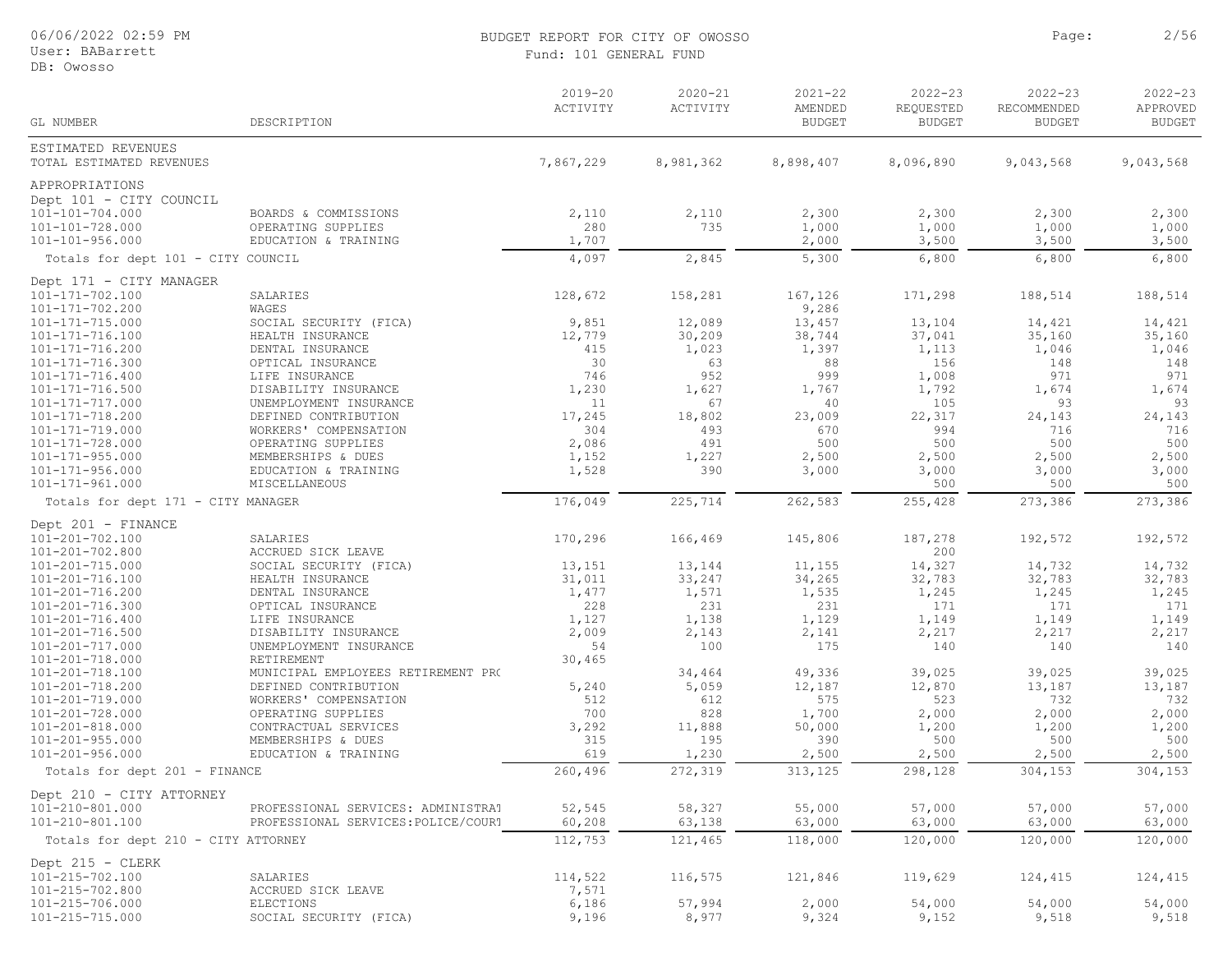User: BABarrett

### DB: Owosso

#### BUDGET REPORT FOR CITY OF OWOSSO Page: 3/56 Fund: 101 GENERAL FUND

| DB: OWOSSO                          |                                                |                         |                         |                                         |                                           |                                             |                                          |
|-------------------------------------|------------------------------------------------|-------------------------|-------------------------|-----------------------------------------|-------------------------------------------|---------------------------------------------|------------------------------------------|
| GL NUMBER                           | DESCRIPTION                                    | $2019 - 20$<br>ACTIVITY | $2020 - 21$<br>ACTIVITY | $2021 - 22$<br>AMENDED<br><b>BUDGET</b> | $2022 - 23$<br>REQUESTED<br><b>BUDGET</b> | $2022 - 23$<br>RECOMMENDED<br><b>BUDGET</b> | $2022 - 23$<br>APPROVED<br><b>BUDGET</b> |
|                                     |                                                |                         |                         |                                         |                                           |                                             |                                          |
| APPROPRIATIONS                      |                                                |                         |                         |                                         |                                           |                                             |                                          |
| Dept 215 - CLERK                    |                                                |                         |                         |                                         |                                           |                                             |                                          |
| 101-215-716.000                     | FRINGES                                        |                         | 436                     |                                         |                                           |                                             |                                          |
| 101-215-716.100                     | HEALTH INSURANCE                               | 24,439                  | 34,810                  | 35,415                                  | 34,866                                    | 34,866                                      | 34,866                                   |
| 101-215-716.200<br>101-215-716.300  | DENTAL INSURANCE                               | 838<br>137              | 1,298<br>180            | 1,323<br>177                            | 1,261<br>177                              | 1,261<br>177                                | 1,261<br>177                             |
| 101-215-716.400                     | OPTICAL INSURANCE<br>LIFE INSURANCE            | 701                     | 755                     | 729                                     | 776                                       | 776                                         | 776                                      |
| 101-215-716.500                     | DISABILITY INSURANCE                           | 1,222                   | 1,436                   | 1,409                                   | 1,510                                     | 1,510                                       | 1,510                                    |
| 101-215-717.000                     | UNEMPLOYMENT INSURANCE                         | 30                      | 67                      |                                         | 98                                        | 98                                          | 98                                       |
| 101-215-718.000                     | RETIREMENT                                     | 66,696                  |                         |                                         |                                           |                                             |                                          |
| 101-215-718.100                     | MUNICIPAL EMPLOYEES RETIREMENT PR(             |                         | 57,837                  | 82,756                                  | 65,957                                    | 65,957                                      | 65,957                                   |
| 101-215-718.200                     | DEFINED CONTRIBUTION                           | 1,115                   | 1,777                   | 4,031                                   | 4,032                                     | 4,192                                       | 4,192                                    |
| 101-215-719.000                     | WORKERS' COMPENSATION                          | 332                     | 460                     | 320                                     | 454                                       | 473                                         | 473                                      |
| 101-215-728.000                     | OPERATING SUPPLIES                             | 1,614                   | 1,434                   | 4,600                                   | 5,450                                     | 3,400                                       | 3,400                                    |
| 101-215-802.000                     | ADVERTISING                                    | 4,497                   | 3,557                   | 4,000                                   | 4,000                                     | 4,000                                       | 4,000                                    |
| 101-215-818.000                     | CONTRACTUAL SERVICES                           | 8,724                   | 3,945                   | 19,000                                  | 17,250                                    | 17,250                                      | 17,250                                   |
| $101 - 215 - 933.000$               | EQUIPMENT MAINTENANCE                          | 3,851                   | 3,851                   | 11,300                                  | 8,950                                     | 8,950                                       | 8,950                                    |
| $101 - 215 - 955.000$               | MEMBERSHIPS & DUES                             | 420                     | 410                     | 440                                     | 450                                       | 450                                         | 450                                      |
| 101-215-956.000                     | EDUCATION & TRAINING                           | 329                     |                         | 900                                     | 1,300                                     | 1,300                                       | 1,300                                    |
| Totals for dept 215 - CLERK         |                                                | 252,420                 | 295,799                 | 299,570                                 | 329,312                                   | 332,593                                     | 332,593                                  |
|                                     |                                                |                         |                         |                                         |                                           |                                             |                                          |
| Dept 228 - INFORMATION & TECHNOLOGY |                                                |                         |                         |                                         |                                           |                                             |                                          |
| 101-228-728.000                     | OPERATING SUPPLIES                             | 10,094                  | 17,935                  | 11,965                                  | 30,000                                    | 30,000                                      | 30,000                                   |
| 101-228-818.000                     | CONTRACTUAL SERVICES                           | 94,036                  | 84,768                  | 97,000                                  | 145,000                                   | 100,000                                     | 100,000                                  |
| 101-228-933.000                     | EQUIPMENT MAINTENANCE                          | 6,255                   | 12,655                  | 22,500                                  | 28,000                                    | 27,225                                      | 27,225                                   |
| $101 - 228 - 956.000$               | EDUCATION & TRAINING                           |                         | 1,702                   | 3,500                                   | 5,000                                     | 5,000                                       | 5,000                                    |
| 101-228-978.000                     | <b>EQUIPMENT</b>                               |                         |                         |                                         | 181,400                                   | 99,000                                      | 99,000                                   |
|                                     | Totals for dept 228 - INFORMATION & TECHNOLOGY | 110,385                 | 117,060                 | 134,965                                 | 389,400                                   | 261,225                                     | 261,225                                  |
| Dept 253 - TREASURY                 |                                                |                         |                         |                                         |                                           |                                             |                                          |
| 101-253-702.100                     | SALARIES                                       | 94,628                  | 96,154                  | 100,735                                 | 99,517                                    | 103,498                                     | 103,498                                  |
| 101-253-715.000                     | SOCIAL SECURITY (FICA)                         | 7,188                   | 7,301                   | 7,742                                   | 7,613                                     | 7,918                                       | 7,918                                    |
| 101-253-716.100                     | HEALTH INSURANCE                               | 24,995                  | 26,296                  | 26,740                                  | 26,909                                    | 26,909                                      | 26,909                                   |
| 101-253-716.200                     | DENTAL INSURANCE                               | 767                     | 859                     | 895                                     | 853                                       | 853                                         | 853                                      |
| 101-253-716.300                     | OPTICAL INSURANCE                              | 108                     | 110                     | 108                                     | 111                                       | 111                                         | 111                                      |
| 101-253-716.400                     | LIFE INSURANCE                                 | 625                     | 632                     | 624                                     | 656                                       | 656                                         | 656                                      |
| 101-253-716.500                     | DISABILITY INSURANCE                           | 1,191                   | 1,212                   | 1,205                                   | 1,256                                     | 1,256                                       | 1,256                                    |
| 101-253-717.000                     | UNEMPLOYMENT INSURANCE                         | 63                      | 133                     | 200                                     | 84                                        | 84                                          | 84                                       |
| 101-253-718.200                     | DEFINED CONTRIBUTION                           | 3,785                   | 3,846                   | 9,033                                   | 8,957                                     | 9,315                                       | 9,315                                    |
| 101-253-719.000                     | WORKERS' COMPENSATION                          | 500                     | 584                     | 550                                     | 378                                       | 393                                         | 393                                      |
| 101-253-728.000                     | OPERATING SUPPLIES                             | 2,461                   | 2,510                   | 3,000                                   | 3,000                                     | 3,000                                       | 3,000                                    |
| 101-253-818.000                     | CONTRACTUAL SERVICES                           | 10,624                  | 10,619                  | 13,500                                  | 13,500                                    | 13,500                                      | 13,500                                   |
| $101 - 253 - 955.000$               | MEMBERSHIPS & DUES                             | 75                      | 150                     | 225                                     | 225                                       | 225                                         | 225                                      |
| $101 - 253 - 956.000$               | EDUCATION & TRAINING                           | 699                     | 399                     | 2,500                                   | 2,500                                     | 2,500                                       | 2,500                                    |
| 101-253-960.100                     | OVER & SHORT                                   | (45)                    | (137)                   |                                         |                                           |                                             |                                          |
|                                     |                                                |                         |                         | 167,057                                 |                                           | 170,218                                     | 170,218                                  |
| Totals for dept 253 - TREASURY      |                                                | 147,664                 | 150,668                 |                                         | 165,559                                   |                                             |                                          |
| Dept 257 - ASSESSING                |                                                |                         |                         |                                         |                                           |                                             |                                          |
| 101-257-702.100                     | SALARIES                                       | 96,609                  | 99,957                  | 109,438                                 | 109,018                                   | 126,938                                     | 126,938                                  |
| 101-257-702.800                     | ACCRUED SICK LEAVE                             |                         | 710                     |                                         |                                           |                                             |                                          |
| 101-257-704.000                     | BOARDS & COMMISSIONS                           | 1,000                   | 1,000                   | 1,250                                   | 1,250                                     | 1,650                                       | 1,650                                    |
| 101-257-715.000                     | SOCIAL SECURITY (FICA)                         | 7,757                   | 7,809                   | 8,340                                   | 8,340                                     | 9,711                                       | 9,711                                    |
| 101-257-716.100                     | HEALTH INSURANCE                               | 19,866                  | 26,987                  | 33,942                                  | 33,416                                    | 33,416                                      | 33,416                                   |
| 101-257-716.200                     | DENTAL INSURANCE                               | 561                     | 1,020                   | 1,274                                   | 1,214                                     | 1,214                                       | 1,214                                    |
| 101-257-716.300                     | OPTICAL INSURANCE                              | 92                      | 145                     | 171                                     | 171                                       | 171                                         | 171                                      |
| $101 - 257 - 716.400$               | LIFE INSURANCE                                 | 654                     | 587                     | 669                                     | 717                                       | 717                                         | 717                                      |

101-257-716.500 DISABILITY INSURANCE 1,156 961 967 1,376 1,376 1,376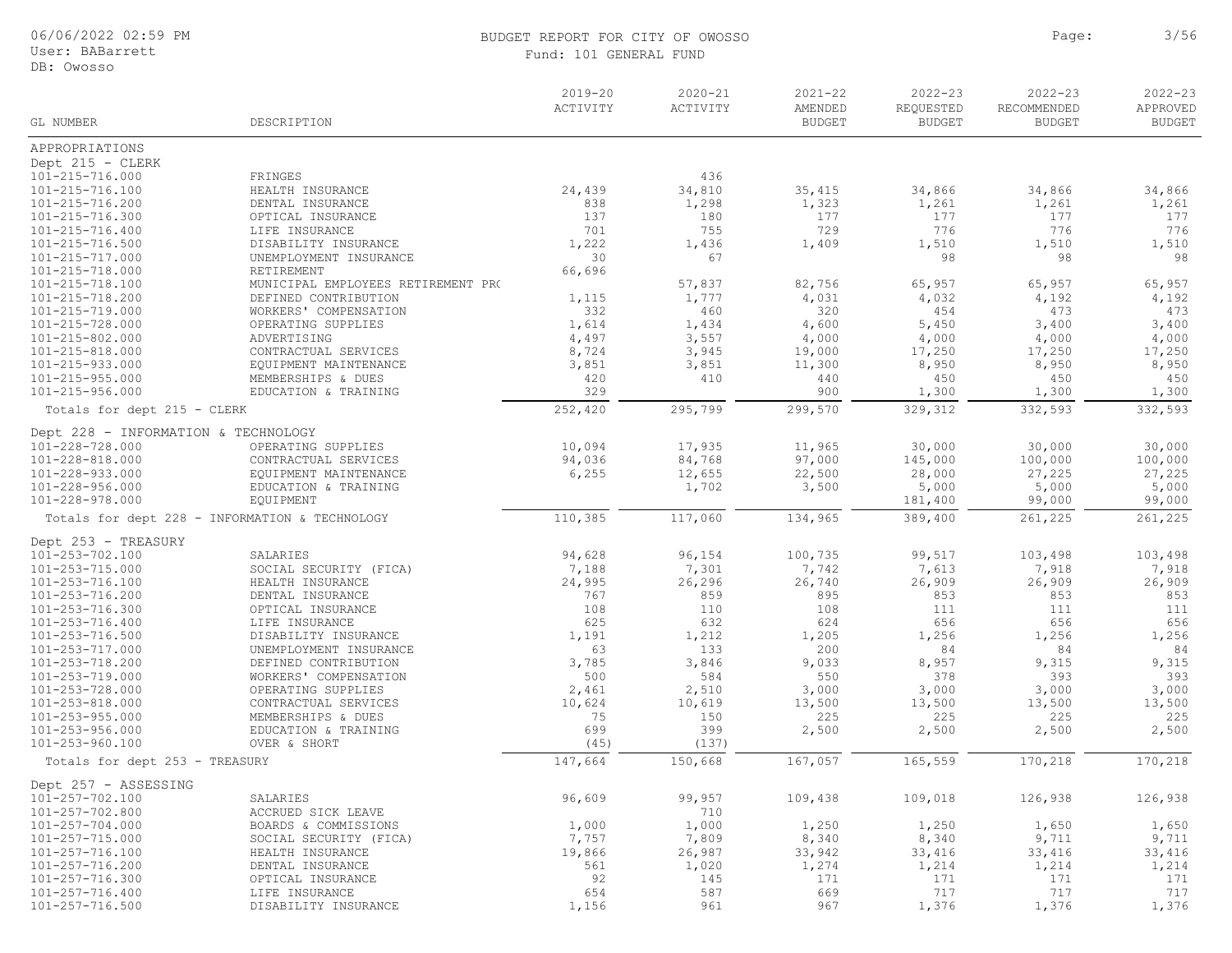User: BABarrett

DB: Owosso

## BUDGET REPORT FOR CITY OF OWOSSO Page: 4/56

2022-23 2022-23

2022-23

| Fund: 101 GENERAL FUND  |                         |                        |
|-------------------------|-------------------------|------------------------|
| $2019 - 20$<br>ACTIVITY | $2020 - 21$<br>ACTIVITY | $2021 - 22$<br>AMENDED |
|                         |                         | BUDGET'                |

|                                          |                                    | ACTIVITY | ACTIVITY | AMENDED       | REQUESTED     | RECOMMENDED   | APPROVED      |
|------------------------------------------|------------------------------------|----------|----------|---------------|---------------|---------------|---------------|
| <b>GL NUMBER</b>                         | DESCRIPTION                        |          |          | <b>BUDGET</b> | <b>BUDGET</b> | <b>BUDGET</b> | <b>BUDGET</b> |
| APPROPRIATIONS                           |                                    |          |          |               |               |               |               |
| Dept 257 - ASSESSING                     |                                    |          |          |               |               |               |               |
| 101-257-717.000                          | UNEMPLOYMENT INSURANCE             | 52       | 72       | 45            | 94            | 94            | 94            |
| 101-257-718.200                          | DEFINED CONTRIBUTION               | 4,054    | 4,075    | 9,811         | 9,812         | 11,425        | 11,425        |
| 101-257-719.000                          | WORKERS' COMPENSATION              | 408      | 616      | 750           | 709           | 825           | 825           |
| 101-257-728.000                          | OPERATING SUPPLIES                 | 389      | 648      | 1,500         | 1,500         | 1,500         | 1,500         |
| 101-257-802.000                          | ADVERTISING                        | 71       | 75       | 400           | 400           | 400           | 400           |
| 101-257-818.000                          | CONTRACTUAL SERVICES               | 7,790    | 12,812   | 13,000        | 13,000        | 13,000        | 13,000        |
| $101 - 257 - 955.000$                    | MEMBERSHIPS & DUES                 | 345      | 50       | 350           | 600           | 600           | 600           |
| $101 - 257 - 956.000$                    | EDUCATION & TRAINING               | 1,132    | 1,247    | 1,500         | 1,500         | 1,500         | 1,500         |
| Totals for dept 257 - ASSESSING          |                                    | 141,936  | 158,771  | 183,407       | 183,117       | 204,537       | 204,537       |
|                                          |                                    |          |          |               |               |               |               |
| Dept 261 - GENERAL ADMIN                 |                                    |          |          |               |               |               |               |
| 101-261-718.100                          | MUNICIPAL EMPLOYEES RETIREMENT PRO |          | 504,302  |               |               |               |               |
| 101-261-719.000                          | WORKERS' COMPENSATION              | 148      | 175      | 250           |               |               |               |
| 101-261-728.000                          | OPERATING SUPPLIES                 | 16,879   | 18,466   | 19,500        | 20,000        | 20,000        | 20,000        |
| 101-261-810.000                          | INSURANCE & BONDS                  | 131,043  | 134,074  | 138,096       | 145,000       | 141,959       | 141,959       |
| $101 - 261 - 818.000$                    | CONTRACTUAL SERVICES               | 39,557   | 14,604   | 17,975        | 15,000        | 3,000         | 3,000         |
| $101 - 261 - 818.500$                    | AUDIT                              |          |          |               | 6,350         | 6,350         | 6,350         |
| $101 - 261 - 920.300$                    | TELEPHONE                          | 4,209    | 5,679    | 7,000         | 5,850         | 5,850         | 5,850         |
| $101 - 261 - 933.000$                    | EQUIPMENT MAINTENANCE              | 1,380    | 1,600    | 1,500         | 1,500         | 1,500         | 1,500         |
| $101 - 261 - 955.000$                    | MEMBERSHIPS & DUES                 | 47,176   | 47,308   | 47,455        | 48,000        | 28,000        | 28,000        |
| $101 - 261 - 958.000$                    | BAD DEBT EXPENSE                   | 111,323  | 101,793  | 121,000       | 66,000        | 66,000        | 66,000        |
| 101-261-961.000                          | MISCELLANEOUS                      |          |          | 84,958        | 25,000        |               |               |
| Totals for dept 261 - GENERAL ADMIN      |                                    | 351,715  | 828,001  | 437,734       | 332,700       | 272,659       | 272,659       |
| Dept 265 - BUILDING & GROUNDS            |                                    |          |          |               |               |               |               |
| 101-265-702.200                          | WAGES                              | 52,605   | 48,186   | 45,958        | 39,916        | 39,916        | 39,916        |
| $101 - 265 - 703.000$                    | OTHER COMPENSATION                 |          | 1,000    |               |               |               |               |
| $101 - 265 - 715.000$                    | SOCIAL SECURITY (FICA)             | 3,225    | 3,347    | 3,580         | 3,054         | 3,054         | 3,054         |
| 101-265-716.000                          | FRINGES                            | 7,785    | 2,729    | 3,500         |               |               |               |
| 101-265-716.100                          | HEALTH INSURANCE                   | 6,655    | 6,545    | 7,044         | 6,935         | 6,935         | 6,935         |
| 101-265-716.200                          | DENTAL INSURANCE                   | 427      | 445      | 489           | 467           | 467           | 467           |
| 101-265-716.300                          | OPTICAL INSURANCE                  | 60       | 57       | 60            | 60            | 60            | 60            |
| $101 - 265 - 716.400$                    | LIFE INSURANCE                     | 139      | 189      | 198           | 198           | 198           | 198           |
| 101-265-717.000                          | UNEMPLOYMENT INSURANCE             | 5        | 33       | 25            | 47            | 47            | 47            |
| $101 - 265 - 718.000$                    | RETIREMENT                         | 29,695   |          |               |               |               |               |
| 101-265-718.100                          | MUNICIPAL EMPLOYEES RETIREMENT PRO |          | 21,831   | 26,811        | 17,820        | 17,820        | 17,820        |
| $101 - 265 - 719.000$                    | WORKERS' COMPENSATION              | 1,364    | 993      | 1,500         | 1,625         | 1,625         | 1,625         |
| 101-265-728.000                          | OPERATING SUPPLIES                 | 3,081    | 2,505    | 3,000         | 3,000         | 3,000         | 3,000         |
| $101 - 265 - 818.000$                    | CONTRACTUAL SERVICES               | 5,335    | 502      | 1,000         | 1,500         | 1,500         | 1,500         |
| 101-265-920.100                          | ELECTRICITY                        | 18,748   | 19,451   | 20,000        | 20,000        | 20,000        | 20,000        |
| 101-265-920.200                          | GAS                                | 4,387    | 4,435    | 5,000         | 5,000         | 5,000         | 5,000         |
| 101-265-920.300                          | TELEPHONE                          | 270      | 270      | 300           | 325           | 325           | 325           |
| $101 - 265 - 920.400$                    | WATER & SEWER                      | 2,606    | 3,388    | 3,000         | 3,000         | 3,000         | 3,000         |
| 101-265-930.000                          | BUILDING MAINTENANCE               | 4,110    | 45,426   | 15,075        | 20,000        | 20,000        | 20,000        |
| 101-265-930.200                          | BLDG MAINTENANCE-BALLFIELDS        |          |          | 1,000         |               |               |               |
| 101-265-940.000                          | EQUIPMENT RENTAL                   | 1,957    | 2,547    | 3,000         | 3,000         | 3,000         | 3,000         |
| 101-265-978.000                          | <b>EQUIPMENT</b>                   |          |          |               | 1,000         |               |               |
| Totals for dept 265 - BUILDING & GROUNDS |                                    | 142,454  | 163,879  | 140,540       | 126,947       | 125,947       | 125,947       |
| Dept 270 - HUMAN RESOURCES               |                                    |          |          |               |               |               |               |
| 101-270-702.100                          | SALARIES                           | 132,563  | 152,869  | 122,451       | 130,349       | 125,949       | 125,949       |
| 101-270-702.200                          | WAGES                              |          |          | 9,286         |               |               |               |
| 101-270-715.000                          | SOCIAL SECURITY (FICA)             | 10,596   | 11,964   | 14,186        | 9,972         | 9,635         | 9,635         |
| 101-270-716.100                          | HEALTH INSURANCE                   | 9,028    | 15,775   | 28,816        | 27,323        | 23,513        | 23,513        |
| 101-270-716.200                          | DENTAL INSURANCE                   | 1,113    | 1,394    | 1,693         | 1,613         | 1,570         | 1,570         |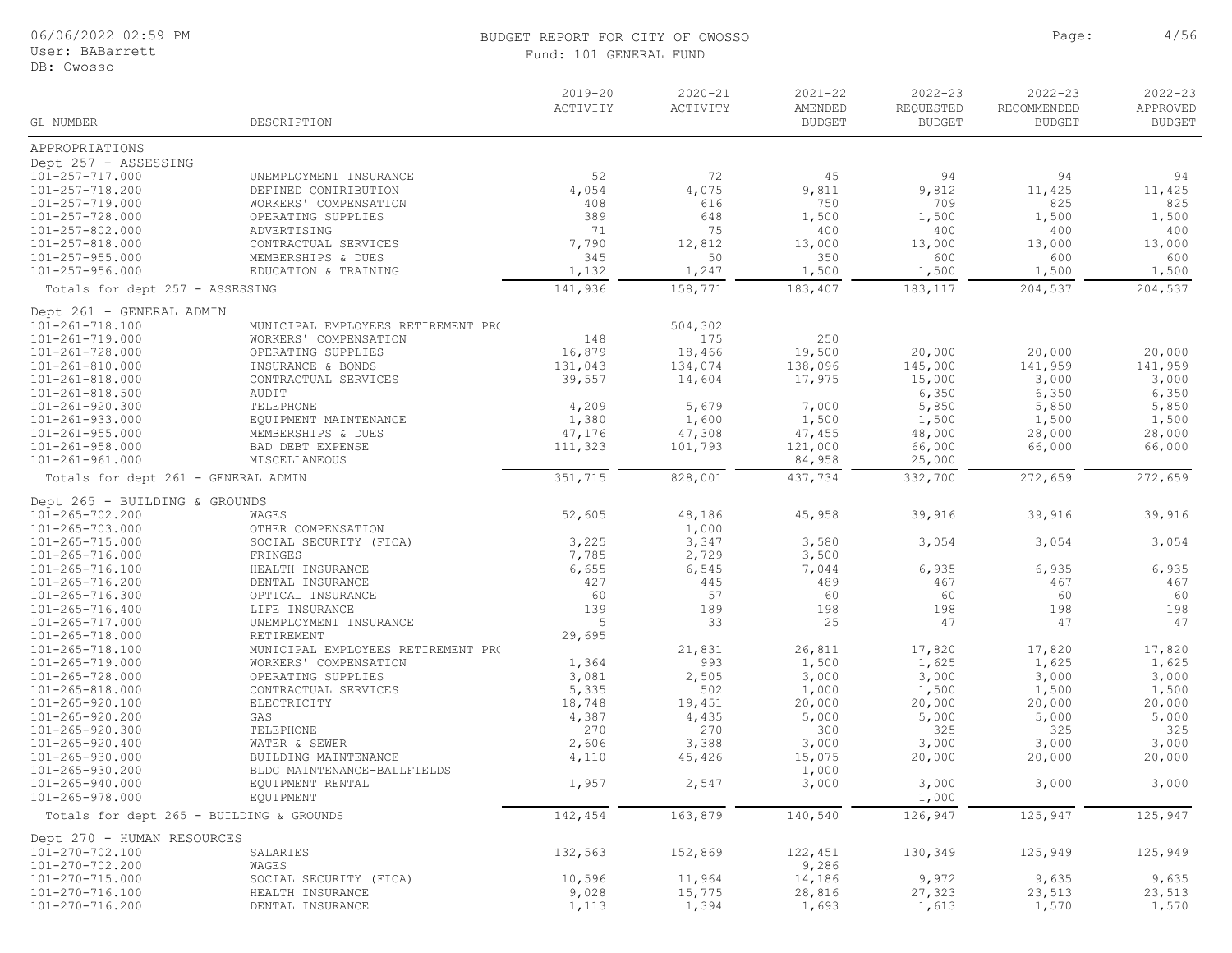### BUDGET REPORT FOR CITY OF OWOSSO Page: 5/56

| DB: Owosso<br>$2019 - 20$<br>$2020 - 21$<br>$2021 - 22$<br>$2022 - 23$<br>$2022 - 23$<br>$2022 - 23$<br>ACTIVITY<br>AMENDED<br>REQUESTED<br>RECOMMENDED<br>APPROVED<br>ACTIVITY<br>GL NUMBER<br>DESCRIPTION<br><b>BUDGET</b><br><b>BUDGET</b><br><b>BUDGET</b><br><b>BUDGET</b><br>APPROPRIATIONS<br>Dept 270 - HUMAN RESOURCES<br>201<br>101-270-716.300<br>196<br>249<br>237<br>232<br>232<br>OPTICAL INSURANCE<br>792<br>789<br>785<br>795<br>757<br>757<br>101-270-716.400<br>LIFE INSURANCE<br>101-270-716.500<br>1,616<br>1,605<br>1,672<br>1,554<br>1,554<br>DISABILITY INSURANCE<br>1,514<br>101-270-717.000<br>102<br>105<br>93<br>UNEMPLOYMENT INSURANCE<br>11<br>150<br>93<br>101-270-718.000<br>41,868<br>RETIREMENT<br>101-270-718.100<br>MUNICIPAL EMPLOYEES RETIREMENT PRO<br>42,075<br>101-270-718.200<br>4,259<br>DEFINED CONTRIBUTION<br>3,263<br>11,813<br>11,732<br>11,335<br>11,335<br>101-270-719.000<br>536<br>300<br>479<br>WORKERS' COMPENSATION<br>396<br>495<br>479<br>335<br>101-270-728.000<br>OPERATING SUPPLIES<br>755<br>700<br>700<br>700<br>700<br>101-270-802.000<br>854<br>831<br>800<br>800<br>800<br>800<br>ADVERTISING<br>101-270-818.000<br>CONTRACTUAL SERVICES<br>17,330<br>9,641<br>20,000<br>20,000<br>24,000<br>24,000<br>101-270-920.300<br>TELEPHONE<br>550<br>500<br>500<br>$101 - 270 - 955.000$<br>479<br>900<br>900<br>900<br>900<br>MEMBERSHIPS & DUES<br>869<br>101-270-956.000<br>1,096<br>460<br>2,000<br>2,500<br>2,500<br>2,500<br>EDUCATION & TRAINING<br>101-270-978.100<br>COL - EQUIPMENT - INTEREST<br>10,015<br>222,346<br>243,224<br>215,734<br>204,517<br>204,517<br>Totals for dept 270 - HUMAN RESOURCES<br>219,758<br>Dept 301 - POLICE<br>101-301-702.100<br>SALARIES<br>1,225,135<br>1,215,353<br>83,211<br>86,539<br>86,539<br>1,190,741<br>66,510<br>64,909<br>66,532<br>66,532<br>101-301-702.120<br>SALARIES-MAGNET<br>69,853<br>77,074<br>5,745<br>5,019<br>101-301-702.200<br>1,092,503<br>1,119,816<br>1,119,816<br>WAGES<br>194,617<br>101-301-702.210<br>WAGES - SCHOOL LIAISON<br>41,388<br>53,910<br>59,774<br>194,617<br>45,810<br>101-301-702.300<br>OVERTIME<br>58,000<br>54,407<br>58,167<br>55,300<br>56,500<br>58,000<br>5,780<br>$101 - 301 - 702.400$<br>WAGES - TEMPORARY<br>5,780<br>5,780<br>$101 - 301 - 702.600$<br>UNIFORMS<br>1,450<br>1,325<br>1,600<br>1,500<br>1,500<br>1,500<br>$101 - 301 - 702.800$<br>12,482<br>11,784<br>12,876<br>12,500<br>23,400<br>23,400<br>ACCRUED SICK LEAVE<br>101-301-703.000<br>CROSSING GUARDS<br>55,443<br>37,618<br>55,000<br>57,500<br>57,500<br>57,500<br>101-301-715.000<br>SOCIAL SECURITY (FICA)<br>33,189<br>30,813<br>33,512<br>31,589<br>36,483<br>36,483<br>101-301-716.000<br>FRINGES<br>473<br>227,553<br>101-301-716.100<br>HEALTH INSURANCE<br>221,179<br>258,039<br>239,979<br>281,621<br>281,621<br>101-301-716.200<br>10,029<br>10,134<br>11,332<br>10,417<br>10,417<br>10,417<br>DENTAL INSURANCE<br>101-301-716.300<br>1,329<br>1,217<br>1,314<br>1,249<br>1,249<br>1,249<br>OPTICAL INSURANCE<br>101-301-716.400<br>LIFE INSURANCE<br>3,849<br>3,737<br>3,841<br>3,820<br>4,216<br>4,216<br>101-301-716.500<br>DISABILITY INSURANCE<br>5,919<br>6,228<br>5,751<br>5,612<br>7,742<br>7,742<br>$101 - 301 - 716.600$<br>95<br>141<br>PHYSICALS<br>101-301-717.000<br>330<br>804<br>500<br>1,144<br>UNEMPLOYMENT INSURANCE<br>1,050<br>1,144<br>222,518<br>101-301-718.100<br>MUNICIPAL EMPLOYEES RETIREMENT PR(<br>215,961<br>306,738<br>370,800<br>397,938<br>397,938<br>101-301-718.200<br>DEFINED CONTRIBUTION<br>3,792<br>2,694<br>9,135<br>7,489<br>7,789<br>7,789<br>101-301-719.000<br>WORKERS' COMPENSATION<br>26,316<br>26,202<br>27,400<br>32,703<br>39,695<br>39,695<br>30,553<br>28,300<br>28,300<br>101-301-728.000<br>OPERATING SUPPLIES<br>9,632<br>11,316<br>28,300<br>101-301-741.000<br>6,906<br>10,000<br>10,000<br>UNIFORMS & CLEANING<br>9,475<br>7,000<br>10,000<br>$101 - 301 - 751.000$<br>22,517<br>25,889<br>28,532<br>28,532<br>28,532<br>GAS & OIL<br>26,000 | User: BABarrett | Fund: 101 GENERAL FUND |  |  |  |
|------------------------------------------------------------------------------------------------------------------------------------------------------------------------------------------------------------------------------------------------------------------------------------------------------------------------------------------------------------------------------------------------------------------------------------------------------------------------------------------------------------------------------------------------------------------------------------------------------------------------------------------------------------------------------------------------------------------------------------------------------------------------------------------------------------------------------------------------------------------------------------------------------------------------------------------------------------------------------------------------------------------------------------------------------------------------------------------------------------------------------------------------------------------------------------------------------------------------------------------------------------------------------------------------------------------------------------------------------------------------------------------------------------------------------------------------------------------------------------------------------------------------------------------------------------------------------------------------------------------------------------------------------------------------------------------------------------------------------------------------------------------------------------------------------------------------------------------------------------------------------------------------------------------------------------------------------------------------------------------------------------------------------------------------------------------------------------------------------------------------------------------------------------------------------------------------------------------------------------------------------------------------------------------------------------------------------------------------------------------------------------------------------------------------------------------------------------------------------------------------------------------------------------------------------------------------------------------------------------------------------------------------------------------------------------------------------------------------------------------------------------------------------------------------------------------------------------------------------------------------------------------------------------------------------------------------------------------------------------------------------------------------------------------------------------------------------------------------------------------------------------------------------------------------------------------------------------------------------------------------------------------------------------------------------------------------------------------------------------------------------------------------------------------------------------------------------------------------------------------------------------------------------------------------------------------------------------------------------------------------------------------------------------------------------------------------------------------------------------------------------------------------------------------------------------------------------------------------------------------------------------------------------------------------------------------------------------------------------------------------------------------------------------------------|-----------------|------------------------|--|--|--|
|                                                                                                                                                                                                                                                                                                                                                                                                                                                                                                                                                                                                                                                                                                                                                                                                                                                                                                                                                                                                                                                                                                                                                                                                                                                                                                                                                                                                                                                                                                                                                                                                                                                                                                                                                                                                                                                                                                                                                                                                                                                                                                                                                                                                                                                                                                                                                                                                                                                                                                                                                                                                                                                                                                                                                                                                                                                                                                                                                                                                                                                                                                                                                                                                                                                                                                                                                                                                                                                                                                                                                                                                                                                                                                                                                                                                                                                                                                                                                                                                                                                |                 |                        |  |  |  |
|                                                                                                                                                                                                                                                                                                                                                                                                                                                                                                                                                                                                                                                                                                                                                                                                                                                                                                                                                                                                                                                                                                                                                                                                                                                                                                                                                                                                                                                                                                                                                                                                                                                                                                                                                                                                                                                                                                                                                                                                                                                                                                                                                                                                                                                                                                                                                                                                                                                                                                                                                                                                                                                                                                                                                                                                                                                                                                                                                                                                                                                                                                                                                                                                                                                                                                                                                                                                                                                                                                                                                                                                                                                                                                                                                                                                                                                                                                                                                                                                                                                |                 |                        |  |  |  |
|                                                                                                                                                                                                                                                                                                                                                                                                                                                                                                                                                                                                                                                                                                                                                                                                                                                                                                                                                                                                                                                                                                                                                                                                                                                                                                                                                                                                                                                                                                                                                                                                                                                                                                                                                                                                                                                                                                                                                                                                                                                                                                                                                                                                                                                                                                                                                                                                                                                                                                                                                                                                                                                                                                                                                                                                                                                                                                                                                                                                                                                                                                                                                                                                                                                                                                                                                                                                                                                                                                                                                                                                                                                                                                                                                                                                                                                                                                                                                                                                                                                |                 |                        |  |  |  |
|                                                                                                                                                                                                                                                                                                                                                                                                                                                                                                                                                                                                                                                                                                                                                                                                                                                                                                                                                                                                                                                                                                                                                                                                                                                                                                                                                                                                                                                                                                                                                                                                                                                                                                                                                                                                                                                                                                                                                                                                                                                                                                                                                                                                                                                                                                                                                                                                                                                                                                                                                                                                                                                                                                                                                                                                                                                                                                                                                                                                                                                                                                                                                                                                                                                                                                                                                                                                                                                                                                                                                                                                                                                                                                                                                                                                                                                                                                                                                                                                                                                |                 |                        |  |  |  |
|                                                                                                                                                                                                                                                                                                                                                                                                                                                                                                                                                                                                                                                                                                                                                                                                                                                                                                                                                                                                                                                                                                                                                                                                                                                                                                                                                                                                                                                                                                                                                                                                                                                                                                                                                                                                                                                                                                                                                                                                                                                                                                                                                                                                                                                                                                                                                                                                                                                                                                                                                                                                                                                                                                                                                                                                                                                                                                                                                                                                                                                                                                                                                                                                                                                                                                                                                                                                                                                                                                                                                                                                                                                                                                                                                                                                                                                                                                                                                                                                                                                |                 |                        |  |  |  |
|                                                                                                                                                                                                                                                                                                                                                                                                                                                                                                                                                                                                                                                                                                                                                                                                                                                                                                                                                                                                                                                                                                                                                                                                                                                                                                                                                                                                                                                                                                                                                                                                                                                                                                                                                                                                                                                                                                                                                                                                                                                                                                                                                                                                                                                                                                                                                                                                                                                                                                                                                                                                                                                                                                                                                                                                                                                                                                                                                                                                                                                                                                                                                                                                                                                                                                                                                                                                                                                                                                                                                                                                                                                                                                                                                                                                                                                                                                                                                                                                                                                |                 |                        |  |  |  |
|                                                                                                                                                                                                                                                                                                                                                                                                                                                                                                                                                                                                                                                                                                                                                                                                                                                                                                                                                                                                                                                                                                                                                                                                                                                                                                                                                                                                                                                                                                                                                                                                                                                                                                                                                                                                                                                                                                                                                                                                                                                                                                                                                                                                                                                                                                                                                                                                                                                                                                                                                                                                                                                                                                                                                                                                                                                                                                                                                                                                                                                                                                                                                                                                                                                                                                                                                                                                                                                                                                                                                                                                                                                                                                                                                                                                                                                                                                                                                                                                                                                |                 |                        |  |  |  |
|                                                                                                                                                                                                                                                                                                                                                                                                                                                                                                                                                                                                                                                                                                                                                                                                                                                                                                                                                                                                                                                                                                                                                                                                                                                                                                                                                                                                                                                                                                                                                                                                                                                                                                                                                                                                                                                                                                                                                                                                                                                                                                                                                                                                                                                                                                                                                                                                                                                                                                                                                                                                                                                                                                                                                                                                                                                                                                                                                                                                                                                                                                                                                                                                                                                                                                                                                                                                                                                                                                                                                                                                                                                                                                                                                                                                                                                                                                                                                                                                                                                |                 |                        |  |  |  |
|                                                                                                                                                                                                                                                                                                                                                                                                                                                                                                                                                                                                                                                                                                                                                                                                                                                                                                                                                                                                                                                                                                                                                                                                                                                                                                                                                                                                                                                                                                                                                                                                                                                                                                                                                                                                                                                                                                                                                                                                                                                                                                                                                                                                                                                                                                                                                                                                                                                                                                                                                                                                                                                                                                                                                                                                                                                                                                                                                                                                                                                                                                                                                                                                                                                                                                                                                                                                                                                                                                                                                                                                                                                                                                                                                                                                                                                                                                                                                                                                                                                |                 |                        |  |  |  |
|                                                                                                                                                                                                                                                                                                                                                                                                                                                                                                                                                                                                                                                                                                                                                                                                                                                                                                                                                                                                                                                                                                                                                                                                                                                                                                                                                                                                                                                                                                                                                                                                                                                                                                                                                                                                                                                                                                                                                                                                                                                                                                                                                                                                                                                                                                                                                                                                                                                                                                                                                                                                                                                                                                                                                                                                                                                                                                                                                                                                                                                                                                                                                                                                                                                                                                                                                                                                                                                                                                                                                                                                                                                                                                                                                                                                                                                                                                                                                                                                                                                |                 |                        |  |  |  |
|                                                                                                                                                                                                                                                                                                                                                                                                                                                                                                                                                                                                                                                                                                                                                                                                                                                                                                                                                                                                                                                                                                                                                                                                                                                                                                                                                                                                                                                                                                                                                                                                                                                                                                                                                                                                                                                                                                                                                                                                                                                                                                                                                                                                                                                                                                                                                                                                                                                                                                                                                                                                                                                                                                                                                                                                                                                                                                                                                                                                                                                                                                                                                                                                                                                                                                                                                                                                                                                                                                                                                                                                                                                                                                                                                                                                                                                                                                                                                                                                                                                |                 |                        |  |  |  |
|                                                                                                                                                                                                                                                                                                                                                                                                                                                                                                                                                                                                                                                                                                                                                                                                                                                                                                                                                                                                                                                                                                                                                                                                                                                                                                                                                                                                                                                                                                                                                                                                                                                                                                                                                                                                                                                                                                                                                                                                                                                                                                                                                                                                                                                                                                                                                                                                                                                                                                                                                                                                                                                                                                                                                                                                                                                                                                                                                                                                                                                                                                                                                                                                                                                                                                                                                                                                                                                                                                                                                                                                                                                                                                                                                                                                                                                                                                                                                                                                                                                |                 |                        |  |  |  |
|                                                                                                                                                                                                                                                                                                                                                                                                                                                                                                                                                                                                                                                                                                                                                                                                                                                                                                                                                                                                                                                                                                                                                                                                                                                                                                                                                                                                                                                                                                                                                                                                                                                                                                                                                                                                                                                                                                                                                                                                                                                                                                                                                                                                                                                                                                                                                                                                                                                                                                                                                                                                                                                                                                                                                                                                                                                                                                                                                                                                                                                                                                                                                                                                                                                                                                                                                                                                                                                                                                                                                                                                                                                                                                                                                                                                                                                                                                                                                                                                                                                |                 |                        |  |  |  |
|                                                                                                                                                                                                                                                                                                                                                                                                                                                                                                                                                                                                                                                                                                                                                                                                                                                                                                                                                                                                                                                                                                                                                                                                                                                                                                                                                                                                                                                                                                                                                                                                                                                                                                                                                                                                                                                                                                                                                                                                                                                                                                                                                                                                                                                                                                                                                                                                                                                                                                                                                                                                                                                                                                                                                                                                                                                                                                                                                                                                                                                                                                                                                                                                                                                                                                                                                                                                                                                                                                                                                                                                                                                                                                                                                                                                                                                                                                                                                                                                                                                |                 |                        |  |  |  |
|                                                                                                                                                                                                                                                                                                                                                                                                                                                                                                                                                                                                                                                                                                                                                                                                                                                                                                                                                                                                                                                                                                                                                                                                                                                                                                                                                                                                                                                                                                                                                                                                                                                                                                                                                                                                                                                                                                                                                                                                                                                                                                                                                                                                                                                                                                                                                                                                                                                                                                                                                                                                                                                                                                                                                                                                                                                                                                                                                                                                                                                                                                                                                                                                                                                                                                                                                                                                                                                                                                                                                                                                                                                                                                                                                                                                                                                                                                                                                                                                                                                |                 |                        |  |  |  |
|                                                                                                                                                                                                                                                                                                                                                                                                                                                                                                                                                                                                                                                                                                                                                                                                                                                                                                                                                                                                                                                                                                                                                                                                                                                                                                                                                                                                                                                                                                                                                                                                                                                                                                                                                                                                                                                                                                                                                                                                                                                                                                                                                                                                                                                                                                                                                                                                                                                                                                                                                                                                                                                                                                                                                                                                                                                                                                                                                                                                                                                                                                                                                                                                                                                                                                                                                                                                                                                                                                                                                                                                                                                                                                                                                                                                                                                                                                                                                                                                                                                |                 |                        |  |  |  |
|                                                                                                                                                                                                                                                                                                                                                                                                                                                                                                                                                                                                                                                                                                                                                                                                                                                                                                                                                                                                                                                                                                                                                                                                                                                                                                                                                                                                                                                                                                                                                                                                                                                                                                                                                                                                                                                                                                                                                                                                                                                                                                                                                                                                                                                                                                                                                                                                                                                                                                                                                                                                                                                                                                                                                                                                                                                                                                                                                                                                                                                                                                                                                                                                                                                                                                                                                                                                                                                                                                                                                                                                                                                                                                                                                                                                                                                                                                                                                                                                                                                |                 |                        |  |  |  |
|                                                                                                                                                                                                                                                                                                                                                                                                                                                                                                                                                                                                                                                                                                                                                                                                                                                                                                                                                                                                                                                                                                                                                                                                                                                                                                                                                                                                                                                                                                                                                                                                                                                                                                                                                                                                                                                                                                                                                                                                                                                                                                                                                                                                                                                                                                                                                                                                                                                                                                                                                                                                                                                                                                                                                                                                                                                                                                                                                                                                                                                                                                                                                                                                                                                                                                                                                                                                                                                                                                                                                                                                                                                                                                                                                                                                                                                                                                                                                                                                                                                |                 |                        |  |  |  |
|                                                                                                                                                                                                                                                                                                                                                                                                                                                                                                                                                                                                                                                                                                                                                                                                                                                                                                                                                                                                                                                                                                                                                                                                                                                                                                                                                                                                                                                                                                                                                                                                                                                                                                                                                                                                                                                                                                                                                                                                                                                                                                                                                                                                                                                                                                                                                                                                                                                                                                                                                                                                                                                                                                                                                                                                                                                                                                                                                                                                                                                                                                                                                                                                                                                                                                                                                                                                                                                                                                                                                                                                                                                                                                                                                                                                                                                                                                                                                                                                                                                |                 |                        |  |  |  |
|                                                                                                                                                                                                                                                                                                                                                                                                                                                                                                                                                                                                                                                                                                                                                                                                                                                                                                                                                                                                                                                                                                                                                                                                                                                                                                                                                                                                                                                                                                                                                                                                                                                                                                                                                                                                                                                                                                                                                                                                                                                                                                                                                                                                                                                                                                                                                                                                                                                                                                                                                                                                                                                                                                                                                                                                                                                                                                                                                                                                                                                                                                                                                                                                                                                                                                                                                                                                                                                                                                                                                                                                                                                                                                                                                                                                                                                                                                                                                                                                                                                |                 |                        |  |  |  |
|                                                                                                                                                                                                                                                                                                                                                                                                                                                                                                                                                                                                                                                                                                                                                                                                                                                                                                                                                                                                                                                                                                                                                                                                                                                                                                                                                                                                                                                                                                                                                                                                                                                                                                                                                                                                                                                                                                                                                                                                                                                                                                                                                                                                                                                                                                                                                                                                                                                                                                                                                                                                                                                                                                                                                                                                                                                                                                                                                                                                                                                                                                                                                                                                                                                                                                                                                                                                                                                                                                                                                                                                                                                                                                                                                                                                                                                                                                                                                                                                                                                |                 |                        |  |  |  |
|                                                                                                                                                                                                                                                                                                                                                                                                                                                                                                                                                                                                                                                                                                                                                                                                                                                                                                                                                                                                                                                                                                                                                                                                                                                                                                                                                                                                                                                                                                                                                                                                                                                                                                                                                                                                                                                                                                                                                                                                                                                                                                                                                                                                                                                                                                                                                                                                                                                                                                                                                                                                                                                                                                                                                                                                                                                                                                                                                                                                                                                                                                                                                                                                                                                                                                                                                                                                                                                                                                                                                                                                                                                                                                                                                                                                                                                                                                                                                                                                                                                |                 |                        |  |  |  |
|                                                                                                                                                                                                                                                                                                                                                                                                                                                                                                                                                                                                                                                                                                                                                                                                                                                                                                                                                                                                                                                                                                                                                                                                                                                                                                                                                                                                                                                                                                                                                                                                                                                                                                                                                                                                                                                                                                                                                                                                                                                                                                                                                                                                                                                                                                                                                                                                                                                                                                                                                                                                                                                                                                                                                                                                                                                                                                                                                                                                                                                                                                                                                                                                                                                                                                                                                                                                                                                                                                                                                                                                                                                                                                                                                                                                                                                                                                                                                                                                                                                |                 |                        |  |  |  |
|                                                                                                                                                                                                                                                                                                                                                                                                                                                                                                                                                                                                                                                                                                                                                                                                                                                                                                                                                                                                                                                                                                                                                                                                                                                                                                                                                                                                                                                                                                                                                                                                                                                                                                                                                                                                                                                                                                                                                                                                                                                                                                                                                                                                                                                                                                                                                                                                                                                                                                                                                                                                                                                                                                                                                                                                                                                                                                                                                                                                                                                                                                                                                                                                                                                                                                                                                                                                                                                                                                                                                                                                                                                                                                                                                                                                                                                                                                                                                                                                                                                |                 |                        |  |  |  |
|                                                                                                                                                                                                                                                                                                                                                                                                                                                                                                                                                                                                                                                                                                                                                                                                                                                                                                                                                                                                                                                                                                                                                                                                                                                                                                                                                                                                                                                                                                                                                                                                                                                                                                                                                                                                                                                                                                                                                                                                                                                                                                                                                                                                                                                                                                                                                                                                                                                                                                                                                                                                                                                                                                                                                                                                                                                                                                                                                                                                                                                                                                                                                                                                                                                                                                                                                                                                                                                                                                                                                                                                                                                                                                                                                                                                                                                                                                                                                                                                                                                |                 |                        |  |  |  |
|                                                                                                                                                                                                                                                                                                                                                                                                                                                                                                                                                                                                                                                                                                                                                                                                                                                                                                                                                                                                                                                                                                                                                                                                                                                                                                                                                                                                                                                                                                                                                                                                                                                                                                                                                                                                                                                                                                                                                                                                                                                                                                                                                                                                                                                                                                                                                                                                                                                                                                                                                                                                                                                                                                                                                                                                                                                                                                                                                                                                                                                                                                                                                                                                                                                                                                                                                                                                                                                                                                                                                                                                                                                                                                                                                                                                                                                                                                                                                                                                                                                |                 |                        |  |  |  |
|                                                                                                                                                                                                                                                                                                                                                                                                                                                                                                                                                                                                                                                                                                                                                                                                                                                                                                                                                                                                                                                                                                                                                                                                                                                                                                                                                                                                                                                                                                                                                                                                                                                                                                                                                                                                                                                                                                                                                                                                                                                                                                                                                                                                                                                                                                                                                                                                                                                                                                                                                                                                                                                                                                                                                                                                                                                                                                                                                                                                                                                                                                                                                                                                                                                                                                                                                                                                                                                                                                                                                                                                                                                                                                                                                                                                                                                                                                                                                                                                                                                |                 |                        |  |  |  |
|                                                                                                                                                                                                                                                                                                                                                                                                                                                                                                                                                                                                                                                                                                                                                                                                                                                                                                                                                                                                                                                                                                                                                                                                                                                                                                                                                                                                                                                                                                                                                                                                                                                                                                                                                                                                                                                                                                                                                                                                                                                                                                                                                                                                                                                                                                                                                                                                                                                                                                                                                                                                                                                                                                                                                                                                                                                                                                                                                                                                                                                                                                                                                                                                                                                                                                                                                                                                                                                                                                                                                                                                                                                                                                                                                                                                                                                                                                                                                                                                                                                |                 |                        |  |  |  |
|                                                                                                                                                                                                                                                                                                                                                                                                                                                                                                                                                                                                                                                                                                                                                                                                                                                                                                                                                                                                                                                                                                                                                                                                                                                                                                                                                                                                                                                                                                                                                                                                                                                                                                                                                                                                                                                                                                                                                                                                                                                                                                                                                                                                                                                                                                                                                                                                                                                                                                                                                                                                                                                                                                                                                                                                                                                                                                                                                                                                                                                                                                                                                                                                                                                                                                                                                                                                                                                                                                                                                                                                                                                                                                                                                                                                                                                                                                                                                                                                                                                |                 |                        |  |  |  |
|                                                                                                                                                                                                                                                                                                                                                                                                                                                                                                                                                                                                                                                                                                                                                                                                                                                                                                                                                                                                                                                                                                                                                                                                                                                                                                                                                                                                                                                                                                                                                                                                                                                                                                                                                                                                                                                                                                                                                                                                                                                                                                                                                                                                                                                                                                                                                                                                                                                                                                                                                                                                                                                                                                                                                                                                                                                                                                                                                                                                                                                                                                                                                                                                                                                                                                                                                                                                                                                                                                                                                                                                                                                                                                                                                                                                                                                                                                                                                                                                                                                |                 |                        |  |  |  |
|                                                                                                                                                                                                                                                                                                                                                                                                                                                                                                                                                                                                                                                                                                                                                                                                                                                                                                                                                                                                                                                                                                                                                                                                                                                                                                                                                                                                                                                                                                                                                                                                                                                                                                                                                                                                                                                                                                                                                                                                                                                                                                                                                                                                                                                                                                                                                                                                                                                                                                                                                                                                                                                                                                                                                                                                                                                                                                                                                                                                                                                                                                                                                                                                                                                                                                                                                                                                                                                                                                                                                                                                                                                                                                                                                                                                                                                                                                                                                                                                                                                |                 |                        |  |  |  |
|                                                                                                                                                                                                                                                                                                                                                                                                                                                                                                                                                                                                                                                                                                                                                                                                                                                                                                                                                                                                                                                                                                                                                                                                                                                                                                                                                                                                                                                                                                                                                                                                                                                                                                                                                                                                                                                                                                                                                                                                                                                                                                                                                                                                                                                                                                                                                                                                                                                                                                                                                                                                                                                                                                                                                                                                                                                                                                                                                                                                                                                                                                                                                                                                                                                                                                                                                                                                                                                                                                                                                                                                                                                                                                                                                                                                                                                                                                                                                                                                                                                |                 |                        |  |  |  |
|                                                                                                                                                                                                                                                                                                                                                                                                                                                                                                                                                                                                                                                                                                                                                                                                                                                                                                                                                                                                                                                                                                                                                                                                                                                                                                                                                                                                                                                                                                                                                                                                                                                                                                                                                                                                                                                                                                                                                                                                                                                                                                                                                                                                                                                                                                                                                                                                                                                                                                                                                                                                                                                                                                                                                                                                                                                                                                                                                                                                                                                                                                                                                                                                                                                                                                                                                                                                                                                                                                                                                                                                                                                                                                                                                                                                                                                                                                                                                                                                                                                |                 |                        |  |  |  |
|                                                                                                                                                                                                                                                                                                                                                                                                                                                                                                                                                                                                                                                                                                                                                                                                                                                                                                                                                                                                                                                                                                                                                                                                                                                                                                                                                                                                                                                                                                                                                                                                                                                                                                                                                                                                                                                                                                                                                                                                                                                                                                                                                                                                                                                                                                                                                                                                                                                                                                                                                                                                                                                                                                                                                                                                                                                                                                                                                                                                                                                                                                                                                                                                                                                                                                                                                                                                                                                                                                                                                                                                                                                                                                                                                                                                                                                                                                                                                                                                                                                |                 |                        |  |  |  |
|                                                                                                                                                                                                                                                                                                                                                                                                                                                                                                                                                                                                                                                                                                                                                                                                                                                                                                                                                                                                                                                                                                                                                                                                                                                                                                                                                                                                                                                                                                                                                                                                                                                                                                                                                                                                                                                                                                                                                                                                                                                                                                                                                                                                                                                                                                                                                                                                                                                                                                                                                                                                                                                                                                                                                                                                                                                                                                                                                                                                                                                                                                                                                                                                                                                                                                                                                                                                                                                                                                                                                                                                                                                                                                                                                                                                                                                                                                                                                                                                                                                |                 |                        |  |  |  |
|                                                                                                                                                                                                                                                                                                                                                                                                                                                                                                                                                                                                                                                                                                                                                                                                                                                                                                                                                                                                                                                                                                                                                                                                                                                                                                                                                                                                                                                                                                                                                                                                                                                                                                                                                                                                                                                                                                                                                                                                                                                                                                                                                                                                                                                                                                                                                                                                                                                                                                                                                                                                                                                                                                                                                                                                                                                                                                                                                                                                                                                                                                                                                                                                                                                                                                                                                                                                                                                                                                                                                                                                                                                                                                                                                                                                                                                                                                                                                                                                                                                |                 |                        |  |  |  |
|                                                                                                                                                                                                                                                                                                                                                                                                                                                                                                                                                                                                                                                                                                                                                                                                                                                                                                                                                                                                                                                                                                                                                                                                                                                                                                                                                                                                                                                                                                                                                                                                                                                                                                                                                                                                                                                                                                                                                                                                                                                                                                                                                                                                                                                                                                                                                                                                                                                                                                                                                                                                                                                                                                                                                                                                                                                                                                                                                                                                                                                                                                                                                                                                                                                                                                                                                                                                                                                                                                                                                                                                                                                                                                                                                                                                                                                                                                                                                                                                                                                |                 |                        |  |  |  |
|                                                                                                                                                                                                                                                                                                                                                                                                                                                                                                                                                                                                                                                                                                                                                                                                                                                                                                                                                                                                                                                                                                                                                                                                                                                                                                                                                                                                                                                                                                                                                                                                                                                                                                                                                                                                                                                                                                                                                                                                                                                                                                                                                                                                                                                                                                                                                                                                                                                                                                                                                                                                                                                                                                                                                                                                                                                                                                                                                                                                                                                                                                                                                                                                                                                                                                                                                                                                                                                                                                                                                                                                                                                                                                                                                                                                                                                                                                                                                                                                                                                |                 |                        |  |  |  |
|                                                                                                                                                                                                                                                                                                                                                                                                                                                                                                                                                                                                                                                                                                                                                                                                                                                                                                                                                                                                                                                                                                                                                                                                                                                                                                                                                                                                                                                                                                                                                                                                                                                                                                                                                                                                                                                                                                                                                                                                                                                                                                                                                                                                                                                                                                                                                                                                                                                                                                                                                                                                                                                                                                                                                                                                                                                                                                                                                                                                                                                                                                                                                                                                                                                                                                                                                                                                                                                                                                                                                                                                                                                                                                                                                                                                                                                                                                                                                                                                                                                |                 |                        |  |  |  |
|                                                                                                                                                                                                                                                                                                                                                                                                                                                                                                                                                                                                                                                                                                                                                                                                                                                                                                                                                                                                                                                                                                                                                                                                                                                                                                                                                                                                                                                                                                                                                                                                                                                                                                                                                                                                                                                                                                                                                                                                                                                                                                                                                                                                                                                                                                                                                                                                                                                                                                                                                                                                                                                                                                                                                                                                                                                                                                                                                                                                                                                                                                                                                                                                                                                                                                                                                                                                                                                                                                                                                                                                                                                                                                                                                                                                                                                                                                                                                                                                                                                |                 |                        |  |  |  |
|                                                                                                                                                                                                                                                                                                                                                                                                                                                                                                                                                                                                                                                                                                                                                                                                                                                                                                                                                                                                                                                                                                                                                                                                                                                                                                                                                                                                                                                                                                                                                                                                                                                                                                                                                                                                                                                                                                                                                                                                                                                                                                                                                                                                                                                                                                                                                                                                                                                                                                                                                                                                                                                                                                                                                                                                                                                                                                                                                                                                                                                                                                                                                                                                                                                                                                                                                                                                                                                                                                                                                                                                                                                                                                                                                                                                                                                                                                                                                                                                                                                |                 |                        |  |  |  |
|                                                                                                                                                                                                                                                                                                                                                                                                                                                                                                                                                                                                                                                                                                                                                                                                                                                                                                                                                                                                                                                                                                                                                                                                                                                                                                                                                                                                                                                                                                                                                                                                                                                                                                                                                                                                                                                                                                                                                                                                                                                                                                                                                                                                                                                                                                                                                                                                                                                                                                                                                                                                                                                                                                                                                                                                                                                                                                                                                                                                                                                                                                                                                                                                                                                                                                                                                                                                                                                                                                                                                                                                                                                                                                                                                                                                                                                                                                                                                                                                                                                |                 |                        |  |  |  |
|                                                                                                                                                                                                                                                                                                                                                                                                                                                                                                                                                                                                                                                                                                                                                                                                                                                                                                                                                                                                                                                                                                                                                                                                                                                                                                                                                                                                                                                                                                                                                                                                                                                                                                                                                                                                                                                                                                                                                                                                                                                                                                                                                                                                                                                                                                                                                                                                                                                                                                                                                                                                                                                                                                                                                                                                                                                                                                                                                                                                                                                                                                                                                                                                                                                                                                                                                                                                                                                                                                                                                                                                                                                                                                                                                                                                                                                                                                                                                                                                                                                |                 |                        |  |  |  |
|                                                                                                                                                                                                                                                                                                                                                                                                                                                                                                                                                                                                                                                                                                                                                                                                                                                                                                                                                                                                                                                                                                                                                                                                                                                                                                                                                                                                                                                                                                                                                                                                                                                                                                                                                                                                                                                                                                                                                                                                                                                                                                                                                                                                                                                                                                                                                                                                                                                                                                                                                                                                                                                                                                                                                                                                                                                                                                                                                                                                                                                                                                                                                                                                                                                                                                                                                                                                                                                                                                                                                                                                                                                                                                                                                                                                                                                                                                                                                                                                                                                |                 |                        |  |  |  |
|                                                                                                                                                                                                                                                                                                                                                                                                                                                                                                                                                                                                                                                                                                                                                                                                                                                                                                                                                                                                                                                                                                                                                                                                                                                                                                                                                                                                                                                                                                                                                                                                                                                                                                                                                                                                                                                                                                                                                                                                                                                                                                                                                                                                                                                                                                                                                                                                                                                                                                                                                                                                                                                                                                                                                                                                                                                                                                                                                                                                                                                                                                                                                                                                                                                                                                                                                                                                                                                                                                                                                                                                                                                                                                                                                                                                                                                                                                                                                                                                                                                |                 |                        |  |  |  |
|                                                                                                                                                                                                                                                                                                                                                                                                                                                                                                                                                                                                                                                                                                                                                                                                                                                                                                                                                                                                                                                                                                                                                                                                                                                                                                                                                                                                                                                                                                                                                                                                                                                                                                                                                                                                                                                                                                                                                                                                                                                                                                                                                                                                                                                                                                                                                                                                                                                                                                                                                                                                                                                                                                                                                                                                                                                                                                                                                                                                                                                                                                                                                                                                                                                                                                                                                                                                                                                                                                                                                                                                                                                                                                                                                                                                                                                                                                                                                                                                                                                |                 |                        |  |  |  |

101-301-818.000 CONTRACTUAL SERVICES 19,657 9,045 8,000 9,000 9,000 9,000 101-301-920.100 ELECTRICITY 9,891 9,177 10,000 10,114 10,114 10,114 101-301-920.200 GAS 4,486 4,533 5,000 4,996 4,996 4,996 101-301-920.300 TELEPHONE 6,639 7,296 7,200 7,740 7,740 7,740 101-301-920.400 WATER & SEWER 3,301 3,614 3,500 4,550 4,550 4,550 101-301-920.500 REFUSE 510 546 400 600 600 600 101-301-930.000 BUILDING MAINTENANCE 3,827 4,353 6,000 10,000 10,000 10,000 101-301-933.000 EQUIPMENT MAINTENANCE 1,795 349 1,000 1,000 1,000 1,000 101-301-933.400 EQUIP MAINT - MOBILE 29,432 25,196 25,000 40,000 25,750 25,750 101-301-955.000 MEMBERSHIPS & DUES 730 2,530 1,000 1,000 1,000 1,000 101-301-956.000 EDUCATION & TRAINING 6,443 1,843 9,918 13,300 10,300 10,300 101-301-961.000 MISCELLANEOUS 417 101 250 750 750 750 101-301-976.000 BUILDING ADD & IMPROVEMENTS 4,900 11,200 11,200 101-301-978.000 EQUIPMENT 259,271 259,271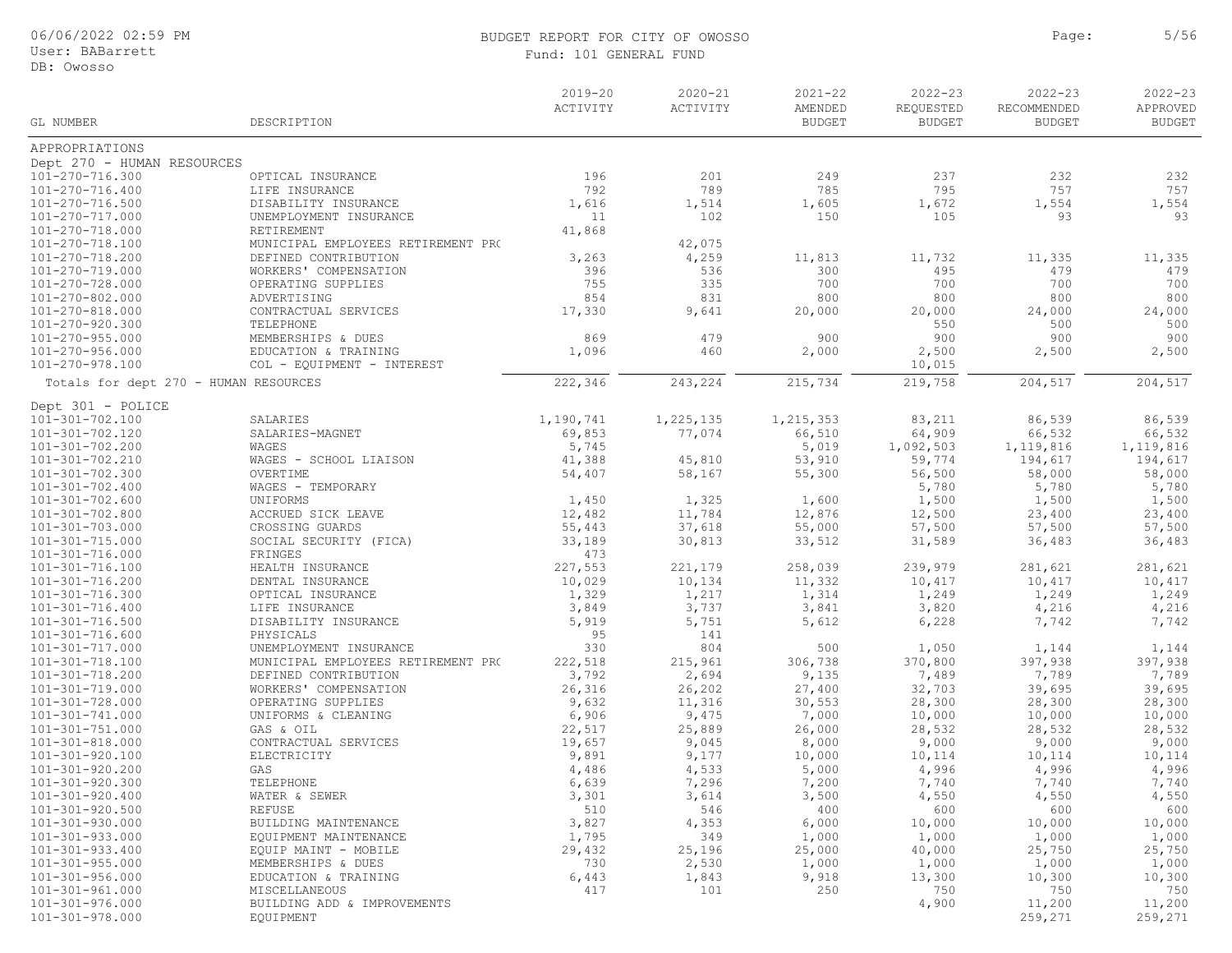User: BABarrett

DB: Owosso

#### BUDGET REPORT FOR CITY OF OWOSSO Page: 6/56 Fund: 101 GENERAL FUN

| ΝD |  |  |  |
|----|--|--|--|

| GL NUMBER                      | DESCRIPTION                        | $2019 - 20$<br>ACTIVITY | $2020 - 21$<br>ACTIVITY | $2021 - 22$<br>AMENDED<br><b>BUDGET</b> | $2022 - 23$<br>REQUESTED<br><b>BUDGET</b> | $2022 - 23$<br>RECOMMENDED<br><b>BUDGET</b> | $2022 - 23$<br>APPROVED<br><b>BUDGET</b> |
|--------------------------------|------------------------------------|-------------------------|-------------------------|-----------------------------------------|-------------------------------------------|---------------------------------------------|------------------------------------------|
| APPROPRIATIONS                 |                                    |                         |                         |                                         |                                           |                                             |                                          |
| Dept 301 - POLICE              |                                    |                         |                         |                                         |                                           |                                             |                                          |
| Totals for dept 301 - POLICE   |                                    | 2,093,084               | 2,090,809               | 2,263,812                               | 2,314,283                                 | 2,825,081                                   | 2,825,081                                |
| Dept $336 -$ FIRE              |                                    |                         |                         |                                         |                                           |                                             |                                          |
| 101-336-702.100                | SALARIES                           | 1, 147, 365             | 1, 124, 811             | 1,097,337                               | 1,086,831                                 | 86,539                                      | 86,539                                   |
| 101-336-702.200                | WAGES                              | 90                      |                         |                                         |                                           | 1,028,711                                   | 1,028,711                                |
| 101-336-702.300                | OVERTIME                           | 75,279                  | 63,693                  | 83,500                                  | 65,000                                    | 65,285                                      | 65,285                                   |
| 101-336-702.500                | MEAL ALLOWANCE                     | 13,500                  | 11,200                  | 14,400                                  | 11,200                                    | 11,200                                      | 11,200                                   |
| 101-336-702.600                | UNIFORMS                           | 2,200                   | 2,600                   | 3,600                                   | 2,500                                     | 2,500                                       | 2,500                                    |
| 101-336-702.800                | ACCRUED SICK LEAVE                 | 3,782                   | 4,410                   | 4,955                                   | 6,100                                     | 6,588                                       | 6,588                                    |
| 101-336-715.000                | SOCIAL SECURITY (FICA)             | 21,403                  | 21,903                  | 20,166                                  | 22,328                                    | 22,605                                      | 22,605                                   |
| 101-336-716.000                | FRINGES                            | 73                      |                         | 125                                     |                                           |                                             |                                          |
| 101-336-716.100                | HEALTH INSURANCE                   | 249,136                 | 246,429                 | 256,473                                 | 260,748                                   | 260,748                                     | 260,748                                  |
| 101-336-716.200                | DENTAL INSURANCE                   | 7,822                   | 10,048                  | 10,215                                  | 10,867                                    | 10,867                                      | 10,867                                   |
| 101-336-716.300                | OPTICAL INSURANCE                  | 1,061                   | 1,141                   | 1,074                                   | 1,531                                     | 1,531                                       | 1,531                                    |
| 101-336-716.400                | LIFE INSURANCE                     | 4,484                   | 4,351                   | 4,352                                   | 4,450                                     | 4,450                                       | 4,450                                    |
| 101-336-716.500                | DISABILITY INSURANCE               | 7,526                   | 8,543                   | 8,615                                   | 10,113                                    | 10,113                                      | 10,113                                   |
| 101-336-716.600                | PHYSICALS                          | 567                     | 266                     | 250                                     | 250                                       | 250                                         | 250                                      |
| 101-336-717.000                | UNEMPLOYMENT INSURANCE             | 169                     | 599                     | 800                                     | 908                                       | 908                                         | 908                                      |
| 101-336-718.000                | RETIREMENT                         | 194,504                 |                         |                                         |                                           |                                             |                                          |
| 101-336-718.100                | MUNICIPAL EMPLOYEES RETIREMENT PR( | 9,626                   | 195,120                 | 217,277                                 | 211,200                                   | 211,200                                     | 211,200                                  |
| 101-336-718.200                | DEFINED CONTRIBUTION               | 2,404                   | 2,674                   | 5,808                                   | 7,489                                     | 7,789                                       | 7,789                                    |
| 101-336-719.000                | WORKERS' COMPENSATION              | 34,175                  | 29,917                  | 35,115                                  | 45,224                                    | 46,301                                      | 46,301                                   |
| 101-336-728.000                | OPERATING SUPPLIES                 | 7,953                   | 10,624                  | 9,000                                   | 20,000                                    | 17,500                                      | 17,500                                   |
| 101-336-728.100                | SUPPLIES                           | 22,434                  | 20,642                  | 28,000                                  | 30,000                                    | 30,000                                      | 30,000                                   |
| 101-336-741.000                | UNIFORMS & CLEANING                | 12,800                  | 7,865                   | 15,000                                  | 18,000                                    | 15,500                                      | 15,500                                   |
| 101-336-751.000                | GAS & OIL                          | 18,529                  | 18,081                  | 27,000                                  | 19,927                                    | 19,927                                      | 19,927                                   |
| 101-336-818.000                | CONTRACTUAL SERVICES               | 83,493                  | 76,276                  | 85,000                                  | 80,000                                    | 80,000                                      | 80,000                                   |
| 101-336-920.100                | ELECTRICITY                        | 11,607                  | 11,196                  | 12,200                                  | 12,340                                    | 12,340                                      | 12,340                                   |
| 101-336-920.200                | GAS                                | 4,486                   | 4,533                   | 5,000                                   | 4,995                                     | 4,995                                       | 4,995                                    |
| 101-336-920.300                | TELEPHONE                          | 3,522                   | 3,305                   | 3,200                                   | 3,000                                     | 3,000                                       | 3,000                                    |
| 101-336-920.400                | WATER & SEWER                      | 3,301                   | 3,614                   | 3,500                                   | 4,550                                     | 4,550                                       | 4,550                                    |
| 101-336-920.500                | REFUSE                             | 510                     | 546                     | 500                                     | 600                                       | 600                                         | 600                                      |
| 101-336-930.000                | BUILDING MAINTENANCE               | 4,719                   | 14,923                  | 6,000                                   | 12,650                                    | 12,650                                      | 12,650                                   |
| 101-336-933.000                | EQUIPMENT MAINTENANCE              | 2,882                   | 3,534                   | 6,000                                   | 10,000                                    | 8,000                                       | 8,000                                    |
| 101-336-933.400                | EQUIP MAINT - MOBILE               | 32,515                  | 40,790                  | 40,000                                  | 50,000                                    | 45,000                                      | 45,000                                   |
| 101-336-956.000                | EDUCATION & TRAINING               | 6,916                   | 5,295                   | 8,000                                   | 12,000                                    | 10,000                                      | 10,000                                   |
| 101-336-978.000                | <b>EOUIPMENT</b>                   |                         |                         |                                         |                                           | 263,541                                     | 263,541                                  |
| Totals for dept 336 - FIRE     |                                    | 1,990,833               | 1,948,929               | 2,012,462                               | 2,024,801                                 | 2,305,188                                   | 2,305,188                                |
| Dept 371 - BUILDING AND SAFETY |                                    |                         |                         |                                         |                                           |                                             |                                          |
| 101-371-702.100                | SALARIES                           | 39,765                  | 41,460                  | 80,333                                  | 79,680                                    | 73,233                                      | 73,233                                   |
| 101-371-702.200                | WAGES                              | 32,487                  | 28,159                  | 37,271                                  | 31,878                                    | 31,878                                      | 31,878                                   |
| 101-371-715 000                | SOCIAL SECUPITY (FICA)             | 5508                    | 5 306                   | 9.063                                   | 9525                                      | 9.011                                       | 9.011                                    |

| Dept 371 - BUILDING AND SAFETY |                        |         |         |         |         |         |         |
|--------------------------------|------------------------|---------|---------|---------|---------|---------|---------|
| $101 - 371 - 702.100$          | SALARIES               | 39,765  | 41,460  | 80,333  | 79,680  | 73,233  | 73,233  |
| $101 - 371 - 702.200$          | WAGES                  | 32,487  | 28,159  | 37,271  | 31,878  | 31,878  | 31,878  |
| 101-371-715.000                | SOCIAL SECURITY (FICA) | 5,508   | 5,306   | 8,963   | 8,535   | 8,041   | 8,041   |
| 101-371-716.100                | HEALTH INSURANCE       | 14,033  | 14,278  | 24,336  | 26,838  | 23,028  | 23,028  |
| 101-371-716.200                | DENTAL INSURANCE       | 431     | 466     | 734     | 540     | 417     | 417     |
| 101-371-716.300                | OPTICAL INSURANCE      | 60      | 60      | 115     | 93      | 78      | 78      |
| 101-371-716.400                | LIFE INSURANCE         | 156     | 159     | 238     | 539     | 501     | 501     |
| 101-371-716.500                | DISABILITY INSURANCE   | 408     | 453     | 603     | 1,008   | 889     | 889     |
| 101-371-717.000                | UNEMPLOYMENT INSURANCE | 13      | 90      |         | 70      | 58      | 58      |
| 101-371-718.200                | DEFINED CONTRIBUTION   | 1,591   | 1,658   | 7,203   | 7,172   | 6,591   | 6,591   |
| 101-371-719.000                | WORKERS' COMPENSATION  | 456     | 591     | 500     | 510     | 486     | 486     |
| 101-371-728.000                | OPERATING SUPPLIES     | 1,666   | 1,307   | 2,000   | 2,000   | 2,000   | 2,000   |
| 101-371-818.000                | CONTRACTUAL SERVICES   | 142,768 | 149,440 | 181,000 | 152,401 | 152,401 | 152,401 |
| 101-371-955.000                | MEMBERSHIPS & DUES     | 163     |         | 165     | 165     | 165     | 165     |
| 101-371-956.000                | EDUCATION & TRAINING   | 285     |         | 1,000   | 1,000   | 1,000   | 1,000   |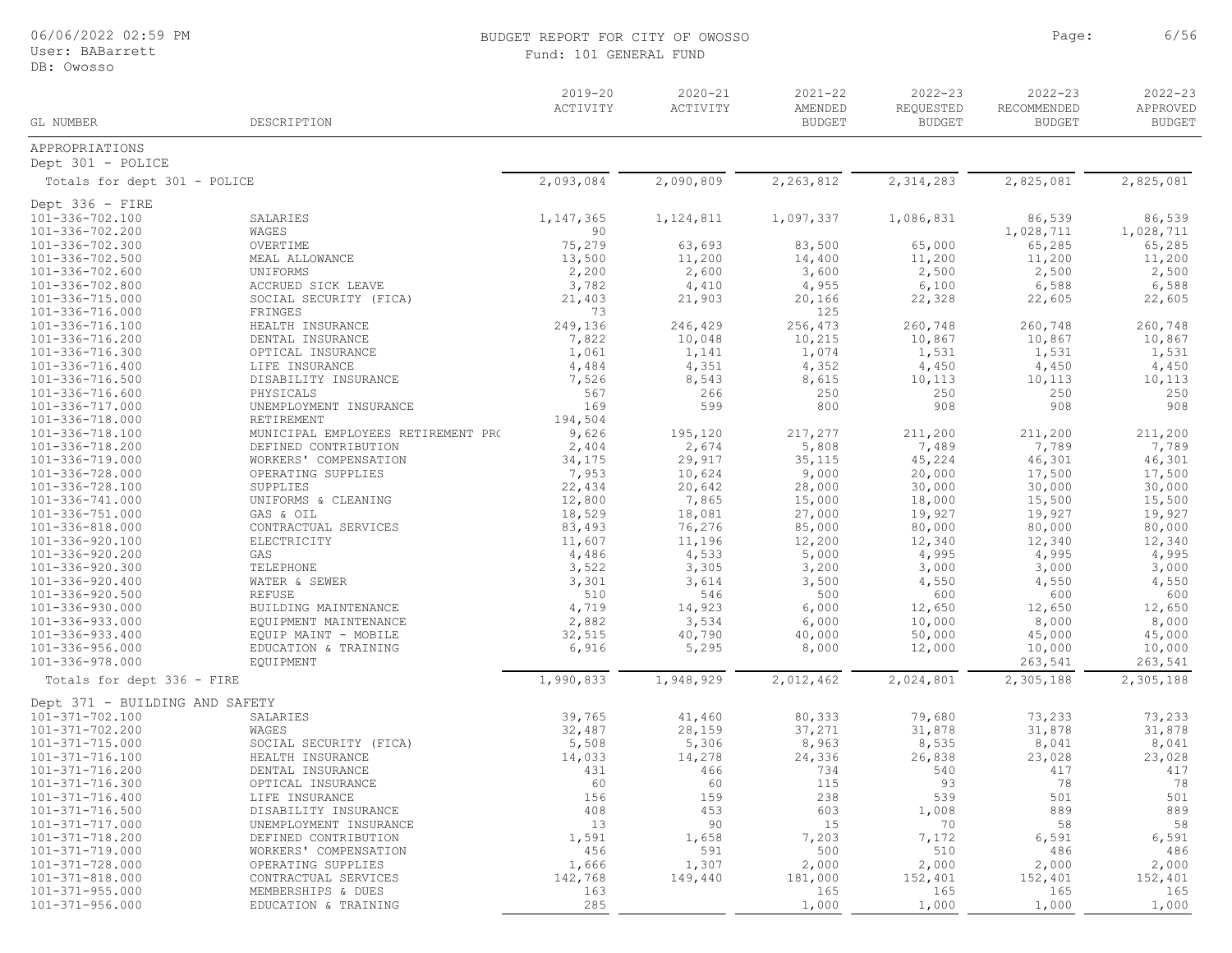#### BUDGET REPORT FOR CITY OF OWOSSO Page: 7/56 Fund: 101 GENERAL FUND

| GL NUMBER                                 | DESCRIPTION                                     | 2019-20<br>ACTIVITY | $2020 - 21$<br>ACTIVITY | $2021 - 22$<br>AMENDED<br><b>BUDGET</b> | $2022 - 23$<br>REQUESTED<br><b>BUDGET</b> | $2022 - 23$<br>RECOMMENDED<br><b>BUDGET</b> | $2022 - 23$<br>APPROVED<br><b>BUDGET</b> |
|-------------------------------------------|-------------------------------------------------|---------------------|-------------------------|-----------------------------------------|-------------------------------------------|---------------------------------------------|------------------------------------------|
| APPROPRIATIONS                            |                                                 |                     |                         |                                         |                                           |                                             |                                          |
| Dept 371 - BUILDING AND SAFETY            |                                                 |                     |                         |                                         |                                           |                                             |                                          |
| Totals for dept 371 - BUILDING AND SAFETY |                                                 | 239,790             | 243,427                 | 344,476                                 | 312,429                                   | 300,766                                     | 300,766                                  |
|                                           |                                                 |                     |                         |                                         |                                           |                                             |                                          |
| Dept 441 - PUBLIC WORKS                   |                                                 |                     |                         |                                         |                                           |                                             |                                          |
| 101-441-702.100                           | SALARIES                                        | 76,487              | 83,987                  | 83,945                                  | 78,806                                    | 81,959                                      | 81,959                                   |
| 101-441-702.200                           | WAGES                                           | 38,108              | 39,157                  | 60,000                                  | 44,353                                    | 44,353                                      | 44,353                                   |
| $101 - 441 - 702.400$                     | WAGES - TEMPORARY                               | 113                 | 1,154                   | 2,730                                   |                                           | 6,000                                       | 6,000                                    |
| 101-441-703.000                           | OTHER COMPENSATION                              | 122,987             | 78,751                  | 89,000                                  |                                           |                                             |                                          |
| $101 - 441 - 715.000$                     | SOCIAL SECURITY (FICA)                          | 37,233              | 34,549                  | 40,982                                  | 9,421                                     | 10,122                                      | 10,122                                   |
| 101-441-716.000                           | FRINGES                                         | (221, 021)          | (298, 130)              | (260, 000)                              |                                           |                                             |                                          |
| 101-441-716.100                           | HEALTH INSURANCE                                | 118,955             | 100,919                 | 125,486                                 | 143,377                                   | 143,377                                     | 143,377                                  |
| 101-441-716.200                           | DENTAL INSURANCE                                | 4,376               | 3,726                   | 4,507                                   | 4,995<br>764                              | 4,995                                       | 4,995<br>764                             |
| 101-441-716.300<br>$101 - 441 - 716.400$  | OPTICAL INSURANCE                               | 591<br>1,690        | 527<br>1,930            | 684<br>2,282                            | 2,310                                     | 764<br>2,310                                | 2,310                                    |
| $101 - 441 - 716.500$                     | LIFE INSURANCE<br>DISABILITY INSURANCE          | 3,718               | 3,340                   | 4,305                                   | 4,563                                     | 4,563                                       | 4,563                                    |
| 101-441-717.000                           | UNEMPLOYMENT INSURANCE                          | 96                  | 467                     | 560                                     | 436                                       | 483                                         | 483                                      |
| 101-441-718.000                           | RETIREMENT                                      | 126,937             |                         |                                         |                                           |                                             |                                          |
| $101 - 441 - 718.100$                     | MUNICIPAL EMPLOYEES RETIREMENT PR(              | 11,310              | 116,632                 | 117,672                                 | 104,369                                   | 104,369                                     | 104,369                                  |
| 101-441-718.200                           | DEFINED CONTRIBUTION                            | 12,056              | 11,781                  | 31,390                                  | 8,866                                     | 9,150                                       | 9,150                                    |
| 101-441-719.000                           | WORKERS' COMPENSATION                           | 21,152              | 16,096                  | 17,256                                  | 24,660                                    | 25,073                                      | 25,073                                   |
| 101-441-728.000                           | OPERATING SUPPLIES                              | 4,049               | 4,540                   | 13,500                                  | 15,000                                    | 5,000                                       | 5,000                                    |
| $101 - 441 - 751.000$                     | GAS & OIL                                       | 1,308               | 1,050                   | 2,400                                   | 3,000                                     | 3,000                                       | 3,000                                    |
| $101 - 441 - 818.000$                     | CONTRACTUAL SERVICES                            | 4,636               | 2,439                   | 4,000                                   | 4,000                                     | 4,000                                       | 4,000                                    |
| 101-441-920.100                           | ELECTRICITY                                     | 8,355               | 8,585                   | 10,000                                  | 9,108                                     | 9,108                                       | 9,108                                    |
| 101-441-920.200                           | GAS                                             | 4,403               | 4,471                   | 5,100                                   | 4,743                                     | 4,743                                       | 4,743                                    |
| 101-441-920.300                           | TELEPHONE                                       | 2,489               | 2,653                   | 4,700                                   | 2,815                                     | 2,815                                       | 2,815                                    |
| 101-441-920.400                           | WATER & SEWER                                   | 3,350               | 3,442                   | 3,700                                   | 4,254                                     | 4,254                                       | 4,254                                    |
| $101 - 441 - 920.500$                     | REFUSE                                          | 1,092               | 1,188                   | 1,300                                   | 1,300                                     | 1,300                                       | 1,300                                    |
| 101-441-921.000                           | STREET LIGHTING                                 | 195,726             | 199,356                 | 206,000                                 | 211,497                                   | 208,427                                     | 208,427                                  |
| $101 - 441 - 922.000$                     | DISPOSAL AREA (LANDFILL)                        | 7,076               |                         | 10,000                                  | 10,000                                    | 10,000                                      | 10,000                                   |
| 101-441-930.000                           | BUILDING MAINTENANCE                            | 3,410               | 7,721                   | 13,250                                  | 10,000                                    | 2,000                                       | 2,000                                    |
| 101-441-930.100                           | STORM SEWER MAINTENANCE                         | 41,116              | 65,106                  | 20,000                                  | 20,000                                    | 20,000                                      | 20,000                                   |
| 101-441-937.000                           | TREES & GARDEN                                  | 398                 | 4,350                   | 2,500                                   | 4,000                                     | 4,000                                       | 4,000                                    |
| $101 - 441 - 940.000$                     | EQUIPMENT RENTAL                                | 29,181              | 29,851                  | 38,000                                  | 40,000                                    | 40,000                                      | 40,000                                   |
| $101 - 441 - 956.000$                     | EDUCATION & TRAINING                            | 3,781               | 908                     | 4,000                                   | 4,000                                     | 4,000                                       | 4,000                                    |
| $101 - 441 - 956.100$                     | SAFETY TRAINING                                 | 73                  | 611                     | 1,000                                   | 1,000                                     | 1,000                                       | 1,000                                    |
| 101-441-960.000                           | MISCELLANEOUS OPERATIONS                        | 2,780               | (10, 563)               | 3,000                                   | 3,000                                     | 3,000                                       | 3,000                                    |
| $101 - 441 - 975.000$                     | BUILDING IMPROVEMENTS                           |                     | 2,298                   |                                         |                                           | 12,000                                      | 12,000                                   |
| Totals for dept 441 - PUBLIC WORKS        |                                                 | 668,011             | 522,892                 | 663,249                                 | 774,637                                   | 776,165                                     | 776,165                                  |
| Dept 528 - LEAF AND BRUSH COLLECTION      |                                                 |                     |                         |                                         |                                           |                                             |                                          |
| 101-528-702.200                           | WAGES                                           | 50,624              | 52,860                  | 55,000                                  | 66,788                                    | 66,788                                      | 66,788                                   |
| $101 - 528 - 702.400$                     | WAGES - TEMPORARY                               | 275                 |                         |                                         |                                           |                                             |                                          |
| 101-528-715.000                           | SOCIAL SECURITY (FICA)                          | 21                  |                         |                                         | 5,109                                     | 5,109                                       | 5,109                                    |
| 101-528-716.000                           | FRINGES                                         | 40,768              | 35,539                  | 40,000                                  |                                           |                                             |                                          |
| 101-528-728.000                           | OPERATING SUPPLIES                              | 108                 | 135                     | 500                                     | 500                                       | 500                                         | 500                                      |
| 101-528-818.000                           | CONTRACTUAL SERVICES                            | 8,803               | 10,620                  | 16,000                                  | 10,000                                    | 10,000                                      | 10,000                                   |
| 101-528-940.000                           | EQUIPMENT RENTAL                                | 103,237             | 121,784                 | 120,000                                 | 120,000                                   | 120,000                                     | 120,000                                  |
|                                           | Totals for dept 528 - LEAF AND BRUSH COLLECTION | 203,836             | 220,938                 | 231,500                                 | 202,397                                   | 202,397                                     | 202,397                                  |
| Dept 585 - PARKING                        |                                                 |                     |                         |                                         |                                           |                                             |                                          |
| 101-585-702.200                           | WAGES                                           | 4,891               | 4,642                   | 8,000                                   | 9,200                                     | 9,200                                       | 9,200                                    |
| 101-585-716.000                           | FRINGES                                         | 3,939               | 3,115                   | 6,000                                   |                                           |                                             |                                          |
| 101-585-728.000                           | OPERATING SUPPLIES                              | 9,251               | 5,699                   | 6,000                                   | 7,500                                     | 7,500                                       | 7,500                                    |
| 101-585-934.000                           | MAINTENANCE                                     | 1,031               | 310                     | 1,000                                   | 750                                       | 750                                         | 750                                      |
| 101-585-940.000                           | EQUIPMENT RENTAL                                | 6,415               | 8,218                   | 12,000                                  | 7,500                                     | 7,500                                       | 7,500                                    |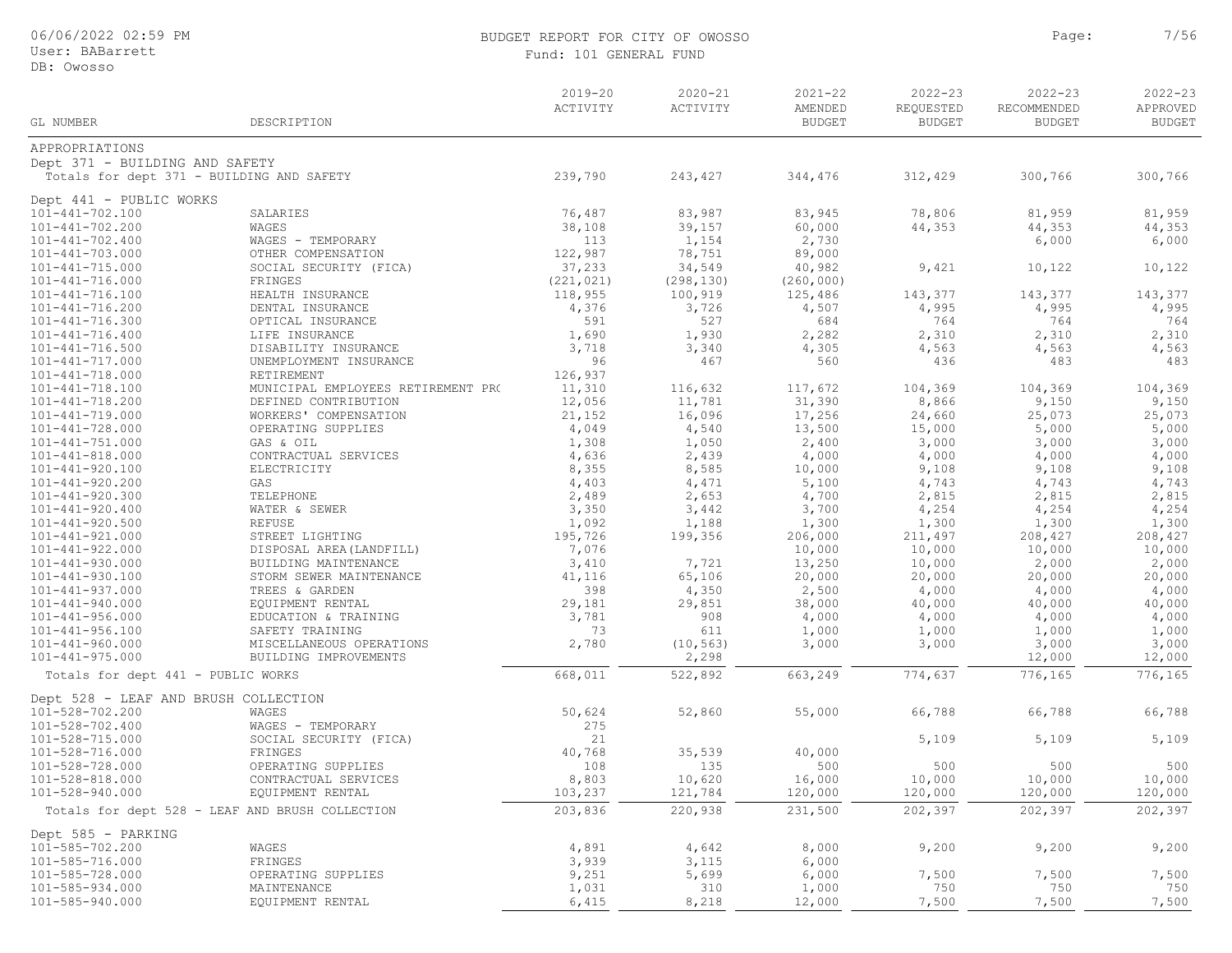#### BUDGET REPORT FOR CITY OF OWOSSO **Page:** 8/56 FUND<sup>.</sup>

| Fund: 101 GENERAL FUNI |
|------------------------|
|------------------------|

| GL NUMBER                                      | DESCRIPTION                                                 | $2019 - 20$<br>ACTIVITY | $2020 - 21$<br>ACTIVITY | $2021 - 22$<br>AMENDED<br><b>BUDGET</b> | $2022 - 23$<br>REQUESTED<br><b>BUDGET</b> | $2022 - 23$<br>RECOMMENDED<br><b>BUDGET</b> | $2022 - 23$<br>APPROVED<br><b>BUDGET</b> |
|------------------------------------------------|-------------------------------------------------------------|-------------------------|-------------------------|-----------------------------------------|-------------------------------------------|---------------------------------------------|------------------------------------------|
|                                                |                                                             |                         |                         |                                         |                                           |                                             |                                          |
| APPROPRIATIONS                                 |                                                             |                         |                         |                                         |                                           |                                             |                                          |
| Dept 585 - PARKING                             |                                                             |                         |                         |                                         |                                           |                                             |                                          |
| Totals for dept 585 - PARKING                  |                                                             | 25,527                  | 21,984                  | 33,000                                  | 24,950                                    | 24,950                                      | 24,950                                   |
| Dept 720 - COMMUNITY DEVELOPMENT               |                                                             |                         |                         |                                         |                                           |                                             |                                          |
| 101-720-702.100                                | SALARIES                                                    | 6,158                   | 6,352                   | 9,888                                   | 9,792                                     | 39,027                                      | 39,027                                   |
| 101-720-702.400                                | WAGES - TEMPORARY                                           | 100                     |                         |                                         |                                           |                                             |                                          |
| 101-720-715.000                                | SOCIAL SECURITY (FICA)                                      | 478                     | 486                     | 753                                     | 750                                       | 2,986                                       | 2,986                                    |
| 101-720-716.100<br>101-720-716.200             | HEALTH INSURANCE<br>DENTAL INSURANCE                        | 2,122<br>65             | 2,142<br>70             | 2,210<br>73                             | 2,988<br>39                               | 14,418<br>406                               | 14,418<br>406                            |
| 101-720-716.300                                | OPTICAL INSURANCE                                           | 9                       | 9                       | 9                                       | 47                                        | 94                                          | 94                                       |
| 101-720-716.400                                | LIFE INSURANCE                                              | 25                      | 25                      | 24                                      | 78                                        | 192                                         | 192                                      |
| 101-720-716.500                                | DISABILITY INSURANCE                                        | 63                      | 69                      | 60                                      | 124                                       | 478                                         | 478                                      |
| 101-720-717.000                                | UNEMPLOYMENT INSURANCE                                      |                         |                         | 25                                      | 7                                         | 43                                          | 43                                       |
| 101-720-718.000                                | RETIREMENT                                                  | 72                      |                         |                                         |                                           |                                             |                                          |
| 101-720-718.200                                | DEFINED CONTRIBUTION                                        | 246                     | 254                     | 887                                     | 882                                       | 3,513                                       | 3,513                                    |
| 101-720-719.000                                | WORKERS' COMPENSATION                                       | 220                     |                         | 250                                     | 37                                        | 148                                         | 148                                      |
| 101-720-728.000<br>101-720-818.000             | OPERATING SUPPLIES<br>CONTRACTUAL SERVICES                  | 83,977                  | 48,563                  | 500<br>70,755                           | 500                                       | 500<br>41,400                               | 500<br>41,400                            |
| $101 - 720 - 955.000$                          | MEMBERSHIPS & DUES                                          | 163                     |                         | 165                                     | 42,800<br>165                             | 165                                         | 165                                      |
| Totals for dept 720 - COMMUNITY DEVELOPMENT    |                                                             | 93,698                  | 57,970                  | 85,599                                  | 58,209                                    | 103,370                                     | 103,370                                  |
|                                                |                                                             |                         |                         |                                         |                                           |                                             |                                          |
| Dept 751 - PARKS                               |                                                             |                         |                         |                                         |                                           |                                             |                                          |
| 101-751-702.200                                | WAGES                                                       | 32,230                  | 50,722                  | 45,000                                  | 57,579                                    | 57,579                                      | 57,579                                   |
| 101-751-702.400                                | WAGES - TEMPORARY                                           | 1,833                   |                         | 3,300                                   |                                           | 6,000                                       | 6,000                                    |
| $101 - 751 - 715.000$<br>$101 - 751 - 716.000$ | SOCIAL SECURITY (FICA)<br>FRINGES                           | 27,431                  | 35,185                  | 38,000                                  | 4,405                                     | 4,864                                       | 4,864                                    |
| 101-751-728.000                                | OPERATING SUPPLIES                                          | 614                     | 3,561                   | 3,000                                   | 1,200                                     | 1,200                                       | 1,200                                    |
| $101 - 751 - 818.000$                          | CONTRACTUAL SERVICES                                        | 26,629                  | 8,025                   | 7,293                                   | 21,873                                    | 21,873                                      | 21,873                                   |
| 101-751-920.100                                | ELECTRICITY                                                 | 8,166                   | 10,505                  | 10,500                                  | 10,500                                    | 10,500                                      | 10,500                                   |
| $101 - 751 - 920.400$                          | WATER & SEWER                                               | 6,838                   | 15,474                  | 21,000                                  | 22,000                                    | 25,000                                      | 25,000                                   |
| $101 - 751 - 920.500$                          | <b>REFUSE</b>                                               | 548                     | 161                     | 700                                     | 900                                       | 900                                         | 900                                      |
| $101 - 751 - 930.000$                          | BUILDING MAINTENANCE                                        | 9,584                   | 14,081                  | 12,000                                  | 17,500                                    | 16,000                                      | 16,000                                   |
| 101-751-930.200                                | BLDG MAINTENANCE-BALLFIELDS                                 | 3,341                   | 1,666                   | 3,500                                   | 1,500                                     | 1,500                                       | 1,500                                    |
| 101-751-937.000                                | TREES & GARDEN                                              |                         | 71                      | 1,000                                   | 500                                       | 500                                         | 500                                      |
| 101-751-940.000<br>$101 - 751 - 974.000$       | EQUIPMENT RENTAL<br>LAND IMPROVEMENTS                       | 55,389<br>9,424         | 66,657<br>34,710        | 58,000                                  | 58,000                                    | 58,000                                      | 58,000                                   |
|                                                |                                                             |                         |                         |                                         |                                           |                                             |                                          |
| Totals for dept 751 - PARKS                    |                                                             | 182,027                 | 240,818                 | 203,293                                 | 195,957                                   | 203,916                                     | 203,916                                  |
| Dept 755 - HOLMAN POOL                         |                                                             |                         |                         |                                         |                                           |                                             |                                          |
| 101-755-702.200                                | WAGES                                                       |                         | 61                      |                                         |                                           |                                             |                                          |
| 101-755-716.000                                | FRINGES                                                     |                         | 40                      |                                         |                                           |                                             |                                          |
| 101-755-940.000                                | EQUIPMENT RENTAL                                            |                         | 140                     |                                         |                                           |                                             |                                          |
| Totals for dept 755 - HOLMAN POOL              |                                                             |                         | 241                     |                                         |                                           |                                             |                                          |
| Dept 966 - TRANSFERS OUT                       |                                                             |                         |                         |                                         |                                           |                                             |                                          |
| $101 - 966 - 995.248$                          | TRANSFER TO DDA                                             |                         |                         | 36,000                                  | 37,952                                    | 37,952                                      | 37,952                                   |
| 101-966-995.297                                | TRANSFER TO HISTORICAL COMMISSION                           | 40,000                  | 40,000                  | 17,000                                  |                                           | 10,000                                      | 10,000                                   |
| 101-966-995.401                                | TRANSFER TO CAPITAL PROJECTS                                | 291,989                 | 103,093                 | 698,103                                 |                                           |                                             |                                          |
| 101-966-995.410<br>$101 - 966 - 995.590$       | TRANSFER OUT TO SUBDIVISION<br>TRANSFER TO SEWER COLLECTION |                         | 78,482                  |                                         |                                           |                                             |                                          |
| $101 - 966 - 995.591$                          | TRANSFER TO WATER                                           |                         | 2,233<br>13,399         |                                         |                                           |                                             |                                          |
| $101 - 966 - 995.599$                          | TRANSFER TO WWTP                                            |                         | 6,699                   |                                         |                                           |                                             |                                          |
| $101 - 966 - 995.661$                          | CONTRIBUTION-FLEET MAINTENANCE                              |                         | 2,233                   |                                         |                                           |                                             |                                          |
| 101-966-995.700                                | TRANSFER TO AIRPORT                                         | 7,732                   | 8,139                   | 8,568                                   | 9,019                                     | 9,019                                       | 9,019                                    |
| 101-966-995.961                                | TRANSFER-RETIREMENT                                         | 134,714                 |                         |                                         |                                           |                                             |                                          |
| Totals for dept 966 - TRANSFERS OUT            |                                                             | 474,435                 | 254,278                 | 759,671                                 | 46,971                                    | 56,971                                      | 56,971                                   |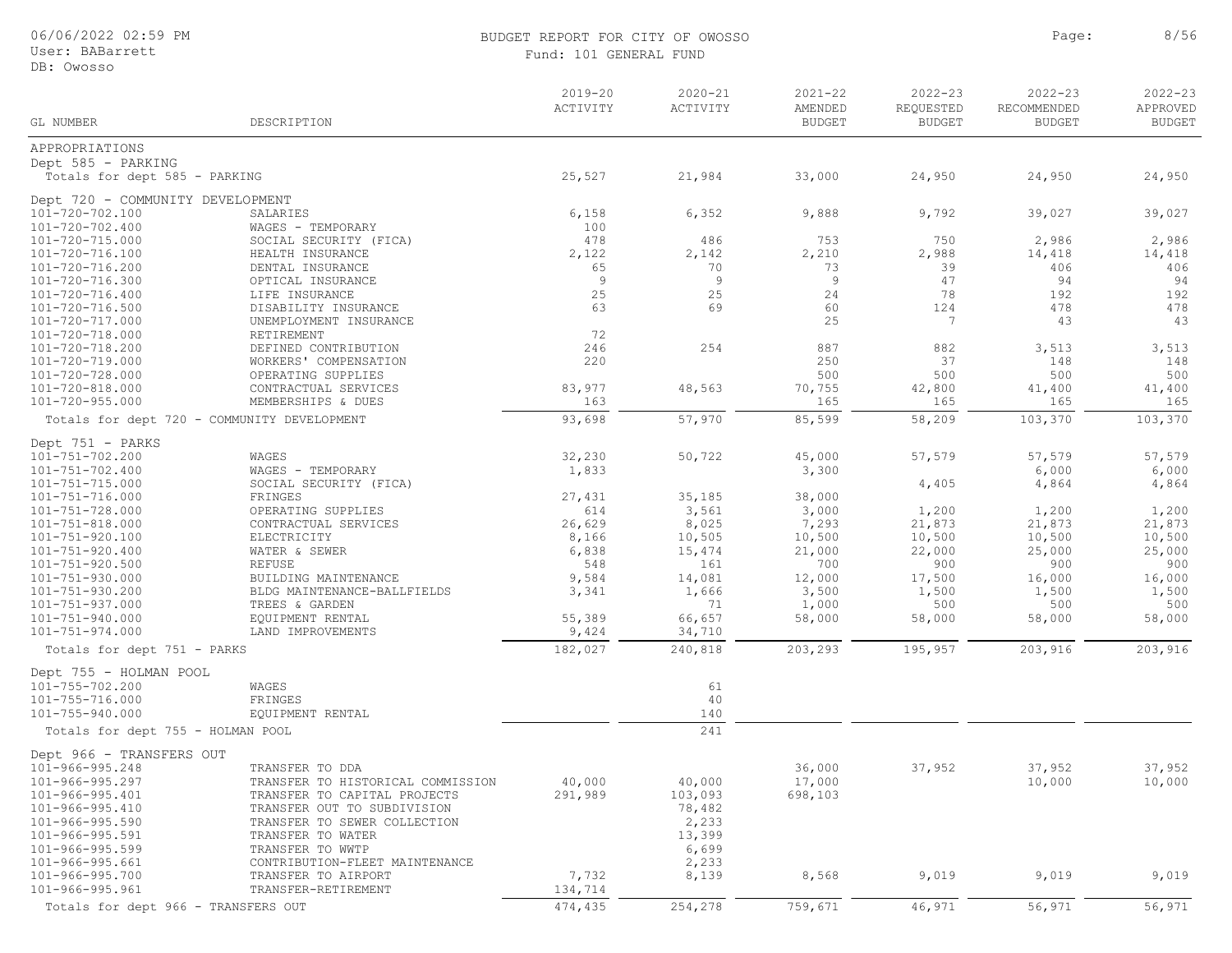| 06/06/2022 02:59 PM<br>User: BABarrett<br>DB: Owosso |             |                         | BUDGET REPORT FOR CITY OF OWOSSO<br>Fund: 101 GENERAL FUND |                                  |                                    |                                      |                                   |
|------------------------------------------------------|-------------|-------------------------|------------------------------------------------------------|----------------------------------|------------------------------------|--------------------------------------|-----------------------------------|
| GL NUMBER                                            | DESCRIPTION | $2019 - 20$<br>ACTIVITY | $2020 - 21$<br>ACTIVITY                                    | $2021 - 22$<br>AMENDED<br>BUDGET | $2022 - 23$<br>REOUESTED<br>BUDGET | $2022 - 23$<br>RECOMMENDED<br>BUDGET | $2022 - 23$<br>APPROVED<br>BUDGET |
| APPROPRIATIONS                                       |             |                         |                                                            |                                  |                                    |                                      |                                   |
| TOTAL APPROPRIATIONS                                 |             | 7,893,556               | 8,182,031                                                  | 8,875,077                        | 8,381,783                          | 9,074,839                            | 9,074,839                         |
| NET OF REVENUES/APPROPRIATIONS - FUND 101            |             | (26, 327)               | 799,331                                                    | 23,330                           | (284, 893)                         | (31, 271)                            | (31, 271)                         |
| BEGINNING FUND BALANCE<br>ENDING FUND BALANCE        |             | 6,825,847<br>6,799,520  | 6,799,527<br>7,598,858                                     | 7,598,864<br>7,622,194           |                                    |                                      |                                   |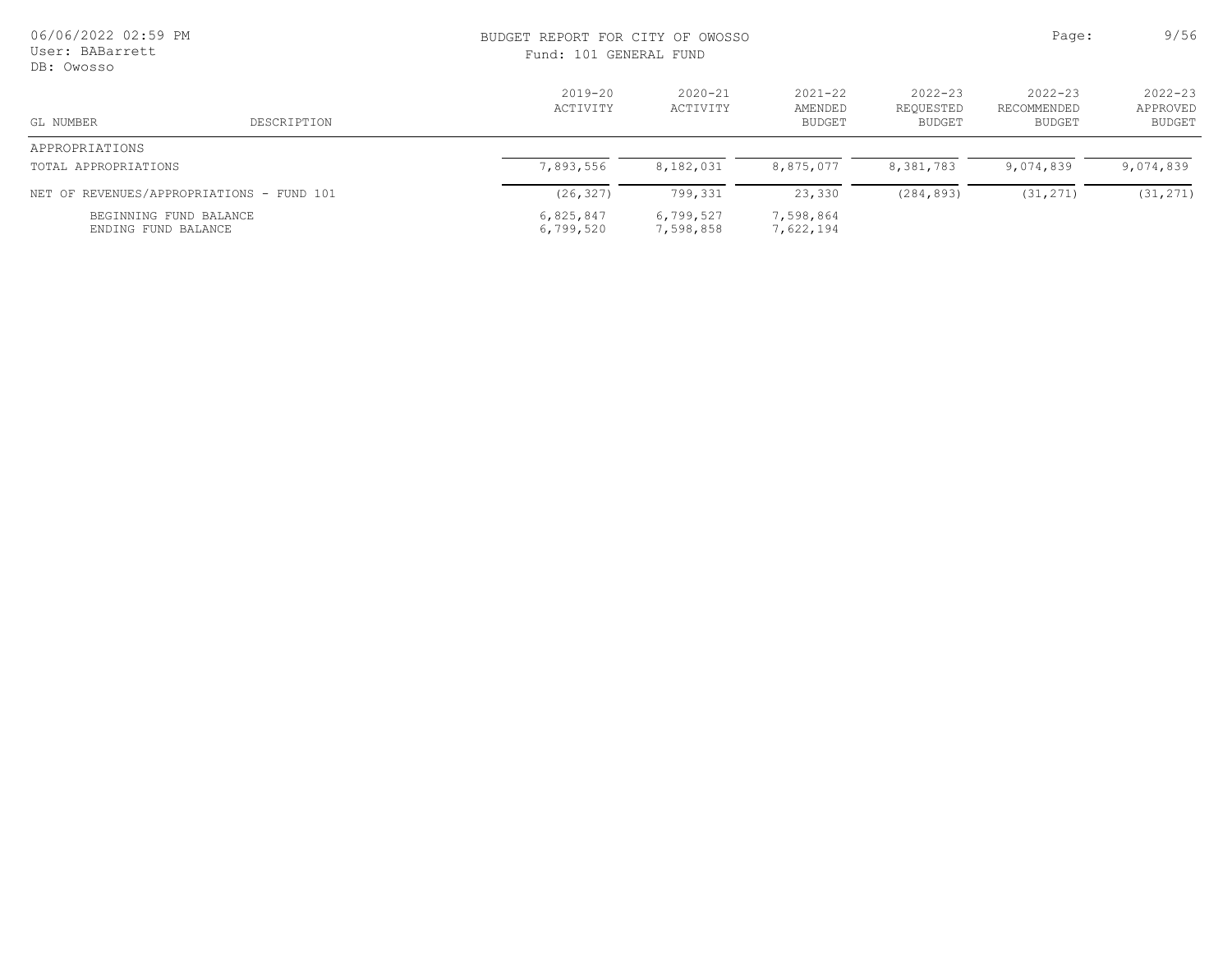#### User: BABarrett

DB: Owosso

#### BUDGET REPORT FOR CITY OF OWOSSO **Page:** 10/56 Fund: 202 MAJOR STREET FUND

| GL NUMBER                                      | DESCRIPTION                                        | $2019 - 20$<br>ACTIVITY | $2020 - 21$<br>ACTIVITY | $2021 - 22$<br>AMENDED<br><b>BUDGET</b> | $2022 - 23$<br>REQUESTED<br><b>BUDGET</b> | $2022 - 23$<br>RECOMMENDED<br><b>BUDGET</b> | $2022 - 23$<br>APPROVED<br><b>BUDGET</b> |
|------------------------------------------------|----------------------------------------------------|-------------------------|-------------------------|-----------------------------------------|-------------------------------------------|---------------------------------------------|------------------------------------------|
| ESTIMATED REVENUES                             |                                                    |                         |                         |                                         |                                           |                                             |                                          |
| Dept 000 - REVENUE                             |                                                    |                         |                         |                                         |                                           |                                             |                                          |
| 202-000-502.000                                | GRANT-FEDERAL                                      | 471,117                 | 310,140                 | 300,000                                 |                                           |                                             |                                          |
| 202-000-540.000                                | STATE SOURCES                                      | 43,597                  | 45,360                  | 39,000                                  |                                           | 45,000                                      | 45,000                                   |
| 202-000-541.000                                | TRUNKLINE MAINTENANCE                              | 19,476                  | 36,292                  | 39,378                                  | 36,358                                    | 36,358                                      | 36,358                                   |
| 202-000-542.000                                | GAS & WEIGHT TAX                                   | 1,219,453               | 1,341,562               | 1,369,695                               | 1,403,584                                 | 1,403,584                                   | 1,403,584                                |
| $202 - 000 - 665.000$                          | INTEREST INCOME                                    | 6,347                   | 84<br>357               | 150                                     | 100                                       | 100                                         | 100                                      |
| $202 - 000 - 675.000$                          | <b>MISCELLANEOUS</b>                               | 6,000                   |                         |                                         |                                           |                                             | 111,125                                  |
| $202 - 000 - 678.000$<br>$202 - 000 - 699.409$ | SPECIAL ASSESSMENT<br>TRANSFER FROM STREET PROGRAM | 235,890<br>1,147,710    | 413,823<br>500,000      | 249,094<br>674,084                      | 111,125                                   | 111,125                                     |                                          |
| Totals for dept 000 - REVENUE                  |                                                    | 3, 149, 590             | 2,647,618               | 2,671,401                               | 1,551,167                                 | 1,596,167                                   | 1,596,167                                |
|                                                |                                                    |                         |                         |                                         |                                           |                                             |                                          |
| TOTAL ESTIMATED REVENUES                       |                                                    | 3, 149, 590             | 2,647,618               | 2,671,401                               | 1,551,167                                 | 1,596,167                                   | 1,596,167                                |
| APPROPRIATIONS                                 |                                                    |                         |                         |                                         |                                           |                                             |                                          |
| Dept 451 - CONSTRUCTION                        |                                                    |                         |                         |                                         |                                           |                                             |                                          |
| $202 - 451 - 818.000$                          | CONTRACTUAL SERVICES                               | 2, 119, 103             | 1,369,332               | 927,698                                 | 260,500                                   | 260,500                                     | 260,500                                  |
| Totals for dept 451 - CONSTRUCTION             |                                                    | 2,119,103               | 1,369,332               | 927,698                                 | 260,500                                   | 260,500                                     | 260,500                                  |
| Dept 463 - STREET MAINTENANCE                  |                                                    |                         |                         |                                         |                                           |                                             |                                          |
| 202-463-702.200                                | WAGES                                              | 29,918                  | 24,878                  | 35,000                                  | 41,399                                    | 41,399                                      | 41,399                                   |
| $202 - 463 - 716.000$                          | FRINGES                                            | 29,529                  | 43,015                  | 41,000                                  | 3,167                                     | 3,167                                       | 3,167                                    |
| $202 - 463 - 728.000$                          | OPERATING SUPPLIES                                 | 18,374                  | 15,591                  | 25,000                                  | 20,000                                    | 20,000                                      | 20,000                                   |
| $202 - 463 - 818.000$                          | CONTRACTUAL SERVICES                               | 104,770                 | 157,570                 | 259,500                                 | 157,500                                   | 157,500                                     | 157,500                                  |
| $202 - 463 - 940.000$                          | EQUIPMENT RENTAL                                   | 56,280                  | 39,309                  | 50,000                                  | 50,000                                    | 50,000                                      | 50,000                                   |
| Totals for dept 463 - STREET MAINTENANCE       |                                                    | 238,871                 | 280,363                 | 410,500                                 | 272,066                                   | 272,066                                     | 272,066                                  |
| Dept 473 - BRIDGE MAINTENANCE                  |                                                    |                         |                         |                                         |                                           |                                             |                                          |
| 202-473-702.200                                | WAGES                                              |                         | 140                     |                                         | 130                                       | 130                                         | 130                                      |
| 202-473-716.000                                | FRINGES                                            |                         | 265                     |                                         | 10                                        | 10                                          | 10                                       |
| 202-473-818.000                                | CONTRACTUAL SERVICES                               | 3,101                   |                         | 12,000                                  | 12,000                                    | 12,000                                      | 12,000                                   |
| 202-473-940.000                                | EQUIPMENT RENTAL                                   |                         | 88                      |                                         |                                           |                                             |                                          |
| Totals for dept 473 - BRIDGE MAINTENANCE       |                                                    | 3,101                   | 493                     | 12,000                                  | 12,140                                    | 12,140                                      | 12,140                                   |
| Dept 474 - TRAFFIC SERVICES-MAINTENANCE        |                                                    |                         |                         |                                         |                                           |                                             |                                          |
| 202-474-702.200                                | WAGES                                              | 2,242                   | 1,853                   | 2,200                                   | 2,560                                     | 2,560                                       | 2,560                                    |
| $202 - 474 - 716.000$                          | FRINGES                                            | 2,213                   | 3,022                   | 2,100                                   | 196                                       | 196                                         | 196                                      |
| $202 - 474 - 728.000$                          | OPERATING SUPPLIES                                 | 560                     | 952                     | 2,500                                   | 3,750                                     | 4,250                                       | 4,250                                    |
| $202 - 474 - 818.000$                          | CONTRACTUAL SERVICES                               | 21,110                  | 11,992                  | 16,000                                  | 12,000                                    | 12,000                                      | 12,000                                   |
| $202 - 474 - 920.000$                          | UTILITIES                                          | 544                     | 132                     | 2,500                                   | 1,000                                     | 500                                         | 500                                      |
| $202 - 474 - 940.000$                          | EQUIPMENT RENTAL                                   | 1,683                   | 1,288                   | 1,200                                   | 1,000                                     | 1,000                                       | 1,000                                    |
|                                                | Totals for dept 474 - TRAFFIC SERVICES-MAINTENANCE | 28,352                  | 19,239                  | 26,500                                  | 20,506                                    | 20,506                                      | 20,506                                   |
| Dept 478 - SNOW & ICE CONTROL                  |                                                    |                         |                         |                                         |                                           |                                             |                                          |
| 202-478-702.200                                | WAGES                                              | 16,011                  | 19,764                  | 21,000                                  | 29,520                                    | 29,520                                      | 29,520                                   |
| 202-478-716.000                                | FRINGES                                            | 15,803                  | 37,390                  | 21,000                                  | 2,258                                     | 2,258                                       | 2,258                                    |
| 202-478-728.000<br>202-478-940.000             | OPERATING SUPPLIES<br>EQUIPMENT RENTAL             | 42,665                  | 48,319                  | 48,000                                  | 50,000                                    | 50,000                                      | 50,000                                   |
|                                                |                                                    | 36,094                  | 47,927                  | 45,000                                  | 50,000                                    | 50,000                                      | 50,000<br>131,778                        |
| Totals for dept 478 - SNOW & ICE CONTROL       |                                                    | 110,573                 | 153,400                 | 135,000                                 | 131,778                                   | 131,778                                     |                                          |
| Dept 480 - TREE TRIMMING                       |                                                    |                         |                         |                                         |                                           |                                             |                                          |
| 202-480-702.200                                | WAGES                                              | 19,870                  | 5,734                   | 8,500                                   | 13,997                                    | 13,997                                      | 13,997                                   |
| 202-480-716.000<br>202-480-728.000             | FRINGES<br>OPERATING SUPPLIES                      | 19,612<br>115           | 9,775                   | 7,500<br>800                            | 1,071<br>500                              | 1,071<br>500                                | 1,071<br>500                             |
| 202-480-818.000                                | CONTRACTUAL SERVICES                               | 16,500                  | 9,525                   | 30,000                                  | 30,000                                    | 30,000                                      | 30,000                                   |
| $202 - 480 - 940.000$                          | EQUIPMENT RENTAL                                   | 37,997                  | 9,691                   | 15,000                                  | 15,000                                    | 15,000                                      | 15,000                                   |
|                                                |                                                    |                         |                         |                                         |                                           |                                             |                                          |
| Totals for dept 480 - TREE TRIMMING            |                                                    | 94,094                  | 34,725                  | 61,800                                  | 60,568                                    | 60,568                                      | 60,568                                   |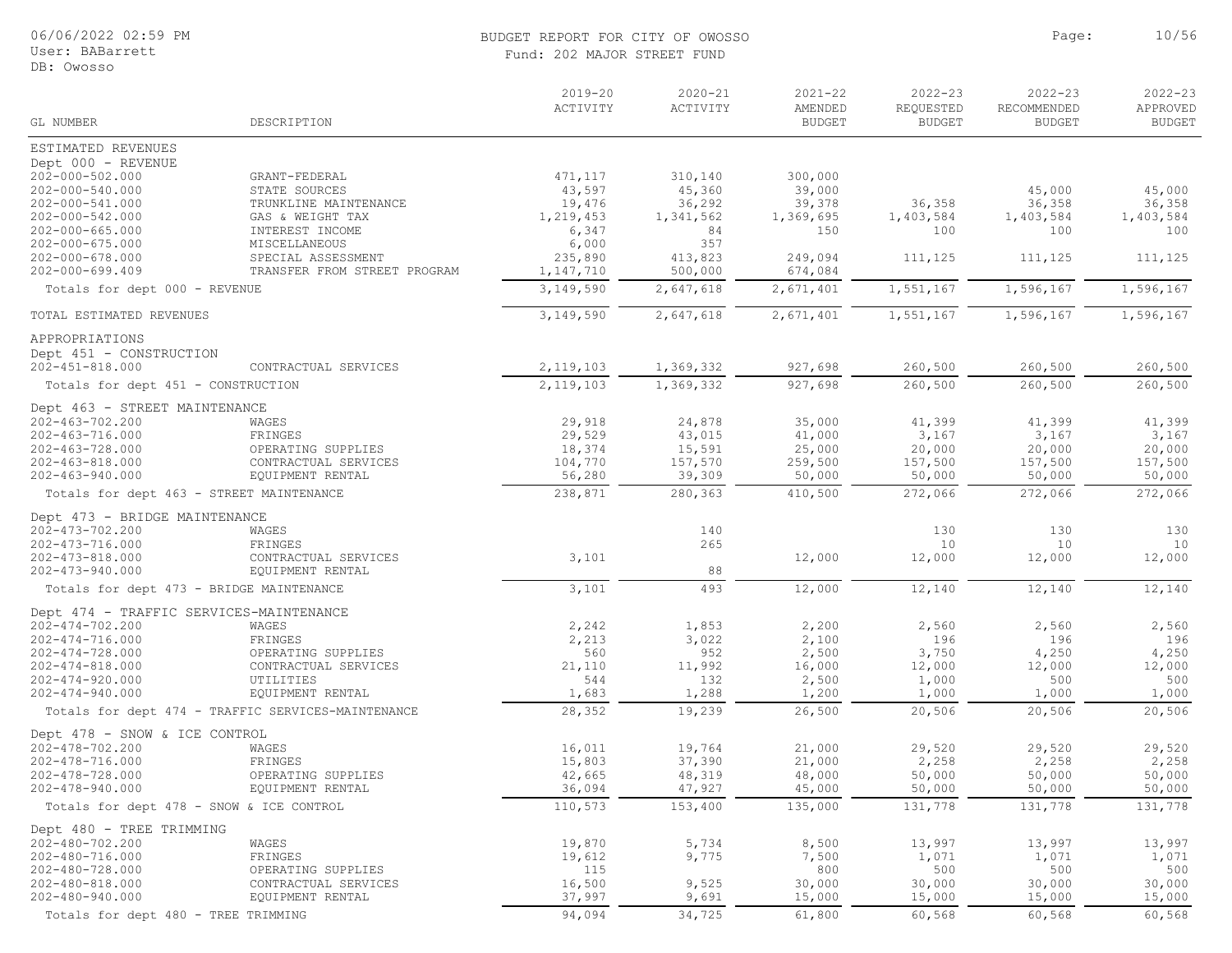#### BUDGET REPORT FOR CITY OF OWOSSO **PAGES Page:** 11/56 Fund: 202 MAJOR STREET FUND

2022-23 2022-23 2021-22 2020-21 2019-20

2022-23

| GL NUMBER                                           | DESCRIPTION                        | ACTIVITY | ACTIVITY | AMENDED<br><b>BUDGET</b> | REQUESTED<br><b>BUDGET</b> | RECOMMENDED<br><b>BUDGET</b> | APPROVED<br><b>BUDGET</b> |
|-----------------------------------------------------|------------------------------------|----------|----------|--------------------------|----------------------------|------------------------------|---------------------------|
| APPROPRIATIONS                                      |                                    |          |          |                          |                            |                              |                           |
| Dept 482 - ADMINISTRATION & ENGINEERING             |                                    |          |          |                          |                            |                              |                           |
| 202-482-702.100                                     | SALARIES                           | 43,606   | 42,484   | 48,912                   | 36,084                     | 26,291                       | 26,291                    |
| 202-482-715.000                                     | SOCIAL SECURITY (FICA)             | 3,337    | 3,248    | 3,733                    | 2,761                      | 2,012                        | 2,012                     |
| 202-482-716.100                                     | HEALTH INSURANCE                   | 2,412    | 4,364    | 5,156                    | 6,972                      | 7,090                        | 7,090                     |
| 202-482-716.200                                     | DENTAL INSURANCE                   | 83       | 144      | 171                      | 275                        | 275                          | 275                       |
| 202-482-716.300                                     | OPTICAL INSURANCE                  | 11       | 18       | 21                       | 41                         | 41                           | 41                        |
| 202-482-716.400                                     | LIFE INSURANCE                     | 175      | 171      | 170                      | 199                        | 199                          | 199                       |
| 202-482-716.500                                     | DISABILITY INSURANCE               | 277      | 272      | 273                      | 312                        | 312                          | 312                       |
| 202-482-718.200                                     | DEFINED CONTRIBUTION               | 854      | 862      | 2,195                    | 2,238                      | 2,327                        | 2,327                     |
| 202-482-719.000                                     | WORKERS' COMPENSATION              | 340      | 476      | 400                      | 235                        | 233                          | 233                       |
| 202-482-801.000                                     | PROFESSIONAL SERVICES: ADMINISTRAT | 247      | 345      |                          | 250                        |                              |                           |
| $202 - 482 - 818.500$                               | AUDIT                              |          |          |                          | 900                        | 900                          | 900                       |
| $202 - 482 - 956.000$                               | EDUCATION & TRAINING               | 470      | 253      | 2,250                    | 500                        | 500                          | 500                       |
| 202-482-995.101                                     | CONTRIBUTION-GF ADMIN              | 121,945  | 65,451   | 136,969                  | 140,358                    | 140,358                      | 140,358                   |
| Totals for dept 482 - ADMINISTRATION & ENGINEERING  |                                    | 173,757  | 118,088  | 200,250                  | 191,125                    | 180,538                      | 180,538                   |
| Dept 485 - LOCAL STREET TRANSFER                    |                                    |          |          |                          |                            |                              |                           |
| $202 - 485 - 995.203$                               | TRANSFER TO LOCAL STREET           | 378,030  | 335,389  | 342,424                  | 350,000                    | 350,000                      | 350,000                   |
| Totals for dept 485 - LOCAL STREET TRANSFER         |                                    | 378,030  | 335,389  | 342,424                  | 350,000                    | 350,000                      | 350,000                   |
| Dept 486 - TRUNKLINE SURFACE MAINTENANCE            |                                    |          |          |                          |                            |                              |                           |
| 202-486-702.200                                     | WAGES                              | 229      | 149      | 500                      | 198                        | 198                          | 198                       |
| 202-486-716.000                                     | FRINGES                            | 226      | 229      | 500                      | 214                        | 214                          | 214                       |
| 202-486-728.000                                     | OPERATING SUPPLIES                 | 294      | 1,925    | 750                      | 814                        | 814                          | 814                       |
| 202-486-818.000                                     | CONTRACTUAL SERVICES               |          | 5,295    |                          | 1,223                      | 1,223                        | 1,223                     |
| $202 - 486 - 940.000$                               | EQUIPMENT RENTAL                   | 266      | 109      | 200                      | 192                        | 192                          | 192                       |
| Totals for dept 486 - TRUNKLINE SURFACE MAINTENANCE |                                    | 1,015    | 7,707    | 1,950                    | 2,641                      | 2,641                        | 2,641                     |
| Dept 488 - TRUNKLINE SWEEPING & FLUSHING            |                                    |          |          |                          |                            |                              |                           |
|                                                     | WAGES                              | 390      | 492      | 450                      | 372                        | 372                          | 372                       |
| 202-488-702.200<br>202-488-716.000                  | FRINGES                            | 385      | 734      | 450                      | 424                        | 424                          | 424                       |
| 202-488-818.000                                     | CONTRACTUAL SERVICES               | 649      |          | 800                      | 856                        | 856                          | 856                       |
|                                                     |                                    |          | 1,723    |                          |                            |                              |                           |
| 202-488-940.000                                     | EQUIPMENT RENTAL                   | 2,045    | 2,372    | 2,000                    | 2,010                      | 2,010                        | 2,010                     |
| Totals for dept 488 - TRUNKLINE SWEEPING & FLUSHING |                                    | 3,469    | 5,321    | 3,700                    | 3,662                      | 3,662                        | 3,662                     |
| Dept 490 - TRUNKLINE TREE TRIM & REMOVAL            |                                    |          |          |                          |                            |                              |                           |
| 202-490-702.200                                     | WAGES                              |          |          | 100                      | 65                         | 65                           | 65                        |
| 202-490-716.000                                     | FRINGES                            |          |          | 100                      | 62                         | 62                           | 62                        |
| $202 - 490 - 940.000$                               | EQUIPMENT RENTAL                   |          |          |                          | 50                         | 50                           | 50                        |
| Totals for dept 490 - TRUNKLINE TREE TRIM & REMOVAL |                                    |          |          | 200                      | 177                        | 177                          | 177                       |
| Dept 491 - TRUNKLINE STORM DRAIN, CURBS             |                                    |          |          |                          |                            |                              |                           |
| 202-491-702.200                                     | WAGES                              | 249      | 865      | 500                      | 324                        | 324                          | 324                       |
| 202-491-716.000                                     | FRINGES                            | 245      | 1,472    | 500                      | 460                        | 460                          | 460                       |
| 202-491-728.000                                     | OPERATING SUPPLIES                 |          |          | 2,000                    |                            |                              |                           |
| $202 - 491 - 818.000$                               | CONTRACTUAL SERVICES               |          |          | 22,627                   |                            |                              |                           |
| 202-491-940.000                                     | EQUIPMENT RENTAL                   | 391      | 1,685    | 2,500                    | 596                        | 596                          | 596                       |
| Totals for dept 491 - TRUNKLINE STORM DRAIN, CURBS  |                                    | 885      | 4,022    | 28,127                   | 1,380                      | 1,380                        | 1,380                     |
| Dept 492 - TRUNKLINE ROADSIDE CLEANUP               |                                    |          |          |                          |                            |                              |                           |
| 202-492-702.200                                     | WAGES                              | 28       | 88       | 100                      | 45                         | 45                           | 45                        |
| 202-492-716.000                                     | FRINGES                            | 27       | 166      | 100                      | 71                         | 71                           | 71                        |
| $202 - 492 - 940.000$                               | EQUIPMENT RENTAL                   | 10       | 142      | 10                       | 53                         | 53                           | 53                        |
| Totals for dept 492 - TRUNKLINE ROADSIDE CLEANUP    |                                    | 65       | 396      | 210                      | 169                        | 169                          | 169                       |

Dept 494 - TRUNKLINE TRAFFIC SIGNS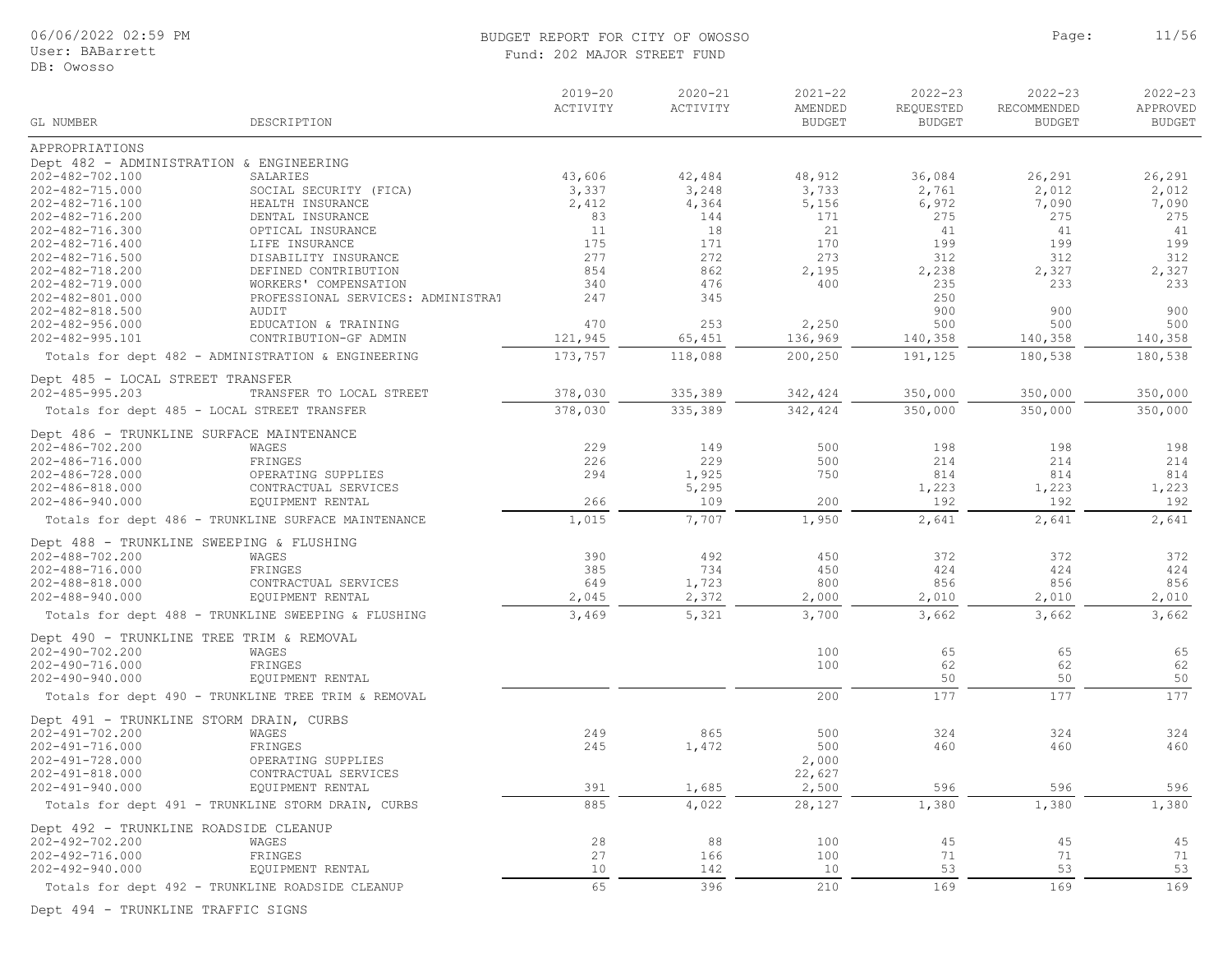#### BUDGET REPORT FOR CITY OF OWOSSO **Page:** 12/56 Fund: 202 MAJOR STREET FUND

|                                               |                                                    | $2019 - 20$<br>ACTIVITY | $2020 - 21$<br>ACTIVITY | $2021 - 22$<br>AMENDED | $2022 - 23$<br>REQUESTED | $2022 - 23$<br>RECOMMENDED | $2022 - 23$<br>APPROVED |
|-----------------------------------------------|----------------------------------------------------|-------------------------|-------------------------|------------------------|--------------------------|----------------------------|-------------------------|
| GL NUMBER                                     | DESCRIPTION                                        |                         |                         | <b>BUDGET</b>          | <b>BUDGET</b>            | <b>BUDGET</b>              | <b>BUDGET</b>           |
| APPROPRIATIONS                                |                                                    |                         |                         |                        |                          |                            |                         |
| Dept 494 - TRUNKLINE TRAFFIC SIGNS            |                                                    |                         |                         |                        |                          |                            |                         |
| 202-494-702.200                               | WAGES                                              | 94                      | 311                     | 100                    | 118                      | 118                        | 118                     |
| $202 - 494 - 716.000$                         | FRINGES                                            | 93                      | 588                     | 100                    | 180                      | 180                        | 180                     |
| 202-494-728.000                               | OPERATING SUPPLIES                                 | 131                     | 154                     | 200                    | 141                      | 141                        | 141                     |
| $202 - 494 - 940.000$                         | EOUIPMENT RENTAL                                   | 114                     | 279                     | 200                    | 125                      | 125                        | 125                     |
|                                               | Totals for dept 494 - TRUNKLINE TRAFFIC SIGNS      | 432                     | 1,332                   | 600                    | 564                      | 564                        | 564                     |
| Dept 496 - TRUNKLINE TRAFFIC SIGNALS          |                                                    |                         |                         |                        |                          |                            |                         |
| 202-496-940.000                               | EOUIPMENT RENTAL                                   | 5                       |                         |                        |                          |                            |                         |
|                                               | Totals for dept 496 - TRUNKLINE TRAFFIC SIGNALS    | $\overline{5}$          |                         |                        |                          |                            |                         |
| Dept 497 - TRUNKLINE SNOW & ICE CONTROL       |                                                    |                         |                         |                        |                          |                            |                         |
| 202-497-702.200                               | WAGES                                              | 3,165                   | 3,249                   | 3,500                  | 3,130                    | 3,130                      | 3,130                   |
| $202 - 497 - 716.000$                         | FRINGES                                            | 3,124                   | 6,147                   | 3,500                  | 3,756                    | 3,756                      | 3,756                   |
| $202 - 497 - 728.000$                         | OPERATING SUPPLIES                                 | 12,195                  | 16,947                  | 17,000                 | 12,965                   | 12,965                     | 12,965                  |
| 202-497-940.000                               | EQUIPMENT RENTAL                                   | 8,064                   | 8,331                   | 8,000                  | 7,901                    | 7,901                      | 7,901                   |
|                                               | Totals for dept 497 - TRUNKLINE SNOW & ICE CONTROL | 26,548                  | 34,674                  | 32,000                 | 27,752                   | 27,752                     | 27,752                  |
| TOTAL APPROPRIATIONS                          |                                                    | 3,178,300               | 2,364,481               | 2,182,959              | 1,335,028                | 1,324,441                  | 1,324,441               |
| NET OF REVENUES/APPROPRIATIONS - FUND 202     |                                                    | (28, 710)               | 283,137                 | 488,442                | 216,139                  | 271,726                    | 271,726                 |
|                                               |                                                    |                         |                         |                        |                          |                            |                         |
| BEGINNING FUND BALANCE<br>ENDING FUND BALANCE |                                                    | 1,158,858<br>1,130,148  | 1,130,147<br>1,413,284  | 1,413,285<br>1,901,727 |                          |                            |                         |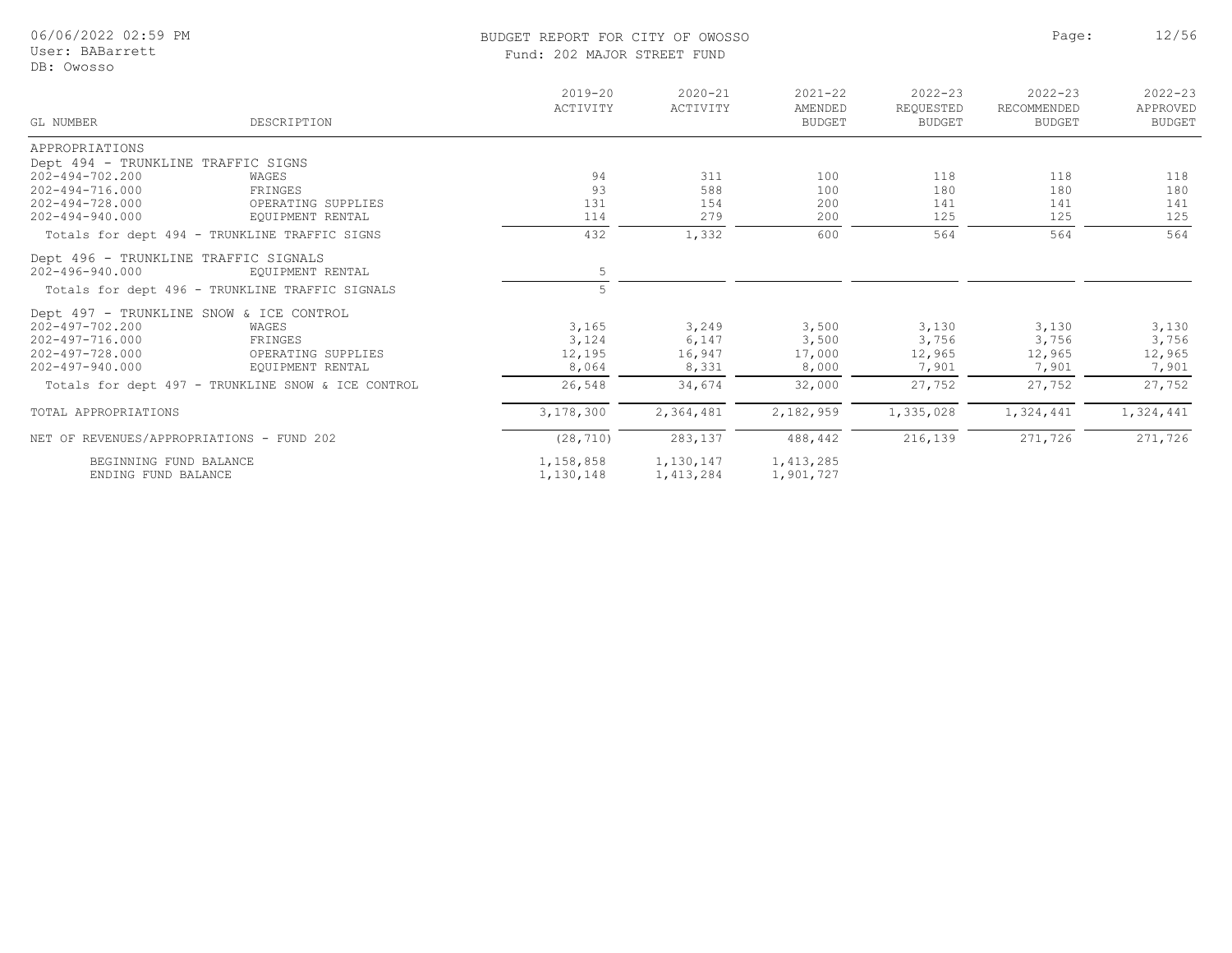#### User: BABarrett

DB: Owosso

#### BUDGET REPORT FOR CITY OF OWOSSO **Page:** 13/56 Fund: 203 LOCAL STREET FUND

| 'I IND |  |  |  |
|--------|--|--|--|

| DB: OWOSSO                               |                                                        |                         |                         |                                         |                                           |                                             |                                          |
|------------------------------------------|--------------------------------------------------------|-------------------------|-------------------------|-----------------------------------------|-------------------------------------------|---------------------------------------------|------------------------------------------|
| GL NUMBER                                | DESCRIPTION                                            | $2019 - 20$<br>ACTIVITY | $2020 - 21$<br>ACTIVITY | $2021 - 22$<br>AMENDED<br><b>BUDGET</b> | $2022 - 23$<br>REQUESTED<br><b>BUDGET</b> | $2022 - 23$<br>RECOMMENDED<br><b>BUDGET</b> | $2022 - 23$<br>APPROVED<br><b>BUDGET</b> |
| ESTIMATED REVENUES                       |                                                        |                         |                         |                                         |                                           |                                             |                                          |
| Dept 000 - REVENUE                       |                                                        |                         |                         |                                         |                                           |                                             |                                          |
| 203-000-540.000                          | STATE SOURCES                                          | 15,318                  | 15,937                  | 15,300                                  | 15,000                                    | 15,000                                      | 15,000                                   |
| 203-000-542.000                          | GAS & WEIGHT TAX                                       | 446,573                 | 491,271                 | 500,974                                 | 516,546                                   | 516,546                                     | 516,546                                  |
| $203 - 000 - 665.000$                    | INTEREST INCOME                                        | 3,556                   | 19                      | 50                                      |                                           |                                             |                                          |
| 203-000-675.000                          | <b>MISCELLANEOUS</b>                                   | 1,731                   |                         |                                         |                                           |                                             |                                          |
| 203-000-678.000<br>203-000-692.100       | SPECIAL ASSESSMENT                                     | 268,799                 | 147,210                 | 61,000                                  | 38,902                                    | 38,902                                      | 38,902                                   |
| 203-000-699.202                          | APPROPRIATION OF FUND BALANCE<br>MAJOR STREET TRANSFER | 378,030                 | 335,389                 | 33,096<br>342,424                       | 350,000                                   | 350,000                                     | 350,000                                  |
| $203 - 000 - 699.409$                    | TRANSFER FROM CAPITAL PROJECTS                         | 1,800,000               | 500,000                 | 500,000                                 |                                           |                                             |                                          |
|                                          |                                                        |                         |                         |                                         |                                           |                                             |                                          |
| Totals for dept 000 - REVENUE            |                                                        | 2,914,007               | 1,489,826               | 1,452,844                               | 920,448                                   | 920,448                                     | 920,448                                  |
| TOTAL ESTIMATED REVENUES                 |                                                        | 2,914,007               | 1,489,826               | 1,452,844                               | 920,448                                   | 920,448                                     | 920,448                                  |
| APPROPRIATIONS                           |                                                        |                         |                         |                                         |                                           |                                             |                                          |
| Dept 451 - CONSTRUCTION                  |                                                        |                         |                         |                                         |                                           |                                             |                                          |
| 203-451-818.000                          | CONTRACTUAL SERVICES                                   | 1,451,770               | 828,594                 | 672,216                                 | 1,058,825                                 | 382,500                                     | 382,500                                  |
| Totals for dept 451 - CONSTRUCTION       |                                                        | 1,451,770               | 828,594                 | 672,216                                 | 1,058,825                                 | 382,500                                     | 382,500                                  |
| Dept 463 - STREET MAINTENANCE            |                                                        |                         |                         |                                         |                                           |                                             |                                          |
| 203-463-702.200                          | WAGES                                                  | 41,102                  | 33,525                  | 45,000                                  | 51,916                                    | 51,916                                      | 51,916                                   |
| 203-463-716.000                          | FRINGES                                                | 40,568                  | 54,694                  | 44,000                                  | 3,972                                     | 3,972                                       | 3,972                                    |
| 203-463-728.000                          | OPERATING SUPPLIES                                     | 18,475                  | 17,516                  | 25,000                                  | 20,000                                    | 20,000                                      | 20,000                                   |
| 203-463-818.000                          | CONTRACTUAL SERVICES                                   | 162,831                 | 196,771                 | 294,750                                 | 300,000                                   | 247,500                                     | 247,500                                  |
| 203-463-940.000                          | EQUIPMENT RENTAL                                       | 79,362                  | 60,084                  | 80,000                                  | 80,000                                    | 80,000                                      | 80,000                                   |
| Totals for dept 463 - STREET MAINTENANCE |                                                        | 342,338                 | 362,590                 | 488,750                                 | 455,888                                   | 403,388                                     | 403,388                                  |
| Dept 474 - TRAFFIC SERVICES-MAINTENANCE  |                                                        |                         |                         |                                         |                                           |                                             |                                          |
| 203-474-702.200                          | WAGES                                                  | 857                     | 896                     | 1,500                                   | 1,112                                     | 1,112                                       | 1,112                                    |
| 203-474-716.000                          | FRINGES                                                | 846                     | 1,848                   | 1,400                                   | 85                                        | 85                                          | 85                                       |

203-474-728.000 OPERATING SUPPLIES 71 2,641 4,000 3,750 4,250 4,250

| 203-474-940.000                         | EQUIPMENT RENTAL                                   | 528    | 1,378   | 1,600  | 1,000  | 1,000  | 1,000  |
|-----------------------------------------|----------------------------------------------------|--------|---------|--------|--------|--------|--------|
|                                         | Totals for dept 474 - TRAFFIC SERVICES-MAINTENANCE | 2,302  | 6,763   | 8,500  | 5,947  | 6,447  | 6,447  |
| Dept 478 - SNOW & ICE CONTROL           |                                                    |        |         |        |        |        |        |
| 203-478-702.200                         | WAGES                                              | 6,289  | 10,342  | 15,000 | 14,303 | 14,303 | 14,303 |
| 203-478-716.000                         | FRINGES                                            | 6,207  | 19,565  | 15,000 | 1,094  | 1,094  | 1,094  |
| 203-478-728.000                         | OPERATING SUPPLIES                                 | 25,792 | 17,455  | 20,000 | 20,000 | 20,000 | 20,000 |
| 203-478-940.000                         | EQUIPMENT RENTAL                                   | 17,833 | 28,577  | 30,000 | 30,000 | 30,000 | 30,000 |
|                                         | Totals for dept 478 - SNOW & ICE CONTROL           | 56,121 | 75,939  | 80,000 | 65,397 | 65,397 | 65,397 |
| Dept 480 - TREE TRIMMING                |                                                    |        |         |        |        |        |        |
| 203-480-702.200                         | WAGES                                              | 16,986 | 22,109  | 15,000 | 19,845 | 19,845 | 19,845 |
| 203-480-716.000                         | FRINGES                                            | 16,765 | 36,739  | 14,000 | 1,518  | 1,518  | 1,518  |
| 203-480-728.000                         | OPERATING SUPPLIES                                 | 115    |         | 500    |        |        |        |
| 203-480-818.000                         | CONTRACTUAL SERVICES                               | 20,025 | 27,074  | 30,000 | 30,000 | 30,000 | 30,000 |
| 203-480-940.000                         | EQUIPMENT RENTAL                                   | 32,585 | 43,490  | 30,000 | 30,000 | 30,000 | 30,000 |
| Totals for dept 480 - TREE TRIMMING     |                                                    | 86,476 | 129,412 | 89,500 | 81,363 | 81,363 | 81,363 |
| Dept 482 - ADMINISTRATION & ENGINEERING |                                                    |        |         |        |        |        |        |
| 203-482-702.100                         | SALARIES                                           | 43,605 | 42,482  | 48,912 | 36,084 | 26,291 | 26,291 |
| 203-482-715.000                         | SOCIAL SECURITY (FICA)                             | 3,336  | 3,247   | 3,733  | 2,761  | 2,012  | 2,012  |
| 203-482-716.100                         | HEALTH INSURANCE                                   | 2,412  | 4,363   | 5,156  | 6,972  | 7,090  | 7,090  |
| 203-482-716.200                         | DENTAL INSURANCE                                   | 83     | 144     | 171    | 275    | 275    | 275    |
| 203-482-716.300                         | OPTICAL INSURANCE                                  | 11     | 18      | 21     | 41     | 41     | 41     |
| 203-482-716.400                         | LIFE INSURANCE                                     | 175    | 171     | 170    | 199    | 199    | 199    |
| 203-482-716.500                         | DISABILITY INSURANCE                               | 277    | 272     | 273    | 312    | 312    | 312    |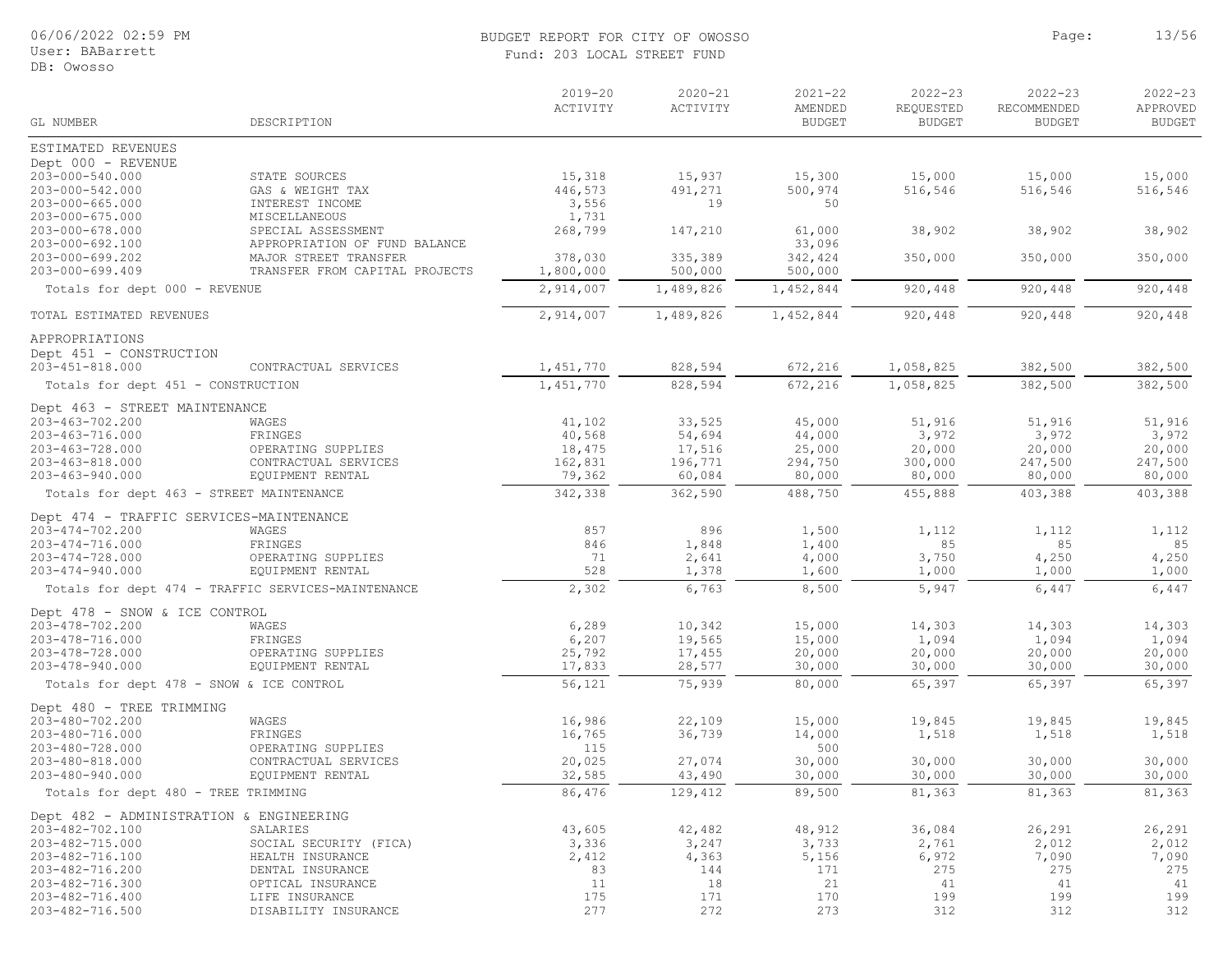DB: Owosso

## BUDGET REPORT FOR CITY OF OWOSSO **Page:** 14/56

Fund: 203 LOCAL STREET FUND

| GL NUMBER                                 | DESCRIPTION                                        | $2019 - 20$<br>ACTIVITY | $2020 - 21$<br>ACTIVITY | $2021 - 22$<br>AMENDED<br><b>BUDGET</b> | $2022 - 23$<br>REQUESTED<br><b>BUDGET</b> | $2022 - 23$<br>RECOMMENDED<br><b>BUDGET</b> | $2022 - 23$<br>APPROVED<br><b>BUDGET</b> |
|-------------------------------------------|----------------------------------------------------|-------------------------|-------------------------|-----------------------------------------|-------------------------------------------|---------------------------------------------|------------------------------------------|
| APPROPRIATIONS                            |                                                    |                         |                         |                                         |                                           |                                             |                                          |
| Dept 482 - ADMINISTRATION & ENGINEERING   |                                                    |                         |                         |                                         |                                           |                                             |                                          |
| 203-482-718.200                           | DEFINED CONTRIBUTION                               | 853                     | 862                     | 2,195                                   | 2,238                                     | 2,327                                       | 2,327                                    |
| 203-482-719.000                           | COMPENSATION<br>WORKERS'                           | 648                     | 172                     | 700                                     | 237                                       | 233                                         | 233                                      |
| 203-482-801.000                           | PROFESSIONAL SERVICES: ADMINISTRAT                 | 124                     | 199                     | 200                                     | 200                                       |                                             |                                          |
| 203-482-818.500                           | AUDIT                                              |                         |                         |                                         | 900                                       | 900                                         | 900                                      |
| 203-482-956.000                           | EDUCATION & TRAINING                               | 470                     | 253                     | 2,250                                   | 500                                       | 500                                         | 500                                      |
| 203-482-995.101                           | CONTRIBUTION-GF ADMIN                              | 44,657                  | 87,821                  | 50,097                                  | 51,655                                    | 51,655                                      | 51,655                                   |
|                                           | Totals for dept 482 - ADMINISTRATION & ENGINEERING | 96,651                  | 140,004                 | 113,878                                 | 102,374                                   | 91,835                                      | 91,835                                   |
| TOTAL APPROPRIATIONS                      |                                                    | 2,035,658               | 1,543,302               | 1,452,844                               | 1,769,794                                 | 1,030,930                                   | 1,030,930                                |
| NET OF REVENUES/APPROPRIATIONS - FUND 203 |                                                    | 878,349                 | (53, 476)               |                                         | (849, 346)                                | (110, 482)                                  | (110, 482)                               |
| BEGINNING FUND BALANCE                    |                                                    | 457,779                 | 1,336,127               | 1,282,648                               |                                           |                                             |                                          |
| ENDING FUND BALANCE                       |                                                    | 1,336,128               | 1,282,651               | 1,282,648                               |                                           |                                             |                                          |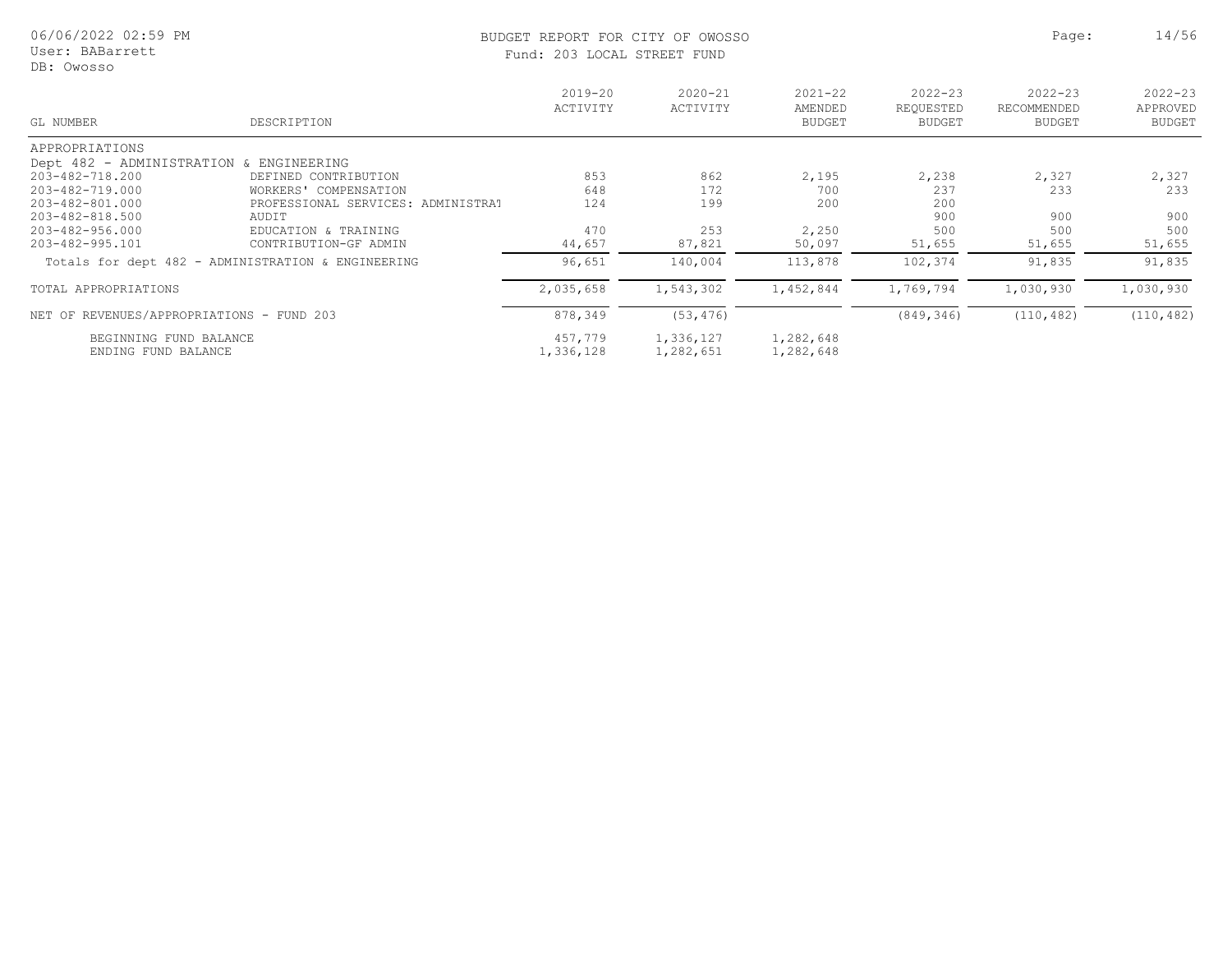User: BABarrett

### BUDGET REPORT FOR CITY OF OWOSSO **Page:** 15/56 Fund: 208 PARK/RECREATION SITES FUND

| DB: Owosso                                                                                                    |                                                                                             |                         | FUNC: 200 PARA/REUREAIION SIIES FUND |                                         |                                           |                                             |                                          |
|---------------------------------------------------------------------------------------------------------------|---------------------------------------------------------------------------------------------|-------------------------|--------------------------------------|-----------------------------------------|-------------------------------------------|---------------------------------------------|------------------------------------------|
| GL NUMBER                                                                                                     | DESCRIPTION                                                                                 | $2019 - 20$<br>ACTIVITY | $2020 - 21$<br>ACTIVITY              | $2021 - 22$<br>AMENDED<br><b>BUDGET</b> | $2022 - 23$<br>REQUESTED<br><b>BUDGET</b> | $2022 - 23$<br>RECOMMENDED<br><b>BUDGET</b> | $2022 - 23$<br>APPROVED<br><b>BUDGET</b> |
| ESTIMATED REVENUES<br>Dept 000 - REVENUE<br>$208 - 000 - 402.000$<br>$208 - 000 - 445.000$<br>208-000-573.000 | GENERAL PROPERTY TAX<br>INTEREST & PENALTIES ON TAXES<br>LOCAL COMMUNITY STABILIZATION SHAF | 124,666<br>502          | 128,842<br>509<br>5,615              |                                         |                                           |                                             |                                          |
| $208 - 000 - 665.000$<br>208-000-692.100                                                                      | INTEREST INCOME<br>APPROPRIATION OF FUND BALANCE                                            | 766                     | (18)                                 | 25<br>75,000                            | 47,800                                    | 47,800                                      | 47,800                                   |
| Totals for dept 000 - REVENUE                                                                                 |                                                                                             | 125,934                 | 134,948                              | 75,025                                  | 47,800                                    | 47,800                                      | 47,800                                   |
| TOTAL ESTIMATED REVENUES                                                                                      |                                                                                             | 125,934                 | 134,948                              | 75,025                                  | 47,800                                    | 47,800                                      | 47,800                                   |
| APPROPRIATIONS<br>Dept 751 - PARKS<br>208-751-930.000<br>$208 - 751 - 974.000$                                | BUILDING MAINTENANCE<br>SYSTEM IMPROVEMENTS                                                 |                         | 15,679<br>85,121                     | 25<br>75,000                            | 47,800                                    | 47,800                                      | 47,800                                   |
| Totals for dept 751 - PARKS                                                                                   |                                                                                             |                         | 100,800                              | 75,025                                  | 47,800                                    | 47,800                                      | 47,800                                   |
| TOTAL APPROPRIATIONS                                                                                          |                                                                                             |                         | 100,800                              | 75,025                                  | 47,800                                    | 47,800                                      | 47,800                                   |
| NET OF REVENUES/APPROPRIATIONS - FUND 208                                                                     |                                                                                             | 125,934                 | 34,148                               |                                         |                                           |                                             |                                          |
| BEGINNING FUND BALANCE<br>ENDING FUND BALANCE                                                                 |                                                                                             | 125,934                 | 125,934<br>160,082                   | 160,083<br>160,083                      |                                           |                                             |                                          |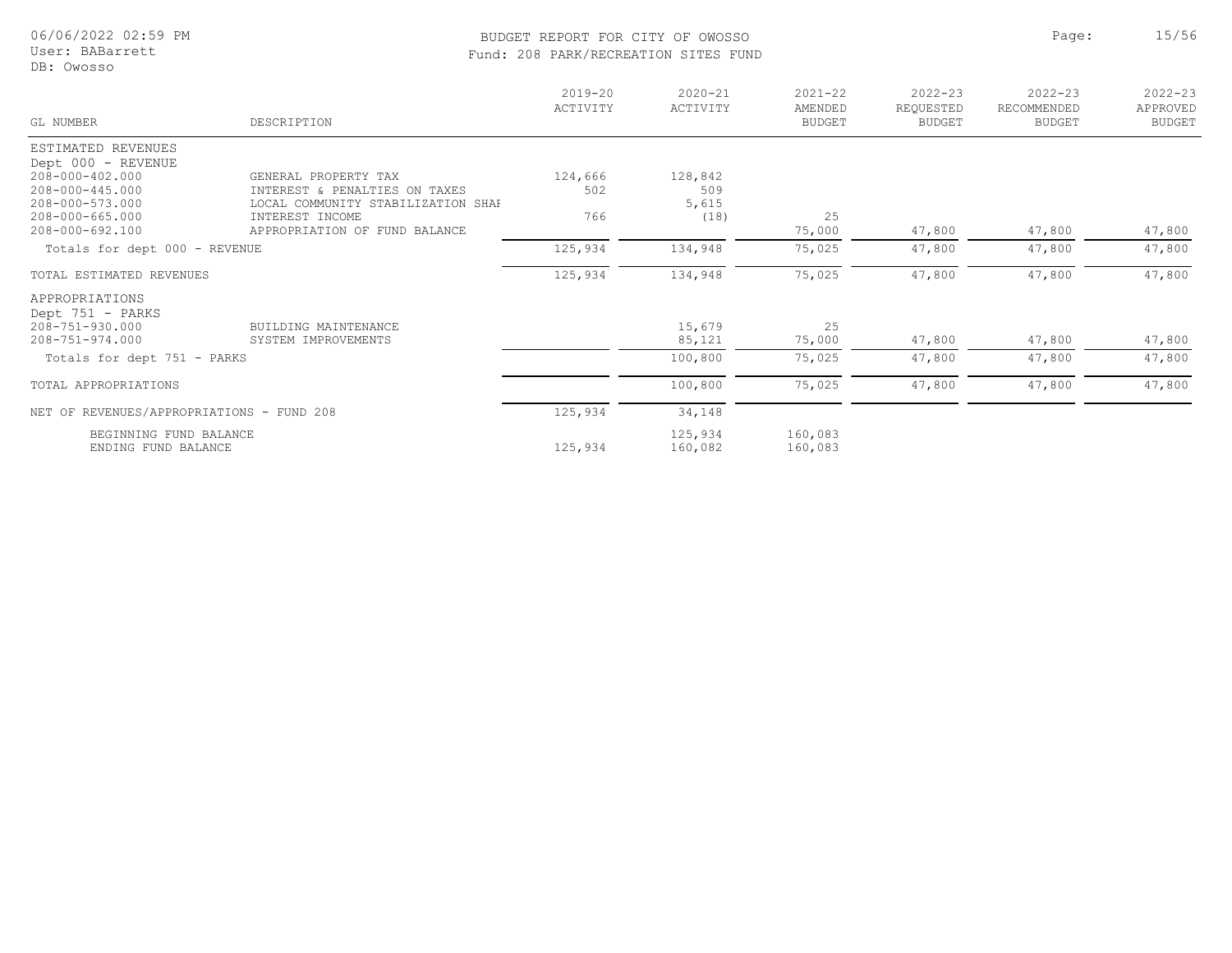User: BABarrett

#### DB: Owosso

#### BUDGET REPORT FOR CITY OF OWOSSO **Page:** 16/56 Fund: 239 OMS/DDA REVLG LOAN FUND

|  | Fund: 239 OMS/DDA REVLG LOAN FUND |  |  |
|--|-----------------------------------|--|--|
|  |                                   |  |  |
|  |                                   |  |  |

| GL NUMBER                     | DESCRIPTION             | $2019 - 20$<br>ACTIVITY | $2020 - 21$<br>ACTIVITY | $2021 - 22$<br>AMENDED<br><b>BUDGET</b> | $2022 - 23$<br>REOUESTED<br>BUDGET | $2022 - 23$<br>RECOMMENDED<br><b>BUDGET</b> | $2022 - 23$<br>APPROVED<br><b>BUDGET</b> |
|-------------------------------|-------------------------|-------------------------|-------------------------|-----------------------------------------|------------------------------------|---------------------------------------------|------------------------------------------|
| ESTIMATED REVENUES            |                         |                         |                         |                                         |                                    |                                             |                                          |
| Dept 000 - REVENUE            |                         |                         |                         |                                         |                                    |                                             |                                          |
| 239-000-665.000               | INTEREST INCOME         | 8,783                   | 17,644                  | 500                                     | 4,561                              | 4,561                                       | 4,561                                    |
| 239-000-670.000               | LOAN PRINCIPAL          |                         |                         |                                         | 107,162                            | 107,162                                     | 107,162                                  |
| 239-000-670.100               | LOAN INTEREST           |                         |                         |                                         | 15,785                             | 15,785                                      | 15,785                                   |
| 239-000-674.100               | LOAN REPAYMENTS         |                         | 200                     | 86,000                                  | 17,847                             | 17,847                                      | 17,847                                   |
| 239-000-692.000               | OTHER FINANCING SOURCES |                         | 1,617                   |                                         |                                    |                                             |                                          |
| Totals for dept 000 - REVENUE |                         | 8,783                   | 19,461                  | 86,500                                  | 145,355                            | 145,355                                     | 145,355                                  |
| TOTAL ESTIMATED REVENUES      |                         | 8,783                   | 19,461                  | 86,500                                  | 145,355                            | 145,355                                     | 145,355                                  |
| APPROPRIATIONS                |                         |                         |                         |                                         |                                    |                                             |                                          |
| Dept 000 - REVENUE            |                         |                         |                         |                                         |                                    |                                             |                                          |
| 239-000-958.000               | BAD DEBT EXPENSE        |                         | 20,000                  |                                         | 2,914                              | 2,914                                       | 2,914                                    |

| Totals for dept 000 - REVENUE                                                    |                                                                     |                        | 20,000                 |                        | 2,914      | 2,914      | 2,914      |
|----------------------------------------------------------------------------------|---------------------------------------------------------------------|------------------------|------------------------|------------------------|------------|------------|------------|
| Dept 200 - GEN SERVICES<br>239-200-801.100<br>239-200-818.000<br>239-200-818.500 | PROFESSIONAL SERVICES: AUDIT COSTS<br>CONTRACTUAL SERVICES<br>AUDIT | 1,176<br>50,000        | 1,281<br>31,000        | 1,500<br>9,175         | 971<br>600 | 971<br>600 | 971<br>600 |
| Totals for dept 200 - GEN SERVICES                                               |                                                                     | 51,176                 | 32,281                 | 10,675                 | 1,571      | 1,571      | 1,571      |
| TOTAL APPROPRIATIONS                                                             |                                                                     | 51,176                 | 52,281                 | 10,675                 | 4,485      | 4,485      | 4,485      |
| NET OF REVENUES/APPROPRIATIONS - FUND 239                                        |                                                                     | (42, 393)              | (32, 820)              | 75,825                 | 140,870    | 140,870    | 140,870    |
| BEGINNING FUND BALANCE<br>ENDING FUND BALANCE                                    |                                                                     | 1,273,670<br>1,231,277 | 1,231,276<br>1,198,456 | 1,198,457<br>1,274,282 |            |            |            |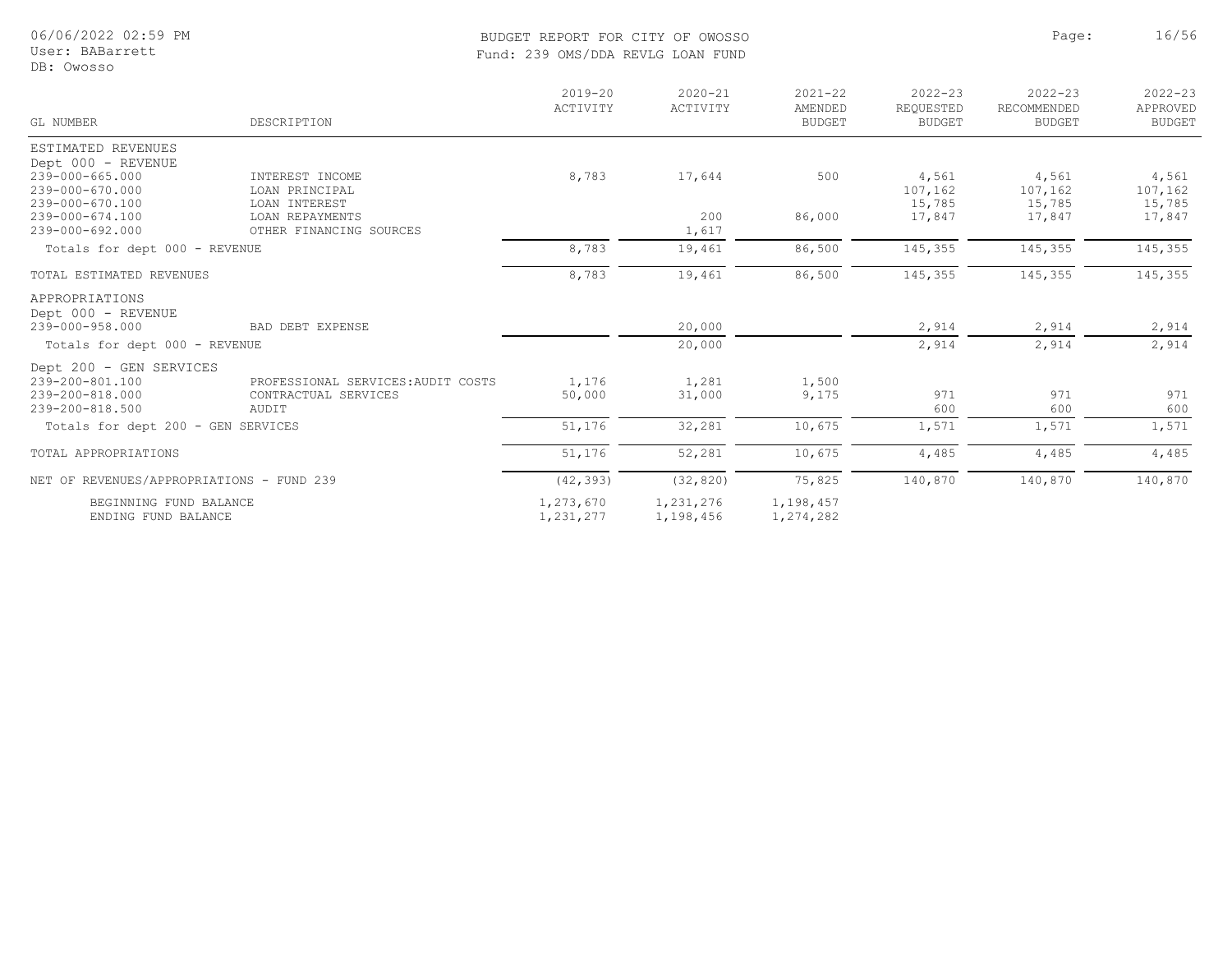| 06/06/2022 02:59 PM<br>User: BABarrett<br>DB: Owosso |                                    | BUDGET REPORT FOR CITY OF OWOSSO<br>Fund: 243 OBRA #12 WOODWARD LOFT |                         |                                         |                                           |                                             |                                   |
|------------------------------------------------------|------------------------------------|----------------------------------------------------------------------|-------------------------|-----------------------------------------|-------------------------------------------|---------------------------------------------|-----------------------------------|
| GL NUMBER                                            | DESCRIPTION                        | $2019 - 20$<br>ACTIVITY                                              | $2020 - 21$<br>ACTIVITY | $2021 - 22$<br>AMENDED<br><b>BUDGET</b> | $2022 - 23$<br>REQUESTED<br><b>BUDGET</b> | $2022 - 23$<br>RECOMMENDED<br><b>BUDGET</b> | $2022 - 23$<br>APPROVED<br>BUDGET |
| ESTIMATED REVENUES                                   |                                    |                                                                      |                         |                                         |                                           |                                             |                                   |
| Dept 000 - REVENUE<br>243-000-402.300                | OBRA: TAX CAPTURE                  | 112,501                                                              | 120,313                 | 125,000                                 | 125,349                                   | 125,349                                     | 125,349                           |
| Totals for dept 000 - REVENUE                        |                                    | 112,501                                                              | 120,313                 | 125,000                                 | 125,349                                   | 125,349                                     | 125,349                           |
| TOTAL ESTIMATED REVENUES                             |                                    | 112,501                                                              | 120,313                 | 125,000                                 | 125,349                                   | 125,349                                     | 125,349                           |
| APPROPRIATIONS<br>Dept 721 - PROFESSIONAL SERVICES   |                                    |                                                                      |                         |                                         |                                           |                                             |                                   |
| 243-721-801.000                                      | PROFESSIONAL SERVICES: ADMINISTRAT | 1,000                                                                | 1,000                   | 1,000                                   | 1,000                                     | 1,000                                       | 1,000                             |
| Totals for dept 721 - PROFESSIONAL SERVICES          |                                    | 1,000                                                                | 1,000                   | 1,000                                   | 1,000                                     | 1,000                                       | 1,000                             |
| Dept 964 - TAX REIMBURSEMENTS                        |                                    |                                                                      |                         |                                         |                                           |                                             |                                   |
| 243-964-969.000                                      | DEVELOPER REIMBURSEMENT            | 111,501                                                              | 123,284                 | 124,000                                 | 124,349                                   | 124,349                                     | 124,349                           |
| Totals for dept 964 - TAX REIMBURSEMENTS             |                                    | 111,501                                                              | 123,284                 | 124,000                                 | 124,349                                   | 124,349                                     | 124,349                           |
| TOTAL APPROPRIATIONS                                 |                                    | 112,501                                                              | 124,284                 | 125,000                                 | 125,349                                   | 125,349                                     | 125,349                           |
| NET OF REVENUES/APPROPRIATIONS - FUND 243            |                                    |                                                                      | (3, 971)                |                                         |                                           |                                             |                                   |
| BEGINNING FUND BALANCE<br>ENDING FUND BALANCE        |                                    | 3,970<br>3,970                                                       | 3,970<br>(1)            |                                         |                                           |                                             |                                   |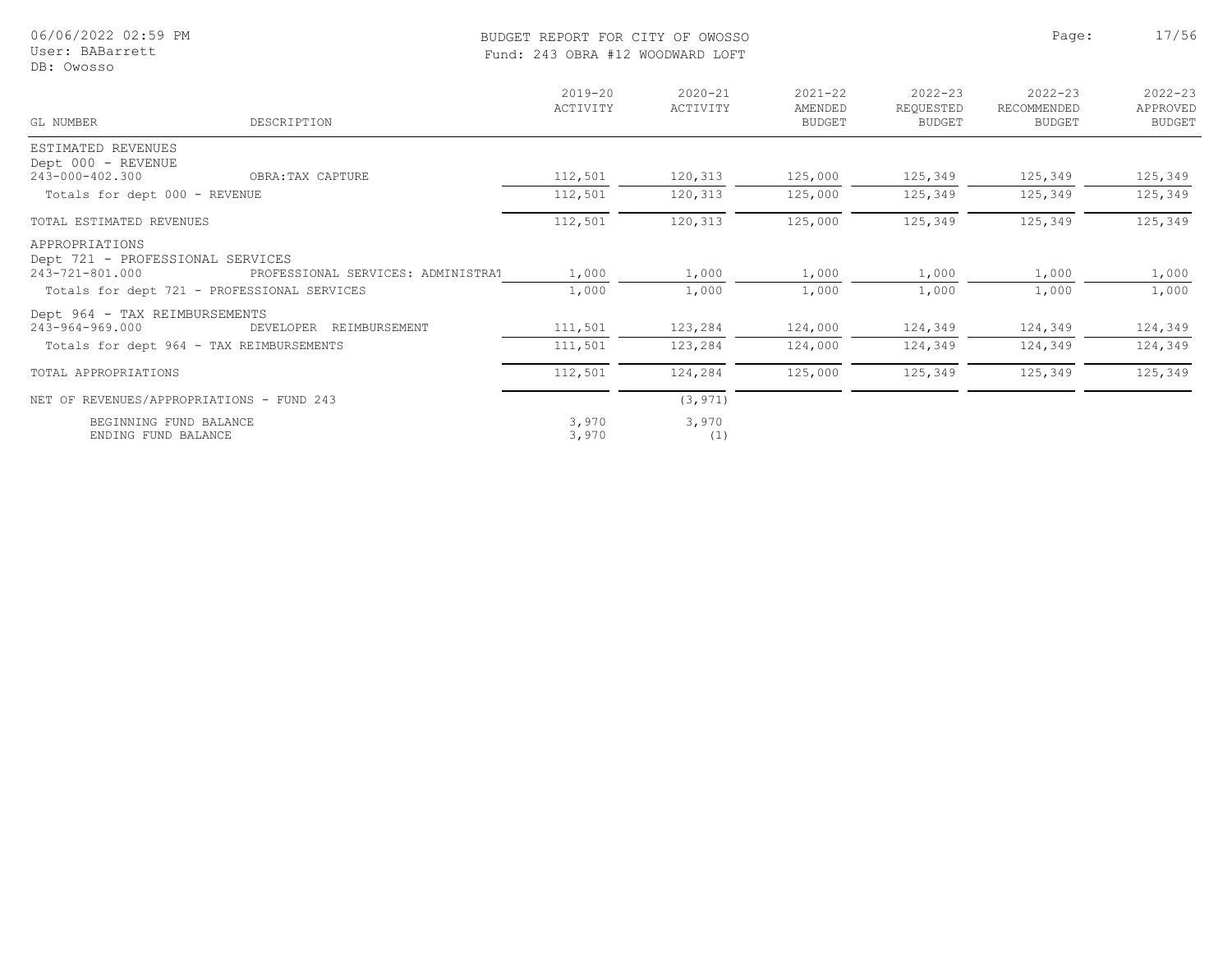#### DB: Owos:

| 06/06/2022 02:59 PM<br>User: BABarrett<br>DB: Owosso |                                         | BUDGET REPORT FOR CITY OF OWOSSO<br>Fund: 248 DOWNTOWN DEVELOPMENT AUTHORITY |                         |                                         |                                           |                                             |                                          |  |
|------------------------------------------------------|-----------------------------------------|------------------------------------------------------------------------------|-------------------------|-----------------------------------------|-------------------------------------------|---------------------------------------------|------------------------------------------|--|
| GL NUMBER                                            | DESCRIPTION                             | $2019 - 20$<br>ACTIVITY                                                      | $2020 - 21$<br>ACTIVITY | $2021 - 22$<br>AMENDED<br><b>BUDGET</b> | $2022 - 23$<br>REQUESTED<br><b>BUDGET</b> | $2022 - 23$<br>RECOMMENDED<br><b>BUDGET</b> | $2022 - 23$<br>APPROVED<br><b>BUDGET</b> |  |
|                                                      |                                         |                                                                              |                         |                                         |                                           |                                             |                                          |  |
| ESTIMATED REVENUES                                   |                                         |                                                                              |                         |                                         |                                           |                                             |                                          |  |
| Dept 000 - REVENUE                                   |                                         |                                                                              |                         |                                         |                                           |                                             |                                          |  |
| 248-000-402.000                                      | GENERAL PROPERTY TAX                    |                                                                              |                         |                                         | 34,503                                    | 33,655                                      | 33,655                                   |  |
| 248-000-402.100                                      | TIF                                     |                                                                              |                         |                                         | 185,108                                   | 185,108                                     | 185,108                                  |  |
| 248-000-605.200                                      | CHARGE FOR SERVICES RENDERED            |                                                                              |                         | 56,033                                  |                                           |                                             |                                          |  |
| 248-000-665.000                                      | INTEREST INCOME                         |                                                                              |                         |                                         | 1,800                                     | 1,800                                       | 1,800                                    |  |
| 248-000-674.200                                      | INCOME-DESIGN                           |                                                                              |                         |                                         | 5,432                                     | 5,432                                       | 5,432                                    |  |
| 248-000-674.300                                      | INCOME-ECNMC RESTRUCTING                |                                                                              |                         |                                         | 20,000                                    | 20,000                                      | 20,000                                   |  |
| 248-000-674.400<br>248-000-674.500                   | INCOME-PROMOTION<br>INCOME-ORGANIZATION |                                                                              |                         |                                         | 17,600                                    | 17,600                                      | 17,600<br>10,000                         |  |
| 248-000-699.101                                      | GENERAL FUND TRANSFER                   |                                                                              |                         | 36,000                                  | 10,000<br>37,952                          | 10,000<br>37,952                            | 37,952                                   |  |
|                                                      |                                         |                                                                              |                         |                                         |                                           |                                             |                                          |  |
| Totals for dept 000 - REVENUE                        |                                         |                                                                              |                         | 92,033                                  | 312,395                                   | 311,547                                     | 311,547                                  |  |
| TOTAL ESTIMATED REVENUES                             |                                         |                                                                              |                         | 92,033                                  | 312,395                                   | 311,547                                     | 311,547                                  |  |
| APPROPRIATIONS                                       |                                         |                                                                              |                         |                                         |                                           |                                             |                                          |  |
| Dept 200 - GEN SERVICES                              |                                         |                                                                              |                         |                                         |                                           |                                             |                                          |  |
| 248-200-728.000                                      | OPERATING SUPPLIES                      |                                                                              |                         | 2,500                                   | 3,450                                     | 3,450                                       | 3,450                                    |  |
| 248-200-810.000                                      | INSURANCE & BONDS                       |                                                                              |                         | 3,000                                   | 3,000                                     | 3,000                                       | 3,000                                    |  |
| 248-200-818.000                                      | CONTRACTUAL SERVICES                    |                                                                              |                         |                                         | 6,500                                     | 6,500                                       | 6,500                                    |  |
| 248-200-920.300                                      | TELEPHONE                               |                                                                              |                         | 180                                     | 500                                       | 500                                         | 500                                      |  |
| 248-200-930.000                                      | MAINTENANCE                             |                                                                              |                         |                                         | 58,200                                    | 58,200                                      | 58,200                                   |  |
| 248-200-955.000                                      | MEMBERSHIPS & DUES                      |                                                                              |                         |                                         | 1,000                                     | 1,000                                       | 1,000                                    |  |
| 248-200-995.101                                      | CONTRIBUTION-GF ADMIN                   |                                                                              |                         |                                         | 9,279                                     | 9,279                                       | 9,279                                    |  |
| Totals for dept 200 - GEN SERVICES                   |                                         |                                                                              |                         | 5,680                                   | 81,929                                    | 81,929                                      | 81,929                                   |  |
| Dept 261 - GENERAL ADMIN                             |                                         |                                                                              |                         |                                         |                                           |                                             |                                          |  |
| 248-261-702.100                                      | SALARIES                                |                                                                              |                         | 62,000                                  | 62,000                                    | 62,000                                      | 62,000                                   |  |
| 248-261-715.000                                      | SOCIAL SECURITY (FICA)                  |                                                                              |                         | 4,743                                   | 4,743                                     | 4,743                                       | 4,743                                    |  |
| 248-261-716.100                                      | HEALTH INSURANCE                        |                                                                              |                         | 18,913                                  | 19,920                                    | 19,920                                      | 19,920                                   |  |
| 248-261-716.200                                      | DENTAL INSURANCE                        |                                                                              |                         | 748                                     | 785                                       | 785                                         | 785                                      |  |
| 248-261-716.300                                      | OPTICAL INSURANCE                       |                                                                              |                         | 111                                     | 116                                       | 116                                         | 116                                      |  |
| 248-261-716.400                                      | LIFE INSURANCE                          |                                                                              |                         | 456                                     | 491                                       | 491                                         | 491                                      |  |
| 248-261-716.500                                      | DISABILITY INSURANCE                    |                                                                              |                         | 364                                     | 796                                       | 796                                         | 796                                      |  |
| 248-261-717.000                                      | UNEMPLOYMENT INSURANCE                  |                                                                              |                         | 33                                      | 47                                        | 47                                          | 47                                       |  |
| 248-261-718.200                                      | DEFINED CONTRIBUTION                    |                                                                              |                         | 5,580                                   | 5,580                                     | 5,580                                       | 5,580                                    |  |
| 248-261-719.000                                      | WORKERS' COMPENSATION                   |                                                                              |                         | 440                                     | 403                                       | 403                                         | 403                                      |  |

Totals for dept 261 - GENERAL ADMIN 93,388 94,881 94,881 94,881

| Dept 704 - ORGANIZATION<br>248-704-728.000<br>248-704-818.000<br>Totals for dept 704 - ORGANIZATION  | SUPPLIES<br>WORK PLAN EXPENDITURES | 700<br>9,300<br>10,000 | 700<br>9,300<br>10,000 | 700<br>9,300<br>10,000 |
|------------------------------------------------------------------------------------------------------|------------------------------------|------------------------|------------------------|------------------------|
| Dept 705 - PROMOTION<br>248-705-818.000<br>Totals for dept 705 - PROMOTION                           | WORK PLAN EXPENDITURES             | 19,000<br>19,000       | 19,000<br>19,000       | 19,000<br>19,000       |
| Dept 706 - DESIGN<br>248-706-818.000<br>Totals for dept 706 - DESIGN                                 | WORK PLAN EXPENDITURES             | 11,600<br>11,600       | 11,600<br>11,600       | 11,600<br>11,600       |
| Dept 707 - ECONOMIC RESTRUCTURING<br>248-707-818.000<br>Totals for dept 707 - ECONOMIC RESTRUCTURING | WORK PLAN EXPENDITURES             | 20,000<br>20,000       | 20,000<br>20,000       | 20,000<br>20,000       |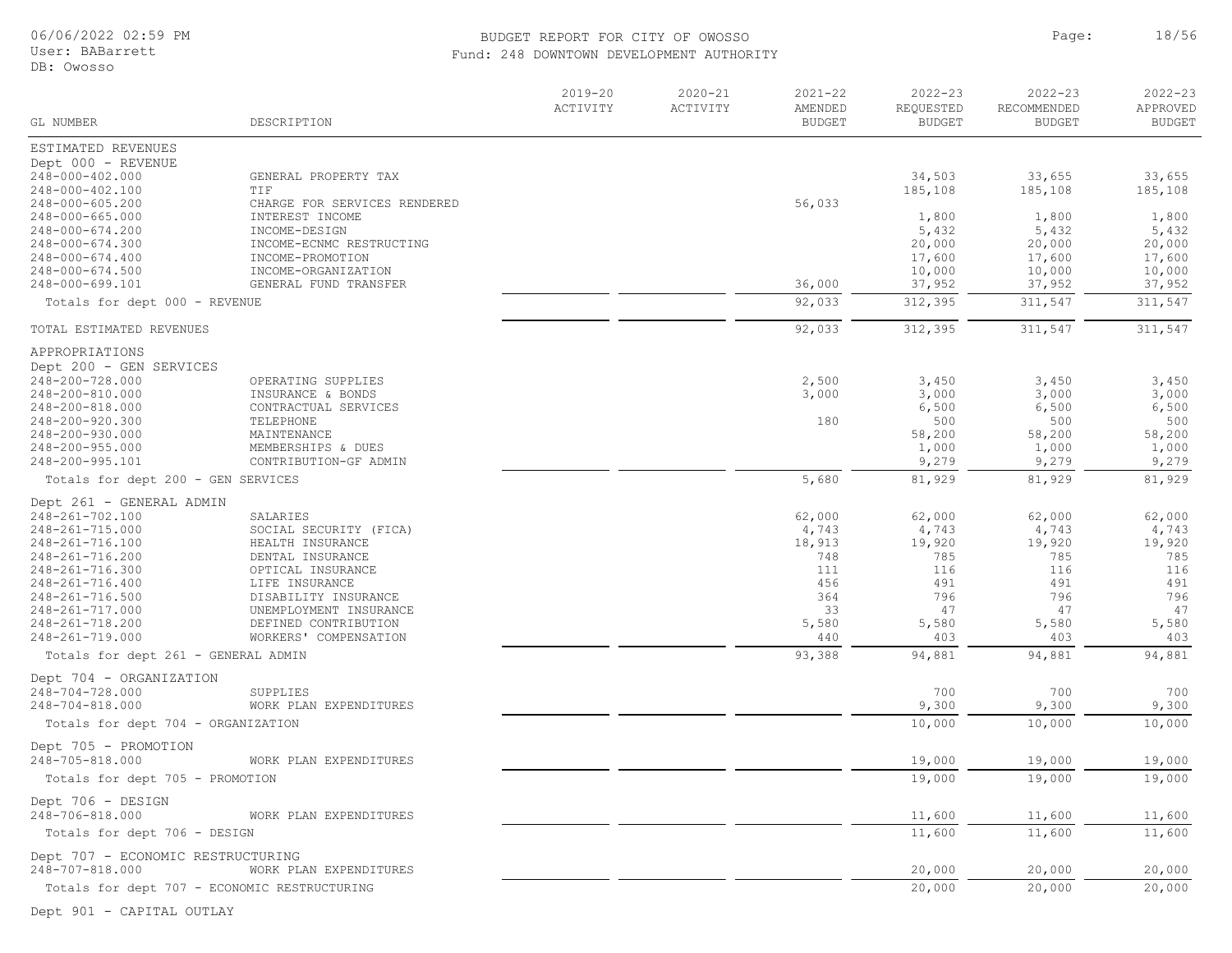06/06/2022 02:59 PM User: BABarrett

DB: Owosso

#### BUDGET REPORT FOR CITY OF OWOSSO **Page:** 19/56 Fund: 248 DOWNTOWN DEVELOPMENT AUTHORITY

| GL NUMBER                                     | DESCRIPTION                  | $2019 - 20$<br>ACTIVITY | $2020 - 21$<br>ACTIVITY | $2021 - 22$<br>AMENDED<br>BUDGET | $2022 - 23$<br>REQUESTED<br><b>BUDGET</b> | $2022 - 23$<br>RECOMMENDED<br>BUDGET | $2022 - 23$<br>APPROVED<br><b>BUDGET</b> |
|-----------------------------------------------|------------------------------|-------------------------|-------------------------|----------------------------------|-------------------------------------------|--------------------------------------|------------------------------------------|
| APPROPRIATIONS                                |                              |                         |                         |                                  |                                           |                                      |                                          |
| Dept 901 - CAPITAL OUTLAY<br>248-901-965.585  | CAPITAL CONTRIBUTION-PARKING |                         |                         |                                  | 1,900                                     | 1,900                                | 1,900                                    |
| Totals for dept 901 - CAPITAL OUTLAY          |                              |                         |                         |                                  | 1,900                                     | 1,900                                | 1,900                                    |
| Dept 905 - DEBT SERVICE                       |                              |                         |                         |                                  |                                           |                                      |                                          |
| 248-905-991.100<br>248-905-993.000            | PRINCIPAL<br>INTEREST        |                         |                         |                                  | 60,694<br>17,738                          | 60,694<br>17,738                     | 60,694<br>17,738                         |
| Totals for dept 905 - DEBT SERVICE            |                              |                         |                         |                                  | 78,432                                    | 78,432                               | 78,432                                   |
| TOTAL APPROPRIATIONS                          |                              |                         |                         | 99,068                           | 317,742                                   | 317,742                              | 317,742                                  |
| NET OF REVENUES/APPROPRIATIONS - FUND 248     |                              |                         |                         | (7, 035)                         | (5, 347)                                  | (6, 195)                             | (6, 195)                                 |
| BEGINNING FUND BALANCE<br>ENDING FUND BALANCE |                              |                         |                         | (7, 035)                         |                                           |                                      |                                          |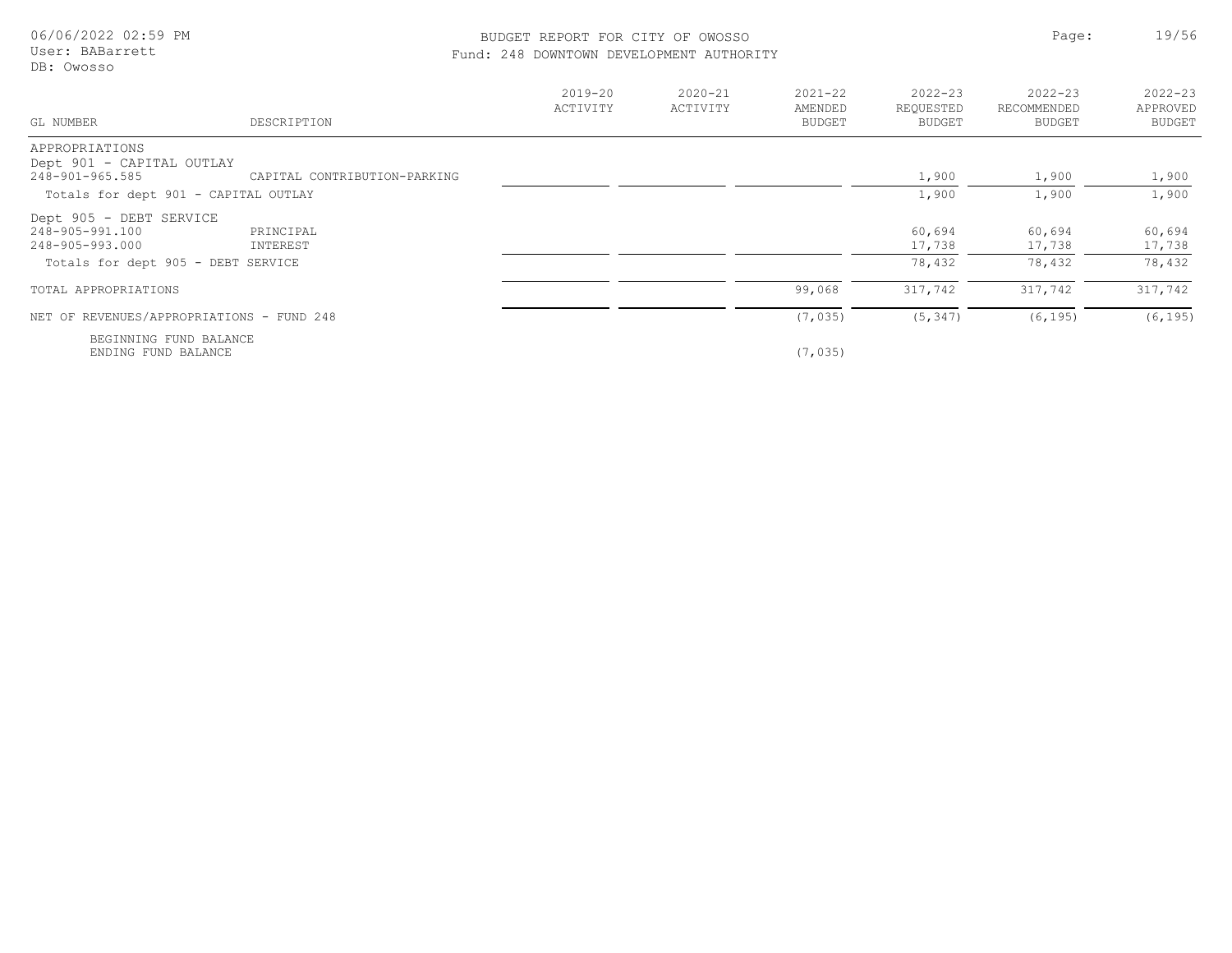| 06/06/2022 02:59 PM<br>User: BABarrett<br>DB: Owosso | BUDGET REPORT FOR CITY OF OWOSSO<br>Fund: 254 HOUSING & REDEVELOPMENT |                 |             |                  | Page:       | 20/56       |
|------------------------------------------------------|-----------------------------------------------------------------------|-----------------|-------------|------------------|-------------|-------------|
|                                                      | $2019 - 20$                                                           | $2020 - 21$     | $2021 - 22$ | $2022 - 23$      | $2022 - 23$ | $2022 - 23$ |
|                                                      | <b>ACTIVITY</b>                                                       | <b>ACTIVITY</b> | AMENDED.    | <b>REOUESTED</b> | RECOMMENDED | APPROVED    |

| GL NUMBER                                     | DESCRIPTION         | ACTIVITY | ACTIVITY | AMENDED<br><b>BUDGET</b> | REQUESTED<br>BUDGET | RECOMMENDED<br>BUDGET | APPROVED<br>BUDGET |
|-----------------------------------------------|---------------------|----------|----------|--------------------------|---------------------|-----------------------|--------------------|
| ESTIMATED REVENUES                            |                     |          |          |                          |                     |                       |                    |
| Dept 000 - REVENUE                            |                     |          |          |                          |                     |                       |                    |
| 254-000-502.550                               | GRANT - MSHDA: NEP  |          |          | 37,500                   |                     |                       |                    |
| 254-000-665.000                               | INTEREST INCOME     | 14       | (73)     |                          |                     |                       |                    |
| Totals for dept 000 - REVENUE                 |                     | 14       | (73)     | 37,500                   |                     |                       |                    |
| TOTAL ESTIMATED REVENUES                      |                     | 14       | (73)     | 37,500                   |                     |                       |                    |
| APPROPRIATIONS<br>Dept 703 - GENERAL SERVICES |                     |          |          |                          |                     |                       |                    |
| 254-703-818.100                               | CONTRACTUAL-HOUSING |          |          | 33,500                   |                     |                       |                    |
| Totals for dept 703 - GENERAL SERVICES        |                     |          |          | 33,500                   |                     |                       |                    |
| TOTAL APPROPRIATIONS                          |                     |          |          | 33,500                   |                     |                       |                    |
| NET OF REVENUES/APPROPRIATIONS - FUND 254     |                     | 14       | (73)     | 4,000                    |                     |                       |                    |
| BEGINNING FUND BALANCE                        |                     | 59       | 73       |                          |                     |                       |                    |
| ENDING FUND BALANCE                           |                     | 73       |          | 4,000                    |                     |                       |                    |

2022-23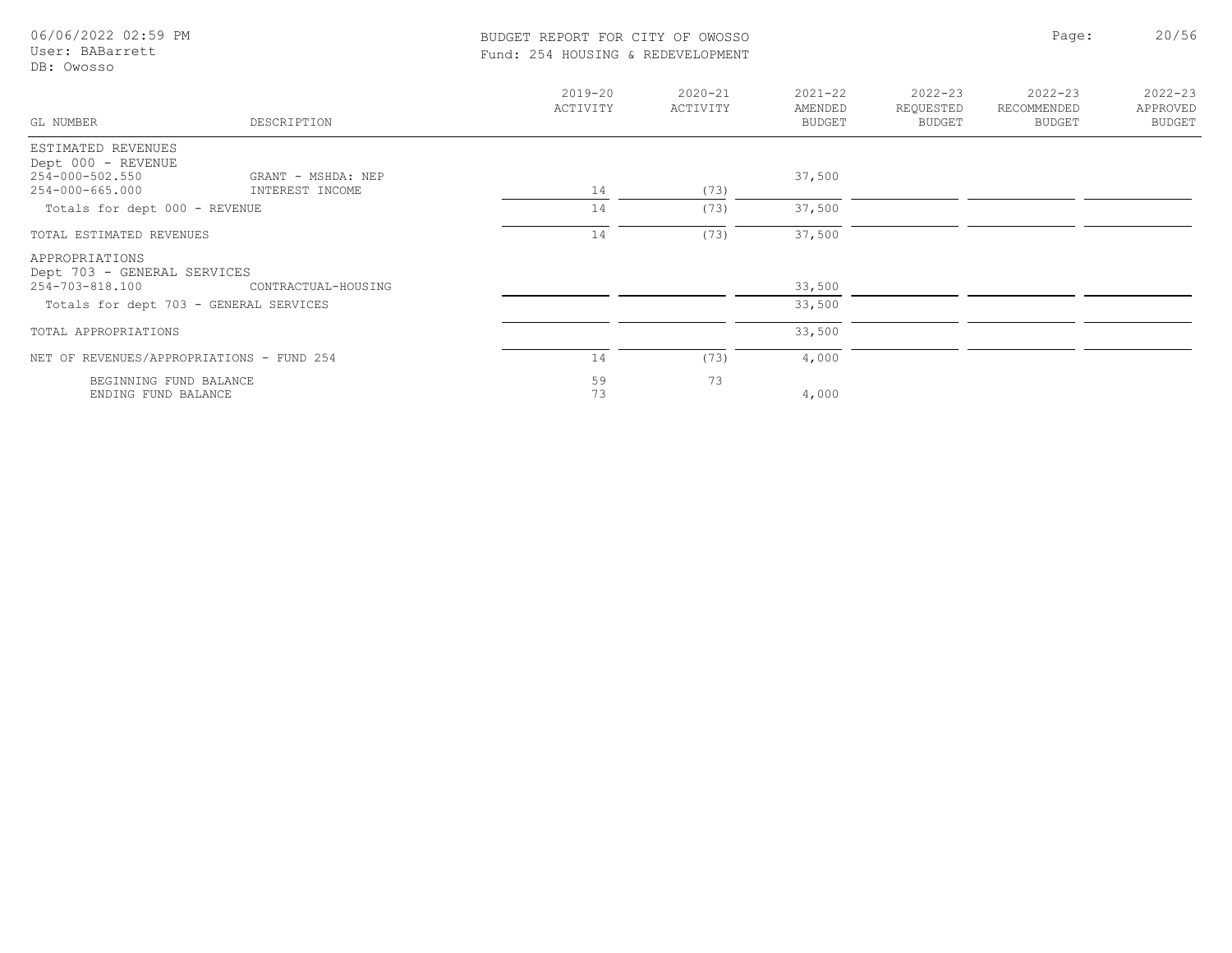#### BUDGET REPORT FOR CITY OF OWOSSO **Page:** 21/56 Fund: 259 OBRA-DIST#15 -ARMORY BUILDING

|                                                    |                                    | $2019 - 20$ | $2020 - 21$    | $2021 - 22$              | $2022 - 23$         | $2022 - 23$                  | $2022 - 23$        |
|----------------------------------------------------|------------------------------------|-------------|----------------|--------------------------|---------------------|------------------------------|--------------------|
| GL NUMBER                                          | DESCRIPTION                        | ACTIVITY    | ACTIVITY       | AMENDED<br><b>BUDGET</b> | REQUESTED<br>BUDGET | RECOMMENDED<br><b>BUDGET</b> | APPROVED<br>BUDGET |
| ESTIMATED REVENUES                                 |                                    |             |                |                          |                     |                              |                    |
| Dept 000 - REVENUE<br>259-000-402.300              | OBRA: TAX CAPTURE                  | 68,736      | 74,424         | 80,000                   | 74,073              | 74,073                       | 74,073             |
|                                                    |                                    |             |                |                          |                     |                              |                    |
| Totals for dept 000 - REVENUE                      |                                    | 68,736      | 74,424         | 80,000                   | 74,073              | 74,073                       | 74,073             |
| TOTAL ESTIMATED REVENUES                           |                                    | 68,736      | 74,424         | 80,000                   | 74,073              | 74,073                       | 74,073             |
| APPROPRIATIONS<br>Dept 721 - PROFESSIONAL SERVICES |                                    |             |                |                          |                     |                              |                    |
| 259-721-801.000                                    | PROFESSIONAL SERVICES: ADMINISTRAT | 2,222       | 5,361          | 4,500                    | 6,500               | 6,500                        | 6,500              |
| Totals for dept 721 - PROFESSIONAL SERVICES        |                                    | 2,222       | 5,361          | 4,500                    | 6,500               | 6,500                        | 6,500              |
| Dept 964 - TAX REIMBURSEMENTS                      |                                    |             |                |                          |                     |                              |                    |
| 259-964-969.000                                    | DEVELOPER<br>REIMBURSEMENT         | 62,654      | 68,734         | 75,500                   | 67,573              | 67,573                       | 67,573             |
| Totals for dept 964 - TAX REIMBURSEMENTS           |                                    | 62,654      | 68,734         | 75,500                   | 67,573              | 67,573                       | 67,573             |
| TOTAL APPROPRIATIONS                               |                                    | 64,876      | 74,095         | 80,000                   | 74,073              | 74,073                       | 74,073             |
| NET OF REVENUES/APPROPRIATIONS - FUND 259          |                                    | 3,860       | 329            |                          |                     |                              |                    |
| BEGINNING FUND BALANCE<br>ENDING FUND BALANCE      |                                    | 3,860       | 3,860<br>4,189 | 4,190<br>4,190           |                     |                              |                    |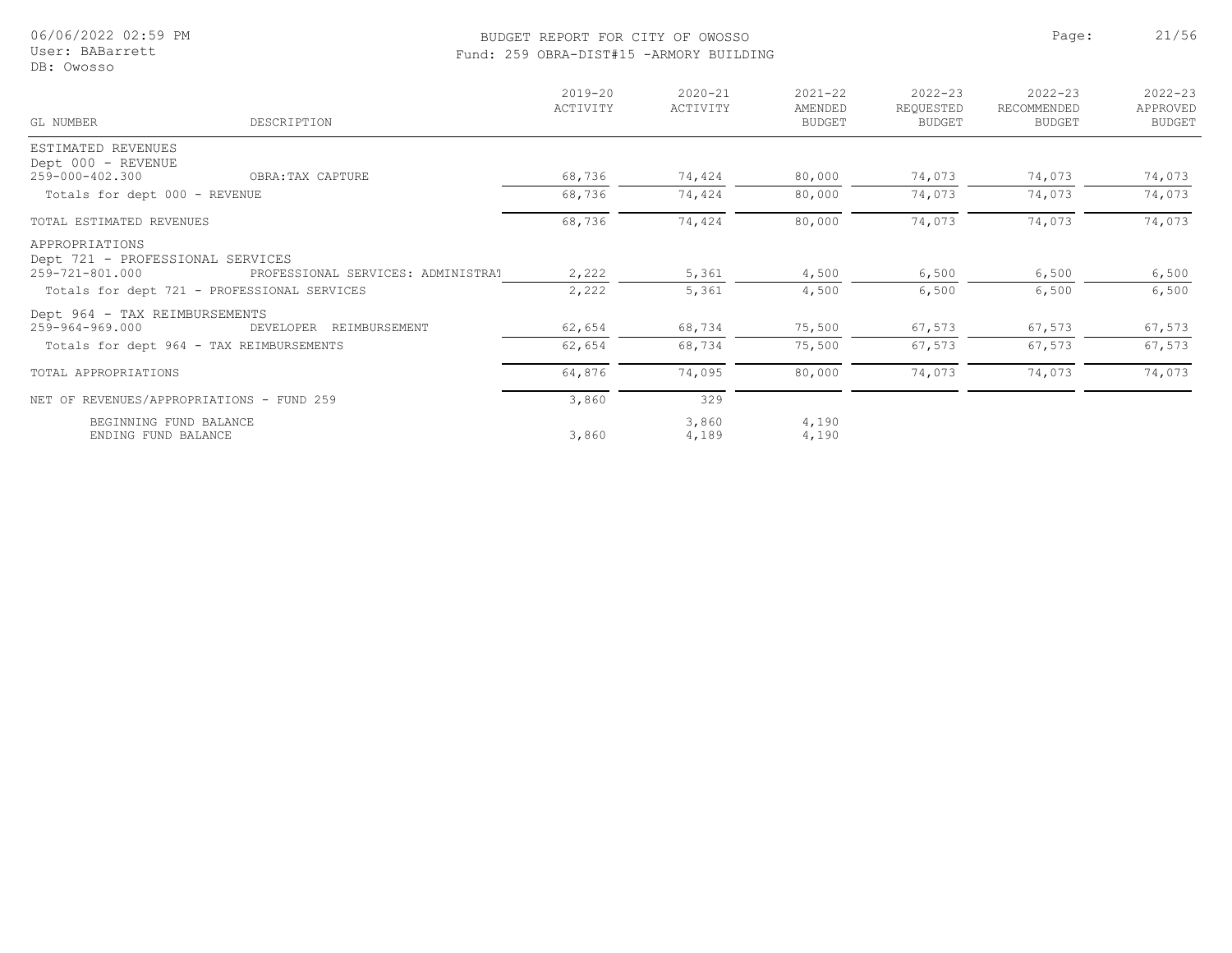#### User: BABarrett

DB: Owosso

#### BUDGET REPORT FOR CITY OF OWOSSO **Page:** 22/56 Fund: 272 OBRA FUND-DISTRICT #17 CARGILL (PREV #8)

|                                                                       |                                    | $2019 - 20$<br>ACTIVITY | $2020 - 21$<br>ACTIVITY | $2021 - 22$<br>AMENDED | $2022 - 23$<br>REQUESTED | $2022 - 23$<br>RECOMMENDED | $2022 - 23$<br>APPROVED |
|-----------------------------------------------------------------------|------------------------------------|-------------------------|-------------------------|------------------------|--------------------------|----------------------------|-------------------------|
| GL NUMBER                                                             | DESCRIPTION                        |                         |                         | <b>BUDGET</b>          | BUDGET                   | <b>BUDGET</b>              | BUDGET                  |
| ESTIMATED REVENUES<br>Dept 000 - REVENUE                              |                                    |                         |                         |                        |                          |                            |                         |
| 272-000-402.300                                                       | OBRA: TAX CAPTURE                  | 176,303                 | 179,978                 | 202,720                | 184,959                  | 184,959                    | 184,959                 |
| Totals for dept 000 - REVENUE                                         |                                    | 176,303                 | 179,978                 | 202,720                | 184,959                  | 184,959                    | 184,959                 |
| TOTAL ESTIMATED REVENUES                                              |                                    | 176,303                 | 179,978                 | 202,720                | 184,959                  | 184,959                    | 184,959                 |
| APPROPRIATIONS<br>Dept 721 - PROFESSIONAL SERVICES<br>272-721-801.000 | PROFESSIONAL SERVICES: ADMINISTRAT | 6,384                   | 9,902                   | 12,000                 | 12,000                   | 12,000                     | 12,000                  |
| Totals for dept 721 - PROFESSIONAL SERVICES                           |                                    | 6,384                   | 9,902                   | 12,000                 | 12,000                   | 12,000                     | 12,000                  |
| Dept 905 - DEBT SERVICE                                               |                                    |                         |                         |                        |                          |                            |                         |
| 272-905-991.100<br>272-905-993.000                                    | PRINCIPAL<br>INTEREST              | 87,341<br>72,676        | 100,668<br>69,178       | 126,404<br>64,316      | 130,592<br>60,129        | 130,592<br>60,129          | 130,592<br>60,129       |
| Totals for dept 905 - DEBT SERVICE                                    |                                    | 160,017                 | 169,846                 | 190,720                | 190,721                  | 190,721                    | 190,721                 |
| TOTAL APPROPRIATIONS                                                  |                                    | 166,401                 | 179,748                 | 202,720                | 202,721                  | 202,721                    | 202,721                 |
| NET OF REVENUES/APPROPRIATIONS - FUND 272                             |                                    | 9,902                   | 230                     |                        | (17, 762)                | (17, 762)                  | (17, 762)               |
| BEGINNING FUND BALANCE<br>ENDING FUND BALANCE                         |                                    | 9,902                   | 9,902<br>10,132         | 10,132<br>10,132       |                          |                            |                         |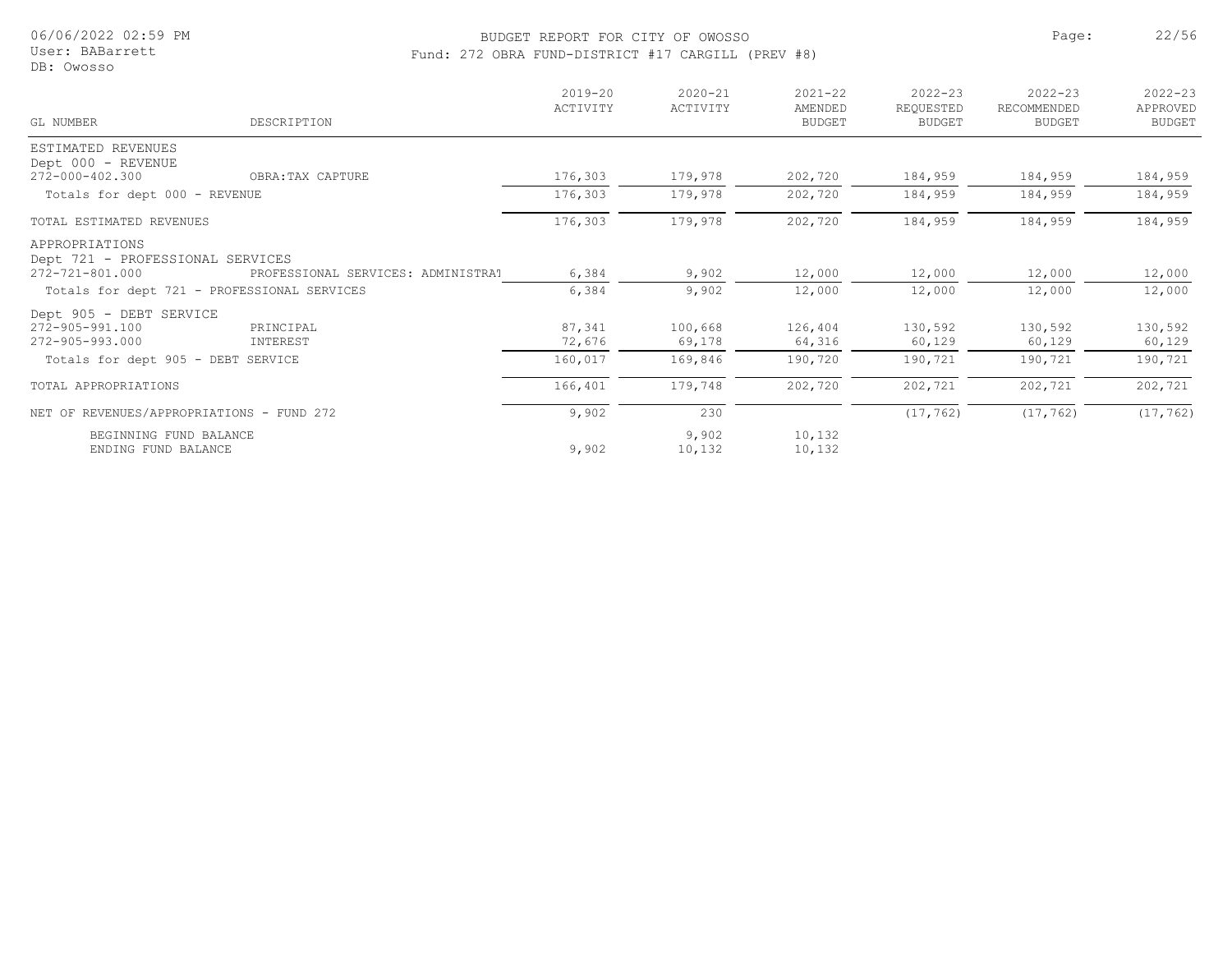| 06/06/2022 02:59 PM<br>User: BABarrett<br>DB: Owosso        |                   |                         | BUDGET REPORT FOR CITY OF OWOSSO<br>Fund: 273 OBRA #9 ROBBINS LOFT |                                         |                                           |                                             | 23/56                             |
|-------------------------------------------------------------|-------------------|-------------------------|--------------------------------------------------------------------|-----------------------------------------|-------------------------------------------|---------------------------------------------|-----------------------------------|
| GL NUMBER                                                   | DESCRIPTION       | $2019 - 20$<br>ACTIVITY | $2020 - 21$<br>ACTIVITY                                            | $2021 - 22$<br>AMENDED<br><b>BUDGET</b> | $2022 - 23$<br>REQUESTED<br><b>BUDGET</b> | $2022 - 23$<br>RECOMMENDED<br><b>BUDGET</b> | $2022 - 23$<br>APPROVED<br>BUDGET |
| ESTIMATED REVENUES<br>Dept 000 - REVENUE<br>273-000-402.300 | OBRA: TAX CAPTURE | 3,452                   | 3,612                                                              |                                         | 3,602                                     | 3,602                                       | 3,602                             |
| Totals for dept 000 - REVENUE                               |                   | 3,452                   | 3,612                                                              |                                         | 3,602                                     | 3,602                                       | 3,602                             |
| TOTAL ESTIMATED REVENUES                                    |                   | 3,452                   | 3,612                                                              |                                         | 3,602                                     | 3,602                                       | 3,602                             |

| APPROPRIATIONS<br>Dept 721 - PROFESSIONAL SERVICES<br>273-721-801.000 | PROFESSIONAL SERVICES: ADMINISTRAT | 1,200            | 1,200            |                  | 1,200 | 1,200 | 1,200 |
|-----------------------------------------------------------------------|------------------------------------|------------------|------------------|------------------|-------|-------|-------|
| Totals for dept 721 - PROFESSIONAL SERVICES                           |                                    | 1,200            | 1,200            |                  | 1,200 | 1,200 | 1,200 |
| TOTAL APPROPRIATIONS                                                  |                                    | 1,200            | 1,200            |                  | 1,200 | 1,200 | 1,200 |
| NET OF REVENUES/APPROPRIATIONS - FUND 273                             |                                    | 2,252            | 2,412            |                  | 2,402 | 2,402 | 2,402 |
| BEGINNING FUND BALANCE<br>ENDING FUND BALANCE                         |                                    | 41,317<br>43,569 | 43,569<br>45,981 | 45,981<br>45,981 |       |       |       |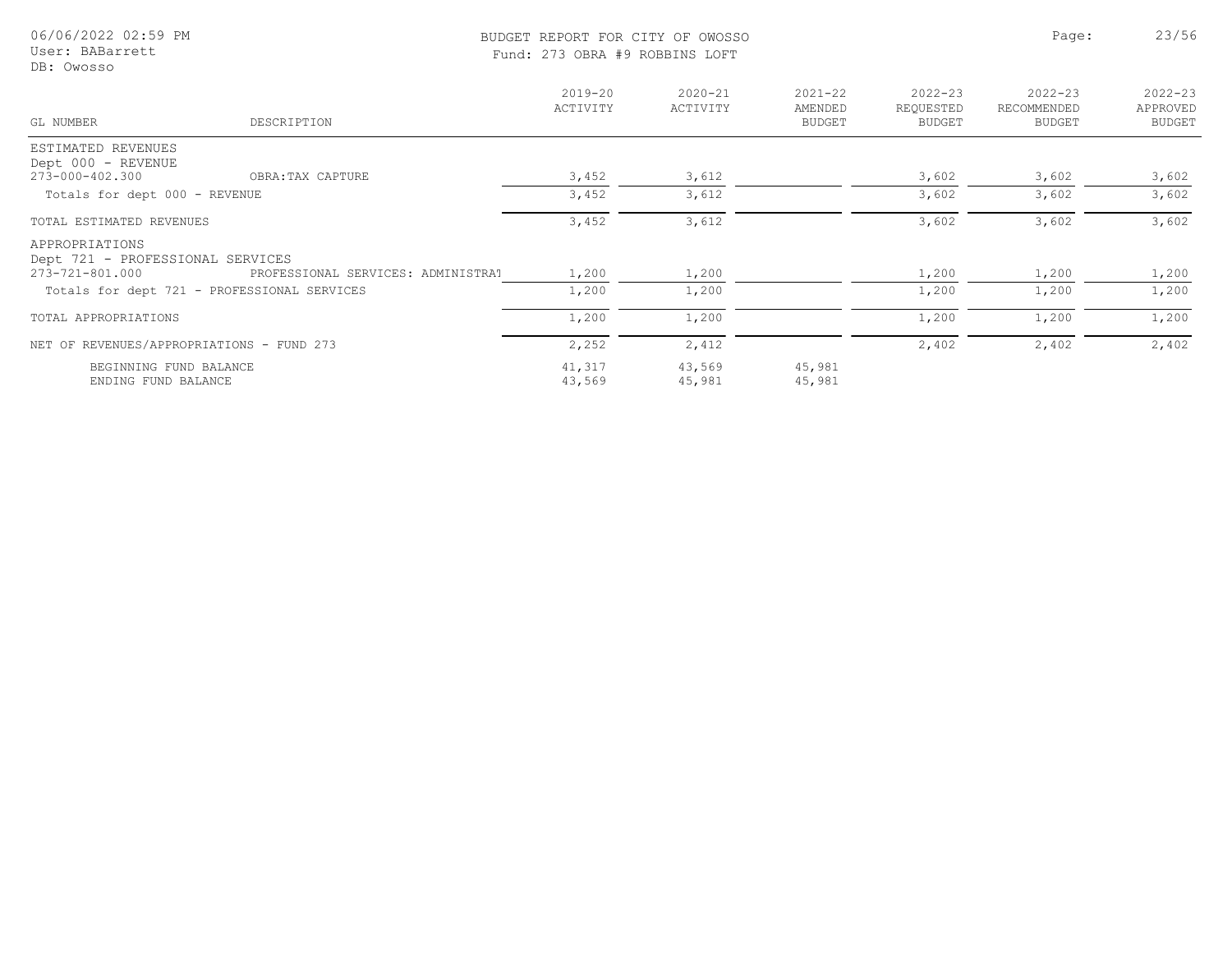# BUDGET REPORT FOR CITY OF OWOSSO Page: 24/56

| Fund: 275 OBRA #11 CAPITOL BOWL |
|---------------------------------|
|---------------------------------|

| GL NUMBER                                          | DESCRIPTION                        | $2019 - 20$<br>ACTIVITY | $2020 - 21$<br>ACTIVITY | $2021 - 22$<br>AMENDED<br>BUDGET | $2022 - 23$<br>REQUESTED<br>BUDGET | $2022 - 23$<br>RECOMMENDED<br><b>BUDGET</b> | $2022 - 23$<br>APPROVED<br><b>BUDGET</b> |
|----------------------------------------------------|------------------------------------|-------------------------|-------------------------|----------------------------------|------------------------------------|---------------------------------------------|------------------------------------------|
| ESTIMATED REVENUES                                 |                                    |                         |                         |                                  |                                    |                                             |                                          |
| Dept 000 - REVENUE                                 |                                    |                         |                         |                                  |                                    |                                             |                                          |
| 275-000-402.300                                    | OBRA: TAX CAPTURE                  | 1,228                   | 1,225                   | 358                              |                                    |                                             |                                          |
| 275-000-674.200                                    | DONATIONS                          | 4,633                   |                         |                                  |                                    |                                             |                                          |
| Totals for dept 000 - REVENUE                      |                                    | 5,861                   | 1,225                   | 358                              |                                    |                                             |                                          |
| TOTAL ESTIMATED REVENUES                           |                                    | 5,861                   | 1,225                   | 358                              |                                    |                                             |                                          |
| APPROPRIATIONS<br>Dept 721 - PROFESSIONAL SERVICES |                                    |                         |                         |                                  |                                    |                                             |                                          |
| 275-721-801.000                                    | PROFESSIONAL SERVICES: ADMINISTRAT | 864                     | 864                     | 864                              |                                    |                                             |                                          |
| Totals for dept 721 - PROFESSIONAL SERVICES        |                                    | 864                     | 864                     | 864                              |                                    |                                             |                                          |
| TOTAL APPROPRIATIONS                               |                                    | 864                     | 864                     | 864                              |                                    |                                             |                                          |
| NET OF REVENUES/APPROPRIATIONS - FUND 275          |                                    | 4,997                   | 361                     | (506)                            |                                    |                                             |                                          |
| BEGINNING FUND BALANCE                             |                                    | 1,019                   | 6,017                   | 6,377                            |                                    |                                             |                                          |
| ENDING FUND BALANCE                                |                                    | 6,016                   | 6,378                   | 5,871                            |                                    |                                             |                                          |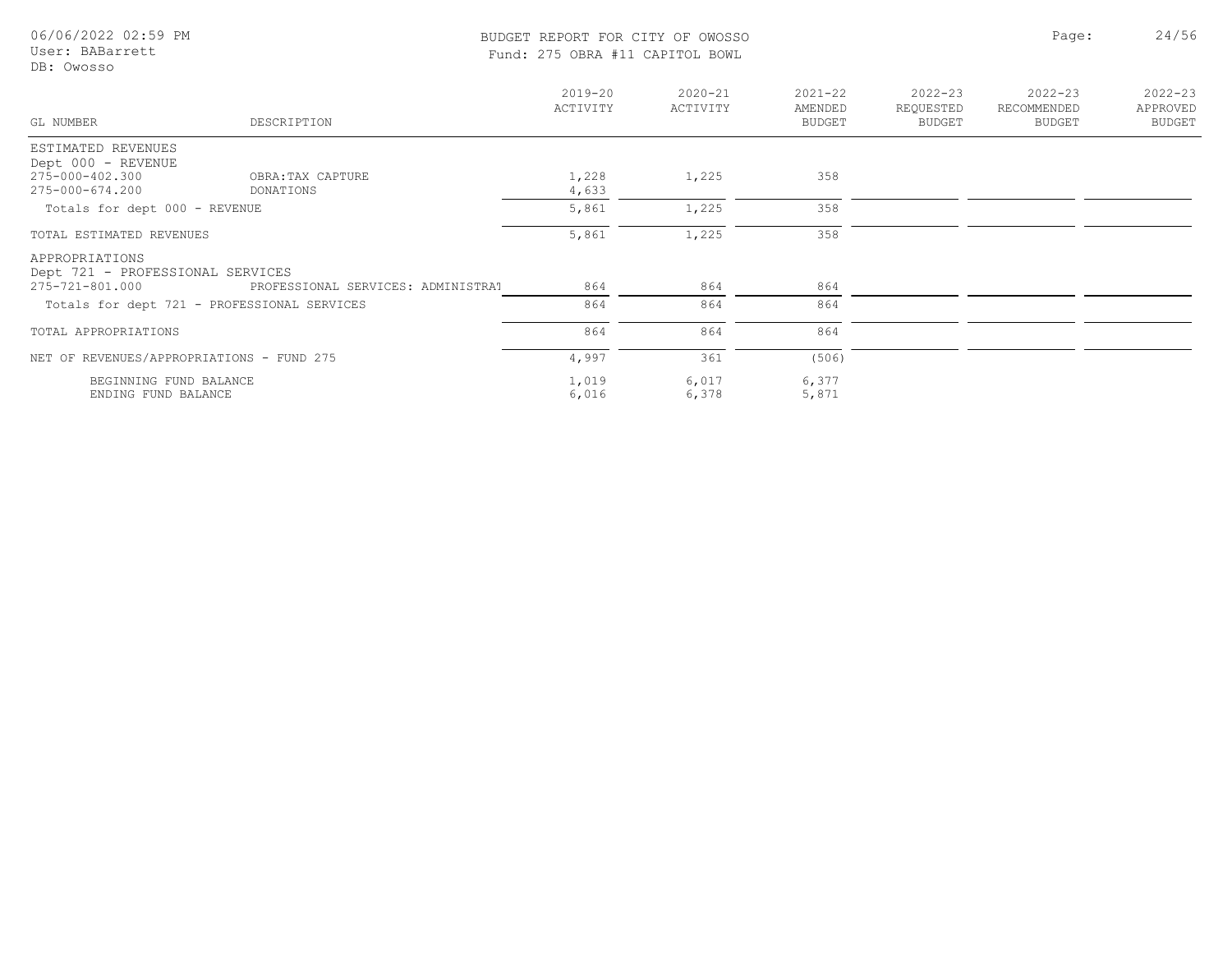#### User: BABarrett

DB: Owosso

#### BUDGET REPORT FOR CITY OF OWOSSO **Page:** 25/56 Fund: 276 OBRA FUND DISTRICT #16 - QDOBA

| GL NUMBER                                 | DESCRIPTION                                 | $2019 - 20$<br>ACTIVITY | $2020 - 21$<br>ACTIVITY | $2021 - 22$<br>AMENDED<br><b>BUDGET</b> | $2022 - 23$<br>REQUESTED<br><b>BUDGET</b> | $2022 - 23$<br>RECOMMENDED<br><b>BUDGET</b> | $2022 - 23$<br>APPROVED<br><b>BUDGET</b> |
|-------------------------------------------|---------------------------------------------|-------------------------|-------------------------|-----------------------------------------|-------------------------------------------|---------------------------------------------|------------------------------------------|
| ESTIMATED REVENUES                        |                                             |                         |                         |                                         |                                           |                                             |                                          |
| Dept 000 - REVENUE                        |                                             |                         |                         |                                         |                                           |                                             |                                          |
| 276-000-402.300                           | OBRA: TAX CAPTURE                           | 9,168                   | 9,506                   | 9,800                                   | 10,124                                    | 10,124                                      | 10,124                                   |
| 276-000-665.000                           | INTEREST INCOME                             | 61                      |                         |                                         |                                           |                                             |                                          |
| 276-000-674.200                           | DONATIONS                                   |                         | 12,629                  | 19,121                                  |                                           |                                             |                                          |
| Totals for dept 000 - REVENUE             |                                             | 9,229                   | 22,136                  | 28,921                                  | 10,124                                    | 10,124                                      | 10,124                                   |
| TOTAL ESTIMATED REVENUES                  |                                             | 9,229                   | 22,136                  | 28,921                                  | 10,124                                    | 10,124                                      | 10,124                                   |
| APPROPRIATIONS                            |                                             |                         |                         |                                         |                                           |                                             |                                          |
| Dept 721 - PROFESSIONAL SERVICES          |                                             |                         |                         |                                         |                                           |                                             |                                          |
| 276-721-801.000                           | PROFESSIONAL SERVICES: ADMINISTRAT          | 490                     | 515                     | 750                                     | 560                                       | 560                                         | 560                                      |
|                                           | Totals for dept 721 - PROFESSIONAL SERVICES | 490                     | 515                     | 750                                     | 560                                       | 560                                         | 560                                      |
| Dept 905 - DEBT SERVICE                   |                                             |                         |                         |                                         |                                           |                                             |                                          |
| 276-905-991.100                           | PRINCIPAL                                   |                         | 28,171                  | 24,274                                  | 24,639                                    | 24,639                                      | 24,639                                   |
| 276-905-993.000                           | INTEREST                                    |                         |                         | 3,897                                   | 3,533                                     | 3,533                                       | 3,533                                    |
| Totals for dept 905 - DEBT SERVICE        |                                             |                         | 28,171                  | 28,171                                  | 28,172                                    | 28,172                                      | 28,172                                   |
| TOTAL APPROPRIATIONS                      |                                             | 490                     | 28,686                  | 28,921                                  | 28,732                                    | 28,732                                      | 28,732                                   |
| NET OF REVENUES/APPROPRIATIONS - FUND 276 |                                             | 8,739                   | (6, 550)                |                                         | (18, 608)                                 | (18, 608)                                   | (18, 608)                                |
| BEGINNING FUND BALANCE                    |                                             | 7,318                   | 16,057                  | 9,507                                   |                                           |                                             |                                          |
| ENDING FUND BALANCE                       |                                             | 16,057                  | 9,507                   | 9,507                                   |                                           |                                             |                                          |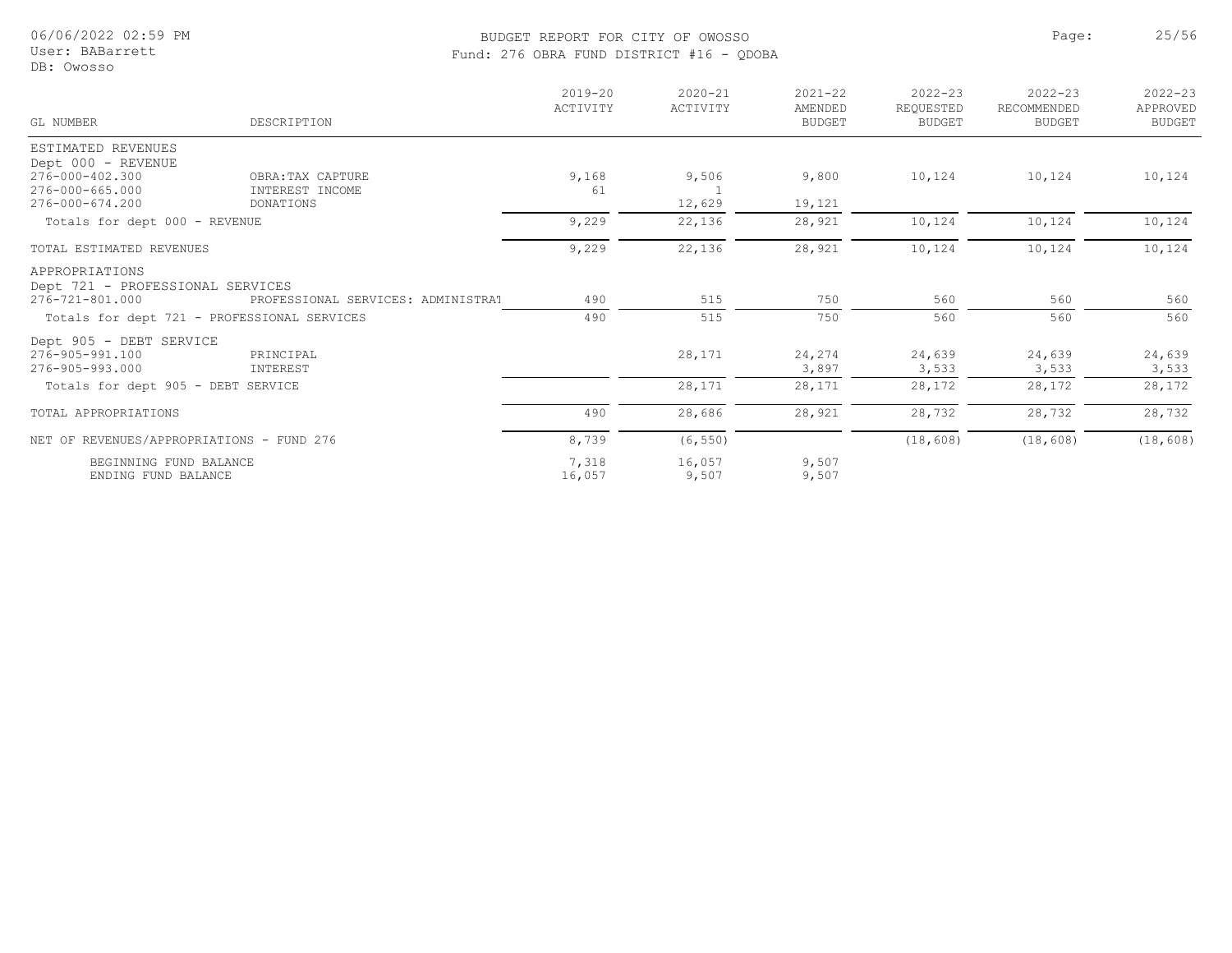User: BABarrett DB: Owosso

#### BUDGET REPORT FOR CITY OF OWOSSO **Page:** 26/56 Fund: 277 OBRA FUND DISTRICT #20 - J&H OIL

| GL NUMBER                                    | DESCRIPTION                  | $2019 - 20$<br>ACTIVITY | $2020 - 21$<br>ACTIVITY | $2021 - 22$<br>AMENDED<br><b>BUDGET</b> | $2022 - 23$<br>REQUESTED<br>BUDGET | $2022 - 23$<br>RECOMMENDED<br>BUDGET | $2022 - 23$<br>APPROVED<br>BUDGET |
|----------------------------------------------|------------------------------|-------------------------|-------------------------|-----------------------------------------|------------------------------------|--------------------------------------|-----------------------------------|
| ESTIMATED REVENUES                           |                              |                         |                         |                                         |                                    |                                      |                                   |
| Dept 000 - REVENUE<br>277-000-402.300        | OBRA: TAX CAPTURE            |                         |                         |                                         | 48,463                             | 48,463                               | 48,463                            |
| 277-000-540.000                              | STATE SOURCES                |                         | 26,809                  | 116,888                                 |                                    |                                      |                                   |
| Totals for dept 000 - REVENUE                |                              |                         | 26,809                  | 116,888                                 | 48,463                             | 48,463                               | 48,463                            |
| TOTAL ESTIMATED REVENUES                     |                              |                         | 26,809                  | 116,888                                 | 48,463                             | 48,463                               | 48,463                            |
| APPROPRIATIONS                               |                              |                         |                         |                                         |                                    |                                      |                                   |
| Dept 901 - CAPITAL OUTLAY<br>277-901-965.000 | CAPITAL CONTRIBUTION-PRIVATE |                         | 26,809                  | 116,888                                 |                                    |                                      |                                   |
| Totals for dept 901 - CAPITAL OUTLAY         |                              |                         | 26,809                  | 116,888                                 |                                    |                                      |                                   |
| TOTAL APPROPRIATIONS                         |                              |                         | 26,809                  | 116,888                                 |                                    |                                      |                                   |
| NET OF REVENUES/APPROPRIATIONS - FUND 277    |                              |                         |                         |                                         | 48,463                             | 48,463                               | 48,463                            |
|                                              |                              |                         |                         |                                         |                                    |                                      |                                   |

ENDING FUND BALANCE BEGINNING FUND BALANCE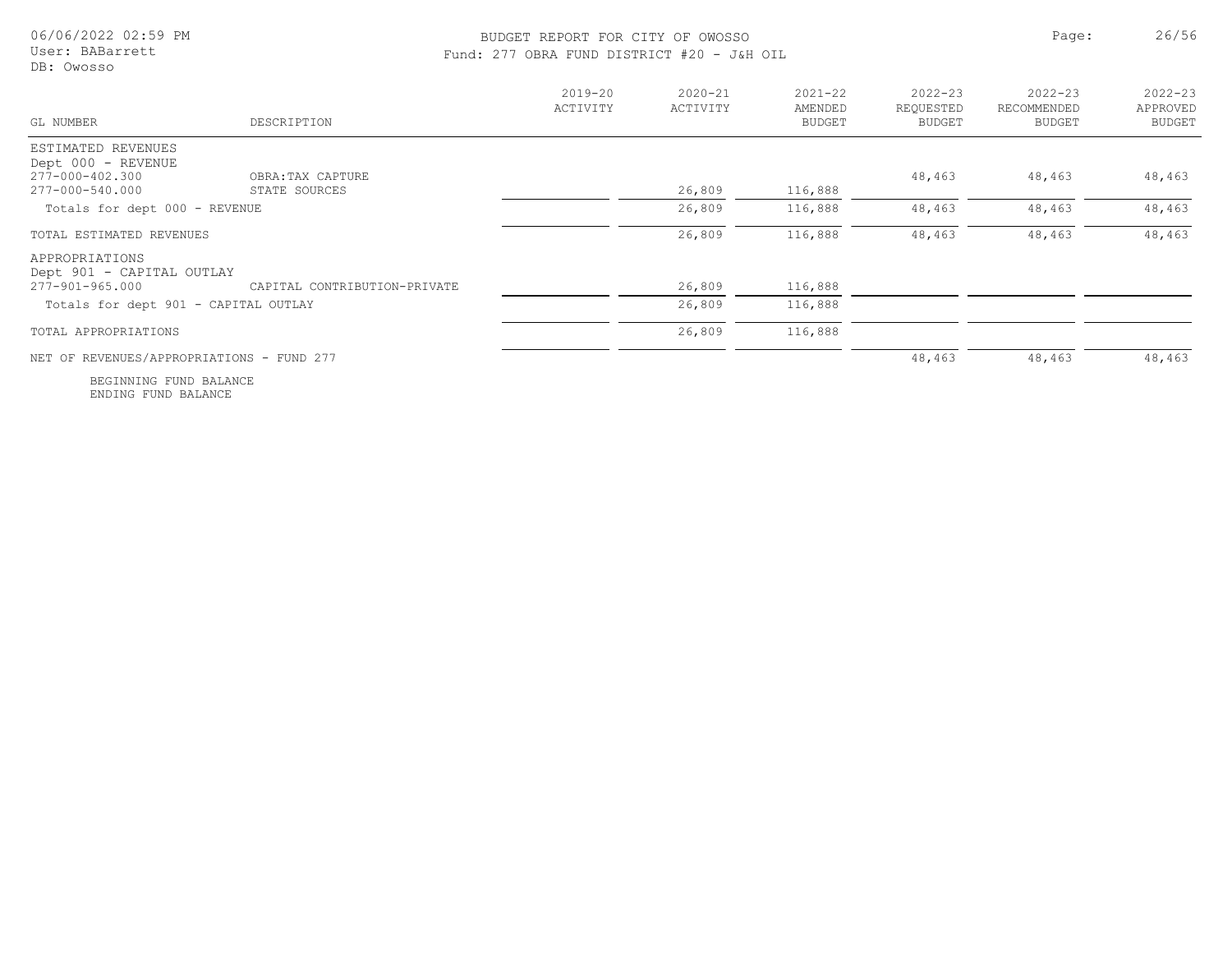DB: Owosso

#### BUDGET REPORT FOR CITY OF OWOSSO **Page:** 27/56 Fund: 283 OBRA FUND-DISTRICT#3-TIAL

| GL NUMBER                                          | DESCRIPTION                                 | $2019 - 20$<br>ACTIVITY | $2020 - 21$<br>ACTIVITY | $2021 - 22$<br>AMENDED<br><b>BUDGET</b> | $2022 - 23$<br>REQUESTED<br><b>BUDGET</b> | $2022 - 23$<br>RECOMMENDED<br><b>BUDGET</b> | $2022 - 23$<br>APPROVED<br><b>BUDGET</b> |
|----------------------------------------------------|---------------------------------------------|-------------------------|-------------------------|-----------------------------------------|-------------------------------------------|---------------------------------------------|------------------------------------------|
| ESTIMATED REVENUES                                 |                                             |                         |                         |                                         |                                           |                                             |                                          |
| Dept 000 - REVENUE                                 |                                             |                         |                         |                                         |                                           |                                             |                                          |
| 283-000-402.300                                    | OBRA: TAX CAPTURE                           | 27,338                  | 27,841                  | 27,897                                  | 30,813                                    | 30,813                                      | 30,813                                   |
| Totals for dept 000 - REVENUE                      |                                             | 27,338                  | 27,841                  | 27,897                                  | 30,813                                    | 30,813                                      | 30,813                                   |
| TOTAL ESTIMATED REVENUES                           |                                             | 27,338                  | 27,841                  | 27,897                                  | 30,813                                    | 30,813                                      | 30,813                                   |
| APPROPRIATIONS<br>Dept 721 - PROFESSIONAL SERVICES |                                             |                         |                         |                                         |                                           |                                             |                                          |
| 283-721-801.000                                    | PROFESSIONAL SERVICES: ADMINISTRAT          | 750                     | 750                     | 750                                     | 750                                       | 750                                         | 750                                      |
|                                                    | Totals for dept 721 - PROFESSIONAL SERVICES | 750                     | 750                     | 750                                     | 750                                       | 750                                         | 750                                      |
| Dept 905 - DEBT SERVICE                            |                                             |                         |                         |                                         |                                           |                                             |                                          |
| 283-905-991.100                                    | PRINCIPAL                                   | 17,675                  | 19,219                  | 18,500                                  | 17,847                                    | 17,847                                      | 17,847                                   |
| 283-905-993.000                                    | INTEREST                                    | 7,784                   | 6,724                   | 7,500                                   | 4,561                                     | 4,561                                       | 4,561                                    |
| Totals for dept 905 - DEBT SERVICE                 |                                             | 25,459                  | 25,943                  | 26,000                                  | 22,408                                    | 22,408                                      | 22,408                                   |
| Dept 964 - TAX REIMBURSEMENTS                      |                                             |                         |                         |                                         |                                           |                                             |                                          |
| 283-964-969.000                                    | DEVELOPER<br>REIMBURSEMENT                  | 1,147                   | 1,147                   | 1,147                                   | 1,147                                     | 1,147                                       | 1,147                                    |
| Totals for dept 964 - TAX REIMBURSEMENTS           |                                             | 1,147                   | 1,147                   | 1,147                                   | 1,147                                     | 1,147                                       | 1,147                                    |
| TOTAL APPROPRIATIONS                               |                                             | 27,356                  | 27,840                  | 27,897                                  | 24,305                                    | 24,305                                      | 24,305                                   |
| NET OF REVENUES/APPROPRIATIONS - FUND 283          |                                             | (18)                    |                         |                                         | 6,508                                     | 6,508                                       | 6,508                                    |
| BEGINNING FUND BALANCE                             |                                             | 20                      |                         |                                         |                                           |                                             |                                          |
| ENDING FUND BALANCE                                |                                             | 2                       |                         |                                         |                                           |                                             |                                          |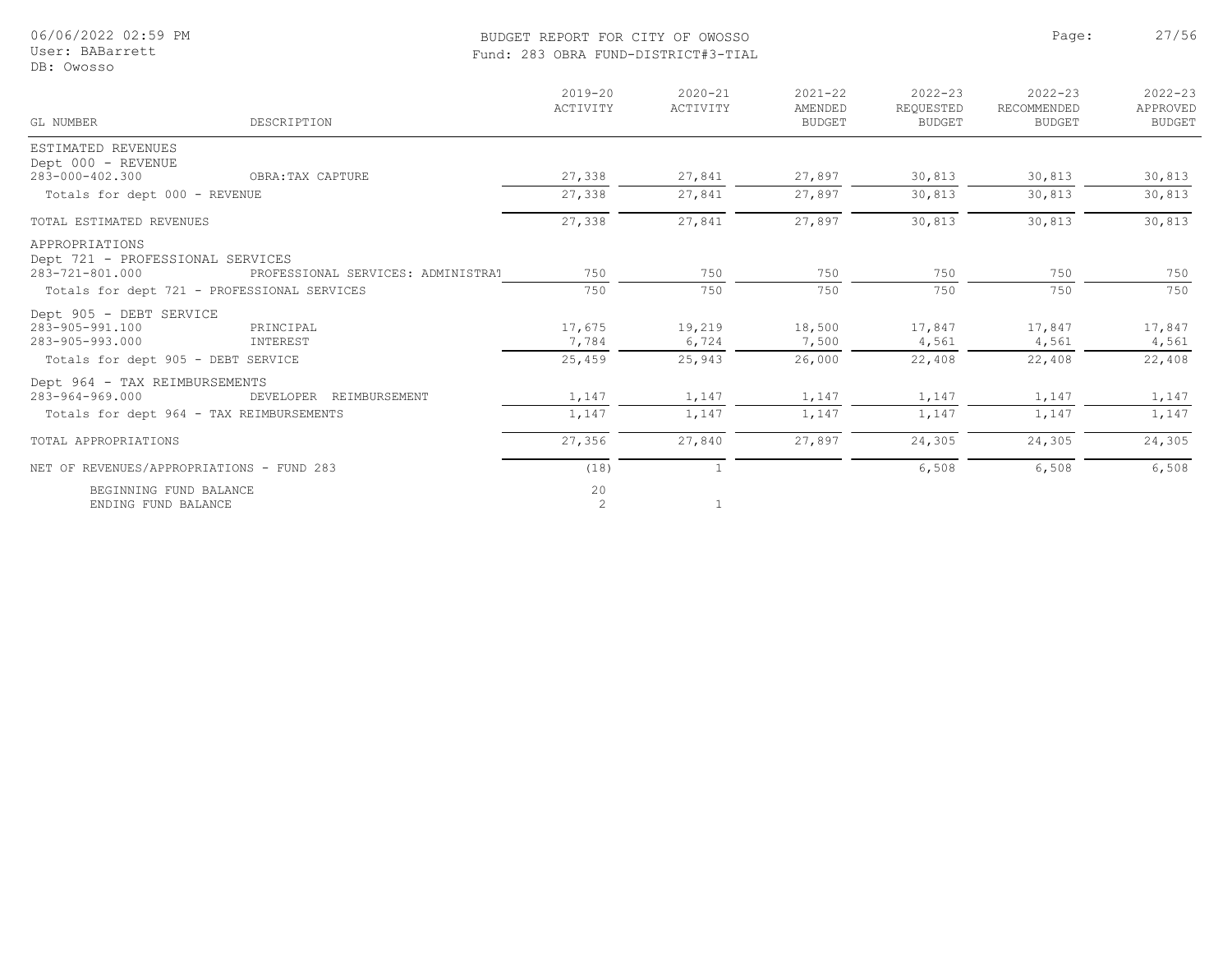06/06/2022 02:59 PM User: BABarrett

DB: Owosso

### BUDGET REPORT FOR CITY OF OWOSSO **Page:** 28/56 Fund: 287 ARPA - AMERICAN RESCUE PLAN ACT

| GL NUMBER                                                                      | DESCRIPTION                             | $2019 - 20$<br>ACTIVITY | $2020 - 21$<br>ACTIVITY | $2021 - 22$<br>AMENDED<br>BUDGET | $2022 - 23$<br>REOUESTED<br>BUDGET | $2022 - 23$<br>RECOMMENDED<br><b>BUDGET</b> | $2022 - 23$<br>APPROVED<br>BUDGET |
|--------------------------------------------------------------------------------|-----------------------------------------|-------------------------|-------------------------|----------------------------------|------------------------------------|---------------------------------------------|-----------------------------------|
| ESTIMATED REVENUES<br>Dept 000 - REVENUE<br>287-000-528.000<br>287-000-665.000 | OTHER FEDERAL GRANTS<br>INTEREST INCOME |                         |                         | 1,511,520<br>100                 | 755,760<br>100                     | 755,760<br>100                              | 755,760<br>100                    |
| Totals for dept 000 - REVENUE                                                  |                                         |                         |                         | 1,511,620                        | 755,860                            | 755,860                                     | 755,860                           |
| TOTAL ESTIMATED REVENUES                                                       |                                         |                         |                         | 1,511,620                        | 755,860                            | 755,860                                     | 755,860                           |
| NET OF REVENUES/APPROPRIATIONS - FUND 287                                      |                                         |                         |                         | 1,511,620                        | 755,860                            | 755,860                                     | 755,860                           |
| BEGINNING FUND BALANCE<br>ENDING FUND BALANCE                                  |                                         |                         |                         | 1,511,620                        |                                    |                                             |                                   |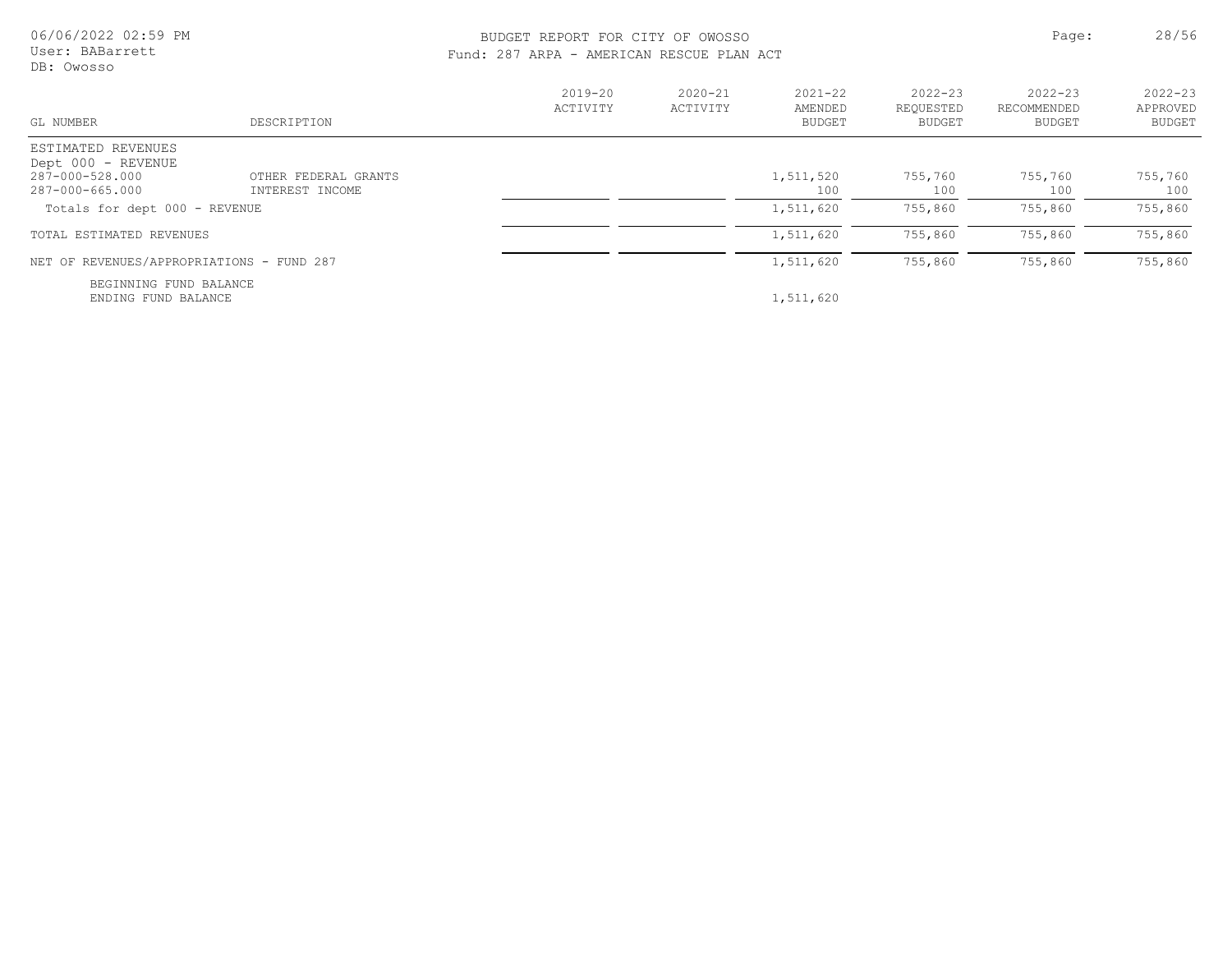#### BUDGET REPORT FOR CITY OF OWOSSO **Page:** 29/56 Fund: 297 HISTORICAL FUND

| GL NUMBER                                   | DESCRIPTION                                 | $2019 - 20$<br>ACTIVITY | $2020 - 21$<br>ACTIVITY | $2021 - 22$<br>AMENDED<br><b>BUDGET</b> | $2022 - 23$<br>REQUESTED<br><b>BUDGET</b> | $2022 - 23$<br>RECOMMENDED<br><b>BUDGET</b> | $2022 - 23$<br>APPROVED<br><b>BUDGET</b> |
|---------------------------------------------|---------------------------------------------|-------------------------|-------------------------|-----------------------------------------|-------------------------------------------|---------------------------------------------|------------------------------------------|
|                                             |                                             |                         |                         |                                         |                                           |                                             |                                          |
| ESTIMATED REVENUES                          |                                             |                         |                         |                                         |                                           |                                             |                                          |
| Dept 000 - REVENUE                          |                                             |                         |                         |                                         |                                           |                                             |                                          |
| 297-000-643.000                             | SALES                                       | 1,875                   | 825                     | 500                                     | 2,000                                     | 2,000                                       | 2,000                                    |
| 297-000-665.000<br>297-000-667.000          | INTEREST INCOME<br>RENTS                    | 343                     | 66<br>350               | 25                                      | 25                                        | 25                                          | 25                                       |
| 297-000-667.100                             | RENTAL INCOME                               | 13,550                  | 12,689                  | 14,400                                  | 16,800                                    | 16,800                                      | 16,800                                   |
| 297-000-674.100                             | DONATIONS-PRIVATE                           | 11,389                  | 3,328                   | 1,000                                   | 11,000                                    | 11,000                                      | 11,000                                   |
| 297-000-674.500                             | DONATIONS: HOME TOUR                        | 8,570                   | 831                     |                                         |                                           |                                             |                                          |
| 297-000-699.101                             | GENERAL FUND TRANSFER                       | 40,000                  | 40,000                  | 17,000                                  |                                           | 10,000                                      | 10,000                                   |
| Totals for dept 000 - REVENUE               |                                             | 75,727                  | 58,089                  | 32,925                                  | 29,825                                    | 39,825                                      | 39,825                                   |
| TOTAL ESTIMATED REVENUES                    |                                             | 75,727                  | 58,089                  | 32,925                                  | 29,825                                    | 39,825                                      | 39,825                                   |
| APPROPRIATIONS                              |                                             |                         |                         |                                         |                                           |                                             |                                          |
| Dept 797 - HISTORICAL COMMISSION            |                                             |                         |                         |                                         |                                           |                                             |                                          |
| 297-797-702.200                             | WAGES                                       | 19,293                  | 6,952                   | 13,234                                  | 13,520                                    | 14,061                                      | 14,061                                   |
| 297-797-702.400                             | WAGES - TEMPORARY                           | 400                     | 544                     |                                         | 1,543                                     | 1,605                                       | 1,605                                    |
| 297-797-715.000                             | SOCIAL SECURITY (FICA)                      | 1,507                   | 532                     | 1,009                                   | 1,153                                     | 1,199                                       | 1,199                                    |
| 297-797-717.000                             | UNEMPLOYMENT INSURANCE                      |                         | 6                       | 5                                       | 47                                        | 47                                          | 47                                       |
| 297-797-719.000<br>297-797-728.000          | WORKERS' COMPENSATION<br>OPERATING SUPPLIES | 1,089                   | 1,481                   | 15<br>300                               | 25<br>300                                 | 30<br>300                                   | 30<br>300                                |
| 297-797-728.300                             | HOME TOUR PROMOTION                         | 972                     |                         |                                         |                                           |                                             |                                          |
| 297-797-801.000                             | PROFESSIONAL SERVICES: ADMINISTRAT          | 15,932                  | 17,075                  |                                         |                                           |                                             |                                          |
| 297-797-810.000                             | INSURANCE & BONDS                           | 1,245                   | 1,274                   | 1,312                                   | 2,000                                     | 2,000                                       | 2,000                                    |
| 297-797-818.500                             | AUDIT                                       |                         |                         |                                         | 600                                       | 600                                         | 600                                      |
| 297-797-880.000                             | PROMOTION                                   |                         | 505                     |                                         |                                           |                                             |                                          |
| 297-797-920.000                             | UTILITIES                                   |                         |                         | 3,900                                   |                                           |                                             |                                          |
| 297-797-961.000<br>297-797-974.000          | MISCELLANEOUS<br>SYSTEM IMPROVEMENTS        | 1,263                   | 50                      | 500<br>500                              | 500<br>500                                | 500<br>500                                  | 500<br>500                               |
| Totals for dept 797 - HISTORICAL COMMISSION |                                             | 41,701                  | 28,419                  | 20,775                                  | 20,188                                    | 20,842                                      | 20,842                                   |
|                                             |                                             |                         |                         |                                         |                                           |                                             |                                          |
| Dept 798 - CASTLE                           |                                             |                         |                         |                                         |                                           |                                             |                                          |
| 297-798-717.000                             | UNEMPLOYMENT INSURANCE                      | 23                      |                         |                                         |                                           |                                             |                                          |
| 297-798-719.000<br>297-798-728.000          | WORKERS' COMPENSATION<br>OPERATING SUPPLIES | 100<br>586              | $\,8\,$<br>447          | 100<br>500                              | 25<br>1,000                               | 30<br>1,000                                 | 30<br>1,000                              |
| 297-798-810.000                             | INSURANCE & BONDS                           | 697                     | 713                     | 734                                     | 500                                       | 750                                         | 750                                      |
| 297-798-920.000                             | UTILITIES                                   | 4,259                   | 3,789                   | 5,000                                   | 4,000                                     | 4,000                                       | 4,000                                    |
| 297-798-930.000                             | BUILDING MAINTENANCE                        | 3,665                   | 4,177                   | 2,000                                   | 10,000                                    | 10,000                                      | 10,000                                   |
| 297-798-961.000                             | MISCELLANEOUS                               | 134                     | 336                     | 500                                     |                                           |                                             |                                          |
| Totals for dept 798 - CASTLE                |                                             | 9,464                   | 9,470                   | 8,834                                   | 15,525                                    | 15,780                                      | 15,780                                   |
| Dept 799 - GOULD HOUSE                      |                                             |                         |                         |                                         |                                           |                                             |                                          |
| 297-799-810.000                             | INSURANCE & BONDS                           | 697                     | 713                     | 734                                     | 500                                       | 750                                         | 750                                      |
| 297-799-920.000                             | UTILITIES                                   | 4,389                   | 3,760                   |                                         | 4,500                                     | 4,500                                       | 4,500                                    |
| 297-799-930.000                             | BUILDING MAINTENANCE                        | 10,333                  | 7,913                   | 3,000                                   | 5,000                                     | 5,000                                       | 5,000                                    |
| 297-799-930.200                             | BLDG MAINTENANCE-RENTAL                     | 363                     | 272                     | 1,000                                   | 2,500                                     | 2,500                                       | 2,500                                    |
| 297-799-961.000                             | <b>MISCELLANEOUS</b>                        | 313                     | 158                     | 500                                     | 500                                       | 500                                         | 500                                      |
| Totals for dept 799 - GOULD HOUSE           |                                             | 16,095                  | 12,816                  | 5,234                                   | 13,000                                    | 13,250                                      | 13,250                                   |
| Dept 800 - COMSTOCK/WOODARD                 |                                             |                         |                         |                                         |                                           |                                             |                                          |
| 297-800-728.000                             | OPERATING SUPPLIES                          | 149                     |                         |                                         |                                           |                                             |                                          |
| 297-800-930.000                             | BUILDING MAINTENANCE                        | 319                     | 348                     | 500                                     | 500                                       | 500                                         | 500                                      |
| 297-800-961.000                             | MISCELLANEOUS                               | 254                     | 47                      |                                         |                                           |                                             |                                          |
| Totals for dept 800 - COMSTOCK/WOODARD      |                                             | 722                     | 395                     | 500                                     | 500                                       | 500                                         | 500                                      |
| TOTAL APPROPRIATIONS                        |                                             | 67,982                  | 51,100                  | 35, 343                                 | 49,213                                    | 50,372                                      | 50,372                                   |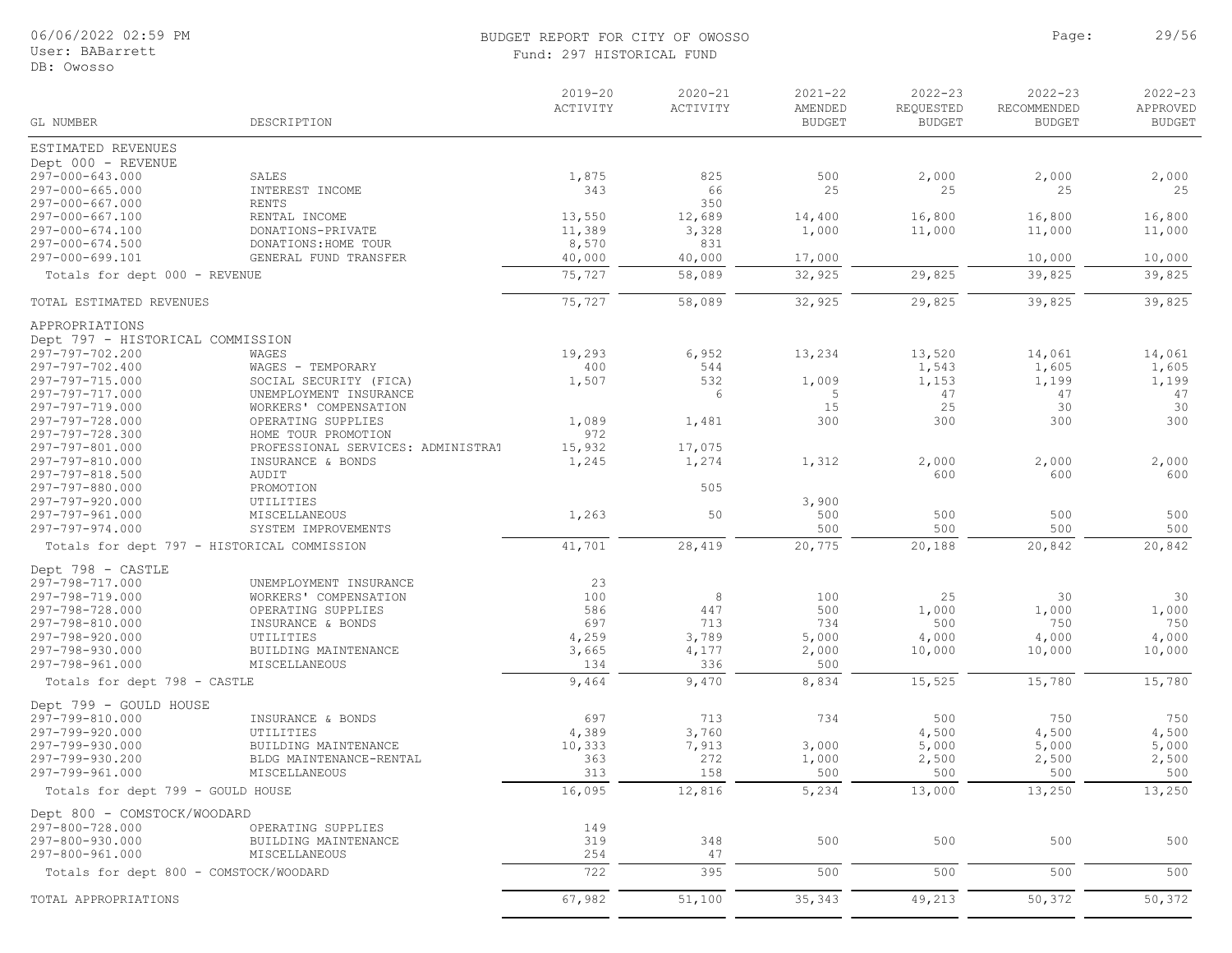| 06/06/2022 02:59 PM<br>User: BABarrett<br>DB: Owosso |                                           |                         | BUDGET REPORT FOR CITY OF OWOSSO<br>Fund: 297 HISTORICAL FUND |                                  |                                    |                                      | 30/56                             |  |
|------------------------------------------------------|-------------------------------------------|-------------------------|---------------------------------------------------------------|----------------------------------|------------------------------------|--------------------------------------|-----------------------------------|--|
| GL NUMBER                                            | DESCRIPTION                               | $2019 - 20$<br>ACTIVITY | $2020 - 21$<br>ACTIVITY                                       | $2021 - 22$<br>AMENDED<br>BUDGET | $2022 - 23$<br>REOUESTED<br>BUDGET | $2022 - 23$<br>RECOMMENDED<br>BUDGET | $2022 - 23$<br>APPROVED<br>BUDGET |  |
|                                                      | NET OF REVENUES/APPROPRIATIONS - FUND 297 | 7,745                   | 6,989                                                         | (2, 418)                         | (19, 388)                          | (10, 547)                            | (10, 547)                         |  |
| BEGINNING FUND BALANCE<br>ENDING FUND BALANCE        |                                           | 55,265<br>63,010        | 63,010<br>69,999                                              | 69,998<br>67,580                 |                                    |                                      |                                   |  |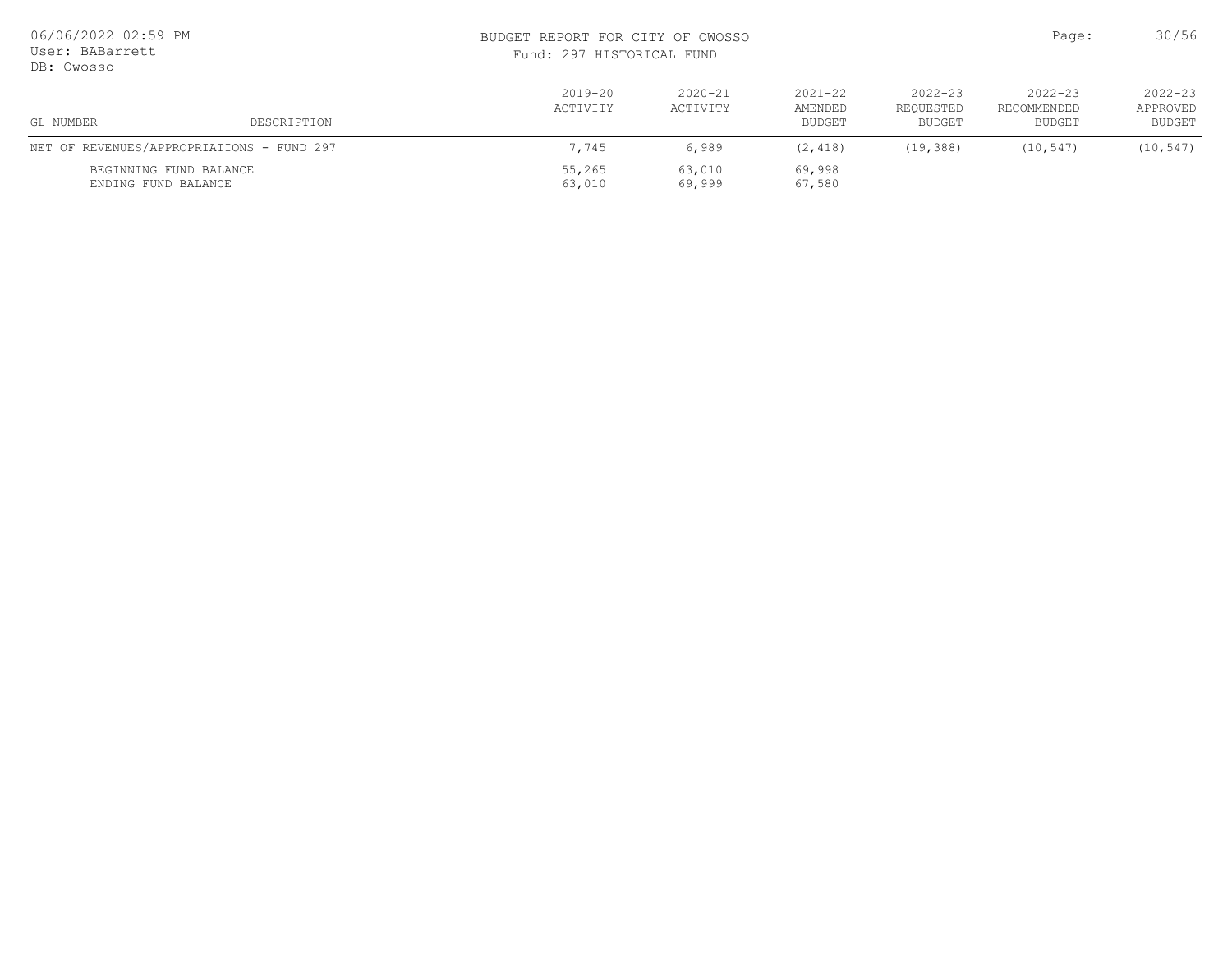User: BABarrett

#### DB: Owosso

#### BUDGET REPORT FOR CITY OF OWOSSO Page: 31/56 Fund: 298 HISTORICAL SITES FUND

| 298 HISTORICAL SITES FUND |  |  |
|---------------------------|--|--|
|                           |  |  |

|                                               |                                                                     | $2019 - 20$<br>ACTIVITY | $2020 - 21$<br>ACTIVITY | $2021 - 22$<br>AMENDED | $2022 - 23$<br>REQUESTED | $2022 - 23$<br>RECOMMENDED | $2022 - 23$<br>APPROVED |
|-----------------------------------------------|---------------------------------------------------------------------|-------------------------|-------------------------|------------------------|--------------------------|----------------------------|-------------------------|
| GL NUMBER                                     | DESCRIPTION                                                         |                         |                         | <b>BUDGET</b>          | BUDGET                   | <b>BUDGET</b>              | <b>BUDGET</b>           |
| ESTIMATED REVENUES<br>Dept 000 - REVENUE      |                                                                     |                         |                         |                        |                          |                            |                         |
| 298-000-402.000                               | GENERAL PROPERTY TAX                                                | 124,666                 | 128,842                 |                        |                          |                            |                         |
| 298-000-445.000<br>298-000-573.000            | INTEREST & PENALTIES ON TAXES<br>LOCAL COMMUNITY STABILIZATION SHAF | 502                     | 509<br>5,615            |                        |                          |                            |                         |
| 298-000-665.000<br>298-000-692.100            | INTEREST INCOME<br>APPROPRIATION OF FUND BALANCE                    | 729                     | (22)                    | 207,353                |                          |                            |                         |
| Totals for dept 000 - REVENUE                 |                                                                     | 125,897                 | 134,944                 | 207,353                |                          |                            |                         |
| TOTAL ESTIMATED REVENUES                      |                                                                     | 125,897                 | 134,944                 | 207,353                |                          |                            |                         |
| APPROPRIATIONS                                |                                                                     |                         |                         |                        |                          |                            |                         |
| Dept 798 - CASTLE<br>298-798-930.000          | BUILDING MAINTENANCE                                                |                         | 3,062                   |                        |                          |                            |                         |
| 298-798-974.000                               | SYSTEM IMPROVEMENTS                                                 | 200                     |                         |                        |                          |                            |                         |
| Totals for dept 798 - CASTLE                  |                                                                     | 200                     | 3,062                   |                        |                          |                            |                         |
| Dept 799 - GOULD HOUSE                        |                                                                     |                         |                         |                        |                          |                            |                         |
| 298-799-818.000<br>298-799-930.000            | CONTRACTUAL SERVICES<br>BUILDING MAINTENANCE                        | 6,043<br>2,642          | 39,080                  | 200,000                |                          |                            |                         |
| Totals for dept 799 - GOULD HOUSE             |                                                                     | 8,685                   | 39,080                  | 200,000                |                          |                            |                         |
| Dept 800 - COMSTOCK/WOODARD                   |                                                                     |                         |                         |                        |                          |                            |                         |
| 298-800-930.000                               | BUILDING MAINTENANCE                                                | 2,141                   | 320                     |                        |                          |                            |                         |
| Totals for dept 800 - COMSTOCK/WOODARD        |                                                                     | 2,141                   | 320                     |                        |                          |                            |                         |
| TOTAL APPROPRIATIONS                          |                                                                     | 11,026                  | 42,462                  | 200,000                |                          |                            |                         |
| NET OF REVENUES/APPROPRIATIONS - FUND 298     |                                                                     | 114,871                 | 92,482                  | 7,353                  |                          |                            |                         |
| BEGINNING FUND BALANCE<br>ENDING FUND BALANCE |                                                                     | 114,871                 | 114,870<br>207,352      | 207,354<br>214,707     |                          |                            |                         |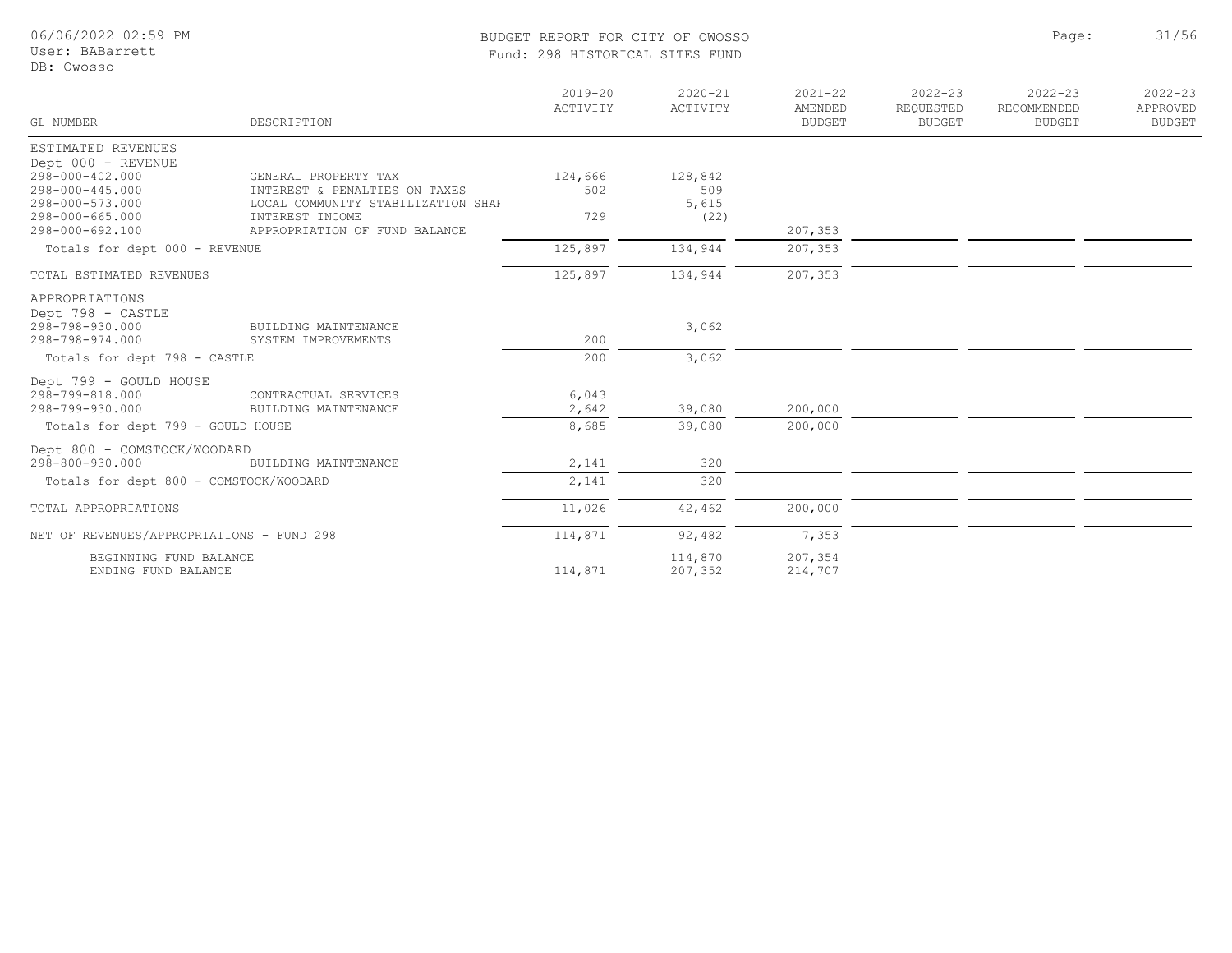User: BABarrett DB: Owosso

#### BUDGET REPORT FOR CITY OF OWOSSO **Page:** 32/56 Fund: 301 GENERAL DEBT SERVICE (VOTED BONDS)

| GL NUMBER                                      | DESCRIPTION                              | $2019 - 20$<br>ACTIVITY | $2020 - 21$<br>ACTIVITY | $2021 - 22$<br>AMENDED<br><b>BUDGET</b> | $2022 - 23$<br>REQUESTED<br><b>BUDGET</b> | $2022 - 23$<br>RECOMMENDED<br><b>BUDGET</b> | $2022 - 23$<br>APPROVED<br><b>BUDGET</b> |
|------------------------------------------------|------------------------------------------|-------------------------|-------------------------|-----------------------------------------|-------------------------------------------|---------------------------------------------|------------------------------------------|
| ESTIMATED REVENUES                             |                                          |                         |                         |                                         |                                           |                                             |                                          |
| Dept 000 - REVENUE                             |                                          |                         |                         |                                         |                                           |                                             |                                          |
| $301 - 000 - 402.000$                          | GENERAL PROPERTY TAX                     | 823,010                 | 790,926                 | 804,777                                 | 791,950                                   | 791,967                                     | 791,967                                  |
| $301 - 000 - 573.000$<br>$301 - 000 - 692.000$ | LOCAL COMMUNITY STABILIZATION SHAF       | 17,936                  | 43,688                  |                                         |                                           |                                             |                                          |
| $301 - 000 - 696.000$                          | OTHER FINANCING SOURCES<br>BOND PROCEEDS |                         | 8,563,400               | 7,371                                   |                                           |                                             |                                          |
| $301 - 000 - 697.000$                          | PREMIUM (BOND)                           |                         | 1,251,898               |                                         |                                           |                                             |                                          |
| Totals for dept 000 - REVENUE                  |                                          | 840,946                 | 10,649,912              | 812,148                                 | 791,950                                   | 791,967                                     | 791,967                                  |
| TOTAL ESTIMATED REVENUES                       |                                          | 840,946                 | 10,649,912              | 812,148                                 | 791,950                                   | 791,967                                     | 791,967                                  |
| APPROPRIATIONS                                 |                                          |                         |                         |                                         |                                           |                                             |                                          |
| Dept 905 - DEBT SERVICE                        |                                          |                         |                         |                                         |                                           |                                             |                                          |
| $301 - 905 - 991.100$<br>$301 - 905 - 992.000$ | PRINCIPAL                                | 405,000                 | 470,000                 | 480,000                                 | 480,000<br>500                            | 480,000<br>500                              | 480,000                                  |
| $301 - 905 - 993.000$                          | PAYING AGENT FEES<br>INTEREST            | 1,250<br>404,856        | 1,250<br>333,483        | 1,250<br>323,527                        | 311,450                                   | 311,450                                     | 500<br>311,450                           |
| $301 - 905 - 994.000$                          | COST OF ISSUANCE (BOND)                  |                         | 186,795                 |                                         |                                           |                                             |                                          |
| $301 - 905 - 995.100$                          | TRANSFER TO PAYING AGENT<br>(BOND)       |                         | 9,621,132               |                                         |                                           |                                             |                                          |
| Totals for dept 905 - DEBT SERVICE             |                                          | 811,106                 | 10,612,660              | 804,777                                 | 791,950                                   | 791,950                                     | 791,950                                  |
| TOTAL APPROPRIATIONS                           |                                          | 811,106                 | 10,612,660              | 804,777                                 | 791,950                                   | 791,950                                     | 791,950                                  |
| NET OF REVENUES/APPROPRIATIONS - FUND 301      |                                          | 29,840                  | 37,252                  | 7,371                                   |                                           | 17                                          | 17                                       |
| BEGINNING FUND BALANCE                         |                                          | 784                     | 30,624                  | 67,877                                  |                                           |                                             |                                          |
| ENDING FUND BALANCE                            |                                          | 30,624                  | 67,876                  | 75,248                                  |                                           |                                             |                                          |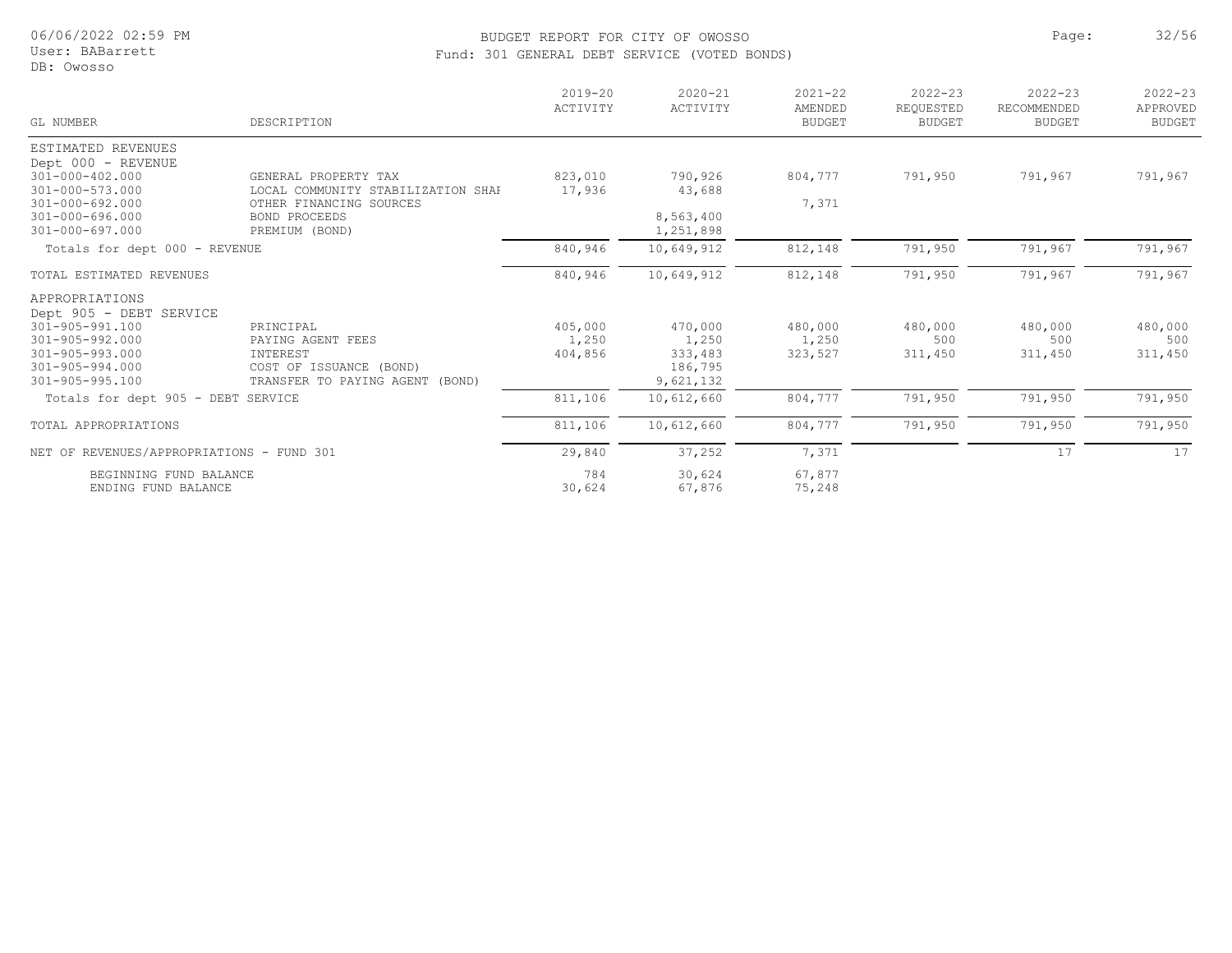#### BUDGET REPORT FOR CITY OF OWOSSO **Page:** 33/56 Fund: 303 DEBT SERVICE-2010 GO BONDS

User: BABarrett DB: Owosso

| GL NUMBER                                                                               | DESCRIPTION                                                                         | $2019 - 20$<br>ACTIVITY | $2020 - 21$<br>ACTIVITY               | $2021 - 22$<br>AMENDED<br><b>BUDGET</b> | $2022 - 23$<br>REQUESTED<br>BUDGET | $2022 - 23$<br>RECOMMENDED<br><b>BUDGET</b> | $2022 - 23$<br>APPROVED<br><b>BUDGET</b> |
|-----------------------------------------------------------------------------------------|-------------------------------------------------------------------------------------|-------------------------|---------------------------------------|-----------------------------------------|------------------------------------|---------------------------------------------|------------------------------------------|
| ESTIMATED REVENUES                                                                      |                                                                                     |                         |                                       |                                         |                                    |                                             |                                          |
| Dept 000 - REVENUE<br>303-000-402.000<br>$303 - 000 - 696.000$<br>$303 - 000 - 697.000$ | GENERAL PROPERTY TAX<br>BOND PROCEEDS<br>PREMIUM (BOND)                             | 91,439                  | 89,233<br>546,600<br>79,908           | 86,908                                  |                                    |                                             |                                          |
| Totals for dept 000 - REVENUE                                                           |                                                                                     | 91,439                  | 715,741                               | 86,908                                  |                                    |                                             |                                          |
| TOTAL ESTIMATED REVENUES                                                                |                                                                                     | 91,439                  | 715,741                               | 86,908                                  |                                    |                                             |                                          |
| APPROPRIATIONS<br>Dept 905 - DEBT SERVICE                                               |                                                                                     |                         |                                       |                                         |                                    |                                             |                                          |
| 303-905-991.100<br>$303 - 905 - 993.000$<br>303-905-994.000<br>$303 - 905 - 995.100$    | PRINCIPAL<br>INTEREST<br>COST OF ISSUANCE (BOND)<br>TRANSFER TO PAYING AGENT (BOND) | 60,000<br>31,453        | 60,000<br>29,233<br>12,394<br>614,115 | 60,000<br>26,908                        |                                    |                                             |                                          |
| Totals for dept 905 - DEBT SERVICE                                                      |                                                                                     | 91,453                  | 715,742                               | 86,908                                  |                                    |                                             |                                          |
| TOTAL APPROPRIATIONS                                                                    |                                                                                     | 91,453                  | 715,742                               | 86,908                                  |                                    |                                             |                                          |
| NET OF REVENUES/APPROPRIATIONS - FUND 303                                               |                                                                                     | (14)                    | (1)                                   |                                         |                                    |                                             |                                          |

ENDING FUND BALANCE (1) (1) BEGINNING FUND BALANCE 14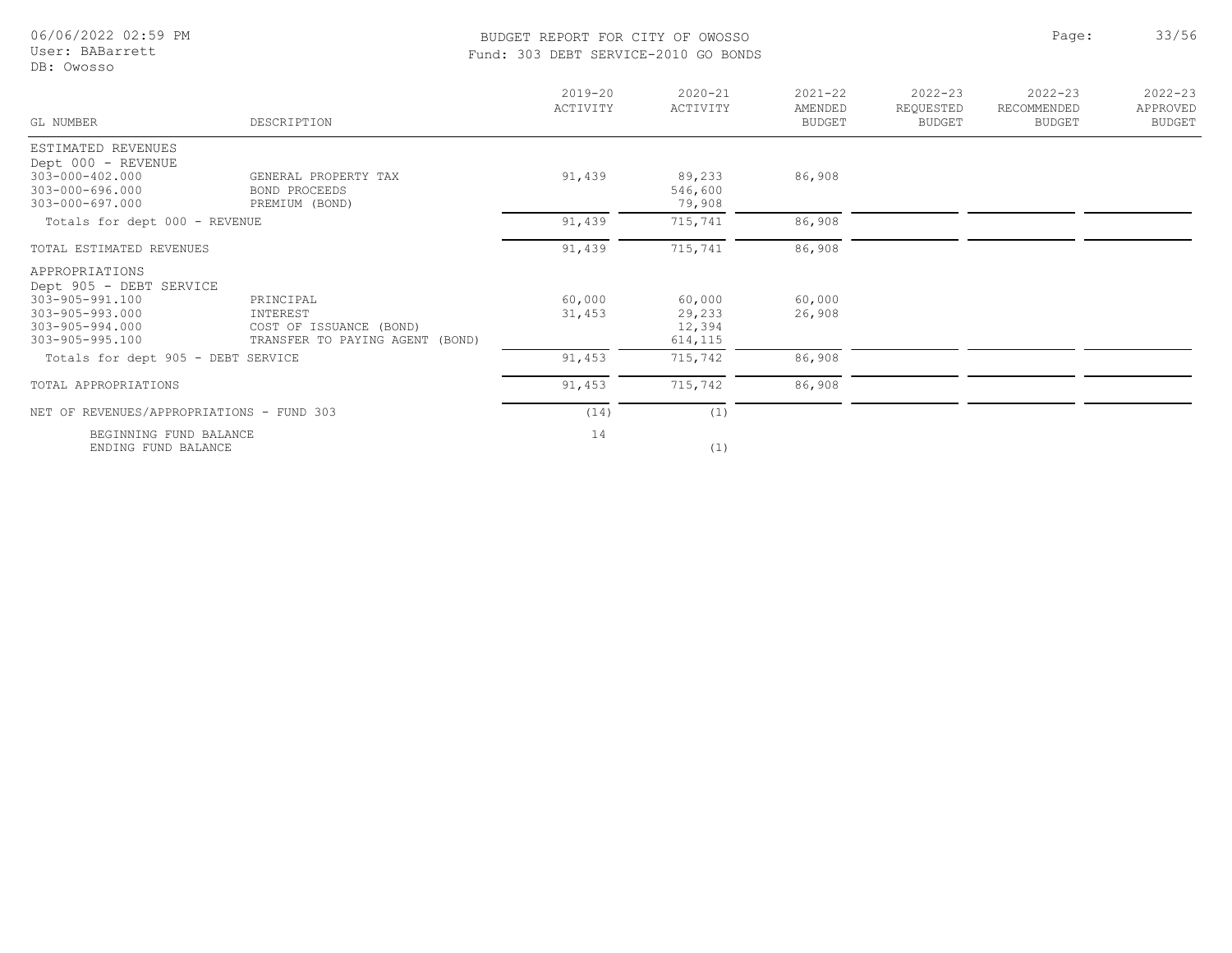| 06/06/2022 02:59 PM<br>User: BABarrett<br>DB: Owosso                    |                                                            | BUDGET REPORT FOR CITY OF OWOSSO<br>Fund: 304 2009 LTGO DEBT |                             |                                         |                                           | Page:                                       | 34/56                                    |
|-------------------------------------------------------------------------|------------------------------------------------------------|--------------------------------------------------------------|-----------------------------|-----------------------------------------|-------------------------------------------|---------------------------------------------|------------------------------------------|
| GL NUMBER                                                               | DESCRIPTION                                                | $2019 - 20$<br>ACTIVITY                                      | $2020 - 21$<br>ACTIVITY     | $2021 - 22$<br>AMENDED<br><b>BUDGET</b> | $2022 - 23$<br>REQUESTED<br><b>BUDGET</b> | $2022 - 23$<br>RECOMMENDED<br><b>BUDGET</b> | $2022 - 23$<br>APPROVED<br><b>BUDGET</b> |
| ESTIMATED REVENUES<br>Dept 000 - REVENUE                                |                                                            |                                                              |                             |                                         |                                           |                                             |                                          |
| $304 - 000 - 674.000$<br>$304 - 000 - 696.000$<br>$304 - 000 - 697.000$ | DDA CONTRIBUTION<br><b>BOND PROCEEDS</b><br>PREMIUM (BOND) | 76,023                                                       | 78,885<br>475,000<br>62,250 | 76,460                                  |                                           |                                             |                                          |
| Totals for dept 000 - REVENUE                                           |                                                            | 76,023                                                       | 616,135                     | 76,460                                  |                                           |                                             |                                          |
| TOTAL ESTIMATED REVENUES                                                |                                                            | 76,023                                                       | 616,135                     | 76,460                                  |                                           |                                             |                                          |
| APPROPRIATIONS<br>Dept 905 - DEBT SERVICE                               |                                                            |                                                              |                             |                                         |                                           |                                             |                                          |
| $304 - 905 - 991.100$<br>$304 - 905 - 992.000$                          | PRINCIPAL<br>PAYING AGENT FEES                             | 45,000                                                       | 50,000<br>750               | 50,000<br>500                           |                                           |                                             |                                          |
| $304 - 905 - 993.000$<br>$304 - 905 - 994.000$<br>$304 - 905 - 995.100$ | INTEREST<br>COST OF ISSUANCE (BOND)                        | 31,023                                                       | 28,135<br>26,394<br>510,856 | 25,710                                  |                                           |                                             |                                          |
| Totals for dept 905 - DEBT SERVICE                                      |                                                            | 76,023                                                       | 616, 135                    | 76,210                                  |                                           |                                             |                                          |
| TOTAL APPROPRIATIONS                                                    |                                                            | 76,023                                                       | 616,135                     | 76,210                                  |                                           |                                             |                                          |
| NET OF REVENUES/APPROPRIATIONS - FUND 304                               |                                                            |                                                              |                             | 250                                     |                                           |                                             |                                          |

ENDING FUND BALANCE 250 BEGINNING FUND BALANCE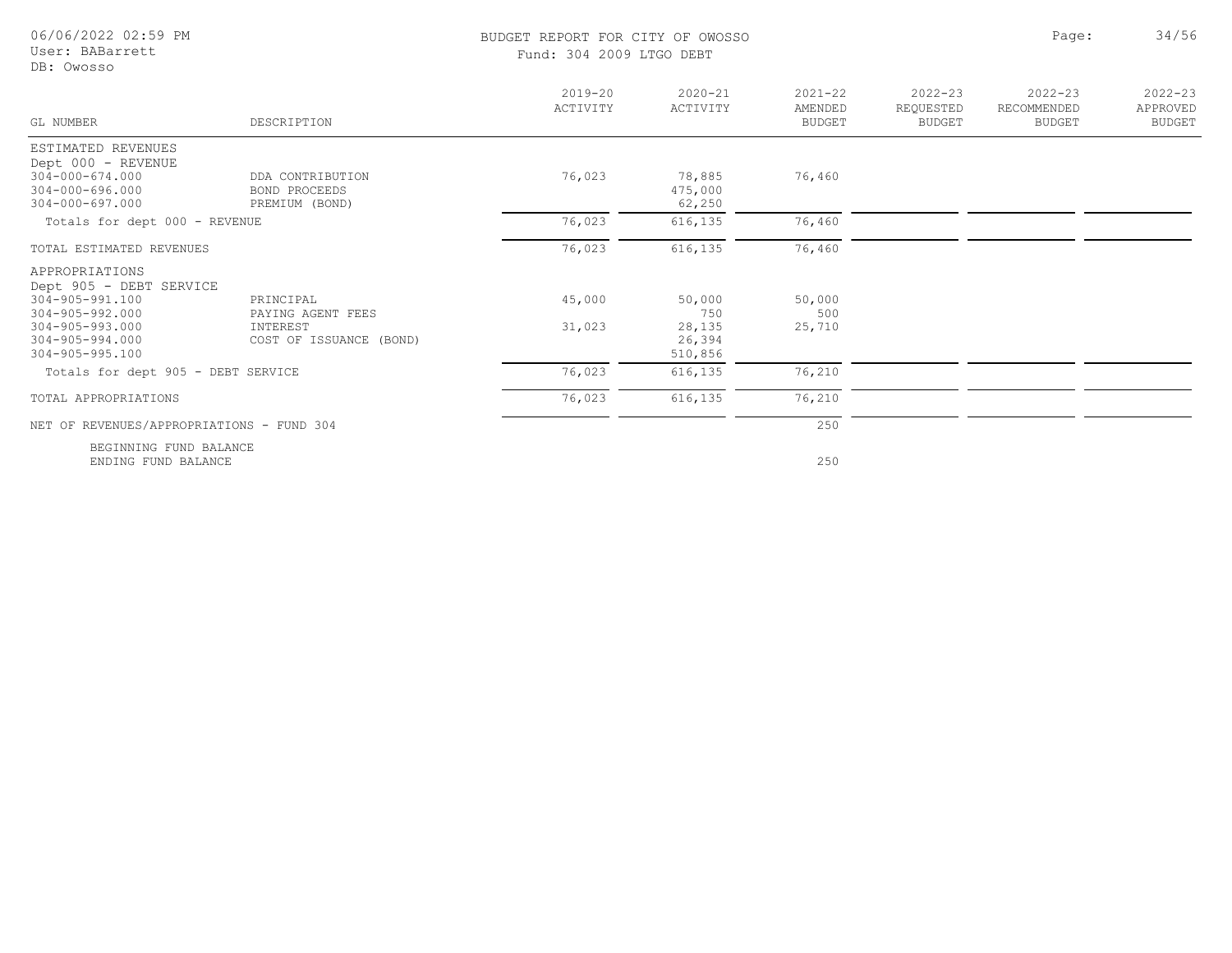| 06/06/2022 02:59 PM<br>User: BABarrett<br>DB: Owosso | BUDGET REPORT FOR CITY OF OWOSSO<br>Fund: 401 CAPITAL PROJECT FUND | Page:                   | 35/56                   |                                         |                                           |                                             |                                          |
|------------------------------------------------------|--------------------------------------------------------------------|-------------------------|-------------------------|-----------------------------------------|-------------------------------------------|---------------------------------------------|------------------------------------------|
| GL NUMBER                                            | DESCRIPTION                                                        | $2019 - 20$<br>ACTIVITY | $2020 - 21$<br>ACTIVITY | $2021 - 22$<br>AMENDED<br><b>BUDGET</b> | $2022 - 23$<br>REQUESTED<br><b>BUDGET</b> | $2022 - 23$<br>RECOMMENDED<br><b>BUDGET</b> | $2022 - 23$<br>APPROVED<br><b>BUDGET</b> |
|                                                      |                                                                    |                         |                         |                                         |                                           |                                             |                                          |
| ESTIMATED REVENUES<br>Dept 000 - REVENUE             |                                                                    |                         |                         |                                         |                                           |                                             |                                          |
| $401 - 000 - 687.000$                                | INSURANCE REFUNDS                                                  | 84,056                  |                         |                                         |                                           |                                             |                                          |
| $401 - 000 - 692.100$                                | APPROPRIATION OF FUND BALANCE                                      |                         |                         | 122,350                                 |                                           |                                             |                                          |
| 401-000-699.101                                      | TRANFERS IN - GENERAL FUND                                         | 291,989                 | 103,093                 | 698,103                                 |                                           |                                             |                                          |
| Totals for dept 000 - REVENUE                        |                                                                    | 376,045                 | 103,093                 | 820,453                                 |                                           |                                             |                                          |
| TOTAL ESTIMATED REVENUES                             |                                                                    | 376,045                 | 103,093                 | 820,453                                 |                                           |                                             |                                          |
| APPROPRIATIONS<br>Dept 000 - REVENUE                 |                                                                    |                         |                         |                                         |                                           |                                             |                                          |
| $401 - 000 - 974.100$                                | LAND IMPROVEMENTS                                                  |                         |                         | 84,301                                  |                                           |                                             |                                          |
| $401 - 000 - 975.000$                                | BUILDING IMPROVEMENTS                                              | 21,513                  | 19,319                  | 350,000                                 |                                           |                                             |                                          |
| 401-000-980.000                                      | EOUIPMENT                                                          | 16,222                  | 47,983                  | 89,319                                  |                                           |                                             |                                          |
| 401-000-980.100                                      | COMPUTERS                                                          | 82,731                  | 9,812                   | 96,415                                  |                                           |                                             |                                          |
| 401-000-981.000                                      | VEHICLES                                                           | 141,266                 | 54,112                  | 207,438                                 |                                           |                                             |                                          |
| Totals for dept 000 - REVENUE                        |                                                                    | 261,732                 | 131,226                 | 827, 473                                |                                           |                                             |                                          |
| TOTAL APPROPRIATIONS                                 |                                                                    | 261,732                 | 131,226                 | 827,473                                 |                                           |                                             |                                          |
| NET OF REVENUES/APPROPRIATIONS - FUND 401            |                                                                    | 114,313                 | (28, 133)               | (7,020)                                 |                                           |                                             |                                          |
| BEGINNING FUND BALANCE                               |                                                                    | 66,739                  | 181,053                 | 152,919                                 |                                           |                                             |                                          |
| ENDING FUND BALANCE                                  |                                                                    | 181,052                 | 152,920                 | 145,899                                 |                                           |                                             |                                          |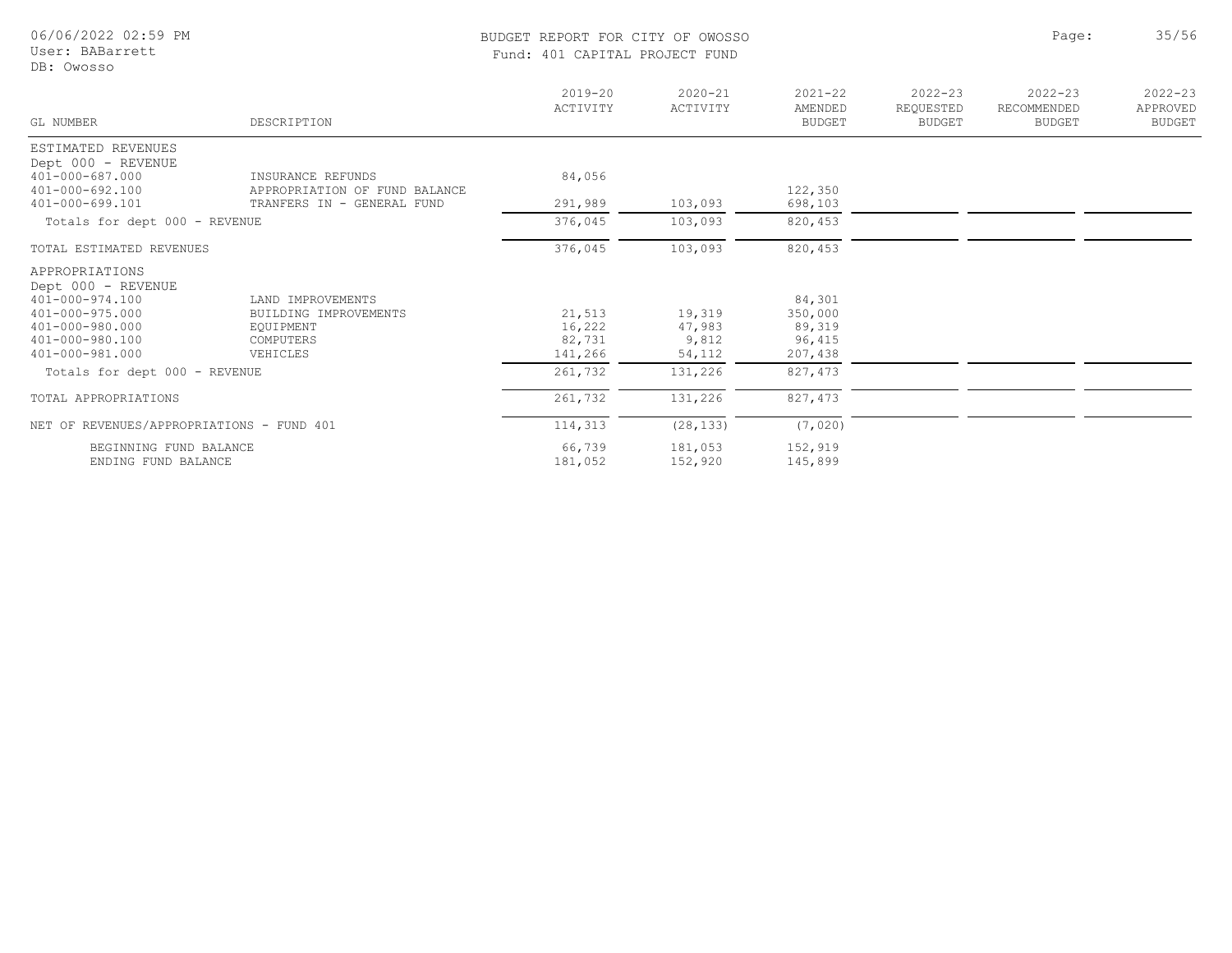#### BUDGET REPORT FOR CITY OF OWOSSO **Page:** 36/56 Fund: 409 CAPITAL PROJECTS-STREET PROGRAM

|                                               |                                                      | $2019 - 20$<br>ACTIVITY  | $2020 - 21$<br>ACTIVITY    | $2021 - 22$<br>AMENDED     | $2022 - 23$<br>REQUESTED | $2022 - 23$<br>RECOMMENDED | $2022 - 23$<br>APPROVED |
|-----------------------------------------------|------------------------------------------------------|--------------------------|----------------------------|----------------------------|--------------------------|----------------------------|-------------------------|
| GL NUMBER                                     | DESCRIPTION                                          |                          |                            | <b>BUDGET</b>              | <b>BUDGET</b>            | <b>BUDGET</b>              | <b>BUDGET</b>           |
| ESTIMATED REVENUES<br>Dept 000 - REVENUE      |                                                      |                          |                            |                            |                          |                            |                         |
| $409 - 000 - 665.000$<br>409-000-692.100      | INTEREST INCOME<br>APPROPRIATION OF FUND BALANCE     | 35,132                   | 1,747                      | 140<br>1, 173, 843         |                          |                            |                         |
| Totals for dept 000 - REVENUE                 |                                                      | 35,132                   | 1,747                      | 1,173,983                  |                          |                            |                         |
| TOTAL ESTIMATED REVENUES                      |                                                      | 35,132                   | 1,747                      | 1,173,983                  |                          |                            |                         |
| APPROPRIATIONS<br>Dept 271 - ADMINISTRATIVE   |                                                      |                          |                            |                            |                          |                            |                         |
| 409-271-801.000                               | PROFESSIONAL SERVICES: ADMINISTRAT                   | 1,051                    | 1,145                      |                            |                          |                            |                         |
| Totals for dept 271 - ADMINISTRATIVE          |                                                      | 1,051                    | 1,145                      |                            |                          |                            |                         |
| Dept 966 - TRANSFERS OUT                      |                                                      |                          |                            |                            |                          |                            |                         |
| 409-966-995.202<br>409-966-995.203            | TRANSFER TO MAJOR STREET<br>TRANSFER TO LOCAL STREET | 1,147,710<br>1,800,000   | 500,000<br>500,000         | 668,993<br>504,990         |                          |                            |                         |
| Totals for dept 966 - TRANSFERS OUT           |                                                      | 2,947,710                | 1,000,000                  | 1,173,983                  |                          |                            |                         |
| TOTAL APPROPRIATIONS                          |                                                      | 2,948,761                | 1,001,145                  | 1, 173, 983                |                          |                            |                         |
| NET OF REVENUES/APPROPRIATIONS - FUND 409     |                                                      | (2, 913, 629)            | (999, 398)                 |                            |                          |                            |                         |
| BEGINNING FUND BALANCE<br>ENDING FUND BALANCE |                                                      | 5,086,870<br>2, 173, 241 | 2, 173, 241<br>1, 173, 843 | 1, 173, 843<br>1, 173, 843 |                          |                            |                         |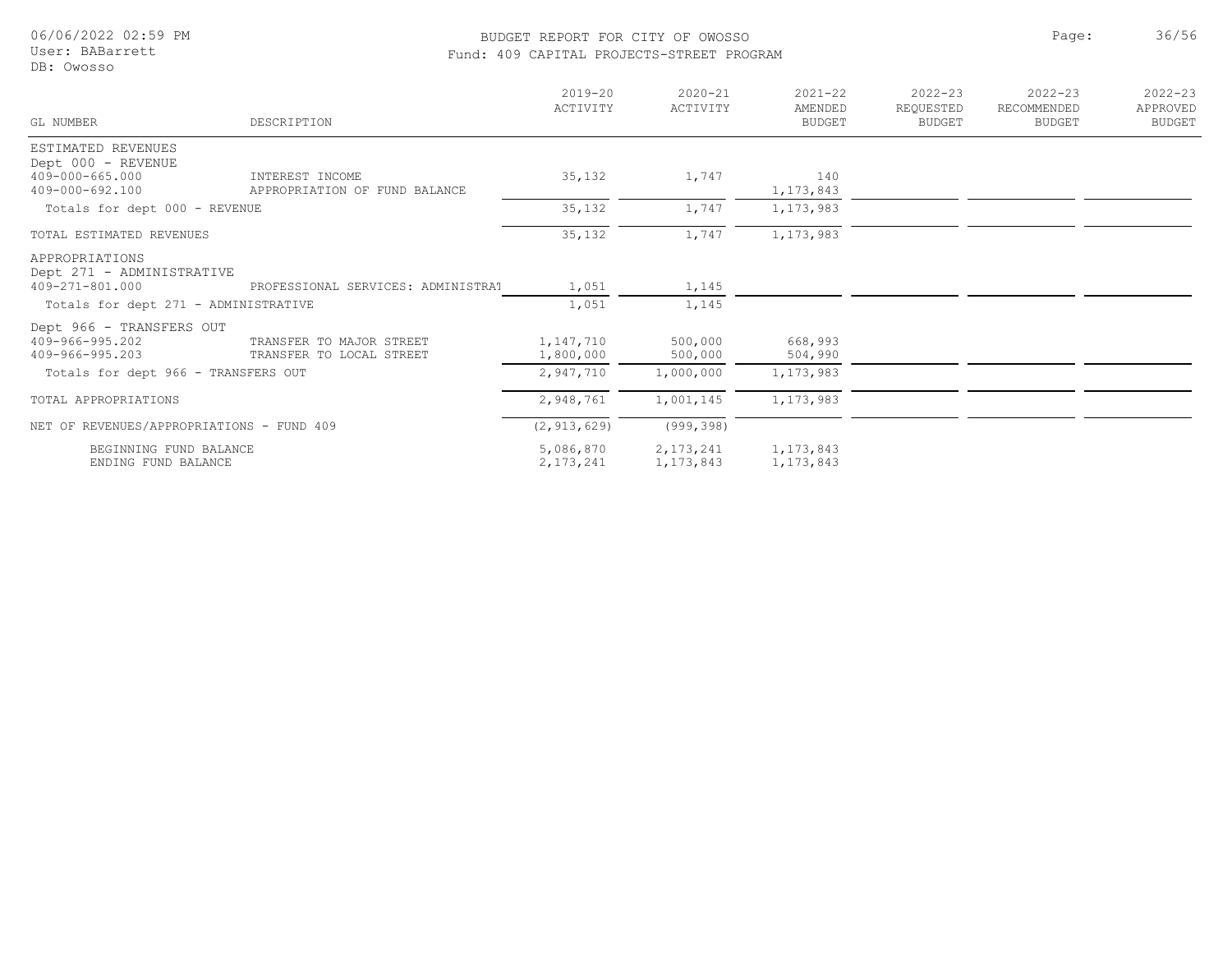### User: BABarrett

DB: Owosso

# BUDGET REPORT FOR CITY OF OWOSSO **Page:** 37/56

|  |  | Fund: 469 CAPITAL PROJECTS-BUILDING AUTHORITY |  |
|--|--|-----------------------------------------------|--|
|--|--|-----------------------------------------------|--|

|                                             |                               | $2019 - 20$<br>ACTIVITY | $2020 - 21$<br>ACTIVITY | $2021 - 22$<br>AMENDED | $2022 - 23$<br>REQUESTED | $2022 - 23$<br>RECOMMENDED | $2022 - 23$<br>APPROVED |
|---------------------------------------------|-------------------------------|-------------------------|-------------------------|------------------------|--------------------------|----------------------------|-------------------------|
| GL NUMBER                                   | DESCRIPTION                   |                         |                         | <b>BUDGET</b>          | <b>BUDGET</b>            | <b>BUDGET</b>              | BUDGET                  |
| ESTIMATED REVENUES                          |                               |                         |                         |                        |                          |                            |                         |
| Dept 000 - REVENUE                          |                               |                         |                         |                        |                          |                            |                         |
| 469-000-665.000                             | INTEREST INCOME               | 307                     | (6)                     |                        |                          |                            |                         |
| 469-000-692.100                             | APPROPRIATION OF FUND BALANCE |                         |                         |                        |                          | 29,500                     | 29,500                  |
| Totals for dept 000 - REVENUE               |                               | 307                     | (6)                     |                        |                          | 29,500                     | 29,500                  |
| TOTAL ESTIMATED REVENUES                    |                               | 307                     | (6)                     |                        |                          | 29,500                     | 29,500                  |
| APPROPRIATIONS<br>Dept 901 - CAPITAL OUTLAY |                               |                         |                         |                        |                          |                            |                         |
| 469-901-974.000                             | SYSTEM IMPROVEMENTS           |                         |                         |                        |                          | 29,500                     | 29,500                  |
| Totals for dept 901 - CAPITAL OUTLAY        |                               |                         |                         |                        |                          | 29,500                     | 29,500                  |
| TOTAL APPROPRIATIONS                        |                               |                         |                         |                        |                          | 29,500                     | 29,500                  |
| NET OF REVENUES/APPROPRIATIONS - FUND 469   |                               | 307                     | (6)                     |                        |                          |                            |                         |
| BEGINNING FUND BALANCE                      |                               | 36,307                  | 36,614                  | 36,608                 |                          |                            |                         |
| ENDING FUND BALANCE                         |                               | 36,614                  | 36,608                  | 36,608                 |                          |                            |                         |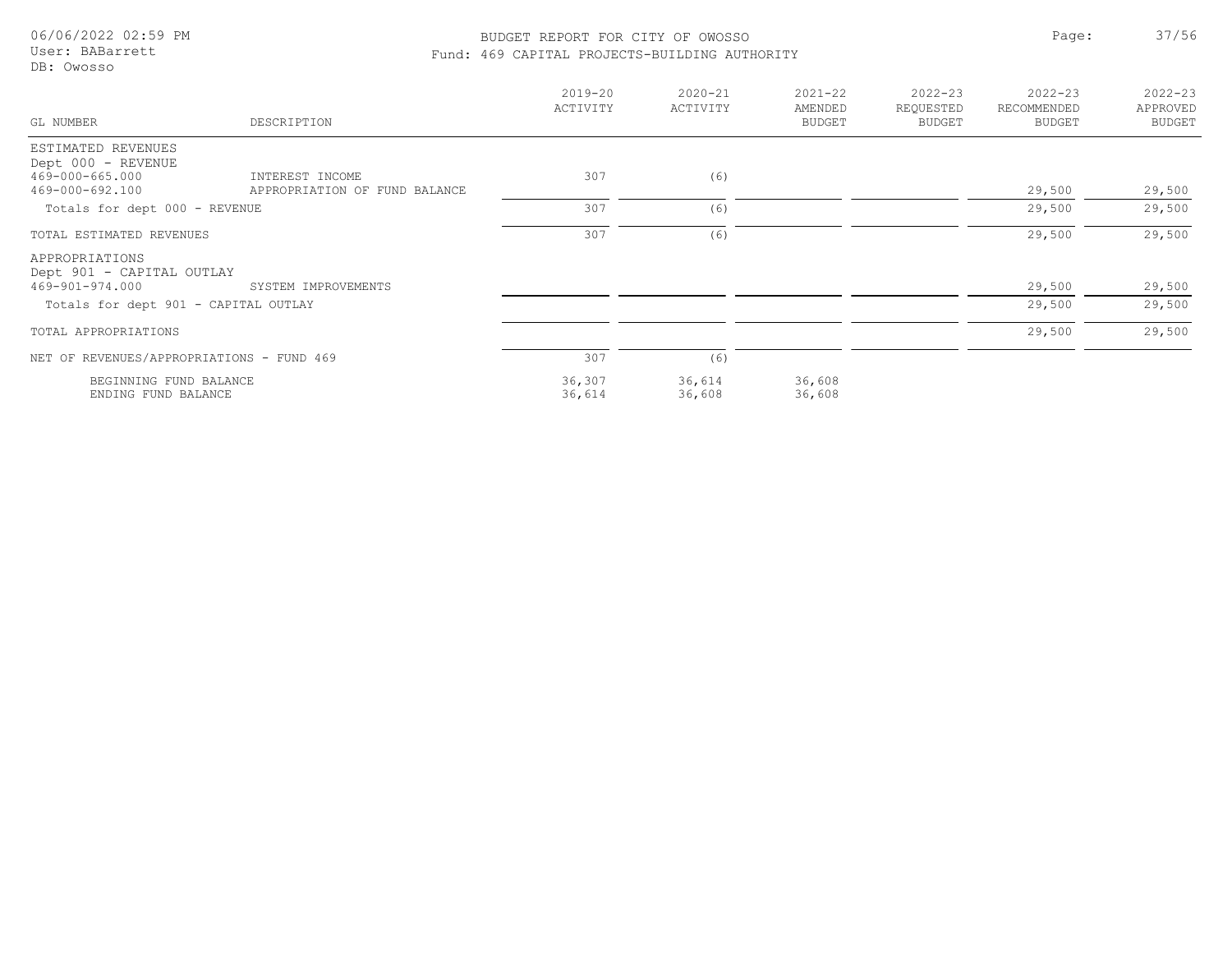User: BABarrett DB: Owosso

#### BUDGET REPORT FOR CITY OF OWOSSO **Page:** 38/56 Fund: 494 CAPITAL PROJECTS FUND-DOWNTOWN

| GL NUMBER                                    | DESCRIPTION                   | $2019 - 20$<br>ACTIVITY | $2020 - 21$<br>ACTIVITY | $2021 - 22$<br>AMENDED<br>BUDGET | $2022 - 23$<br>REQUESTED<br>BUDGET | $2022 - 23$<br>RECOMMENDED<br><b>BUDGET</b> | $2022 - 23$<br>APPROVED<br><b>BUDGET</b> |
|----------------------------------------------|-------------------------------|-------------------------|-------------------------|----------------------------------|------------------------------------|---------------------------------------------|------------------------------------------|
| ESTIMATED REVENUES                           |                               |                         |                         |                                  |                                    |                                             |                                          |
| Dept 000 - REVENUE<br>494-000-529.530        | INFRASTRUCTURE                |                         |                         | 34,665                           |                                    |                                             |                                          |
| 494-000-665.000                              | INTEREST INCOME               | 304                     | (6)                     |                                  |                                    |                                             |                                          |
| 494-000-692.100                              | APPROPRIATION OF FUND BALANCE |                         |                         | 2,495                            |                                    |                                             |                                          |
| Totals for dept 000 - REVENUE                |                               | 304                     | (6)                     | 37,160                           |                                    |                                             |                                          |
| TOTAL ESTIMATED REVENUES                     |                               | 304                     | (6)                     | 37,160                           |                                    |                                             |                                          |
| APPROPRIATIONS                               |                               |                         |                         |                                  |                                    |                                             |                                          |
| Dept 271 - ADMINISTRATIVE<br>494-271-934.000 |                               |                         |                         | 37,160                           |                                    |                                             |                                          |
|                                              | MAINTENANCE                   |                         |                         |                                  |                                    |                                             |                                          |
| Totals for dept 271 - ADMINISTRATIVE         |                               |                         |                         | 37,160                           |                                    |                                             |                                          |
| TOTAL APPROPRIATIONS                         |                               |                         |                         | 37,160                           |                                    |                                             |                                          |
| NET OF REVENUES/APPROPRIATIONS - FUND 494    |                               | 304                     | (6)                     |                                  |                                    |                                             |                                          |
| BEGINNING FUND BALANCE                       |                               | 35,992                  | 36,297                  | 36,291                           |                                    |                                             |                                          |
| ENDING FUND BALANCE                          |                               | 36,296                  | 36,291                  | 36,291                           |                                    |                                             |                                          |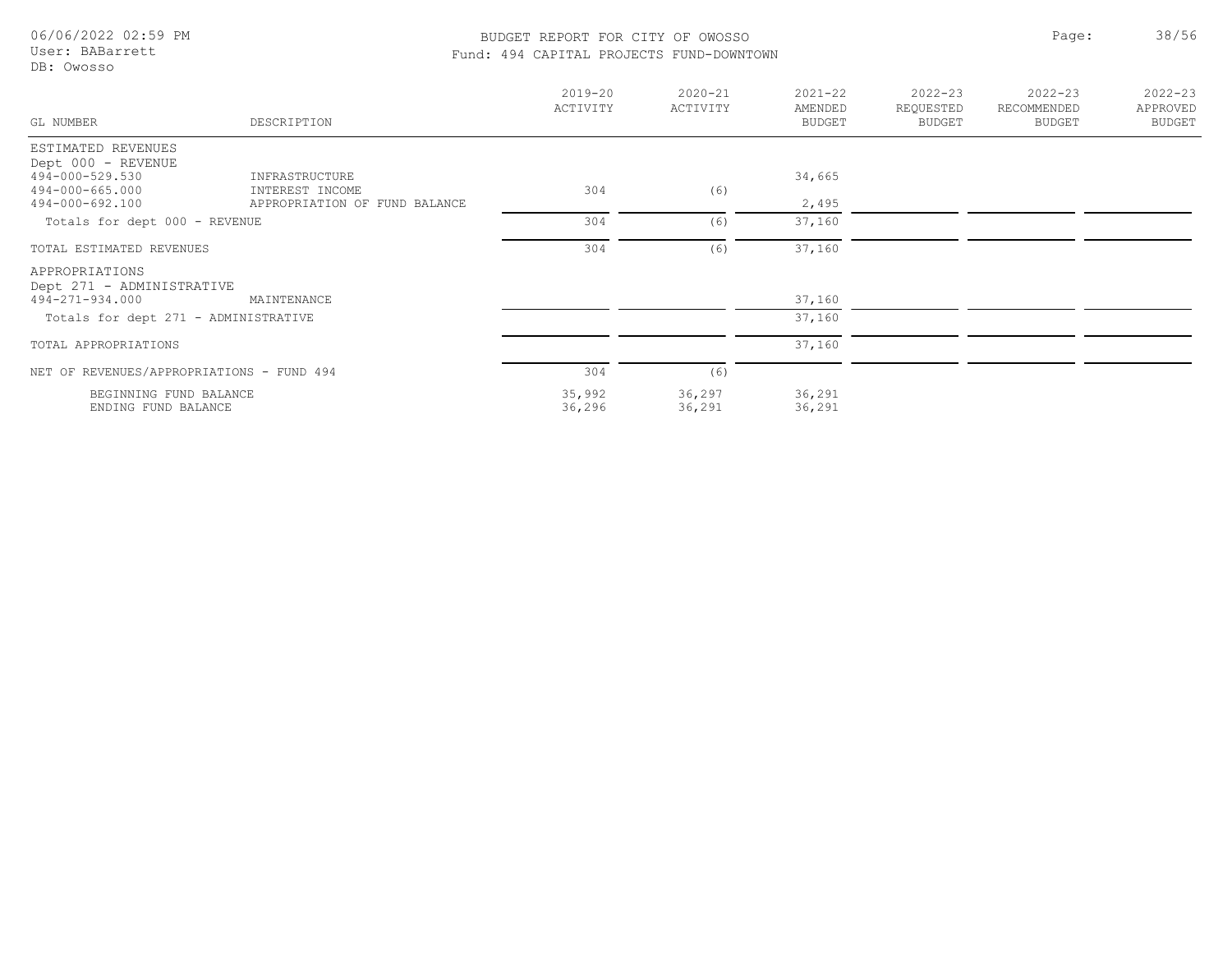## BUDGET REPORT FOR CITY OF OWOSSO Page: 39/56

2022-23 RECOMMENDED BUDGET

2022-23 APPROVED BUDGET

| User: BABarrett<br>DB: Owosso            | Fund: 588 TRANSPORTATION FUND                              |                         |                         |                                         |                                    |  |  |
|------------------------------------------|------------------------------------------------------------|-------------------------|-------------------------|-----------------------------------------|------------------------------------|--|--|
| GL NUMBER                                | DESCRIPTION                                                | $2019 - 20$<br>ACTIVITY | $2020 - 21$<br>ACTIVITY | $2021 - 22$<br>AMENDED<br><b>BUDGET</b> | $2022 - 23$<br>REQUESTED<br>BUDGET |  |  |
| ESTIMATED REVENUES<br>Dept 000 - REVENUE |                                                            |                         |                         |                                         |                                    |  |  |
| 588-000-402.000<br>588-000-573.000       | GENERAL PROPERTY TAX<br>LOCAL COMMUNITY STARILIZATION SHAF | 83,117<br>2.606         | 85,936<br>3.743         | 37,527                                  | 41,528                             |  |  |

| ESTIMATED REVENUES                                                              |                                                                               |                        |                         |                    |               |               |               |
|---------------------------------------------------------------------------------|-------------------------------------------------------------------------------|------------------------|-------------------------|--------------------|---------------|---------------|---------------|
| Dept 000 - REVENUE<br>588-000-402.000<br>588-000-573.000<br>588-000-665.000     | GENERAL PROPERTY TAX<br>LOCAL COMMUNITY STABILIZATION SHAF<br>INTEREST INCOME | 83,117<br>2,606<br>120 | 85,936<br>3,743<br>(17) | 37,527             | 41,528        | 41,528        | 41,528        |
| 588-000-692.100                                                                 | APPROPRIATION OF FUND BALANCE                                                 |                        |                         | 32,068             |               | 35,627        | 35,627        |
| Totals for dept 000 - REVENUE                                                   |                                                                               | 85,843                 | 89,662                  | 69,595             | 41,528        | 77,155        | 77,155        |
| TOTAL ESTIMATED REVENUES                                                        |                                                                               | 85,843                 | 89,662                  | 69,595             | 41,528        | 77,155        | 77,155        |
| APPROPRIATIONS<br>Dept 200 - GEN SERVICES<br>588-200-818.000<br>588-200-818.500 | CONTRACTUAL SERVICES<br>AUDIT                                                 | 62,939                 | 64,048                  | 69,595             | 76,555<br>600 | 76,555<br>600 | 76,555<br>600 |
| Totals for dept 200 - GEN SERVICES                                              |                                                                               | 62,939                 | 64,048                  | 69,595             | 77,155        | 77,155        | 77,155        |
| TOTAL APPROPRIATIONS                                                            |                                                                               | 62,939                 | 64,048                  | 69,595             | 77,155        | 77,155        | 77,155        |
| NET OF REVENUES/APPROPRIATIONS - FUND 588                                       |                                                                               | 22,904                 | 25,614                  |                    | (35, 627)     |               |               |
| BEGINNING FUND BALANCE<br>ENDING FUND BALANCE                                   |                                                                               | 58,619<br>81,523       | 81,523<br>107,137       | 107,137<br>107,137 |               |               |               |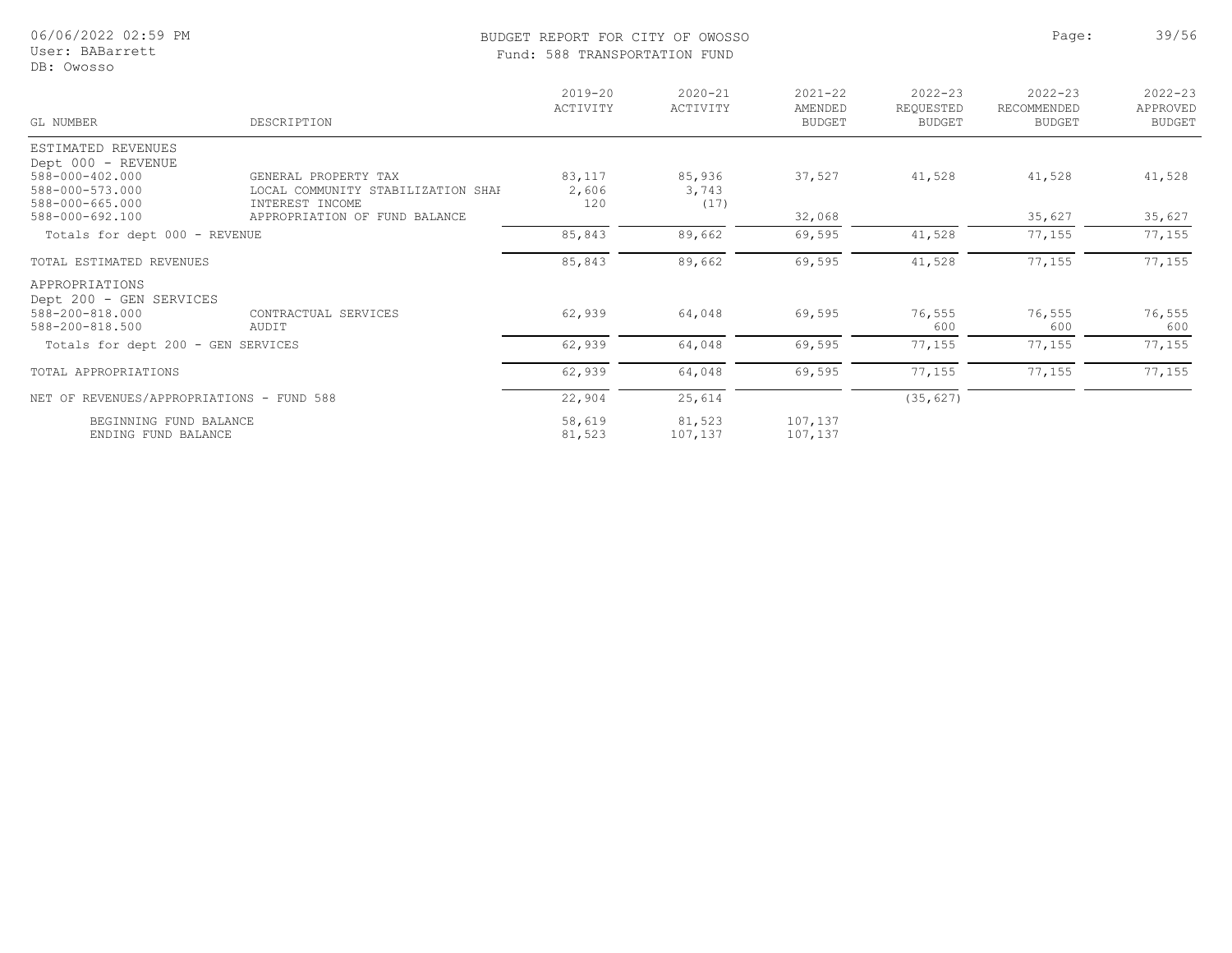| 06/06/2022 02:59 PM |  |  |
|---------------------|--|--|
|---------------------|--|--|

#### User: BABarrett

DB: Owosso

#### BUDGET REPORT FOR CITY OF OWOSSO **Page:** 40/56 Fund: 590 SEWER FUND

|  |  | 4 | U |  |
|--|--|---|---|--|
|  |  |   |   |  |

| DB: Owosso                                     |                                              |                         |                         |                                         |                                           |                                             |                                          |
|------------------------------------------------|----------------------------------------------|-------------------------|-------------------------|-----------------------------------------|-------------------------------------------|---------------------------------------------|------------------------------------------|
| GL NUMBER                                      | DESCRIPTION                                  | $2019 - 20$<br>ACTIVITY | $2020 - 21$<br>ACTIVITY | $2021 - 22$<br>AMENDED<br><b>BUDGET</b> | $2022 - 23$<br>REQUESTED<br><b>BUDGET</b> | $2022 - 23$<br>RECOMMENDED<br><b>BUDGET</b> | $2022 - 23$<br>APPROVED<br><b>BUDGET</b> |
| ESTIMATED REVENUES                             |                                              |                         |                         |                                         |                                           |                                             |                                          |
| Dept 000 - REVENUE                             |                                              |                         |                         |                                         |                                           |                                             |                                          |
| 590-000-491.000                                | SWR: PERMITS/INSPECTION FEE                  | 415                     | 690                     | 500                                     |                                           |                                             |                                          |
| $590 - 000 - 643.100$                          | METERED SALES                                | 1,937,983               | 2,112,064               | 2,052,000                               | 2,743,024                                 | 2,743,024                                   | 2,743,024                                |
| $590 - 000 - 644.000$                          | PENALTIES - LATE CHARGES                     | 26,048                  | 24,026                  | 28,000                                  | 27,430                                    | 27,430                                      | 27,430                                   |
| $590 - 000 - 665.000$<br>$590 - 000 - 673.000$ | INTEREST INCOME                              | 31,739<br>4,941         | 818                     | 1,000                                   | 1,000                                     | 1,000                                       | 1,000                                    |
| $590 - 000 - 675.000$                          | SALE OF FIXED ASSETS<br><b>MISCELLANEOUS</b> | 20,002                  | 4,030                   | 1,900                                   |                                           |                                             |                                          |
| 590-000-699.101                                | GENERAL FUND TRANSFER                        |                         | 2,233                   |                                         |                                           |                                             |                                          |
| Totals for dept 000 - REVENUE                  |                                              | 2,021,128               | 2,143,861               | 2,083,400                               | 2,771,454                                 | 2,771,454                                   | 2,771,454                                |
| TOTAL ESTIMATED REVENUES                       |                                              | 2,021,128               | 2,143,861               | 2,083,400                               | 2,771,454                                 | 2,771,454                                   | 2,771,454                                |
| APPROPRIATIONS                                 |                                              |                         |                         |                                         |                                           |                                             |                                          |
| Dept 200 - GEN SERVICES                        |                                              |                         |                         |                                         |                                           |                                             |                                          |
| 590-200-702.100                                | SALARIES                                     | 91,970                  | 96,561                  | 101,883                                 | 100,064                                   | 104,066                                     | 104,066                                  |
| 590-200-715.000                                | SOCIAL SECURITY (FICA)                       | 6,972                   | 7,516                   | 8,091                                   | 7,655                                     | 7,961                                       | 7,961                                    |
| 590-200-716.100                                | HEALTH INSURANCE                             | 24,082                  | 28,764                  | 34,101                                  | 26,069                                    | 26,069                                      | 26,069                                   |
| 590-200-716.200                                | DENTAL INSURANCE                             | 805                     | 1,006                   | 1,309                                   | 1,222                                     | 1,222                                       | 1,222                                    |
| 590-200-716.300                                | OPTICAL INSURANCE                            | 120                     | 137                     | 155                                     | 174                                       | 174                                         | 174                                      |
| 590-200-716.400                                | LIFE INSURANCE                               | 455                     | 432                     | 460                                     | 504                                       | 504                                         | 504                                      |
| 590-200-716.500                                | DISABILITY INSURANCE                         | 1,088                   | 1,071                   | 1,057                                   | 1,253                                     | 1,253                                       | 1,253                                    |
| 590-200-718.200                                | DEFINED CONTRIBUTION                         | 3,635                   | 3,541                   | 9,075                                   | 9,006                                     | 9,366                                       | 9,366                                    |
| 590-200-719.000                                | WORKERS' COMPENSATION                        | 532                     | 550                     | 550                                     | 541                                       | 563                                         | 563                                      |
| 590-200-728.000                                | OPERATING SUPPLIES                           | 457                     | 782                     | 1,000                                   | 1,000                                     | 1,000                                       | 1,000                                    |
| 590-200-801.000                                | PROFESSIONAL SERVICES: ADMINISTRAT           | 49,033                  | 3,841                   | 14,000                                  |                                           |                                             |                                          |
| 590-200-810.000                                | INSURANCE & BONDS<br>CONTRACTUAL SERVICES    | 9,956                   | 10,186                  | 10,492                                  | 14,000                                    | 10,922                                      | 10,922<br>15,000                         |
| 590-200-818.000<br>590-200-818.500             | AUDIT                                        | 10,544                  | 11,020                  | 18,100                                  | 15,000<br>6,350                           | 15,000<br>6,350                             | 6,350                                    |
| 590-200-956.000                                | EDUCATION & TRAINING                         | 279                     | 38                      | 1,000                                   | 1,000                                     | 1,000                                       | 1,000                                    |
| 590-200-962.000                                | OPERATION & MAINTENANCE                      | 1,149,044               | 1,227,263               | 1,186,750                               | 1,260,680                                 | 1,312,875                                   | 1,312,875                                |
| $590 - 200 - 963.000$                          | REPLACEMENT                                  | 238,884                 | 348,666                 | 411,110                                 | 131,884                                   | 131,884                                     | 131,884                                  |
| 590-200-965.101                                | GF CONTRIBUTION                              | 88,155                  | 88,155                  | 102,500                                 | 105,000                                   | 274,302                                     | 274,302                                  |
| 590-200-968.000                                | DEPRECIATION EXPENSE                         | 50,280                  | 44,962                  |                                         |                                           |                                             |                                          |
| 590-200-990.100                                | DEBT SERVICE & CAPITAL                       |                         |                         |                                         | 185,891                                   | 185,891                                     | 185,891                                  |
| Totals for dept 200 - GEN SERVICES             |                                              | 1,726,291               | 1,874,491               | 1,901,633                               | 1,867,293                                 | 2,090,402                                   | 2,090,402                                |
| Dept 549 - SEWER OPERATIONS                    |                                              |                         |                         |                                         |                                           |                                             |                                          |
| 590-549-702.200                                | WAGES                                        | 34,161                  | 20,576                  | 34,400                                  | 33,512                                    | 33,512                                      | 33,512                                   |
| 590-549-702.300                                | OVERTIME                                     | 3,134                   | 4,996                   | 5,000                                   | 5,000                                     | 5,000                                       | 5,000                                    |
| 590-549-703.000                                | OTHER COMPENSATION                           | 15,150                  | 12,094                  | 12,000                                  |                                           |                                             |                                          |
| 590-549-715.000                                | SOCIAL SECURITY (FICA)                       | 6,889                   | 5,909                   | 6,720                                   | 2,946                                     | 2,946                                       | 2,946                                    |
| 590-549-716.000                                | FRINGES                                      | (28, 631)               | (24, 940)               | (15,000)                                |                                           |                                             |                                          |
| 590-549-716.100                                | HEALTH INSURANCE                             | 17,228                  | 14,278                  | 18,253                                  | 35,160                                    | 35,160                                      | 35,160                                   |
| 590-549-716.200<br>590-549-716.300             | DENTAL INSURANCE<br>OPTICAL INSURANCE        | 427<br>120              | 466<br>100              | 489<br>120                              | 1,274<br>179                              | 1,274<br>179                                | 1,274<br>179                             |
| 590-549-716.400                                | LIFE INSURANCE                               | 277                     | 330                     | 396                                     | 396                                       | 396                                         | 396                                      |
| 590-549-716.500                                | DISABILITY INSURANCE                         | 433                     | 289                     | 438                                     |                                           |                                             |                                          |
| 590-549-717.000                                | UNEMPLOYMENT INSURANCE                       | 11                      | 70                      | 25                                      | 94                                        | 94                                          | 94                                       |
| 590-549-718.000                                | RETIREMENT                                   | 101,885                 |                         |                                         |                                           |                                             |                                          |
| 590-549-718.100                                | MUNICIPAL EMPLOYEES RETIREMENT PRO           |                         | 50,582                  | 27,510                                  | 19,440                                    | 19,440                                      | 19,440                                   |
| 590-549-718.200                                | DEFINED CONTRIBUTION                         | 1,721                   | 1,099                   | 3,681                                   | 1,432                                     | 1,432                                       | 1,432                                    |
| 590-549-719.000                                | WORKERS' COMPENSATION                        | 1,012                   | 1,025                   | 1,225                                   | 1,139                                     | 1,139                                       | 1,139                                    |
| 590-549-728.000                                | OPERATING SUPPLIES                           | 2,089                   | 1,516                   | 4,500                                   | 2,500                                     | 2,500                                       | 2,500                                    |

590-549-728.000 OPERATING SUPPLIES 2,089 1,516 4,500 2,500 2,500 2,500 590-549-751.000 GAS & OIL 3,388 2,553 5,500 5,500 5,500 5,500 590-549-818.000 CONTRACTUAL SERVICES 60,298 40,600 97,920 743,500 13,000 13,000

LIFT STATION UTILITIES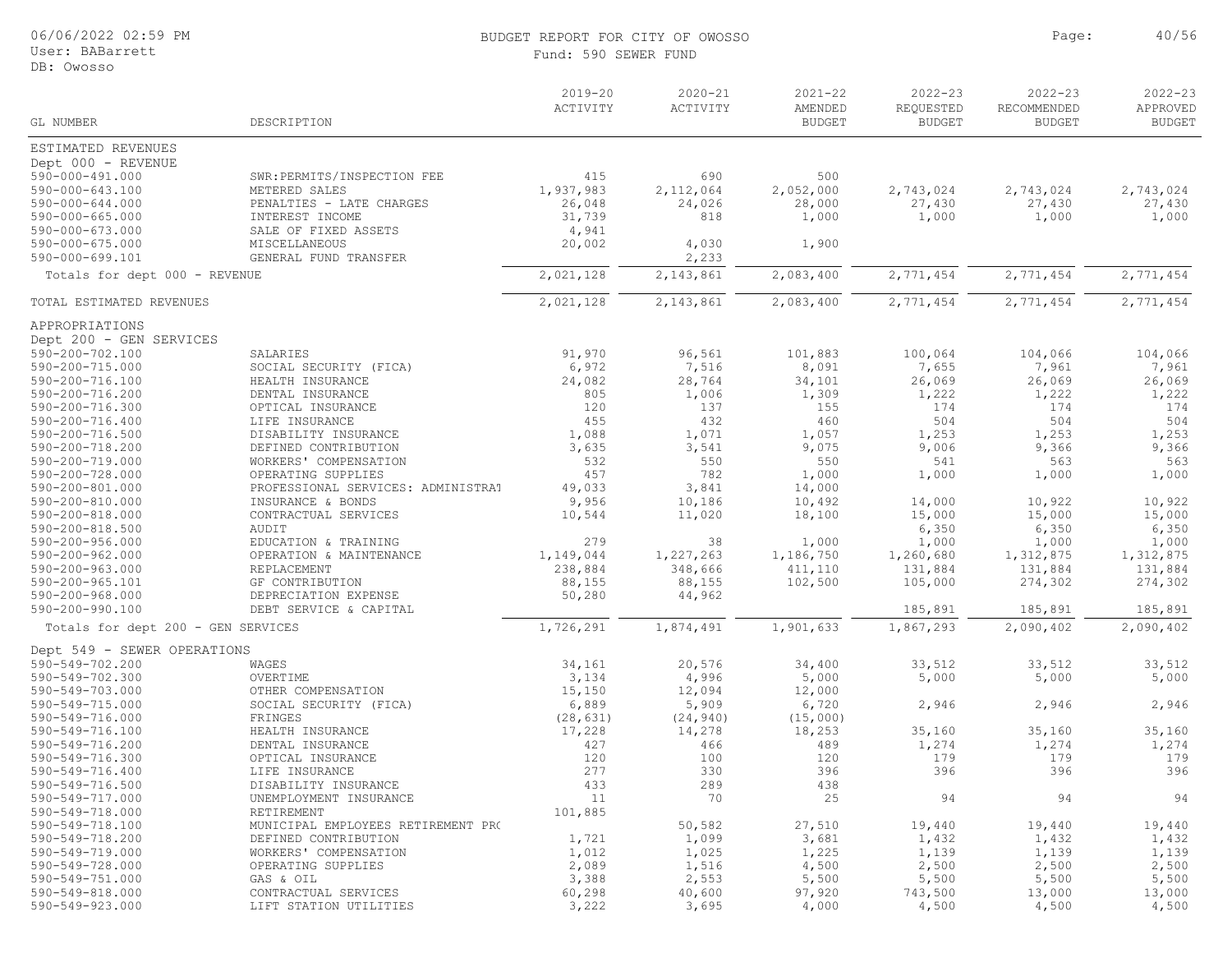#### Fund: 590 SEWER FUND

BUDGET REPORT FOR CITY OF OWOSSO **Page:** 41/56

| GL NUMBER                                                                | DESCRIPTION                                                                           | $2019 - 20$<br>ACTIVITY   | $2020 - 21$<br>ACTIVITY | $2021 - 22$<br>AMENDED<br><b>BUDGET</b> | $2022 - 23$<br>REQUESTED<br>BUDGET | $2022 - 23$<br>RECOMMENDED<br><b>BUDGET</b> | $2022 - 23$<br>APPROVED<br><b>BUDGET</b> |
|--------------------------------------------------------------------------|---------------------------------------------------------------------------------------|---------------------------|-------------------------|-----------------------------------------|------------------------------------|---------------------------------------------|------------------------------------------|
|                                                                          |                                                                                       |                           |                         |                                         |                                    |                                             |                                          |
| APPROPRIATIONS<br>Dept 549 - SEWER OPERATIONS                            |                                                                                       |                           |                         |                                         |                                    |                                             |                                          |
| 590-549-933.000<br>590-549-933.200<br>590-549-936.000<br>590-549-940.000 | EQUIPMENT MAINTENANCE<br>SEWER REPAIR<br>LIFT STATION MAINTENANCE<br>EQUIPMENT RENTAL | 4,465<br>10,966<br>22,706 | 24,824<br>16,833        | 1,500<br>5,000<br>12,000<br>25,000      | 1,500<br>5,000<br>12,500<br>25,000 | 1,500<br>5,000<br>12,500<br>25,000          | 1,500<br>5,000<br>12,500<br>25,000       |
| 590-549-956.000                                                          | EDUCATION & TRAINING                                                                  | 905                       | 40                      | 1,000                                   | 1,000                              | 1,000                                       | 1,000                                    |
| Totals for dept 549 - SEWER OPERATIONS                                   |                                                                                       | 261,856                   | 176,935                 | 251,677                                 | 901,572                            | 171,072                                     | 171,072                                  |
| Dept 901 - CAPITAL OUTLAY<br>$590 - 901 - 973.000$<br>590-901-977.000    | CAPITAL OUTLAY - SEWERS<br>COL - EOUIPMENT                                            | 20,609                    |                         |                                         | 95,000<br>5,000                    | 480,000<br>5,000                            | 480,000<br>5,000                         |
| Totals for dept 901 - CAPITAL OUTLAY                                     |                                                                                       | 20,609                    |                         |                                         | 100,000                            | 485,000                                     | 485,000                                  |
| Dept 905 - DEBT SERVICE<br>590-905-991.100<br>590-905-993.000            | PRINCIPAL<br>INTEREST                                                                 | 10,545                    | 12,732                  | 100,000<br>22,195                       | 105,000<br>26,228                  | 105,000<br>26,228                           | 105,000<br>26,228                        |
| Totals for dept 905 - DEBT SERVICE                                       |                                                                                       | 10,545                    | 12,732                  | 122,195                                 | 131,228                            | 131,228                                     | 131,228                                  |
| TOTAL APPROPRIATIONS                                                     |                                                                                       | 2,019,301                 | 2,064,158               | 2,275,505                               | 3,000,093                          | 2,877,702                                   | 2,877,702                                |
| NET OF REVENUES/APPROPRIATIONS - FUND 590                                |                                                                                       | 1,827                     | 79,703                  | (192, 105)                              | (228, 639)                         | (106, 248)                                  | (106, 248)                               |
| BEGINNING FUND BALANCE<br>ENDING FUND BALANCE                            |                                                                                       | 3,785,248<br>3,787,075    | 3,787,078<br>3,866,781  | 3,866,785<br>3,674,680                  |                                    |                                             |                                          |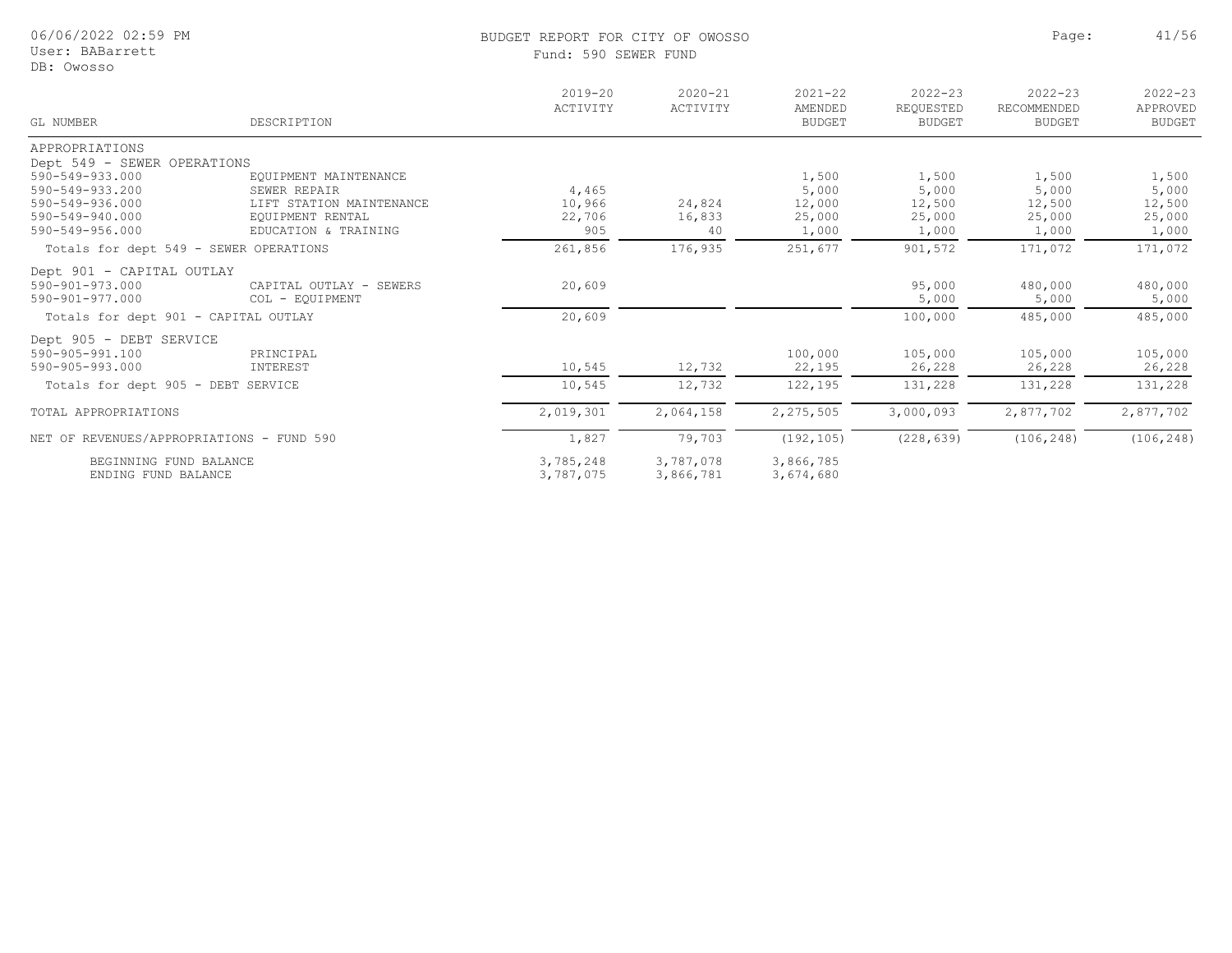User: BABarrett

DB: Owosso

### BUDGET REPORT FOR CITY OF OWOSSO **Page:** 42/56

Fund: 591 WATER FUND

| GL NUMBER                                | DESCRIPTION                                                 | $2019 - 20$<br>ACTIVITY | $2020 - 21$<br>ACTIVITY | $2021 - 22$<br>AMENDED<br><b>BUDGET</b> | $2022 - 23$<br>REQUESTED<br><b>BUDGET</b> | $2022 - 23$<br>RECOMMENDED<br><b>BUDGET</b> | $2022 - 23$<br>APPROVED<br><b>BUDGET</b> |
|------------------------------------------|-------------------------------------------------------------|-------------------------|-------------------------|-----------------------------------------|-------------------------------------------|---------------------------------------------|------------------------------------------|
|                                          |                                                             |                         |                         |                                         |                                           |                                             |                                          |
| ESTIMATED REVENUES                       |                                                             |                         |                         |                                         |                                           |                                             |                                          |
| Dept 000 - REVENUE                       |                                                             |                         |                         |                                         |                                           |                                             |                                          |
| 591-000-491.000                          | WTR: PERMITS/INSPECTION FEE                                 | 20,166                  | 15,849                  | 20,000                                  |                                           |                                             |                                          |
| $591 - 000 - 492.000$                    | PERMITS-CALEDONIA TOWNSHIP                                  |                         | 16,515                  | 9,200                                   |                                           |                                             |                                          |
| $591 - 000 - 493.000$                    | PERMITS-OWOSSO TOWNSHIP                                     |                         |                         | 17,968                                  |                                           |                                             |                                          |
| 591-000-538.000                          | CAPITAL CONTRIBUTION-FEDERAL                                |                         |                         |                                         | 1,910,000                                 | 1,910,000                                   | 1,910,000                                |
| 591-000-540.000                          | STATE SOURCES                                               |                         |                         |                                         | 345,016                                   | 345,016                                     | 345,016                                  |
| 591-000-540.100                          | WELLHEAD PROTECTION PROGRAM                                 |                         | 27,850                  |                                         |                                           |                                             |                                          |
| 591-000-579.000<br>$591 - 000 - 605.100$ | CAPITAL CONTRIBUTION-STATE<br>WATER MAIN REPLACEMENT CHARGE | 42,533<br>671,516       | 689,474                 | 675,000                                 | 749,304                                   | 749,304                                     | 749,304                                  |
| $591 - 000 - 605.350$                    | MATERIAL & SERVICE                                          | 15,120                  | 16,760                  | 21,000                                  |                                           |                                             |                                          |
| 591-000-643.100                          | METERED SALES                                               | 2,706,146               | 2,841,066               | 2,900,000                               | 3,517,836                                 | 3,517,836                                   | 3,517,836                                |
| 591-000-643.200                          | METERED SALES-WHOLESALE-USAGE                               | 263,795                 | 243,912                 | 350,000                                 | 314,831                                   | 314,831                                     | 314,831                                  |
| $591 - 000 - 644.000$                    | PENALTIES - LATE CHARGES                                    | 42,888                  | 36,086                  | 42,000                                  | 43,000                                    | 43,000                                      | 43,000                                   |
| $591 - 000 - 665.000$                    | INTEREST INCOME                                             | 37,568                  | 26,965                  | 1,200                                   | 1,000                                     | 1,000                                       | 1,000                                    |
| $591 - 000 - 667.300$                    | HYDRANT RENTAL                                              | 24,865                  | 28,090                  | 24,000                                  | 24,000                                    | 24,000                                      | 24,000                                   |
| $591 - 000 - 673.000$                    | SALE OF FIXED ASSETS                                        | 19,913                  | 125                     |                                         |                                           |                                             |                                          |
| $591 - 000 - 675.000$                    | MISCELLANEOUS                                               | 1,015                   | 1,440                   | 15,000                                  | 1,440                                     | 1,440                                       | 1,440                                    |
| 591-000-675.200                          | MISCELLANEOUS WATER CHARGES                                 | 1,587                   | 1,665                   | 2,500                                   |                                           |                                             |                                          |
| 591-000-699.101                          | GENERAL FUND TRANSFER                                       |                         | 13,399                  |                                         |                                           |                                             |                                          |
| Totals for dept 000 - REVENUE            |                                                             | 3,847,112               | 3,959,196               | 4,077,868                               | 6,906,427                                 | 6,906,427                                   | 6,906,427                                |
| TOTAL ESTIMATED REVENUES                 |                                                             | 3,847,112               | 3,959,196               | 4,077,868                               | 6,906,427                                 | 6,906,427                                   | 6,906,427                                |
| APPROPRIATIONS                           |                                                             |                         |                         |                                         |                                           |                                             |                                          |
| Dept 200 - GEN SERVICES                  |                                                             |                         |                         |                                         |                                           |                                             |                                          |
| 591-200-702.100                          | SALARIES                                                    | 120,347                 | 145,243                 | 147,892                                 | 145,109                                   | 150,913                                     | 150,913                                  |
| 591-200-715.000                          | SOCIAL SECURITY (FICA)                                      | 9,330                   | 11,297                  | 11,737                                  | 11,101                                    | 11,545                                      | 11,545                                   |
| 591-200-716.100                          | HEALTH INSURANCE                                            | 31,850                  | 35,316                  | 45,309                                  | 31,946                                    | 31,946                                      | 31,946                                   |
| 591-200-716.200                          | DENTAL INSURANCE                                            | 991                     | 1,373                   | 1,833                                   | 1,521                                     | 1,521                                       | 1,521                                    |
| 591-200-716.300                          | OPTICAL INSURANCE                                           | 144                     | 183                     | 220                                     | 213                                       | 213                                         | 213                                      |
| 591-200-716.400                          | LIFE INSURANCE                                              | 597                     | 612                     | 668                                     | 672                                       | 672                                         | 672                                      |
| 591-200-716.500                          | DISABILITY INSURANCE                                        | 1,393                   | 1,533                   | 1,538                                   | 1,658                                     | 1,658                                       | 1,658                                    |
| 591-200-717.000                          | UNEMPLOYMENT INSURANCE                                      | 5                       | 67                      | 15                                      | 121                                       | 121                                         | 121                                      |
| 591-200-718.200                          | DEFINED CONTRIBUTION                                        | 4,872                   | 5,242                   | 13,100                                  | 13,060                                    | 13,582                                      | 13,582                                   |
| 591-200-719.000                          | WORKERS' COMPENSATION                                       | 652                     |                         | 750                                     | 803                                       | 835                                         | 835                                      |
| 591-200-728.000                          | OPERATING SUPPLIES                                          | 2,516                   | 1,355                   | 1,500                                   | 1,500                                     | 1,500                                       | 1,500                                    |
| 591-200-801.000                          | PROFESSIONAL SERVICES: ADMINISTRAT                          | 79,334                  | 10,715                  | 20,715                                  | 25,000                                    | 134,000                                     | 134,000                                  |
| 591-200-810.000<br>591-200-818.000       | INSURANCE & BONDS                                           | 42,809<br>15,379        | 43,799<br>17,078        | 45,113                                  | 50,000<br>30,000                          | 46,472                                      | 46,472                                   |
| 591-200-818.500                          | CONTRACTUAL SERVICES<br>AUDIT                               |                         |                         | 27,500                                  | 6,350                                     | 26,000<br>6,350                             | 26,000<br>6,350                          |
| 591-200-941.000                          | LEASE                                                       | 1,593                   | 1,655                   | 1,720                                   | 2,000                                     | 2,000                                       | 2,000                                    |
| $591 - 200 - 956.000$                    | EDUCATION & TRAINING                                        | 2,737                   | 2,278                   | 3,000                                   | 4,000                                     | 3,000                                       | 3,000                                    |
| 591-200-958.000                          | BAD DEBT EXPENSE                                            |                         | 10,700                  |                                         |                                           |                                             |                                          |
| 591-200-961.000                          | MISCELLANEOUS                                               | 17,258                  | 295,584                 | 275                                     | 1,000                                     | 1,000                                       | 1,000                                    |
| 591-200-965.101                          | GF CONTRIBUTION                                             | 204,734                 | 204,734                 | 238,080                                 | 229,099                                   | 458,197                                     | 458,197                                  |
| $591 - 200 - 968.000$                    | DEPRECIATION EXPENSE                                        | 11,486                  | 473,050                 |                                         |                                           |                                             |                                          |
| Totals for dept 200 - GEN SERVICES       |                                                             | 548,027                 | 1,261,814               | 560,965                                 | 555,153                                   | 891,525                                     | 891,525                                  |
| Dept 552 - WATER UNDERGROUND             |                                                             |                         |                         |                                         |                                           |                                             |                                          |
| 591-552-702.100                          | SALARIES                                                    | 27,316                  | 26,819                  | 28,705                                  | 27,300                                    | 28,119                                      | 28,119                                   |
| 591-552-702.200                          | WAGES                                                       | 124,636                 | 150,103                 | 152,265                                 | 208,742                                   | 208,742                                     | 208,742                                  |
| $591 - 552 - 702.600$                    | UNIFORMS                                                    |                         |                         | 3,500                                   |                                           |                                             |                                          |
| 591-552-702.800                          | ACCRUED SICK LEAVE                                          | 794                     | 405                     |                                         |                                           |                                             |                                          |
| 591-552-703.000                          | OTHER COMPENSATION                                          | 59,312                  | 46,264                  | 45,000                                  |                                           |                                             |                                          |
| 591-552-715.000                          | SOCIAL SECURITY (FICA)                                      | 18,493                  | 21,233                  | 18,988                                  | 15,969                                    | 18,120                                      | 18,120                                   |
| 591-552-716.000                          | FRINGES                                                     | (23, 920)               | (36, 003)               | (25,000)                                |                                           |                                             |                                          |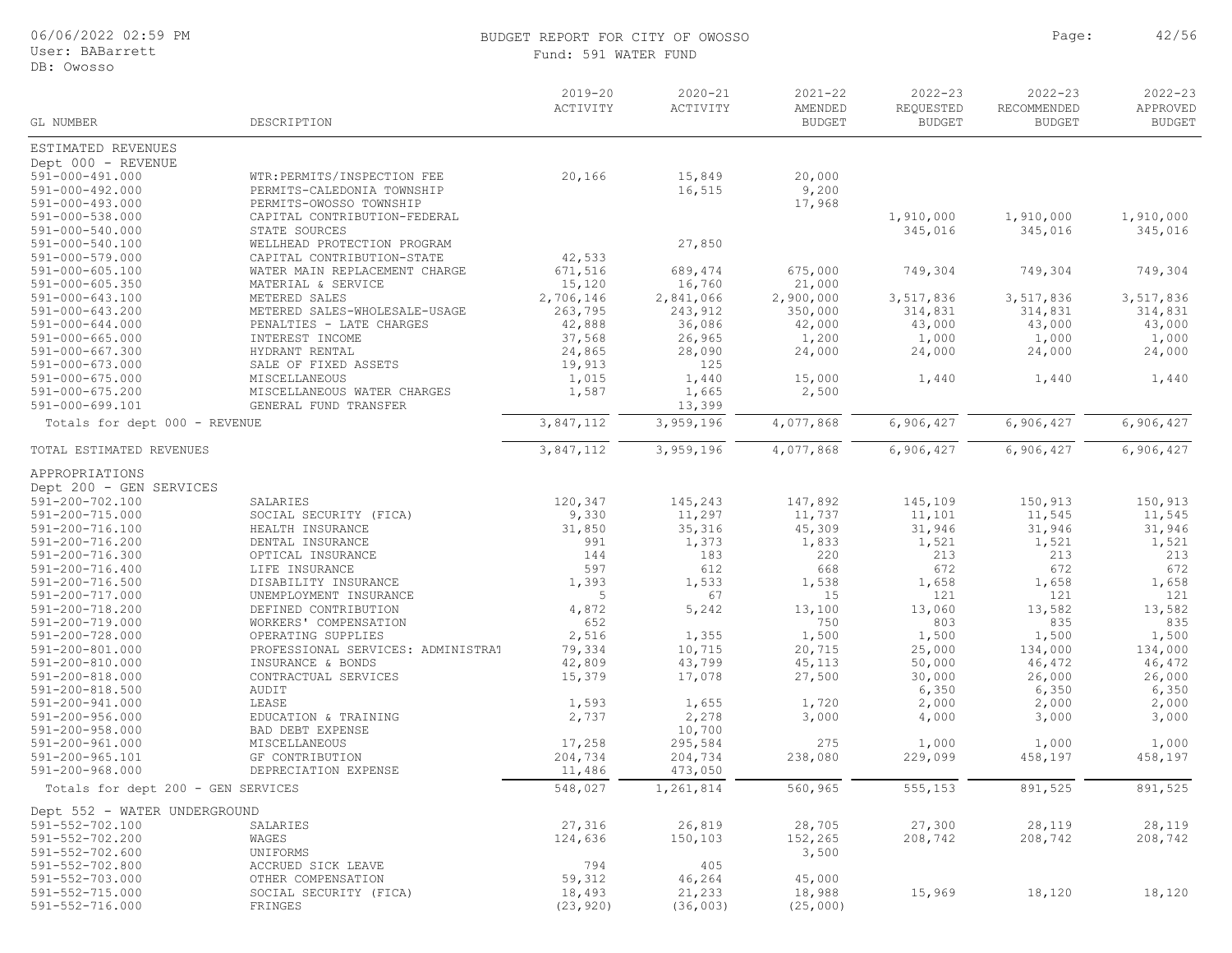User: BABarrett DB: Owosso

### BUDGET REPORT FOR CITY OF OWOSSO **Page:** 43/56

Fund: 591 WATER FUND

| GL NUMBER                                      | DESCRIPTION                                    | $2019 - 20$<br>ACTIVITY | $2020 - 21$<br>ACTIVITY | $2021 - 22$<br>AMENDED<br><b>BUDGET</b> | $2022 - 23$<br>REQUESTED<br><b>BUDGET</b> | $2022 - 23$<br>RECOMMENDED<br><b>BUDGET</b> | $2022 - 23$<br>APPROVED<br><b>BUDGET</b> |
|------------------------------------------------|------------------------------------------------|-------------------------|-------------------------|-----------------------------------------|-------------------------------------------|---------------------------------------------|------------------------------------------|
|                                                |                                                |                         |                         |                                         |                                           |                                             |                                          |
| APPROPRIATIONS                                 |                                                |                         |                         |                                         |                                           |                                             |                                          |
| Dept 552 - WATER UNDERGROUND                   |                                                |                         |                         |                                         |                                           |                                             |                                          |
| 591-552-716.100                                | HEALTH INSURANCE                               | 65,491                  | 72,148                  | 75,371                                  | 76,620                                    | 76,620                                      | 76,620                                   |
| 591-552-716.200                                | DENTAL INSURANCE                               | 2,588                   | 3,195                   | 3,597                                   | 3,597                                     | 3,597                                       | 3,597                                    |
| 591-552-716.300                                | OPTICAL INSURANCE                              | 381                     | 481                     | 446                                     | 522                                       | 522                                         | 522                                      |
| 591-552-716.400                                | LIFE INSURANCE                                 | 794                     | 1,188                   | 1,198                                   | 1,207                                     | 1,207                                       | 1,207                                    |
| 591-552-716.500                                | DISABILITY INSURANCE                           | 1,547                   | 1,730                   | 2,086                                   | 2,359                                     | 2,359                                       | 2,359                                    |
| 591-552-717.000<br>591-552-718.000             | UNEMPLOYMENT INSURANCE<br>RETIREMENT           | 73<br>57,708            | 177                     | 25                                      | 233                                       | 233                                         | 233                                      |
| 591-552-718.100                                | MUNICIPAL EMPLOYEES RETIREMENT PRO             |                         | 14,275                  | 61,268                                  | 48,360                                    | 48,360                                      | 48,360                                   |
| 591-552-718.200                                | DEFINED CONTRIBUTION                           | 6,251                   | 7,383                   | 15,098                                  | 8,350                                     | 8,350                                       | 8,350                                    |
| 591-552-719.000                                | WORKERS' COMPENSATION                          | 7,852                   | 4,748                   | 8,100                                   | 7,040                                     | 7,045                                       | 7,045                                    |
| 591-552-728.000                                | OPERATING SUPPLIES                             | 4,677                   | 5,593                   | 11,000                                  | 6,000                                     | 6,000                                       | 6,000                                    |
| $591 - 552 - 751.000$                          | GAS & OIL                                      | 12,197                  | 18,564                  | 16,000                                  | 25,000                                    | 20,500                                      | 20,500                                   |
| $591 - 552 - 818.000$                          | CONTRACTUAL SERVICES                           | 16,035                  | 296,540                 | 1,068,730                               | 2,612,479                                 | 2,052,516                                   | 2,052,516                                |
| 591-552-920.100                                | ELECTRICITY                                    | 2,353                   | 2,828                   | 3,000                                   | 3,000                                     | 3,000                                       | 3,000                                    |
| $591 - 552 - 920.200$                          | GAS                                            | 3,249                   | 3,494                   | 4,000                                   | 4,000                                     | 4,000                                       | 4,000                                    |
| $591 - 552 - 920.300$                          | TELEPHONE                                      | 2,461                   | 2,352                   | 3,000                                   | 2,750                                     | 2,750                                       | 2,750                                    |
| $591 - 552 - 933.000$                          | EQUIPMENT MAINTENANCE                          | 1,700                   | 1,225                   | 1,500                                   | 2,000                                     | 2,000                                       | 2,000                                    |
| 591-552-933.200                                | EQUIPMENT MAINT-HYDRANTS & MAINS               | 22,125                  | 32,636                  | 40,000                                  | 40,000                                    | 35,000                                      | 35,000                                   |
| $591 - 552 - 933.300$<br>$591 - 552 - 940.000$ | EQUIP MAINT. METER & SERV<br>EQUIPMENT RENTAL  | 18,523<br>98,901        | 20,733<br>164,818       | 18,000<br>120,000                       | 20,000<br>125,000                         | 20,000<br>125,000                           | 20,000<br>125,000                        |
| $591 - 552 - 956.000$                          | EDUCATION & TRAINING                           | 2,310                   | 2,407                   | 3,000                                   | 3,500                                     | 3,000                                       | 3,000                                    |
| $591 - 552 - 968.000$                          | DEPRECIATION EXPENSE                           | 200,411                 |                         |                                         |                                           |                                             |                                          |
| Totals for dept 552 - WATER UNDERGROUND        |                                                | 734,258                 | 865,336                 | 1,678,877                               | 3,244,028                                 | 2,677,040                                   | 2,677,040                                |
|                                                |                                                |                         |                         |                                         |                                           |                                             |                                          |
| Dept 553 - WATER FILTRATION<br>591-553-702.100 | SALARIES                                       | 71,985                  | 72,667                  | 76,112                                  | 75,422                                    | 87,146                                      | 87,146                                   |
| 591-553-702.200                                | WAGES                                          | 234,114                 | 271,756                 | 318,703                                 | 315,515                                   | 315,515                                     | 315,515                                  |
| 591-553-702.300                                | OVERTIME                                       | 34,480                  | 37,190                  | 35,800                                  | 36,000                                    | 36,000                                      | 36,000                                   |
| 591-553-702.400                                | WAGES - TEMPORARY                              | 16,248                  | 1,351                   | 5,019                                   |                                           |                                             |                                          |
| 591-553-702.600                                | UNIFORMS                                       | 2,800                   | 3,500                   | 4,900                                   | 4,000                                     | 4,000                                       | 4,000                                    |
| 591-553-703.000                                | OTHER COMPENSATION                             |                         | 7,000                   |                                         |                                           |                                             |                                          |
| 591-553-715.000                                | SOCIAL SECURITY (FICA)                         | 27,552                  | 29,536                  | 30,259                                  | 32,661                                    | 33,558                                      | 33,558                                   |
| 591-553-716.000                                | FRINGES                                        | 1,768                   | 2,753                   | 3,000                                   |                                           |                                             |                                          |
| 591-553-716.100                                | HEALTH INSURANCE                               | 69,821                  | 77,474                  | 97,500                                  | 111,450                                   | 111,450                                     | 111,450                                  |
| 591-553-716.200                                | DENTAL INSURANCE                               | 3,045                   | 3,556                   | 4,214                                   | 4,885                                     | 4,885                                       | 4,885                                    |
| 591-553-716.300                                | OPTICAL INSURANCE                              | 443                     | 482                     | 524                                     | 686                                       | 686                                         | 686                                      |
| 591-553-716.400                                | LIFE INSURANCE                                 | 1,326                   | 1,765                   | 1,993                                   | 2,064                                     | 2,064                                       | 2,064                                    |
| 591-553-716.500<br>591-553-717.000             | DISABILITY INSURANCE<br>UNEMPLOYMENT INSURANCE | 2,470<br>107            | 2,924<br>273            | 3,703<br>25                             | 3,814<br>373                              | 3,814<br>373                                | 3,814<br>373                             |
| 591-553-718.000                                | RETIREMENT                                     | 321,441                 |                         |                                         |                                           |                                             |                                          |
| 591-553-718.100                                | MUNICIPAL EMPLOYEES RETIREMENT PRO             |                         | 23,534                  | 28,398                                  | 21,060                                    | 21,060                                      | 21,060                                   |
| 591-553-718.200                                | DEFINED CONTRIBUTION                           | 11,594                  | 13,410                  | 33,594                                  | 17,293                                    | 21,903                                      | 21,903                                   |
| 591-553-719.000                                | WORKERS' COMPENSATION                          | 7,512                   | 5,051                   | 8,000                                   | 11,890                                    | 11,992                                      | 11,992                                   |
| 591-553-728.000                                | OPERATING SUPPLIES                             | 4,952                   | 5,474                   | 6,000                                   | 7,000                                     | 7,000                                       | 7,000                                    |
| 591-553-728.100                                | LAB SUPPLIES                                   | 21,732                  | 20,093                  | 34,640                                  | 35,000                                    | 35,000                                      | 35,000                                   |
| 591-553-743.000                                | CHEMICALS                                      | 149,493                 | 174,883                 | 157,000                                 | 200,000                                   | 175,000                                     | 175,000                                  |
| 591-553-751.000                                | GAS & OIL                                      | 1,817                   | 1,456                   | 2,000                                   | 3,500                                     | 3,500                                       | 3,500                                    |
| 591-553-818.000                                | CONTRACTUAL SERVICES                           | 22,966                  | 68,188                  | 55,500                                  | 375,000                                   | 209,600                                     | 209,600                                  |
| 591-553-920.100                                | ELECTRICITY                                    | 139,243                 | 166,933                 | 152,500                                 | 159,429                                   | 159,429                                     | 159,429                                  |
| 591-553-920.200                                | GAS                                            | 5,497                   | 4,679                   | 6,000                                   | 6,000                                     | 5,500                                       | 5,500                                    |
| $591 - 553 - 920.300$                          | TELEPHONE                                      | 4,327                   | 5,205                   | 8,160                                   | 5,000                                     | 3,800                                       | 3,800                                    |
| $591 - 553 - 920.500$                          | <b>REFUSE</b>                                  | 397                     | 535                     | 700                                     | 600                                       | 600                                         | 600                                      |
| $591 - 553 - 930.000$                          | BUILDING MAINTENANCE                           | 8,095                   | 12,023                  | 10,000                                  | 60,000                                    | 23,000                                      | 23,000                                   |
| $591 - 553 - 933.000$<br>591-553-933.100       | EQUIPMENT MAINTENANCE<br>EQUIP MAINT - WELLS   | 20,784<br>24,914        | 22,736<br>43,398        | 40,000<br>20,000                        | 60,000<br>25,000                          | 34,000<br>25,000                            | 34,000<br>25,000                         |

591-553-934.000 MAINTENANCE 121,240 75,806 110,000 120,000 208,100 208,100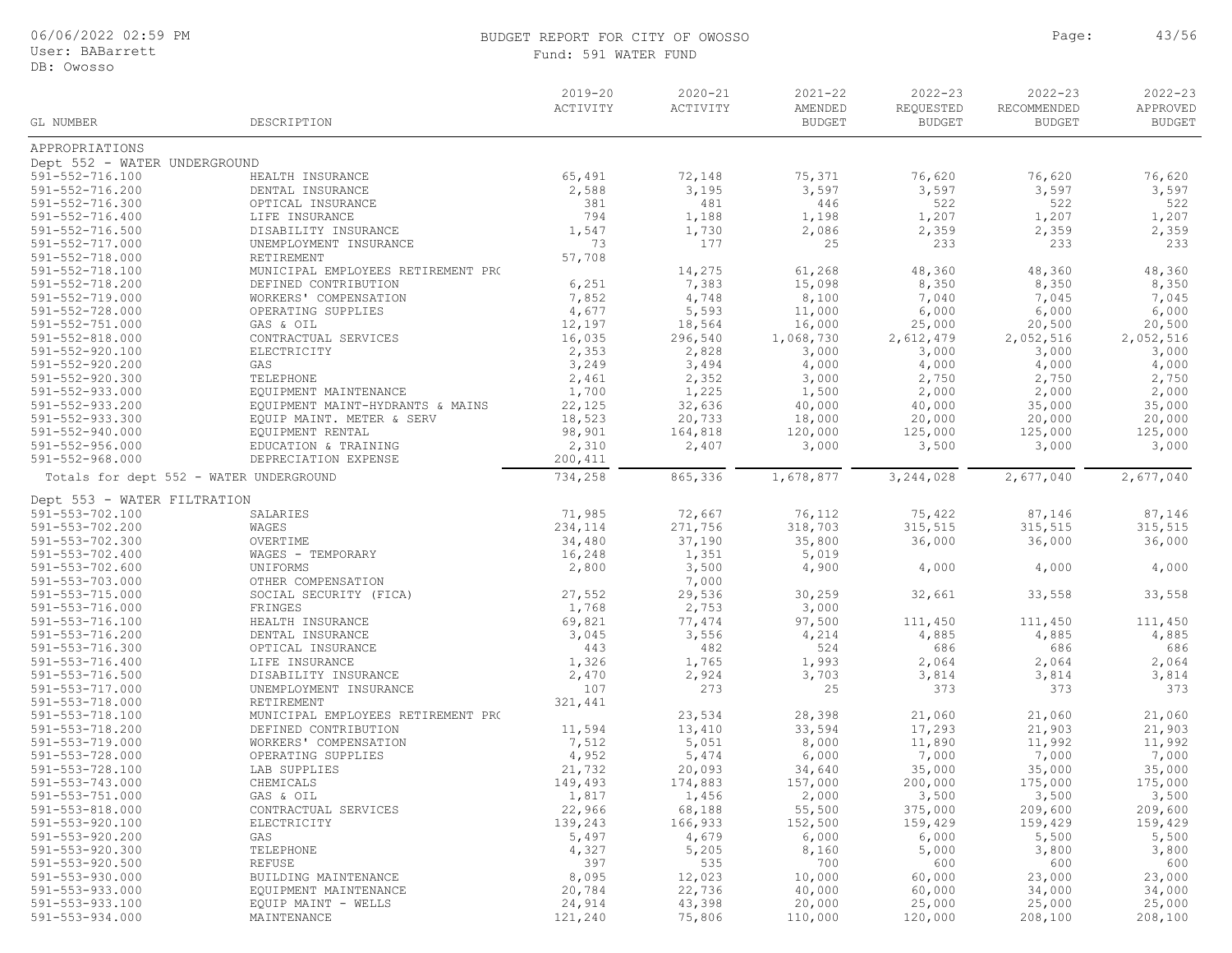| 06/06/2022 02:59 PM |  |  |
|---------------------|--|--|
|---------------------|--|--|

#### User: BABarrett

#### DB: Owosso

#### BUDGET REPORT FOR CITY OF OWOSSO **Page:** 44/56 Fund: 591

| 91 | WATER FUND |  |
|----|------------|--|
|----|------------|--|

| GL NUMBER                                 | DESCRIPTION          | $2019 - 20$<br>ACTIVITY | $2020 - 21$<br>ACTIVITY | $2021 - 22$<br>AMENDED<br><b>BUDGET</b> | $2022 - 23$<br>REQUESTED<br><b>BUDGET</b> | $2022 - 23$<br>RECOMMENDED<br><b>BUDGET</b> | $2022 - 23$<br>APPROVED<br><b>BUDGET</b> |
|-------------------------------------------|----------------------|-------------------------|-------------------------|-----------------------------------------|-------------------------------------------|---------------------------------------------|------------------------------------------|
| APPROPRIATIONS                            |                      |                         |                         |                                         |                                           |                                             |                                          |
| Dept 553 - WATER FILTRATION               |                      |                         |                         |                                         |                                           |                                             |                                          |
| $591 - 553 - 956.000$                     | EDUCATION & TRAINING | 1,952                   | 1,838                   | 4,000                                   | 4,000                                     | 3,000                                       | 3,000                                    |
| $591 - 553 - 968.000$                     | DEPRECIATION EXPENSE | 253,970                 |                         |                                         |                                           |                                             |                                          |
| Totals for dept 553 - WATER FILTRATION    |                      | 1,588,085               | 1,157,469               | 1,258,244                               | 1,697,642                                 | 1,546,975                                   | 1,546,975                                |
| Dept 901 - CAPITAL OUTLAY                 |                      |                         |                         |                                         |                                           |                                             |                                          |
| 591-901-972.000                           | MAINS & HYDRANTS     | 97,319                  | 11,760                  | 105,000                                 | 1,508,545                                 | 1,433,545                                   | 1,433,545                                |
| $591 - 901 - 972.100$                     | COL-SERVICE LINES    |                         | 717                     |                                         |                                           |                                             |                                          |
| $591 - 901 - 977.000$                     | COL - EQUIPMENT      | 3,590                   | 9,803                   | 510,650                                 | 50,000                                    | 35,000                                      | 35,000                                   |
| 591-901-983.000                           | LEASED ASSETS        |                         | 37,083                  | 68,078                                  |                                           |                                             |                                          |
| Totals for dept 901 - CAPITAL OUTLAY      |                      | 100,909                 | 59,363                  | 683,728                                 | 1,558,545                                 | 1,468,545                                   | 1,468,545                                |
| Dept 905 - DEBT SERVICE                   |                      |                         |                         |                                         |                                           |                                             |                                          |
| $591 - 905 - 991.100$                     | PRINCIPAL            |                         |                         | 605,000                                 | 799,517                                   | 799,517                                     | 799,517                                  |
| 591-905-993.000                           | INTEREST             | 88,129                  | 61,282                  | 65,538                                  | 110,299                                   | 110,299                                     | 110,299                                  |
| Totals for dept 905 - DEBT SERVICE        |                      | 88,129                  | 61,282                  | 670,538                                 | 909,816                                   | 909,816                                     | 909,816                                  |
| TOTAL APPROPRIATIONS                      |                      | 3,059,408               | 3,405,264               | 4,852,352                               | 7,965,184                                 | 7,493,901                                   | 7,493,901                                |
| NET OF REVENUES/APPROPRIATIONS - FUND 591 |                      | 787,704                 | 553,932                 | (774, 484)                              | (1, 058, 757)                             | (587, 474)                                  | (587, 474)                               |
| BEGINNING FUND BALANCE                    |                      | 12,032,124              | 12,819,829              | 13, 373, 762                            |                                           |                                             |                                          |
| ENDING FUND BALANCE                       |                      | 12,819,828              | 13, 373, 761            | 12,599,278                              |                                           |                                             |                                          |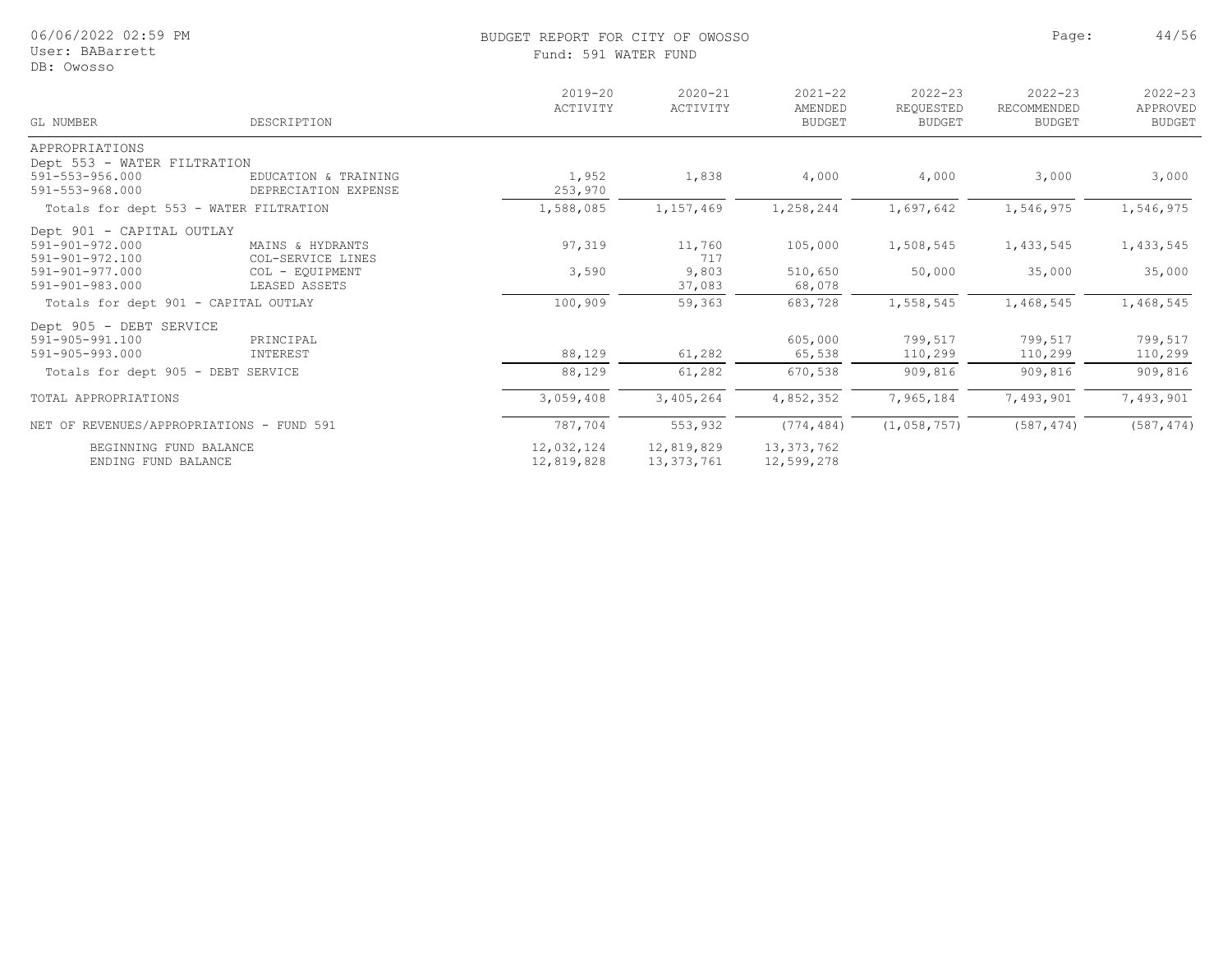User: BABarrett

DB: Owosso

#### BUDGET REPORT FOR CITY OF OWOSSO **Page:** 45/56 ATER FUND

2020-21 ACTIVITY

2022-23 RECOMMENDED

2022-23 REQUESTED

2021-22 AMENDED

2022-23 APPROVED

|          | DUDULI INILUNI LUN UL   |
|----------|-------------------------|
|          | Fund: 599 WASTEWA       |
|          |                         |
|          | $2019 - 20$<br>ACTIVITY |
| CRIPTION |                         |
|          |                         |
|          |                         |

| GL NUMBER                          | DESCRIPTION                        |           |           | <b>BUDGET</b> | <b>BUDGET</b> | <b>BUDGET</b> | <b>BUDGET</b> |
|------------------------------------|------------------------------------|-----------|-----------|---------------|---------------|---------------|---------------|
| ESTIMATED REVENUES                 |                                    |           |           |               |               |               |               |
| Dept 000 - REVENUE                 |                                    |           |           |               |               |               |               |
| 599-000-540.000                    | STATE SOURCES                      |           |           | 3,037,900     | 4,882,626     | 4,882,626     | 4,882,626     |
| 599-000-602.100                    | OP & MAINT CHRG - OWOSSO           | 1,149,044 | 1,227,263 | 1,186,710     | 1,260,680     | 1,312,875     | 1,312,875     |
| 599-000-602.200                    | OP & MAINT CHRG - OWOSSO TWP       | 167,066   | 229,659   | 176,750       | 235,987       | 245,757       | 245,757       |
| 599-000-602.300                    | OP & MAINT CHRG - CALEDONIA TWSP   | 101,010   | 110,227   | 151,500       | 113,303       | 117,994       | 117,994       |
| $599 - 000 - 602.400$              | OP & MAINT CHRG - CORUNNA          | 203,755   | 223,155   | 227,250       | 229,365       | 238,861       | 238,861       |
| 599-000-603.100                    | REPLACEMENT CHRG - OWOSSO          | 238,884   | 349,133   | 416,527       | 131,884       | 131,884       | 131,884       |
| 599-000-603.200                    | REPLACEMENT CHRG - OWOSSO TWP      | 69,010    | 111,639   | 123,762       | 24,687        | 24,687        | 24,687        |
| 599-000-603.300                    | REPLACEMENT CHRG - CALEDONIA TWSP  | 50, 261   | 77,576    | 87,255        | 11,853        | 11,853        | 11,853        |
| $599 - 000 - 603.400$              | REPLACEMENT CHRG - CORUNNA         | 41,844    | 61,652    | 72,456        | 23,995        | 23,995        | 23,995        |
| 599-000-606.100                    | DEBT SERVICE CHRG - OWOSSO         |           |           |               | 185,891       | 185,891       | 185,891       |
| 599-000-606.200                    | DEBT SERVICE CHRG - OWOSSO TWP.    |           |           |               | 75,408        | 75,408        | 75,408        |
| 599-000-606.300                    | DEBT SERVICE CHRG - CALEDONIA TWSI |           |           |               | 57,170        | 57,170        | 57,170        |
| 599-000-606.400                    | DEBT SERVICE CHRG - CORUNNA        |           |           |               | 32,268        | 32,268        | 32,268        |
| $599 - 000 - 665.000$              | INTEREST INCOME                    | 23,470    | 1,940     | 2,000         | 1,000         | 1,000         | 1,000         |
| 599-000-673.000                    | SALE OF FIXED ASSETS               | 1,375     |           |               |               |               |               |
| 599-000-675.000                    | <b>MISCELLANEOUS</b>               | 4,082     | 3,643     | 5,000         |               |               |               |
| 599-000-699.101                    | GENERAL FUND TRANSFER              |           | 6,699     |               |               |               |               |
| Totals for dept 000 - REVENUE      |                                    | 2,049,801 | 2,402,586 | 5,487,110     | 7,266,117     | 7,342,269     | 7,342,269     |
| TOTAL ESTIMATED REVENUES           |                                    | 2,049,801 | 2,402,586 | 5,487,110     | 7,266,117     | 7,342,269     | 7,342,269     |
| APPROPRIATIONS                     |                                    |           |           |               |               |               |               |
| Dept 200 - GEN SERVICES            |                                    |           |           |               |               |               |               |
| 599-200-818.500                    | AUDIT                              |           |           |               | 6,350         | 6,350         | 6,350         |
| Totals for dept 200 - GEN SERVICES |                                    |           |           |               | 6,350         | 6,350         | 6,350         |
| Dept 548 - WASTEWATER OPERATIONS   |                                    |           |           |               |               |               |               |
| 599-548-702.100                    | SALARIES                           | 88,074    | 91,084    | 89,735        | 88,179        | 104,768       | 104,768       |
| 599-548-702.200                    | WAGES                              | 347,113   | 367,024   | 390,673       | 362,376       | 349,441       | 349,441       |
| 599-548-702.300                    | OVERTIME                           | 37,648    | 30,791    | 32,500        | 34,220        | 34,220        | 34,220        |
| 599-548-702.400                    | WAGES - TEMPORARY                  | 6,379     | 753       | 3,900         |               | 8,000         | 8,000         |
| 599-548-702.600                    | UNIFORMS                           | 4,900     | 4,900     | 5,600         | 4,900         | 4,900         | 4,900         |
| 599-548-702.800                    | ACCRUED SICK LEAVE                 | 722       | 564       | 800           |               |               |               |
| 599-548-703.000                    | OTHER COMPENSATION                 |           | 10,037    |               |               |               |               |
| 599-548-715.000                    | SOCIAL SECURITY (FICA)             | 35,347    | 36,629    | 40,163        | 37,085        | 37,977        | 37,977        |
| 599-548-716.000                    | FRINGES                            | 15,092    | 13,202    | 15,000        |               |               |               |
| 599-548-716.100                    | HEALTH INSURANCE                   | 108,863   | 118,259   | 150,332       | 107,516       | 107,516       | 107,516       |
| 599-548-716.200                    | DENTAL INSURANCE                   | 4,573     | 5,100     | 6,147         | 4,270         | 4,270         | 4,270         |
| 599-548-716.300                    | OPTICAL INSURANCE                  | 731       | 781       | 880           | 689           | 689           | 689           |
| 599-548-716.400                    | LIFE INSURANCE                     | 1,654     | 2,062     | 2,296         | 1,921         | 1,921         | 1,921         |
| 599-548-716.500                    | DISABILITY INSURANCE               | 3,771     | 4,079     | 4,422         | 4,431         | 4,431         | 4,431         |
| 599-548-716.600                    | PHYSICALS                          | 228       | 470       | 250           |               |               |               |
| 599-548-717.000                    | UNEMPLOYMENT INSURANCE             | 117       | 306       | 25            | 419           | 419           | 419           |
| 599-548-718.000                    | RETIREMENT                         | 325,470   |           |               |               |               |               |
| 599-548-718.100                    | MUNICIPAL EMPLOYEES RETIREMENT PRO | 11,310    | 350,800   | 140,601       | 115,310       | 115,310       | 115,310       |
| 599-548-718.200                    | DEFINED CONTRIBUTION               | 12,293    | 12,882    | 31,706        | 12,090        | 12,355        | 12,355        |
| 599-548-719.000                    | WORKERS' COMPENSATION              | 5,661     | 4,432     | 5,900         | 6,000         | 6,006         | 6,006         |
| 599-548-728.000                    | OPERATING SUPPLIES                 | 17,430    | 14,055    | 18,000        | 25,000        | 33,400        | 33,400        |
| 599-548-728.100                    | SUPPLIES                           | 12,419    | 11,418    | 14,500        | 25,000        | 25,000        | 25,000        |
| 599-548-743.100                    | CHEMICALS - IRON                   | 51, 515   | 45,955    | 48,000        | 55,000        | 55,000        | 55,000        |
| 599-548-743.200                    | CHEMICALS - POLYMER                | 15,708    | 23,285    | 22,000        | 30,000        | 30,000        | 30,000        |
| 599-548-743.300                    | CHEMICALS - CHLORINE               | 35,395    | 28,204    | 42,000        | 85,000        | 85,000        | 85,000        |
| 599-548-751.000                    | GAS & OIL                          | 6,556     | 5,535     | 6,500         | 3,500         | 6,000         | 6,000         |
| 599-548-801.000                    | PROFESSIONAL SERVICES: ADMINISTRAT | 83,154    | 21,899    | 110,000       | 75,000        | 41,000        | 41,000        |
| 599-548-810.000                    | INSURANCE & BONDS                  | 38,047    | 38,927    | 40,099        | 45,000        | 41,317        | 41,317        |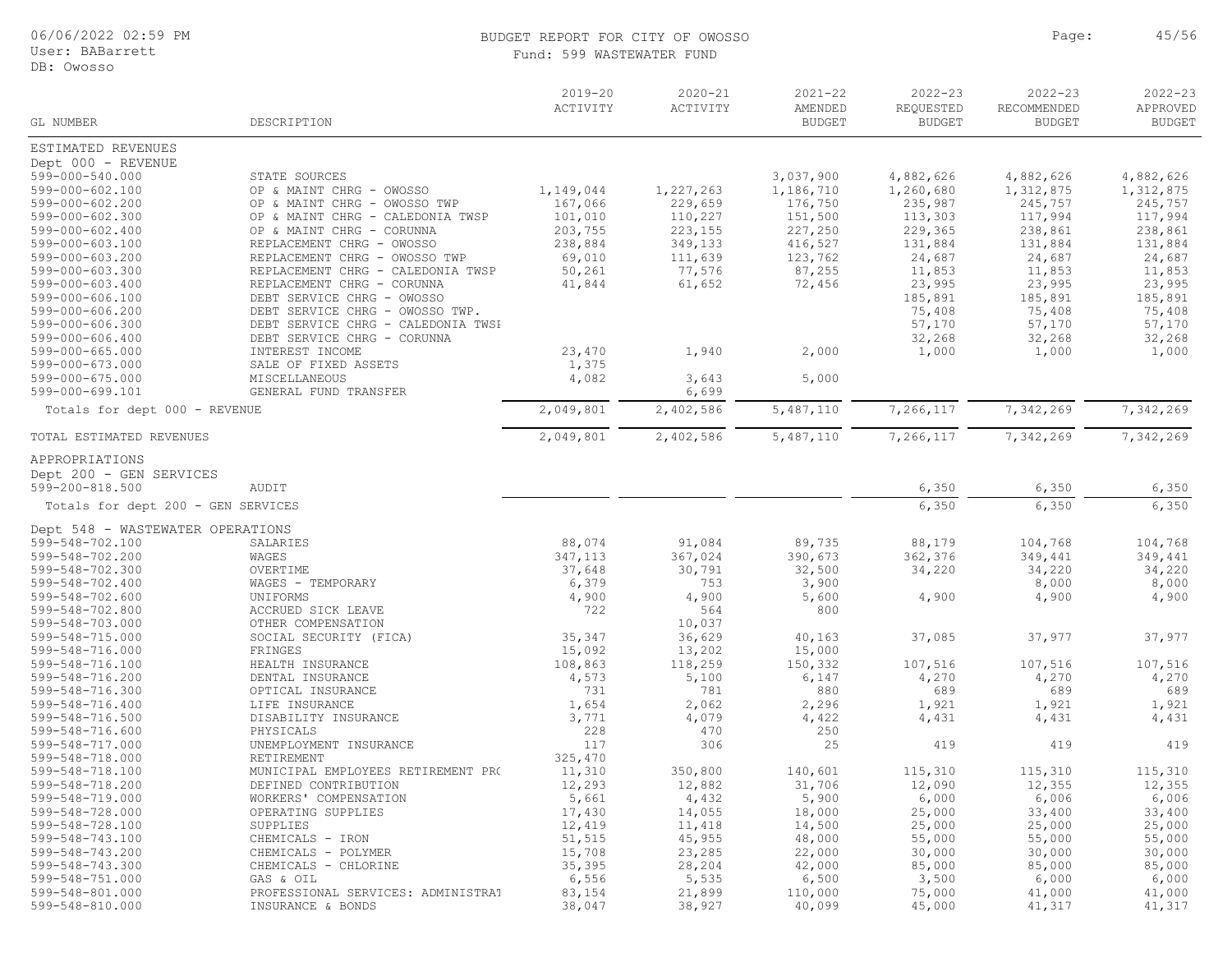06/06/2022 02:59 PM

#### BUDGET REPORT FOR CITY OF OWOSSO **Page:** 46/56 Fund: 599 WASTEWATER FUND

| GL NUMBER                                       | DESCRIPTION           | $2019 - 20$<br>ACTIVITY | $2020 - 21$<br>ACTIVITY | $2021 - 22$<br>AMENDED<br><b>BUDGET</b> | $2022 - 23$<br>REQUESTED<br><b>BUDGET</b> | $2022 - 23$<br>RECOMMENDED<br><b>BUDGET</b> | $2022 - 23$<br>APPROVED<br><b>BUDGET</b> |
|-------------------------------------------------|-----------------------|-------------------------|-------------------------|-----------------------------------------|-------------------------------------------|---------------------------------------------|------------------------------------------|
| APPROPRIATIONS                                  |                       |                         |                         |                                         |                                           |                                             |                                          |
| Dept 548 - WASTEWATER OPERATIONS                |                       |                         |                         |                                         |                                           |                                             |                                          |
| 599-548-920.100                                 | ELECTRICITY           | 224,912                 | 224,024                 | 230,000                                 | 230,000                                   | 238,000                                     | 238,000                                  |
| 599-548-920.200                                 | GAS                   | 14,686                  | 13,904                  | 15,000                                  | 15,000                                    | 17,500                                      | 17,500                                   |
| 599-548-920.300                                 | TELEPHONE             | 2,817                   | 2,701                   | 3,500                                   | 3,500                                     | 3,750                                       | 3,750                                    |
| 599-548-920.400                                 | WATER & SEWER         | 4,418                   | 5,035                   | 5,000                                   | 6,223                                     | 6,223                                       | 6,223                                    |
| 599-548-920.500                                 | REFUSE                | 1,031                   | 1,103                   | 1,100                                   | 1,200                                     | 1,200                                       | 1,200                                    |
| 599-548-930.000                                 | BUILDING MAINTENANCE  | 10,628                  | 13,665                  | 18,000                                  | 140,000                                   | 125,000                                     | 125,000                                  |
| 599-548-932.000                                 | STATIONARY EQUIPMENT  | 5,855                   | 5,760                   | 6,000                                   | 45,000                                    | 7,500                                       | 7,500                                    |
| 599-548-933.000                                 | EQUIPMENT MAINTENANCE | 59,766                  | 74,593                  | 70,000                                  | 135,000                                   | 20,000                                      | 20,000                                   |
| 599-548-934.000                                 | MAINTENANCE           | 172,243                 | 164,973                 | 160,000                                 | 180,000                                   | 180,000                                     | 180,000                                  |
| 599-548-934.100                                 | HHW PROGRAM           |                         |                         | 5,000                                   |                                           |                                             |                                          |
| 599-548-955.000                                 | MEMBERSHIPS & DUES    | 438                     | 371                     | 600                                     | 700                                       | 700                                         | 700                                      |
| 599-548-956.000                                 | EDUCATION & TRAINING  | 1,719                   | 374                     | 3,000                                   | 3,000                                     | 3,000                                       | 3,000                                    |
| 599-548-956.100                                 | SAFETY TRAINING       | 126                     |                         | 300                                     | 500                                       | 500                                         | 500                                      |
| 599-548-965.101                                 | GF CONTRIBUTION       | 222,048                 | 218,875                 | 212,000                                 | 203,175                                   | 203,175                                     | 203,175                                  |
| 599-548-968.000                                 | DEPRECIATION EXPENSE  | 249,924                 | 318,024                 |                                         |                                           |                                             |                                          |
| Totals for dept 548 - WASTEWATER OPERATIONS     |                       | 2,240,781               | 2,286,835               | 1,951,529                               | 2,086,204                                 | 1,915,488                                   | 1,915,488                                |
| Dept 901 - CAPITAL OUTLAY                       |                       |                         |                         |                                         |                                           |                                             |                                          |
| 599-901-977.000                                 | COL - EQUIPMENT       | 20,764                  | (7, 565)                | 3,092,900                               | 6,482,626                                 | 5,012,126                                   | 5,012,126                                |
| Totals for dept 901 - CAPITAL OUTLAY            |                       | 20,764                  | (7, 565)                | 3,092,900                               | 6,482,626                                 | 5,012,126                                   | 5,012,126                                |
| Dept 905 - DEBT SERVICE                         |                       |                         |                         |                                         |                                           |                                             |                                          |
| 599-905-991.100                                 | PRINCIPAL             |                         |                         | 90,000                                  | 205,000                                   | 205,000                                     | 205,000                                  |
| 599-905-993.000                                 | INTEREST              |                         | 8,985                   | 42,000                                  | 145,737                                   | 145,737                                     | 145,737                                  |
| Totals for dept 905 - DEBT SERVICE              |                       |                         | 8,985                   | 132,000                                 | 350,737                                   | 350,737                                     | 350,737                                  |
|                                                 |                       |                         |                         |                                         |                                           |                                             |                                          |
| TOTAL APPROPRIATIONS                            |                       | 2, 261, 545             | 2,288,255               | 5,176,429                               | 8,925,917                                 | 7,284,701                                   | 7,284,701                                |
| NET OF REVENUES/APPROPRIATIONS - FUND 599       |                       | (211, 744)              | 114,331                 | 310,681                                 | (1, 659, 800)                             | 57,568                                      | 57,568                                   |
| BEGINNING FUND BALANCE                          |                       | 4,283,106               | 4,071,365               | 4,185,757                               |                                           |                                             |                                          |
| FUND BALANCE ADJUSTMENTS<br>ENDING FUND BALANCE |                       | 4,071,362               | 60<br>4,185,756         | 4,496,438                               |                                           |                                             |                                          |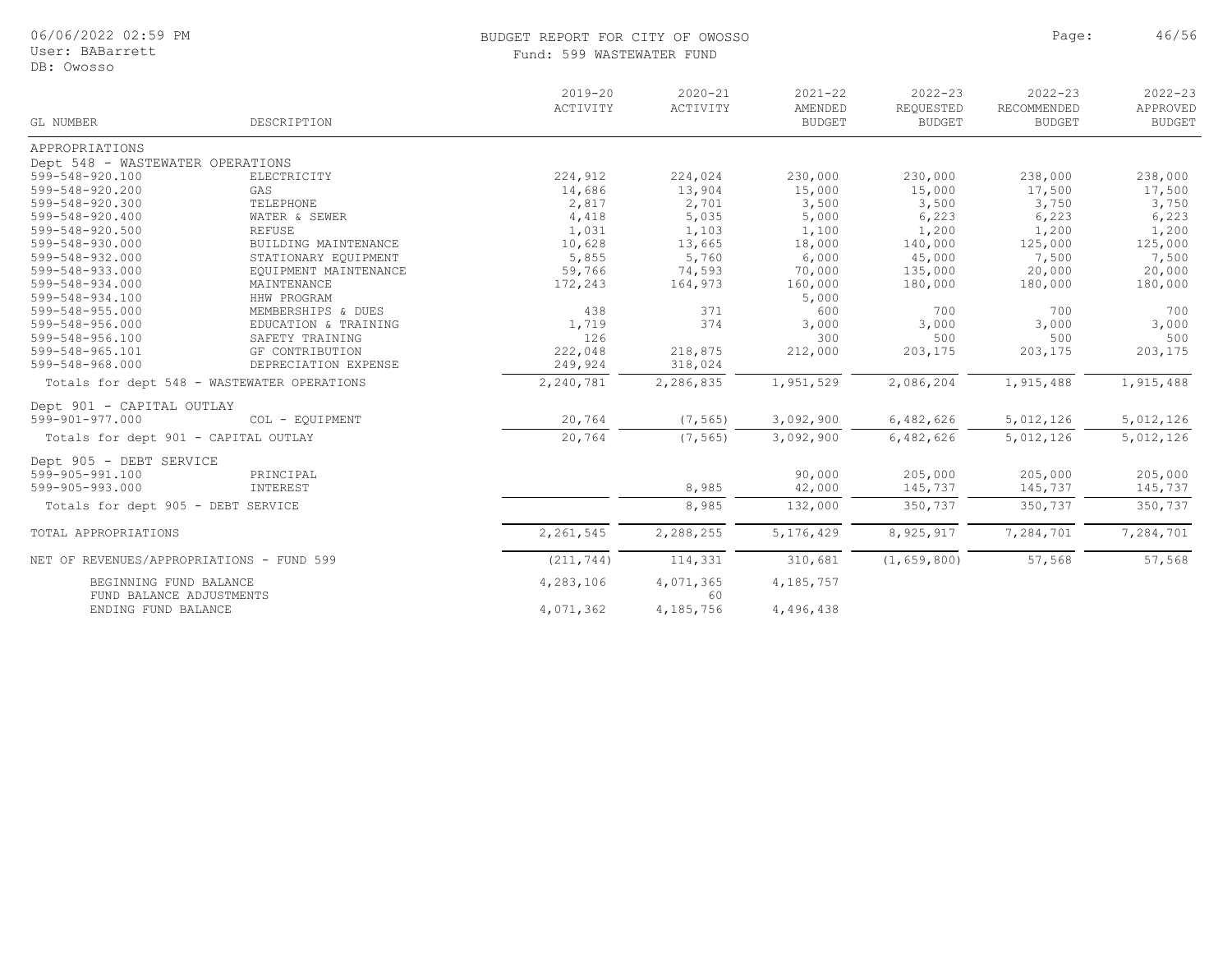User: BABarrett

DB: Owosso

#### BUDGET REPORT FOR CITY OF OWOSSO **Page:** 47/56 Fund: 661 FLEET MAINTENANCE FUND

| DB: Owosso                            |                        |                         |                         |                                         |                                    |                                             |                                          |  |  |
|---------------------------------------|------------------------|-------------------------|-------------------------|-----------------------------------------|------------------------------------|---------------------------------------------|------------------------------------------|--|--|
| GL NUMBER                             | DESCRIPTION            | $2019 - 20$<br>ACTIVITY | $2020 - 21$<br>ACTIVITY | $2021 - 22$<br>AMENDED<br><b>BUDGET</b> | $2022 - 23$<br>REQUESTED<br>BUDGET | $2022 - 23$<br>RECOMMENDED<br><b>BUDGET</b> | $2022 - 23$<br>APPROVED<br><b>BUDGET</b> |  |  |
| ESTIMATED REVENUES                    |                        |                         |                         |                                         |                                    |                                             |                                          |  |  |
| Dept 000 - REVENUE<br>661-000-665.000 | INTEREST INCOME        | 17,615                  | (139)                   |                                         | 100                                | 100                                         | 100                                      |  |  |
| 661-000-667.200                       | EQUIPMENT RENTAL       | 626,573                 | 792,330                 | 1,000<br>704,000                        | 646,427                            | 646,427                                     | 646,427                                  |  |  |
| 661-000-673.000                       | SALE OF FIXED ASSETS   | 76                      | (34, 417)               |                                         |                                    |                                             |                                          |  |  |
| 661-000-699.101                       | GENERAL FUND TRANSFER  |                         | 2,233                   |                                         |                                    |                                             |                                          |  |  |
| Totals for dept 000 - REVENUE         |                        | 644,264                 | 760,007                 | 705,000                                 | 646,527                            | 646,527                                     | 646,527                                  |  |  |
| TOTAL ESTIMATED REVENUES              |                        | 644,264                 | 760,007                 | 705,000                                 | 646,527                            | 646,527                                     | 646,527                                  |  |  |
| APPROPRIATIONS                        |                        |                         |                         |                                         |                                    |                                             |                                          |  |  |
| Dept 594 - FLEET MAINTENANCE          |                        |                         |                         |                                         |                                    |                                             |                                          |  |  |
| 661-594-702.200                       | WAGES                  | 59,594                  | 66,903                  | 87,670                                  | 94,825                             | 94,825                                      | 94,825                                   |  |  |
| 661-594-703.000                       | OTHER COMPENSATION     | 14,706                  | 18,689                  | 10,500                                  |                                    |                                             |                                          |  |  |
| 661-594-715.000                       | SOCIAL SECURITY (FICA) | 3,868                   | 6,110                   | 6,343                                   | 7,254                              | 7,254                                       | 7,254                                    |  |  |
| 661-594-716.000                       | FRINGES                | 16,525                  | 5,796                   | 20,000                                  |                                    |                                             |                                          |  |  |
| 661-594-716.100                       | HEALTH INSURANCE       | 17,785                  | 16,559                  | 18,311                                  | 18,708                             | 18,708                                      | 18,708                                   |  |  |
| 661-594-716.200                       | DENTAL INSURANCE       | 427                     | 466                     | 489                                     | 489                                | 489                                         | 489                                      |  |  |
| 661_501_716 300                       | COMMAN TNOTIDANCE      | 60 <sup>2</sup>         | 60                      | 50 <sup>2</sup>                         | 63                                 | 63                                          | 63                                       |  |  |

|                                           |                                    |           |           | 1001000   |            |           |           |
|-------------------------------------------|------------------------------------|-----------|-----------|-----------|------------|-----------|-----------|
| APPROPRIATIONS                            |                                    |           |           |           |            |           |           |
| Dept 594 - FLEET MAINTENANCE              |                                    |           |           |           |            |           |           |
| 661-594-702.200                           | WAGES                              | 59,594    | 66,903    | 87,670    | 94,825     | 94,825    | 94,825    |
| 661-594-703.000                           | OTHER COMPENSATION                 | 14,706    | 18,689    | 10,500    |            |           |           |
| 661-594-715.000                           | SOCIAL SECURITY (FICA)             | 3,868     | 6,110     | 6,343     | 7,254      | 7,254     | 7,254     |
| 661-594-716.000                           | FRINGES                            | 16,525    | 5,796     | 20,000    |            |           |           |
| 661-594-716.100                           | HEALTH INSURANCE                   | 17,785    | 16,559    | 18,311    | 18,708     | 18,708    | 18,708    |
| 661-594-716.200                           | DENTAL INSURANCE                   | 427       | 466       | 489       | 489        | 489       | 489       |
| 661-594-716.300                           | OPTICAL INSURANCE                  | 60        | 60        | 60        | 63         | 63        | 63        |
| 661-594-716.400                           | LIFE INSURANCE                     | 139       | 314       | 396       | 396        | 396       | 396       |
| 661-594-716.500                           | DISABILITY INSURANCE               |           |           | 325       | 459        | 459       | 459       |
| 661-594-717.000                           | UNEMPLOYMENT INSURANCE             | 5         | 67        | 25        | 94         | 94        | 94        |
| 661-594-718.000                           | RETIREMENT                         | 115,958   |           |           |            |           |           |
| 661-594-718.100                           | MUNICIPAL EMPLOYEES RETIREMENT PRO |           | (93, 705) | 29,250    | 21,060     | 21,060    | 21,060    |
| 661-594-718.200                           | DEFINED CONTRIBUTION               |           | 1,094     | 3,308     | 1,840      | 1,840     | 1,840     |
| 661-594-719.000                           | WORKERS' COMPENSATION              | 1,196     | 1,858     | 1,300     | 2,689      | 2,689     | 2,689     |
| 661-594-728.000                           | OPERATING SUPPLIES                 | 6,457     | (7, 939)  | 6,000     | 6,000      | 6,000     | 6,000     |
| 661-594-751.000                           | GAS & OIL                          | 29,818    | 36,621    | 35,000    | 50,000     | 50,000    | 50,000    |
| 661-594-801.000                           | PROFESSIONAL SERVICES: ADMINISTRAT | 1,855     | 2,021     | 2,000     | 2,000      |           |           |
| 661-594-810.000                           | INSURANCE & BONDS                  | 25,983    | 26,584    | 27,381    | 30,000     | 28,270    | 28,270    |
| 661-594-818.500                           | AUDIT                              |           |           |           | 3,000      | 3,000     | 3,000     |
| 661-594-933.000                           | EQUIPMENT MAINTENANCE              | 50,143    | 47,818    | 55,000    | 62,500     | 62,500    | 62,500    |
| 661-594-956.000                           | EDUCATION & TRAINING               | 361       | 205       | 1,500     | 1,500      | 1,500     | 1,500     |
| 661-594-965.101                           | GF CONTRIBUTION                    | 27,111    | 27,111    | 31,520    | 35,000     | 32,321    | 32,321    |
| 661-594-968.000                           | DEPRECIATION EXPENSE               | 299,719   | 510,770   |           |            |           |           |
| Totals for dept 594 - FLEET MAINTENANCE   |                                    | 671,710   | 667,402   | 336,378   | 337,877    | 331,468   | 331,468   |
| Dept 901 - CAPITAL OUTLAY                 |                                    |           |           |           |            |           |           |
| 661-901-979.000                           | COL-EQUIPMENT                      | 544       | 18,930    | 270,000   | 445,000    | 390,200   | 390,200   |
| Totals for dept 901 - CAPITAL OUTLAY      |                                    | 544       | 18,930    | 270,000   | 445,000    | 390,200   | 390,200   |
| TOTAL APPROPRIATIONS                      |                                    | 672,254   | 686,332   | 606,378   | 782,877    | 721,668   | 721,668   |
| NET OF REVENUES/APPROPRIATIONS - FUND 661 |                                    | (27, 990) | 73,675    | 98,622    | (136, 350) | (75, 141) | (75, 141) |
| BEGINNING FUND BALANCE                    |                                    | 3,570,777 | 3,542,787 | 3,616,462 |            |           |           |
| ENDING FUND BALANCE                       |                                    | 3,542,787 | 3,616,462 | 3,715,084 |            |           |           |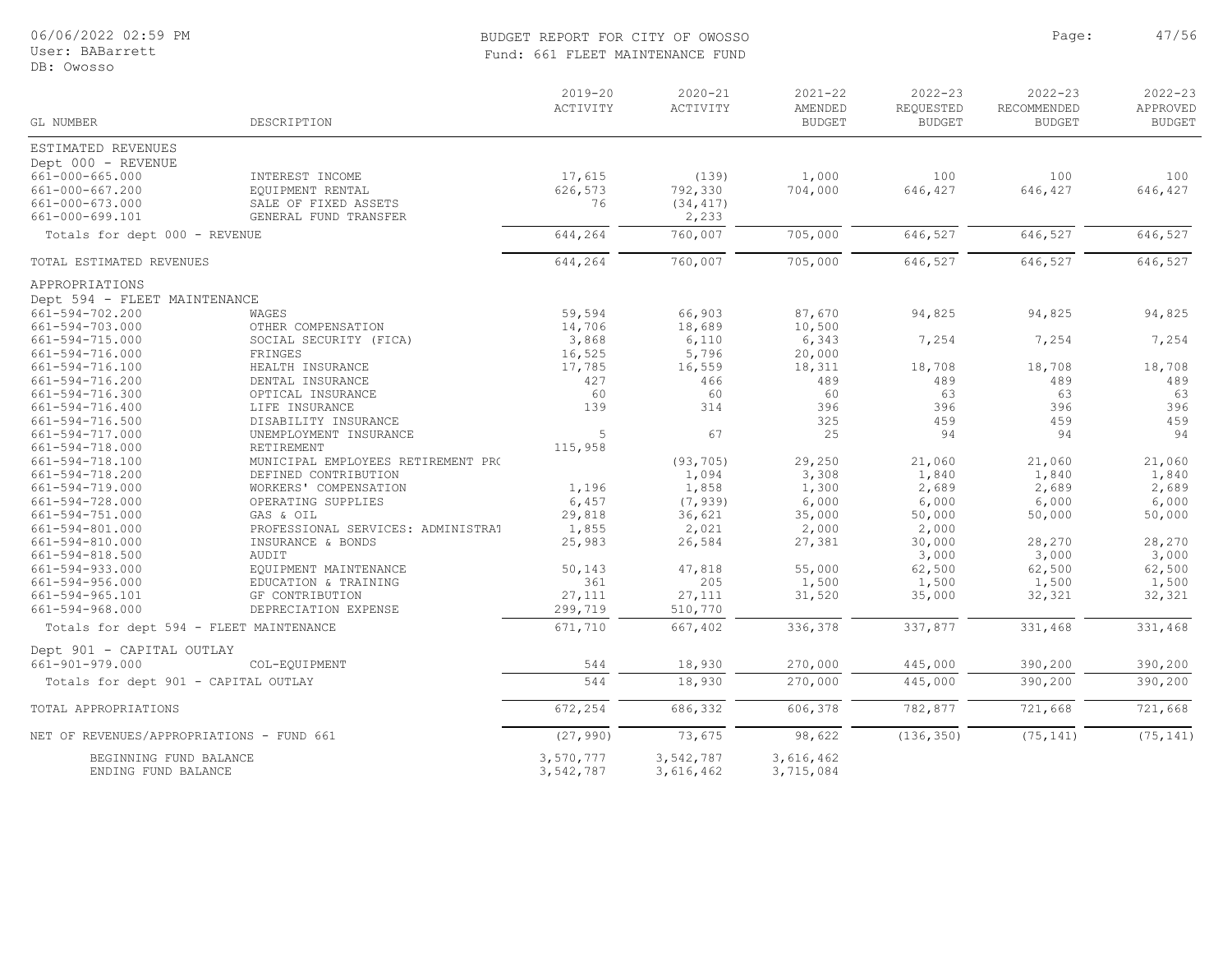| 06/06/2022 02:59 PM<br>User: BABarrett<br>DB: Owosso        |                 |                         | Page:<br>BUDGET REPORT FOR CITY OF OWOSSO<br>Fund: 854 2009 SPECIAL ASSESSMENT |                                         |                                           |                                             |                                   |
|-------------------------------------------------------------|-----------------|-------------------------|--------------------------------------------------------------------------------|-----------------------------------------|-------------------------------------------|---------------------------------------------|-----------------------------------|
| GL NUMBER                                                   | DESCRIPTION     | $2019 - 20$<br>ACTIVITY | $2020 - 21$<br>ACTIVITY                                                        | $2021 - 22$<br>AMENDED<br><b>BUDGET</b> | $2022 - 23$<br>REQUESTED<br><b>BUDGET</b> | $2022 - 23$<br>RECOMMENDED<br><b>BUDGET</b> | $2022 - 23$<br>APPROVED<br>BUDGET |
| ESTIMATED REVENUES<br>Dept 000 - REVENUE<br>854-000-665.000 | INTEREST INCOME |                         |                                                                                | 2,986                                   |                                           |                                             |                                   |
| Totals for dept 000 - REVENUE                               |                 |                         |                                                                                | 2,986                                   |                                           |                                             |                                   |
| TOTAL ESTIMATED REVENUES                                    |                 |                         |                                                                                | 2,986                                   |                                           |                                             |                                   |
| NET OF REVENUES/APPROPRIATIONS - FUND 854                   |                 |                         |                                                                                | 2,986                                   |                                           |                                             |                                   |
| BEGINNING FUND BALANCE<br>ENDING FUND BALANCE               |                 |                         |                                                                                | 2,986                                   |                                           |                                             |                                   |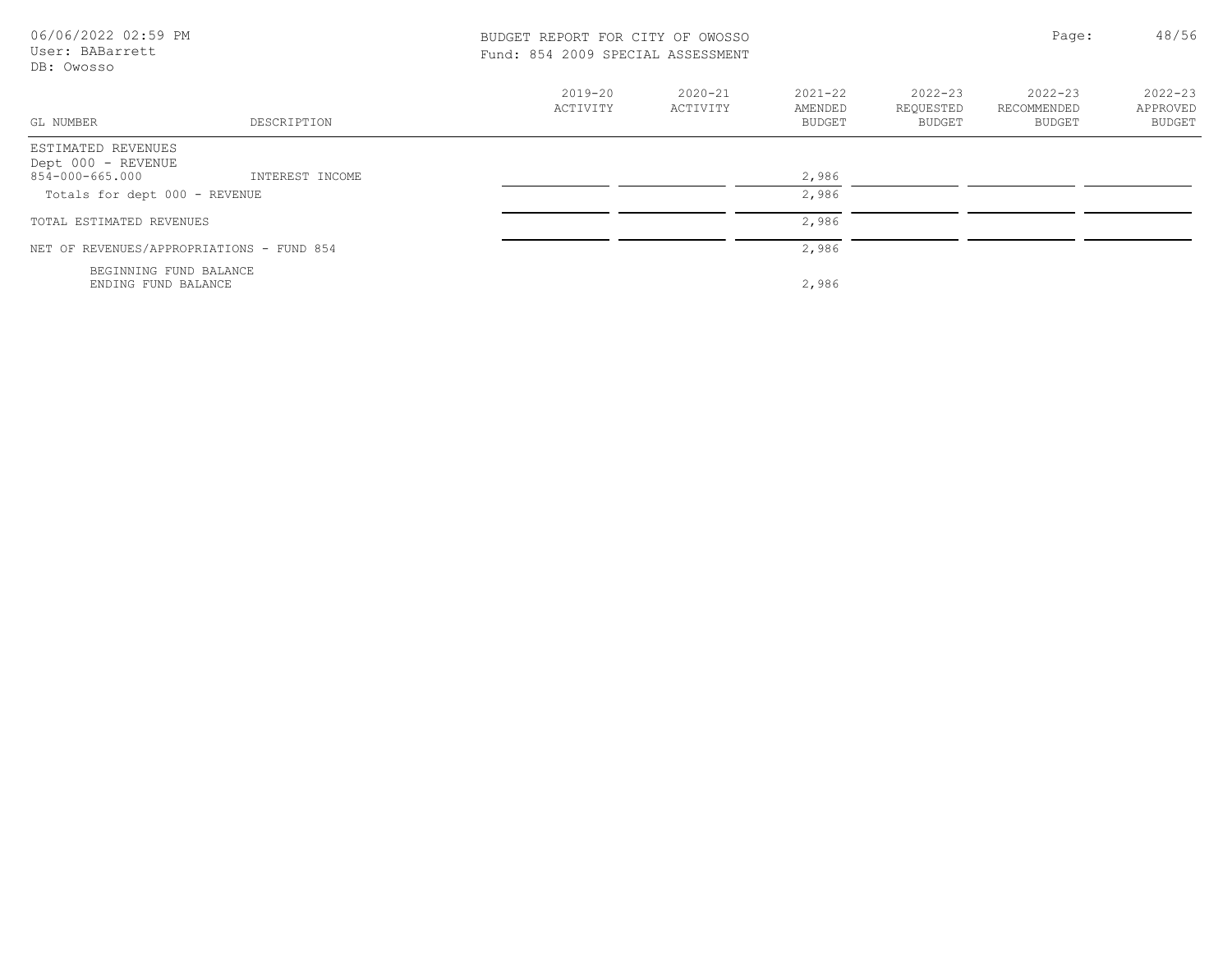| 06/06/2022 02:59 PM<br>User: BABarrett<br>DB: Owosso        |                               | BUDGET REPORT FOR CITY OF OWOSSO<br>Fund: 857 2012 SPECIAL ASSESSMENT |                         |                                         |                                    | Page:                                | 49/56                                    |
|-------------------------------------------------------------|-------------------------------|-----------------------------------------------------------------------|-------------------------|-----------------------------------------|------------------------------------|--------------------------------------|------------------------------------------|
| GL NUMBER                                                   | DESCRIPTION                   | $2019 - 20$<br>ACTIVITY                                               | $2020 - 21$<br>ACTIVITY | $2021 - 22$<br>AMENDED<br><b>BUDGET</b> | $2022 - 23$<br>REQUESTED<br>BUDGET | $2022 - 23$<br>RECOMMENDED<br>BUDGET | $2022 - 23$<br>APPROVED<br><b>BUDGET</b> |
| ESTIMATED REVENUES<br>Dept 000 - REVENUE<br>857-000-445.000 | INTEREST & PENALTIES ON TAXES |                                                                       |                         | 211                                     |                                    |                                      |                                          |
| 857-000-451.000                                             | SPECIAL ASSESSMENTS           |                                                                       |                         | 3,510                                   |                                    |                                      |                                          |
| Totals for dept 000 - REVENUE                               |                               |                                                                       |                         | 3,721                                   |                                    |                                      |                                          |
| TOTAL ESTIMATED REVENUES                                    |                               |                                                                       |                         | 3,721                                   |                                    |                                      |                                          |
| NET OF REVENUES/APPROPRIATIONS - FUND 857                   |                               |                                                                       |                         | 3,721                                   |                                    |                                      |                                          |
| BEGINNING FUND BALANCE<br>ENDING FUND BALANCE               |                               |                                                                       |                         | 3,721                                   |                                    |                                      |                                          |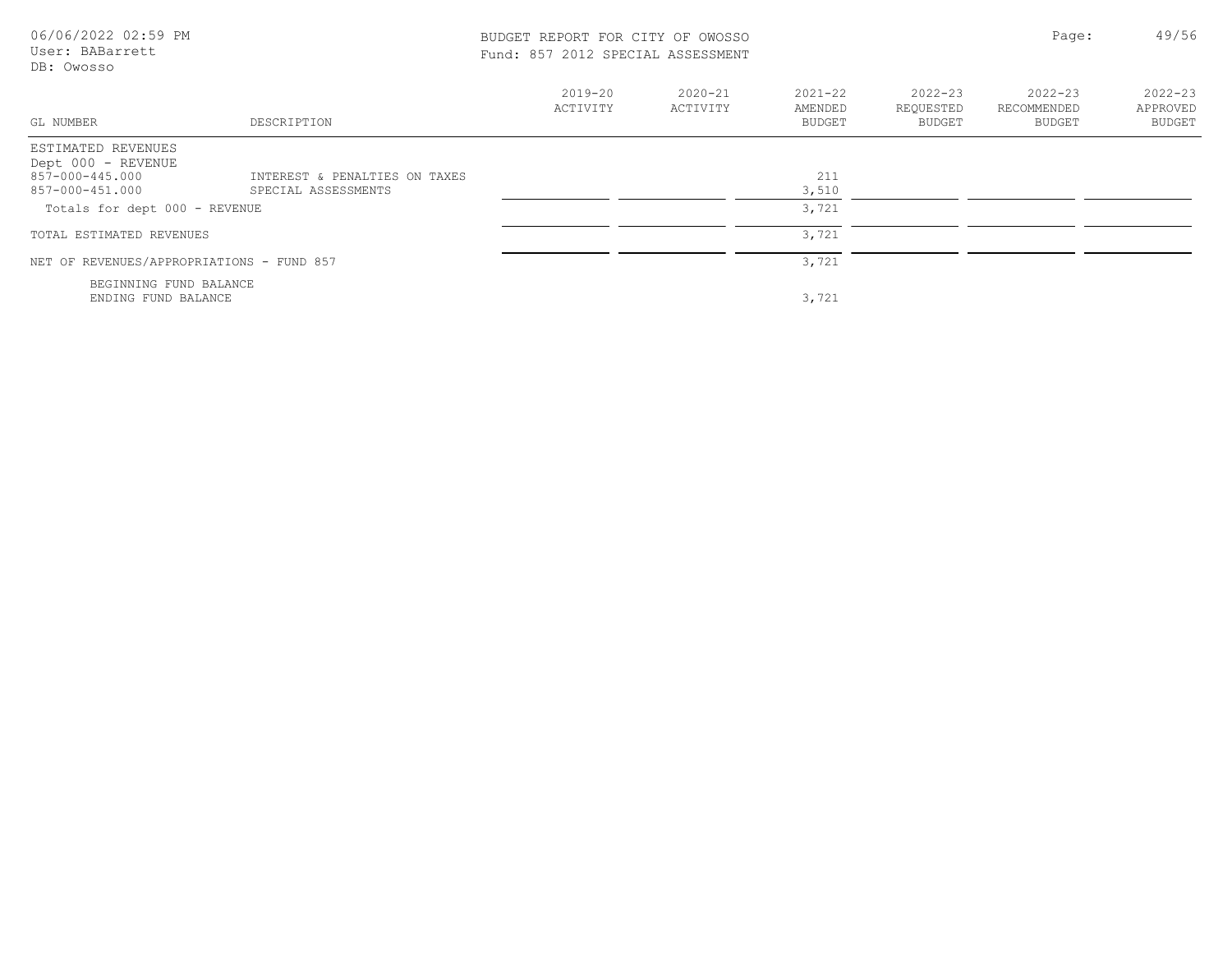| 06/06/2022 02:59 PM<br>User: BABarrett<br>DB: Owosso |                                                      | BUDGET REPORT FOR CITY OF OWOSSO<br>Fund: 858 2013 SPECIAL ASSESSMENT |                         |                                         |                                           | Page:                                | 50/56                             |
|------------------------------------------------------|------------------------------------------------------|-----------------------------------------------------------------------|-------------------------|-----------------------------------------|-------------------------------------------|--------------------------------------|-----------------------------------|
| GL NUMBER                                            | DESCRIPTION                                          | $2019 - 20$<br><b>ACTIVITY</b>                                        | $2020 - 21$<br>ACTIVITY | $2021 - 22$<br>AMENDED<br><b>BUDGET</b> | $2022 - 23$<br>REOUESTED<br><b>BUDGET</b> | $2022 - 23$<br>RECOMMENDED<br>BUDGET | $2022 - 23$<br>APPROVED<br>BUDGET |
| ESTIMATED REVENUES<br>Dept 000 - REVENUE             |                                                      |                                                                       |                         |                                         |                                           |                                      |                                   |
| 858-000-445.000<br>858-000-451.000                   | INTEREST & PENALTIES ON TAXES<br>SPECIAL ASSESSMENTS |                                                                       |                         | 296<br>2,364                            | 181<br>1,009                              | 181<br>1,009                         | 181<br>1,009                      |
| Totals for dept 000 - REVENUE                        |                                                      |                                                                       |                         | 2,660                                   | 1,190                                     | 1,190                                | 1,190                             |
| TOTAL ESTIMATED REVENUES                             |                                                      |                                                                       |                         | 2,660                                   | 1,190                                     | 1,190                                | 1,190                             |
| NET OF REVENUES/APPROPRIATIONS - FUND 858            |                                                      |                                                                       |                         | 2,660                                   | 1,190                                     | 1,190                                | 1,190                             |
| BEGINNING FUND BALANCE<br>ENDING FUND BALANCE        |                                                      |                                                                       |                         | 2,660                                   |                                           |                                      |                                   |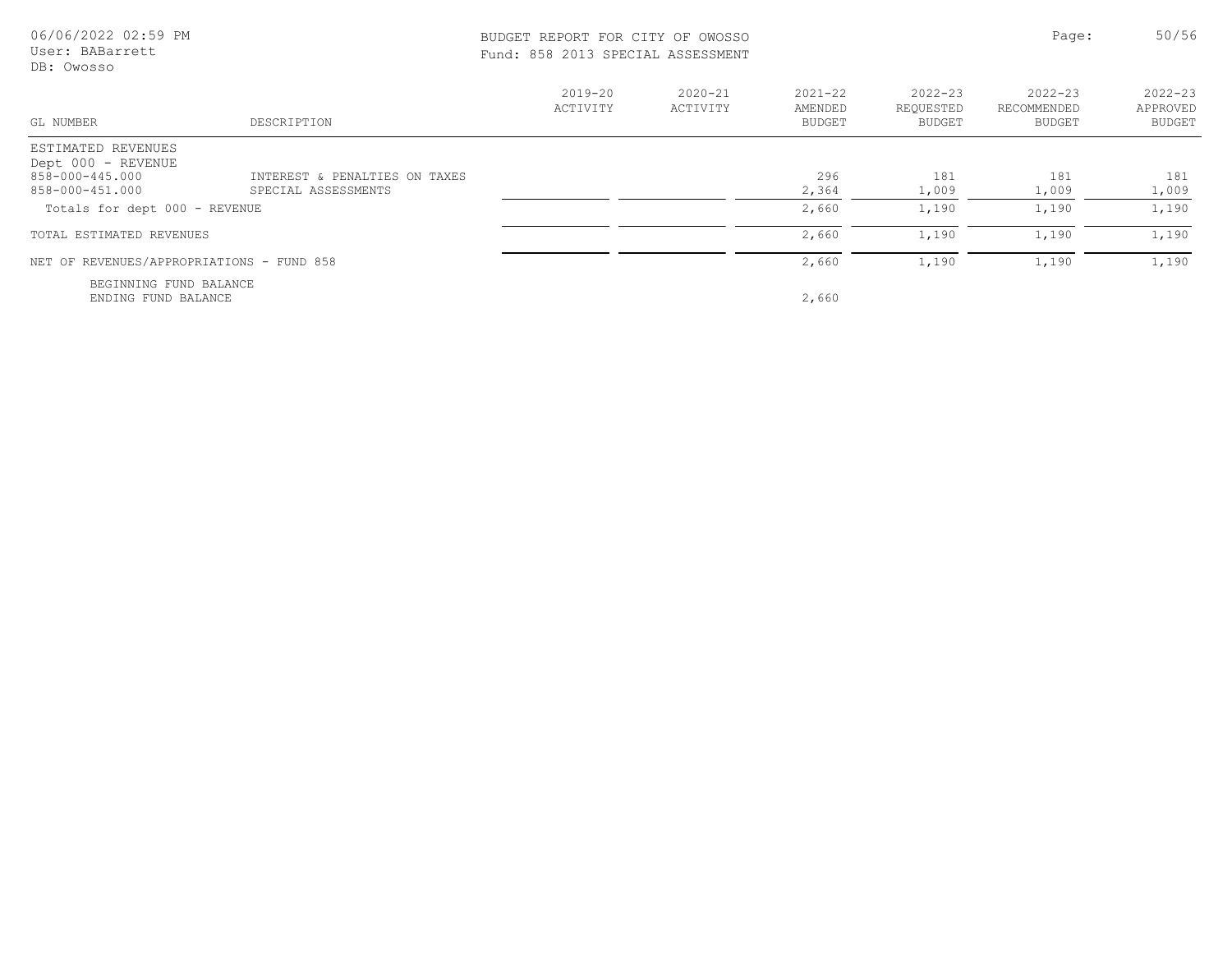| 06/06/2022 02:59 PM<br>BUDGET REPORT FOR CITY OF OWOSSO<br>User: BABarrett<br>Fund: 864 2016 SPECIAL ASSESSMENT<br>DB: Owosso |                                                      |                         |                         |                                         | Page:                              | 51/56                                       |                                   |
|-------------------------------------------------------------------------------------------------------------------------------|------------------------------------------------------|-------------------------|-------------------------|-----------------------------------------|------------------------------------|---------------------------------------------|-----------------------------------|
| GL NUMBER                                                                                                                     | DESCRIPTION                                          | $2019 - 20$<br>ACTIVITY | $2020 - 21$<br>ACTIVITY | $2021 - 22$<br>AMENDED<br><b>BUDGET</b> | $2022 - 23$<br>REOUESTED<br>BUDGET | $2022 - 23$<br>RECOMMENDED<br><b>BUDGET</b> | $2022 - 23$<br>APPROVED<br>BUDGET |
| ESTIMATED REVENUES<br>Dept 000 - REVENUE                                                                                      |                                                      |                         |                         |                                         |                                    |                                             |                                   |
| 864-000-445.000<br>864-000-451.000                                                                                            | INTEREST & PENALTIES ON TAXES<br>SPECIAL ASSESSMENTS |                         |                         | 838<br>1,397                            | 1,527<br>2,828                     | 1,527<br>2,828                              | 1,527<br>2,828                    |
| Totals for dept 000 - REVENUE                                                                                                 |                                                      |                         |                         | 2,235                                   | 4,355                              | 4,355                                       | 4,355                             |
| TOTAL ESTIMATED REVENUES                                                                                                      |                                                      |                         |                         | 2,235                                   | 4,355                              | 4,355                                       | 4,355                             |
| NET OF REVENUES/APPROPRIATIONS - FUND 864                                                                                     |                                                      |                         |                         | 2,235                                   | 4,355                              | 4,355                                       | 4,355                             |
| BEGINNING FUND BALANCE<br>ENDING FUND BALANCE                                                                                 |                                                      |                         |                         | 2,235                                   |                                    |                                             |                                   |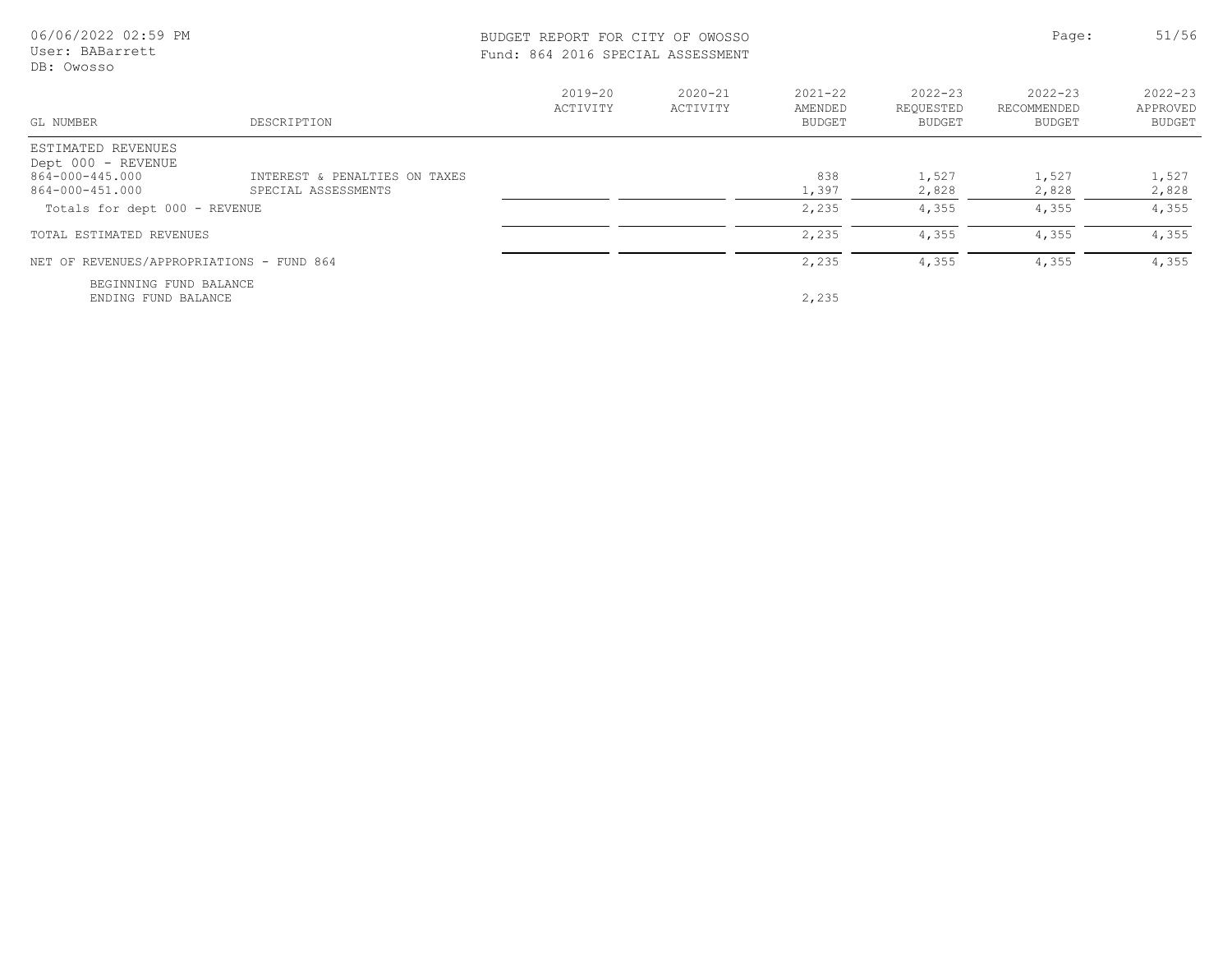| 06/06/2022 02:59 PM |  |  |
|---------------------|--|--|
| User: BABarrett     |  |  |
| DB: Owosso          |  |  |

#### BUDGET REPORT FOR CITY OF OWOSSO SECOND Page: 52/56 Fund: 865 2017 SPECIAL ASSESSMENTS

| GL NUMBER                                                                      | DESCRIPTION                                          | 2019-20<br>ACTIVITY | $2020 - 21$<br>ACTIVITY | $2021 - 22$<br>AMENDED<br>BUDGET | $2022 - 23$<br>REQUESTED<br><b>BUDGET</b> | $2022 - 23$<br>RECOMMENDED<br>BUDGET | $2022 - 23$<br>APPROVED<br><b>BUDGET</b> |
|--------------------------------------------------------------------------------|------------------------------------------------------|---------------------|-------------------------|----------------------------------|-------------------------------------------|--------------------------------------|------------------------------------------|
| ESTIMATED REVENUES<br>Dept 000 - REVENUE<br>865-000-445.000<br>865-000-451.000 | INTEREST & PENALTIES ON TAXES<br>SPECIAL ASSESSMENTS |                     |                         | 4,673<br>23,058                  | 7,227<br>12,219                           | 7,227<br>12,219                      | 7,227<br>12,219                          |
| Totals for dept 000 - REVENUE                                                  |                                                      |                     |                         | 27,731                           | 19,446                                    | 19,446                               | 19,446                                   |
| TOTAL ESTIMATED REVENUES                                                       |                                                      |                     |                         | 27,731                           | 19,446                                    | 19,446                               | 19,446                                   |
| NET OF REVENUES/APPROPRIATIONS - FUND 865                                      |                                                      |                     |                         | 27,731                           | 19,446                                    | 19,446                               | 19,446                                   |
| BEGINNING FUND BALANCE<br>ENDING FUND BALANCE                                  |                                                      |                     |                         | 27,731                           |                                           |                                      |                                          |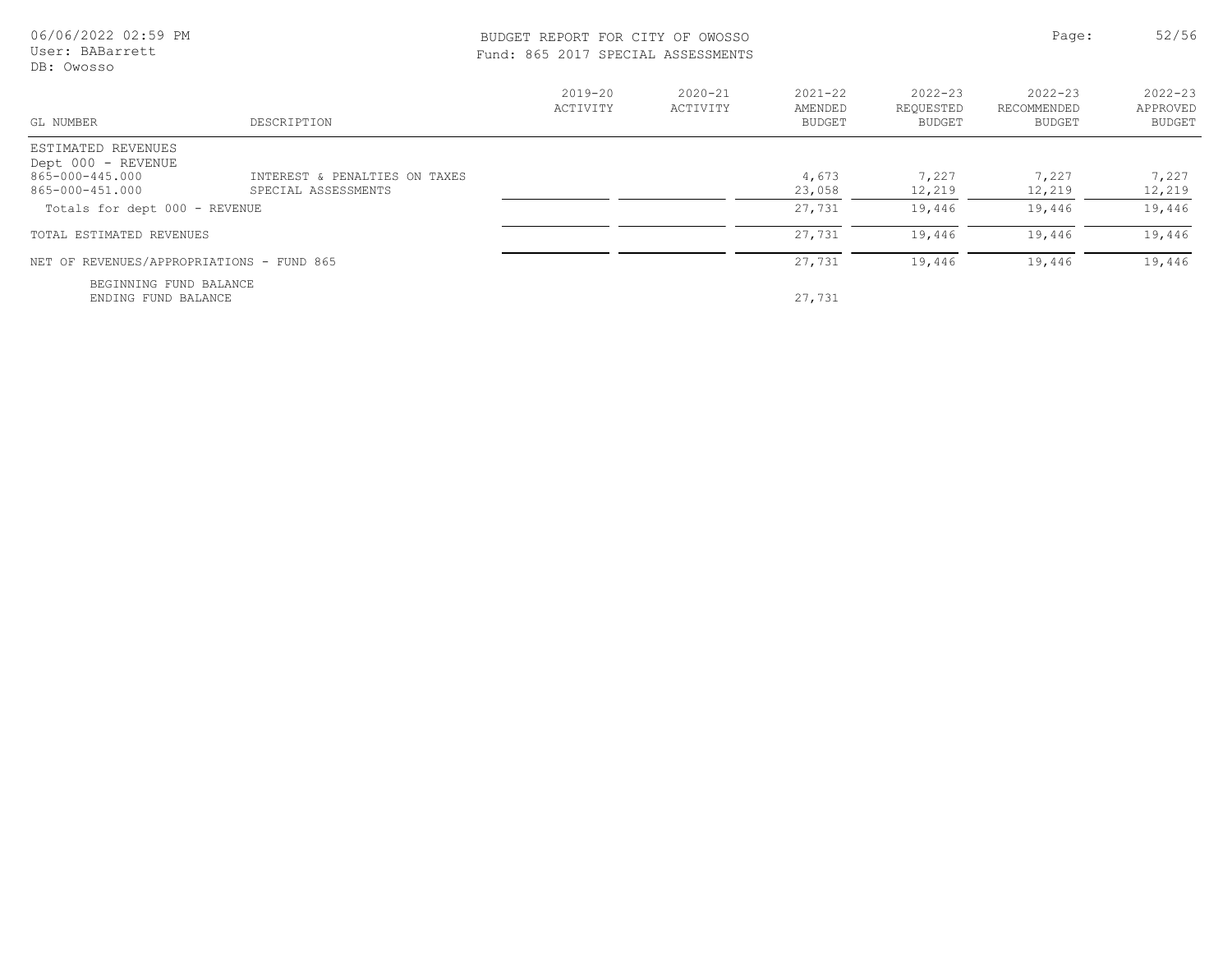#### BUDGET REPORT FOR CITY OF OWOSSO **Page:** 53/56 Fund: 866 2018 SPECIAL ASSESSMENTS

| GL NUMBER                                                                                                       | DESCRIPTION                                          | $2019 - 20$<br>ACTIVITY | $2020 - 21$<br>ACTIVITY | $2021 - 22$<br>AMENDED<br>BUDGET | $2022 - 23$<br>REQUESTED<br>BUDGET | $2022 - 23$<br>RECOMMENDED<br>BUDGET | $2022 - 23$<br>APPROVED<br><b>BUDGET</b> |
|-----------------------------------------------------------------------------------------------------------------|------------------------------------------------------|-------------------------|-------------------------|----------------------------------|------------------------------------|--------------------------------------|------------------------------------------|
| ESTIMATED REVENUES<br>Dept 000 - REVENUE<br>866-000-445.000<br>866-000-451.000<br>Totals for dept 000 - REVENUE | INTEREST & PENALTIES ON TAXES<br>SPECIAL ASSESSMENTS |                         |                         | 16,527<br>69,229<br>85,756       | 15,188<br>42,190<br>57,378         | 15,188<br>42,190<br>57,378           | 15,188<br>42,190<br>57,378               |
| TOTAL ESTIMATED REVENUES                                                                                        |                                                      |                         |                         | 85,756                           | 57,378                             | 57,378                               | 57,378                                   |
| NET OF REVENUES/APPROPRIATIONS - FUND 866                                                                       |                                                      |                         |                         | 85,756                           | 57,378                             | 57,378                               | 57,378                                   |
| BEGINNING FUND BALANCE<br>ENDING FUND BALANCE                                                                   |                                                      |                         |                         | 85,756                           |                                    |                                      |                                          |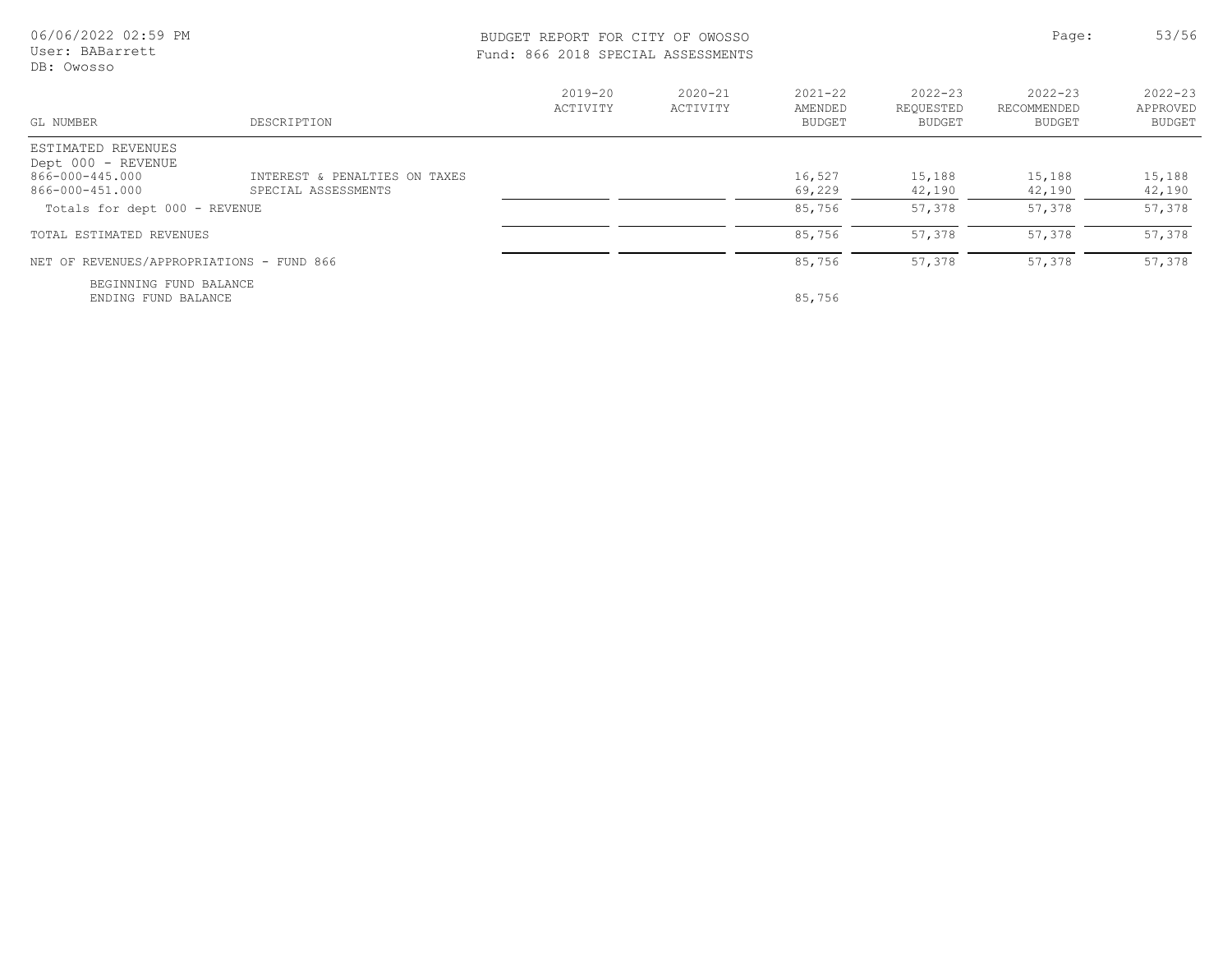| 06/06/2022 02:59 PM |  |
|---------------------|--|
| User: BABarrett     |  |
| DB: Owosso          |  |

# BUDGET REPORT FOR CITY OF OWOSSO Page: 54/56

|  |  | Fund: 867 2019 SPECIAL ASSESSMENTS |
|--|--|------------------------------------|
|  |  |                                    |

| GL NUMBER                                                                      | DESCRIPTION                                          | $2019 - 20$<br>ACTIVITY | $2020 - 21$<br>ACTIVITY | $2021 - 22$<br>AMENDED<br>BUDGET | $2022 - 23$<br>REOUESTED<br>BUDGET | $2022 - 23$<br>RECOMMENDED<br><b>BUDGET</b> | $2022 - 23$<br>APPROVED<br>BUDGET |
|--------------------------------------------------------------------------------|------------------------------------------------------|-------------------------|-------------------------|----------------------------------|------------------------------------|---------------------------------------------|-----------------------------------|
| ESTIMATED REVENUES<br>Dept 000 - REVENUE<br>867-000-445.000<br>867-000-451.000 | INTEREST & PENALTIES ON TAXES<br>SPECIAL ASSESSMENTS |                         |                         | 7,286<br>68,046                  | 6,904<br>16,439                    | 6,904<br>16,439                             | 6,904<br>16,439                   |
| Totals for dept 000 - REVENUE                                                  |                                                      |                         |                         | 75,332                           | 23,343                             | 23,343                                      | 23,343                            |
| TOTAL ESTIMATED REVENUES                                                       |                                                      |                         |                         | 75,332                           | 23,343                             | 23,343                                      | 23,343                            |
| NET OF REVENUES/APPROPRIATIONS - FUND 867                                      |                                                      |                         |                         | 75,332                           | 23,343                             | 23,343                                      | 23,343                            |
| BEGINNING FUND BALANCE<br>ENDING FUND BALANCE                                  |                                                      |                         |                         | 75,332                           |                                    |                                             |                                   |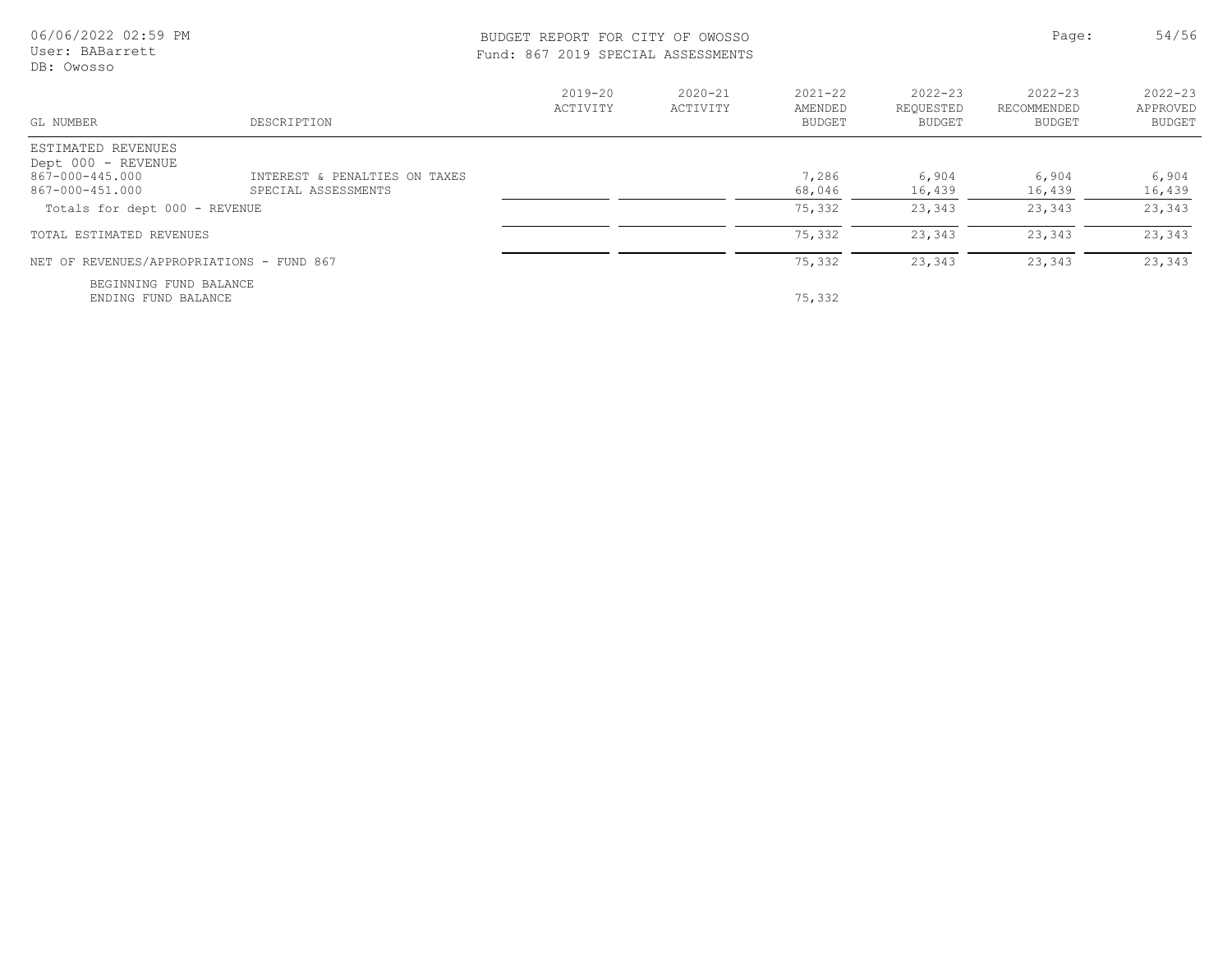|            | 06/06/2022 02:59 PM |  |
|------------|---------------------|--|
|            | User: BABarrett     |  |
| DB: Owosso |                     |  |

#### BUDGET REPORT FOR CITY OF OWOSSO SECOND Page: 55/56 Fund: 868 2020 SPECIAL ASSESSMENTS

| GL NUMBER                                                                      | DESCRIPTION                                          | $2019 - 20$<br>ACTIVITY | $2020 - 21$<br>ACTIVITY | $2021 - 22$<br>AMENDED<br>BUDGET | $2022 - 23$<br>REQUESTED<br>BUDGET | $2022 - 23$<br>RECOMMENDED<br><b>BUDGET</b> | $2022 - 23$<br>APPROVED<br>BUDGET |
|--------------------------------------------------------------------------------|------------------------------------------------------|-------------------------|-------------------------|----------------------------------|------------------------------------|---------------------------------------------|-----------------------------------|
| ESTIMATED REVENUES<br>Dept 000 - REVENUE<br>868-000-445.000<br>868-000-451.000 | INTEREST & PENALTIES ON TAXES<br>SPECIAL ASSESSMENTS |                         |                         | 6,173<br>24,649                  | 7,795<br>16,240                    | 7,795<br>16,240                             | 7,795<br>16,240                   |
| Totals for dept 000 - REVENUE                                                  |                                                      |                         |                         | 30,822                           | 24,035                             | 24,035                                      | 24,035                            |
| TOTAL ESTIMATED REVENUES                                                       |                                                      |                         |                         | 30,822                           | 24,035                             | 24,035                                      | 24,035                            |
| NET OF REVENUES/APPROPRIATIONS - FUND 868                                      |                                                      |                         |                         | 30,822                           | 24,035                             | 24,035                                      | 24,035                            |
| BEGINNING FUND BALANCE<br>ENDING FUND BALANCE                                  |                                                      |                         |                         | 30,822                           |                                    |                                             |                                   |